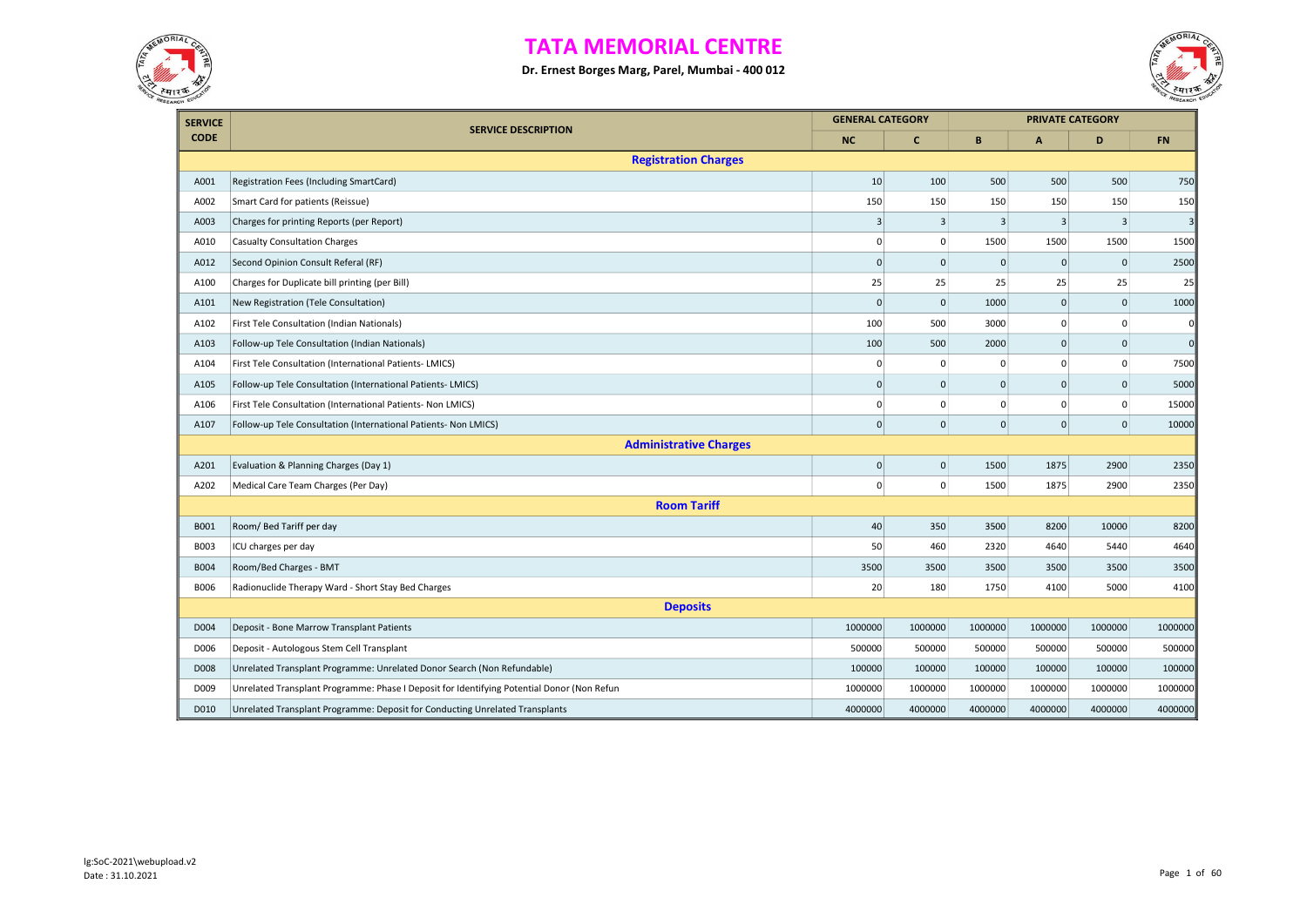



| <b>SERVICE</b> | <b>SERVICE DESCRIPTION</b>                                | <b>GENERAL CATEGORY</b> |             |      |              | <b>PRIVATE CATEGORY</b> |       |
|----------------|-----------------------------------------------------------|-------------------------|-------------|------|--------------|-------------------------|-------|
| <b>CODE</b>    |                                                           | <b>NC</b>               | $\mathbf c$ | B    | $\mathsf{A}$ | D                       | FN    |
|                | <b>Day Care</b>                                           |                         |             |      |              |                         |       |
| E003           | Day Care Bed Charges                                      | 40                      | 350         | 1650 | 1650         | 1650                    | 1650  |
| E010           | Filgrastim Injection                                      | 95                      | 95          | 95   | 95           | 95                      | 95    |
|                | <b>Biochemistry, Tumour Markers, Emergency Laboratory</b> |                         |             |      |              |                         |       |
| F030           | 24 hours urine excretion rate for kappa and lambda        | 20                      | 190         | 940  | 1180         | 1850                    | 1480  |
| F033           | Thyroid Function Tests (T3,T4,TSH)                        | 10                      | 110         | 550  | 690          | 1080                    | 860   |
| F034           | Serum T3 (Thyroid Function)                               | 10                      | 40          | 200  | 250          | 390                     | 310   |
| F035           | Serum T4 (Thyroid Function)                               | 10                      | 40          | 200  | 250          | 390                     | 310   |
| F036           | Serum TSH (Thyroid Function)                              | 10                      | 40          | 200  | 250          | 390                     | 310   |
| F037           | Serum Folate                                              | 20                      | 200         | 980  | 1230         | 1930                    | 1540  |
| F038           | Serum Vitamin B12                                         | 10                      | 130         | 660  | 830          | 1300                    | 1040  |
| F039           | Serum Parathormone (PTH)                                  | 10                      | 120         | 610  | 760          | 1190                    | 950   |
| F040           | Serum Calcitonin                                          | 20                      | 200         | 980  | 1230         | 1930                    | 1540  |
| F041           | Serum Free Light Chains Kappa                             | 40                      | 400         | 2000 | 2500         | 3910                    | 3130  |
| F042           | Serum Free Light Chains Lambda                            | 40                      | 400         | 2000 | 2500         | 3910                    | 3130  |
| F043           | Complete Serum Protein Electrophoresis (SPE) Profile      | 150                     | 1520        | 7590 | 9490         | 14830                   | 11860 |
| F044           | Serum Protein Electrophoresis (SPE)                       | 10                      | 80          | 400  | 500          | 790                     | 630   |
| F045           | Serum Immunoglobulins (Ig)                                | 20                      | 220         | 1080 | 1350         | 2120                    | 1690  |
| F046           | Immunoglobulin A (IgA)                                    | 10                      | 70          | 360  | 450          | 710                     | 570   |
| F047           | Immunoglobulin M (IgM)                                    | 10                      | 70          | 360  | 450          | 710                     | 570   |
| F048           | Immunoglobulin G (IgG)                                    | 10                      | 70          | 360  | 450          | 710                     | 570   |
| F049           | Serum Light Chains                                        | 30                      | 270         | 1330 | 1660         | 2600                    | 2080  |
| F050           | Serum Light Chains Kappa                                  | 10                      | 130         | 660  | 830          | 1300                    | 1040  |
| F051           | Serum Light Chains Lambda                                 | 10                      | 130         | 660  | 830          | 1300                    | 1040  |
| F052           | Immuno Fixation Electrophoresis (IFE)                     | 130                     | 1250        | 6250 | 7810         | 12200                   | 9760  |
| F053           | Urine Free Light Chains Kappa                             | 60                      | 640         | 3175 | 3970         | 6200                    | 4960  |
| F054           | Urine Free Light Chains Lambda                            | 60                      | 640         | 3175 | 3970         | 6200                    | 4960  |
| F055           | Serum CK                                                  | 10                      | 40          | 220  | 280          | 440                     | 350   |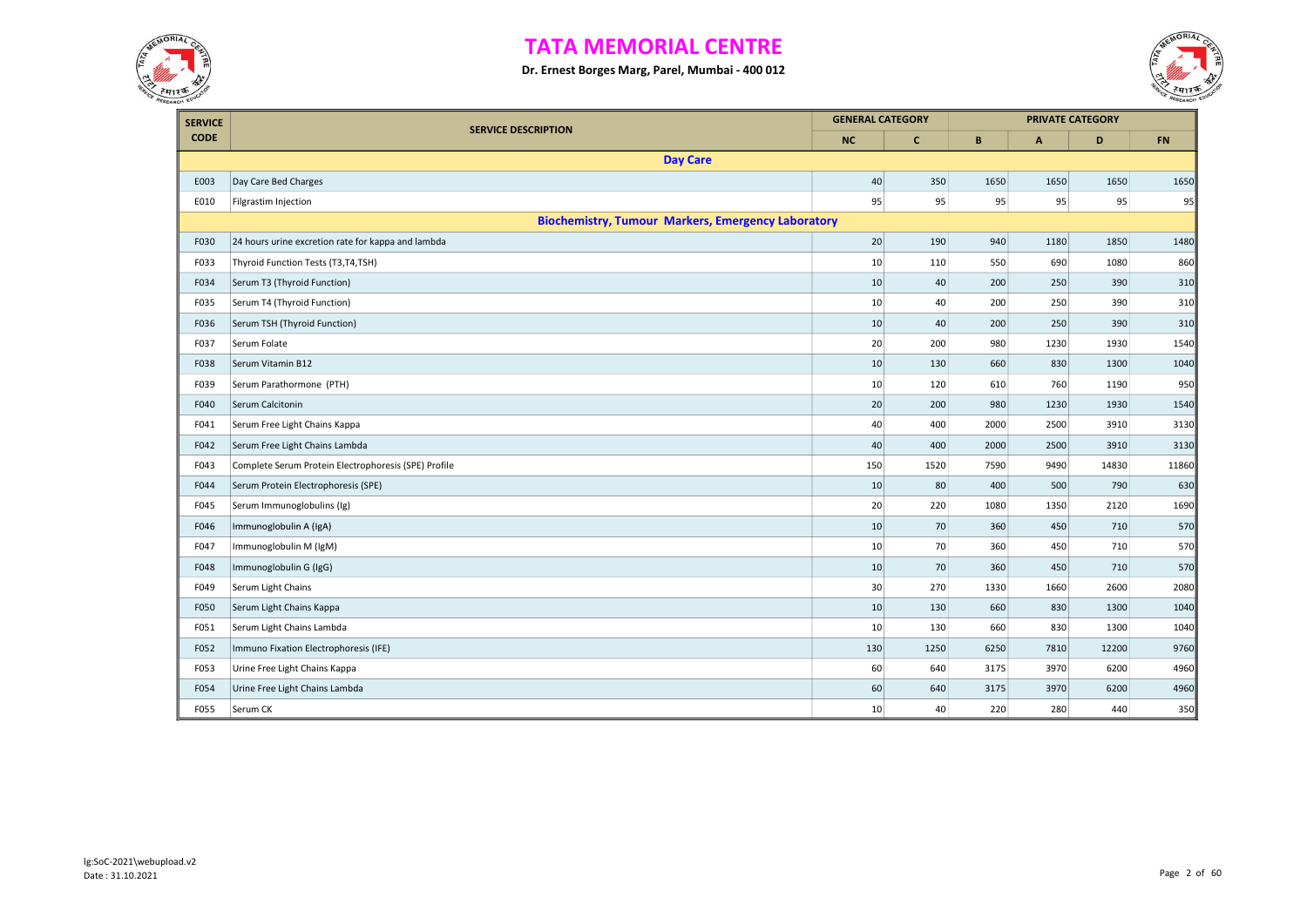



| <b>SERVICE</b> |                              |           | <b>GENERAL CATEGORY</b> |      | <b>PRIVATE CATEGORY</b> |      |           |
|----------------|------------------------------|-----------|-------------------------|------|-------------------------|------|-----------|
| <b>CODE</b>    | <b>SERVICE DESCRIPTION</b>   | <b>NC</b> | $\mathbf{C}$            | B    | A                       | D    | <b>FN</b> |
| F056           | Serum CK-MB                  | 10        | 80                      | 400  | 500                     | 790  | 630       |
| F057           | Serum Lactate                | 10        | 110                     | 560  | 700                     | 1090 | 870       |
| F058           | Serum Free T3                | 10        | 50                      | 225  | 280                     | 440  | 350       |
| F059           | Serum Free T4                | 10        | 50                      | 225  | 280                     | 440  | 350       |
| F060           | Serum Vitamin D              | 30        | 320                     | 1585 | 1980                    | 3100 | 2480      |
| F061           | Serum BNP                    | 40        | 400                     | 1990 | 2490                    | 3890 | 3110      |
| F062           | Serum Insulin                | 10        | 60                      | 320  | 400                     | 630  | 500       |
| F063           | Magnesium (24 Hrs Urine)     | 10        | 110                     | 550  | 690                     | 1080 | 860       |
| F072           | CSF Immunoglobulins (Ig)     | 30        | 260                     | 1310 | 1640                    | 2560 | 2050      |
| F073           | CSF Immunoglobulin A (IgA)   | 10        | 100                     | 480  | 600                     | 940  | 750       |
| F074           | CSF Immunoglobulin M (IgM)   | 10        | 100                     | 480  | 600                     | 940  | 750       |
| F075           | CSF Immunoglobulin G (IgG)   | 10        | 70                      | 350  | 440                     | 690  | 550       |
| F076           | CSF Light Chains             | 30        | 270                     | 1330 | 1660                    | 2600 | 2080      |
| F077           | CSF Light Chains Kappa       | 10        | 130                     | 660  | 830                     | 1300 | 1040      |
| F078           | CSF Light Chains Lambda      | 10        | 130                     | 660  | 830                     | 1300 | 1040      |
| F079           | <b>CSF AFP</b>               | 10        | 140                     | 680  | 850                     | 1330 | 1060      |
| F080           | <b>CSF CEA</b>               | 10        | 120                     | 620  | 780                     | 1230 | 980       |
| F081           | CSF Beta-HCG                 | 10        | 100                     | 510  | 640                     | 1000 | 800       |
| F082           | <b>CSF Total PSA</b>         | 10        | 140                     | 680  | 850                     | 1330 | 1060      |
| F083           | CSF Beta2-Microglobulin      | 30        | 330                     | 1660 | 2080                    | 3250 | 2600      |
| F084           | <b>CSF CA 15.3</b>           | 30        | 270                     | 1370 | 1710                    | 2680 | 2140      |
| F085           | CSF CA 125                   | 30        | 250                     | 1230 | 1540                    | 2410 | 1930      |
| F086           | <b>CSF CA 19.9</b>           | 30        | 270                     | 1370 | 1710                    | 2680 | 2140      |
| F087           | Fluid Immunoglobulins (Ig)   | 20        | 210                     | 1040 | 1300                    | 2040 | 1630      |
| F088           | Fluid Immunoglobulin A (IgA) | 10        | 70                      | 350  | 440                     | 690  | 550       |
| F089           | Fluid Immunoglobulin M (IgM) | 10        | 70                      | 350  | 440                     | 690  | 550       |
| F090           | Fluid Immunoglobulin G (IgG) | 10        | 70                      | 350  | 440                     | 690  | 550       |
| F091           | Fluid Light Chains           | 30        | 270                     | 1330 | 1660                    | 2600 | 2080      |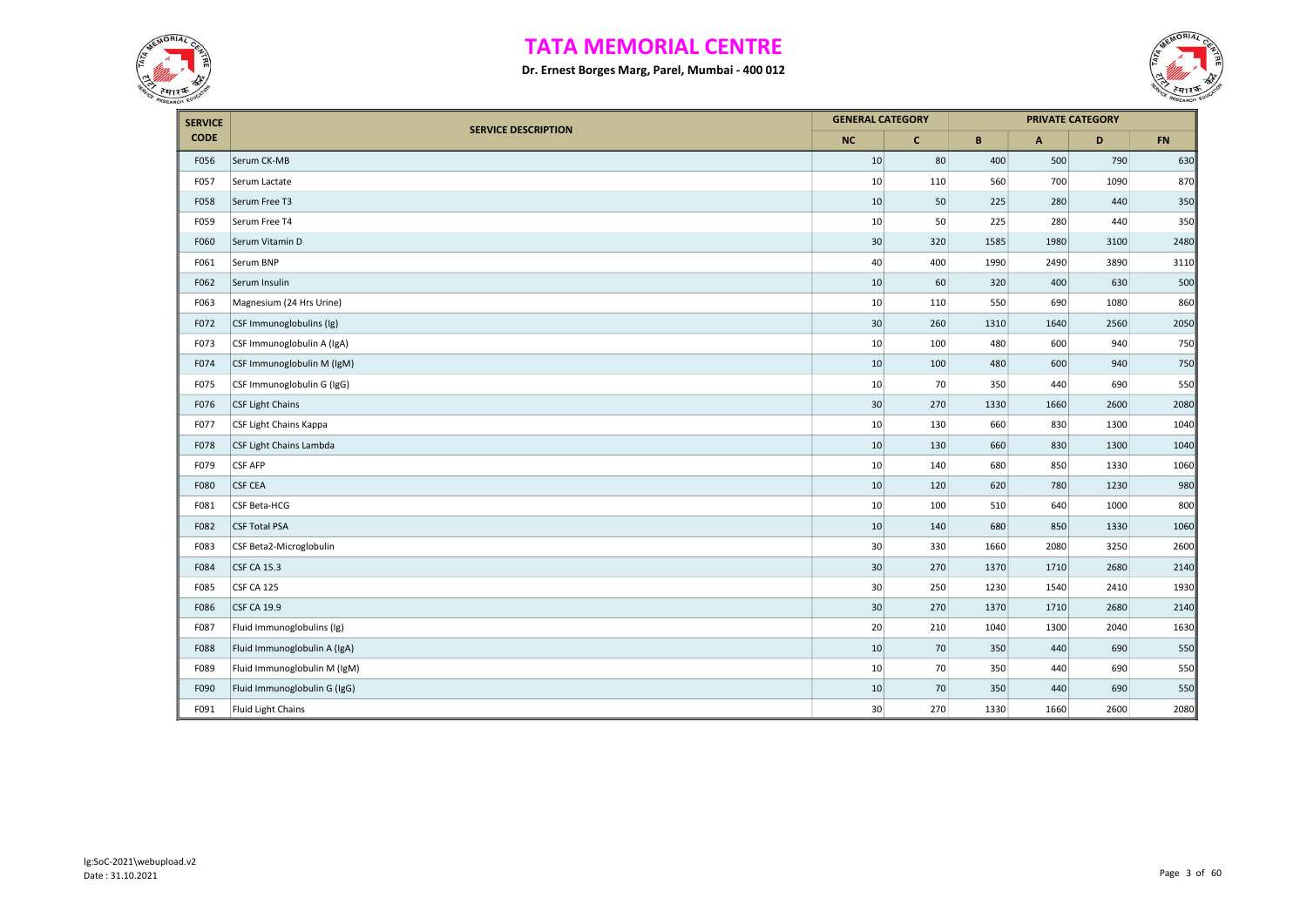



| <b>SERVICE</b> |                              | <b>GENERAL CATEGORY</b> |              |             | <b>PRIVATE CATEGORY</b>   |      |           |
|----------------|------------------------------|-------------------------|--------------|-------------|---------------------------|------|-----------|
| <b>CODE</b>    | <b>SERVICE DESCRIPTION</b>   | <b>NC</b>               | $\mathbf{C}$ | $\mathbf B$ | $\boldsymbol{\mathsf{A}}$ | D    | <b>FN</b> |
| F092           | Fluid Light Chains Kappa     | 10                      | 130          | 660         | 830                       | 1300 | 1040      |
| F093           | Fluid Light Chains Lambda    | 10                      | 130          | 660         | 830                       | 1300 | 1040      |
| F094           | <b>Fluid AFP</b>             | 10                      | 140          | 680         | 850                       | 1330 | 1060      |
| F095           | Fluid CEA                    | 10                      | 120          | 620         | 780                       | 1230 | 980       |
| F096           | Fluid Beta-HCG               | 10                      | 100          | 510         | 640                       | 1000 | 800       |
| F097           | Fluid Total PSA              | 10                      | 140          | 680         | 850                       | 1330 | 1060      |
| F098           | Fluid Beta2 Microglobulin    | 30                      | 330          | 1660        | 2080                      | 3250 | 2600      |
| F099           | Fluid CA 15.3                | 30                      | 270          | 1370        | 1710                      | 2680 | 2140      |
| F100           | Fluid CA 125                 | 30                      | 250          | 1230        | 1540                      | 2410 | 1930      |
| F108           | Fluid CA 19.9                | 30                      | 270          | 1370        | 1710                      | 2680 | 2140      |
| F109           | Urine Immunoglobulins (Ig)   | 20                      | 220          | 1080        | 1350                      | 2110 | 1690      |
| F110           | Urine Immunoglobulin A (IgA) | 10                      | 70           | 350         | 440                       | 690  | 550       |
| F111           | Urine Immunoglobulin M (IgM) | 10                      | 70           | 350         | 440                       | 690  | 550       |
| F112           | Urine Immunoglobulin G (IgG) | 10                      | 80           | 380         | 480                       | 750  | 600       |
| F113           | Urine Light Chains           | 30                      | 270          | 1330        | 1660                      | 2600 | 2080      |
| F114           | Urine Light Chains Kappa     | 10                      | 130          | 660         | 830                       | 1300 | 1040      |
| F115           | Urine Light Chains Lambda    | 10                      | 130          | 660         | 830                       | 1300 | 1040      |
| F116           | Urine AFP                    | 10                      | 140          | 680         | 850                       | 1330 | 1060      |
| F117           | Urine CEA                    | 10                      | 120          | 620         | 780                       | 1230 | 980       |
| F118           | Urine Beta-HCG               | 10                      | 100          | 510         | 640                       | 1000 | 800       |
| F119           | Urine Total PSA              | 10                      | 140          | 680         | 850                       | 1330 | 1060      |
| F120           | Urine Beta2 Microglobulin    | 30                      | 330          | 1660        | 2080                      | 3250 | 2600      |
| F121           | Urine CA 15.3                | 30                      | 270          | 1370        | 1710                      | 2680 | 2140      |
| F122           | Urine CA 125                 | 30                      | 250          | 1230        | 1540                      | 2410 | 1930      |
| F123           | Urine CA 19.9                | 30                      | 270          | 1370        | 1710                      | 2680 | 2140      |
| F124           | Urine Osmolality (Random)    | 10                      | 50           | 220         | 280                       | 430  | 350       |
| F125           | Urine Osmolality (24 Hours)  | 10                      | 50           | 220         | 280                       | 430  | 350       |
| F126           | Serum Osmolality             | 10                      | 50           | 220         | 280                       | 430  | 350       |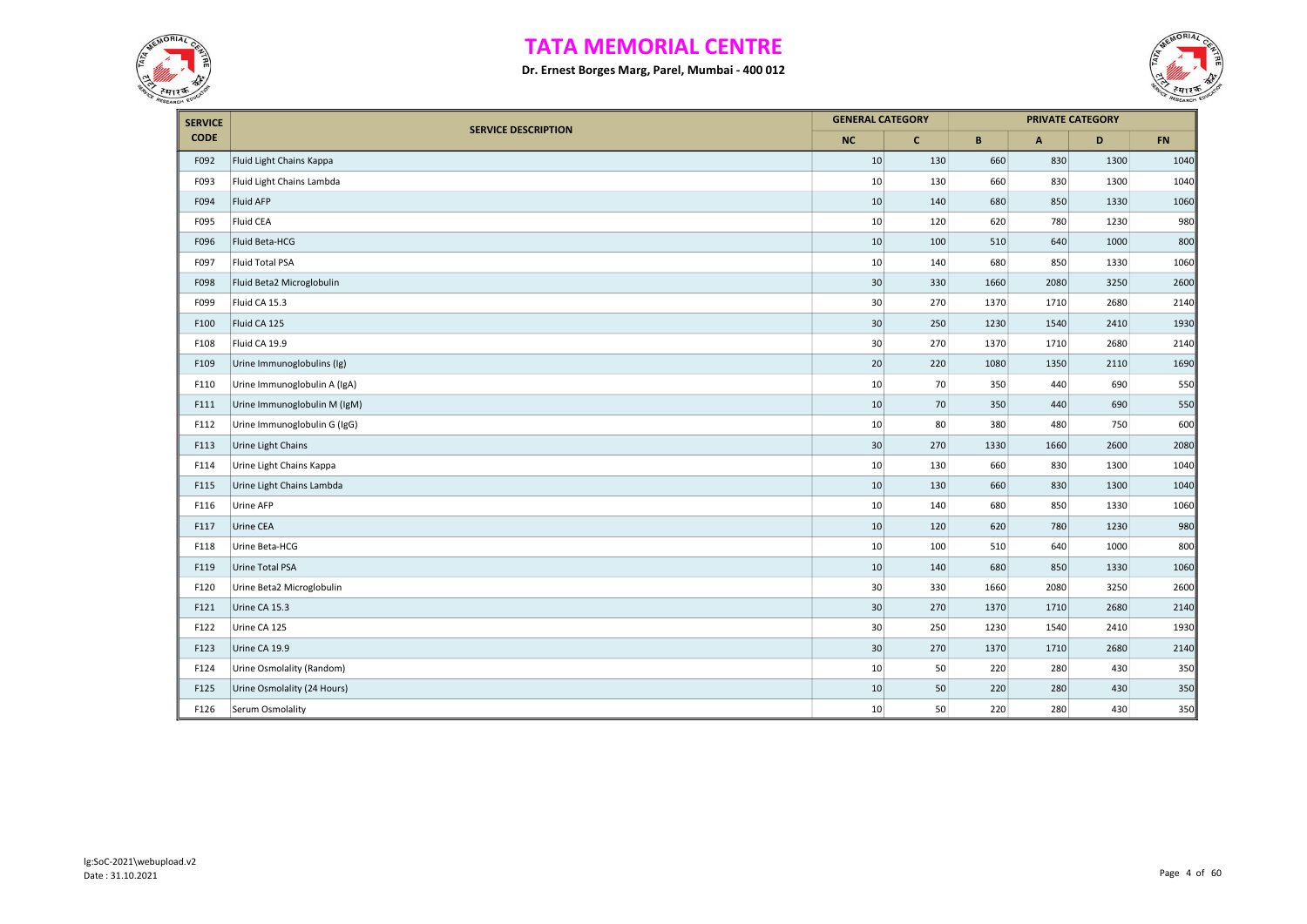



| <b>SERVICE</b> |                                                  | <b>GENERAL CATEGORY</b> |              |       | <b>PRIVATE CATEGORY</b> |       |           |
|----------------|--------------------------------------------------|-------------------------|--------------|-------|-------------------------|-------|-----------|
| <b>CODE</b>    | <b>SERVICE DESCRIPTION</b>                       | <b>NC</b>               | $\mathbf{C}$ | B     | $\mathsf{A}$            | D     | <b>FN</b> |
| F127           | FSH                                              | 10                      | 70           | 360   | 450                     | 700   | 560       |
| F128           | Estradiol (E2)                                   | 10                      | 100          | 480   | 600                     | 940   | 750       |
| F129           | Troponin-I                                       | 20                      | 230          | 1140  | 1430                    | 2240  | 1790      |
| F130           | VMA (Urine - Random Sample)                      | 60                      | 550          | 2760  | 3450                    | 5390  | 4310      |
| F131           | Serum LH                                         | 10                      | 100          | 490   | 610                     | 950   | 760       |
| F132           | Serum Prolactin                                  | 10                      | 110          | 540   | 680                     | 1060  | 850       |
| F133           | Serum Cortisol                                   | 10                      | 130          | 670   | 840                     | 1310  | 1050      |
| F134           | Serum BNP                                        | 30                      | 250          | 1260  | 1580                    | 2480  | 1980      |
| F135           | Serum Valproate                                  | 20                      | 160          | 810   | 1010                    | 1580  | 1260      |
|                | Histopathology                                   |                         |              |       |                         |       |           |
| F307           | Outside stained slides only                      | 30                      | 260          | 1280  | 1600                    | 2500  | 2000      |
| F310           | Small Biopsy/Cell Block                          | 130                     | 1300         | 6500  | 8130                    | 12700 | 10160     |
| F311           | <b>Big Specimen</b>                              | 170                     | 1700         | 8500  | 10630                   | 16610 | 13290     |
| F315           | <b>P16 IHC</b>                                   | 90                      | 930          | 1850  | 2320                    | 3620  | 2900      |
| F317           | FDA - Cerb B2                                    | 60                      | 610          | 3090  | 3860                    | 6030  | 4830      |
| F321           | IHC Tests on special request (upto 3 antibodies) | 110                     | 1110         | 2220  | 2780                    | 4350  | 3480      |
| F322           | Set of Recut slides (H&E / Unstained)            | 20                      | 200          | 990   | 1240                    | 1940  | 1550      |
| F323           | <b>ALK Amplification IHC Test</b>                | 160                     | 1620         | 3240  | 4050                    | 6330  | 5060      |
| F334           | MSI Immunihistochemistry Testing                 | 190                     | 1860         | 3720  | 4650                    | 7260  | 5810      |
|                | <b>Molecular Pathology</b>                       |                         |              |       |                         |       |           |
| F335           | <b>EGFR Mutation Detection</b>                   | 480                     | 4750         | 9500  | 11880                   | 18560 | 14850     |
| F336           | <b>DPYD Mutation Detection</b>                   | 520                     | 5220         | 10440 | 13050                   | 20390 | 16310     |
| F337           | <b>EBV DNA Detection</b>                         | 230                     | 2280         | 4560  | 5700                    | 8910  | 7130      |
|                | Histopathology                                   |                         |              |       |                         |       |           |
| F338           | ROS-1 by IHC                                     | 100                     | 1030         | 2060  | 2580                    | 4040  | 3230      |
| F339           | PDL-1 SP263 - Ventana                            | 170                     | 1690         | 3370  | 4220                    | 6590  | 5270      |
| F340           | PDL-1 22C3 - Dako                                | 390                     | 3880         | 7760  | 9700                    | 15160 | 12130     |
| F341           | Pituitary Panel by IHC                           | 460                     | 4610         | 9210  | 11510                   | 17990 | 14390     |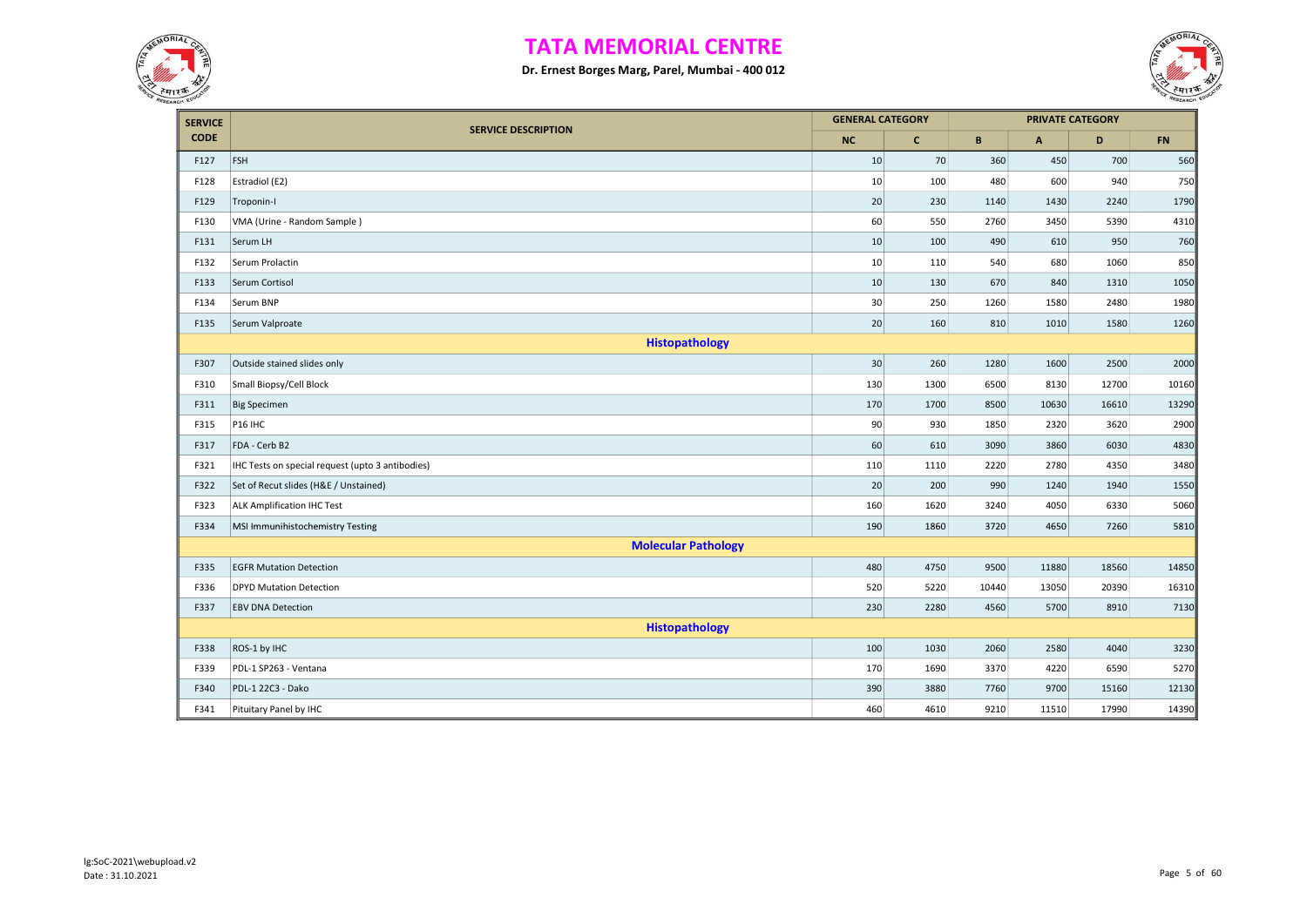



| <b>SERVICE</b> |                                                                         | <b>GENERAL CATEGORY</b> |              |       |       | <b>PRIVATE CATEGORY</b> |           |  |  |
|----------------|-------------------------------------------------------------------------|-------------------------|--------------|-------|-------|-------------------------|-----------|--|--|
| <b>CODE</b>    | <b>SERVICE DESCRIPTION</b>                                              | <b>NC</b>               | $\mathbf{C}$ | B     | A     | D                       | <b>FN</b> |  |  |
| F342           | PDL-1 SP142 - Ventana                                                   | 130                     | 1320         | 2640  | 3300  | 5160                    | 4130      |  |  |
| F343           | Outside unstained slides/ blocks (1-5 Blocks)                           | 120                     | 1200         | 6000  | 7500  | 11730                   | 9380      |  |  |
| F344           | Outside unstained slides/ blocks (6-30 Blocks)                          | 190                     | 1900         | 9500  | 11880 | 18560                   | 14850     |  |  |
| F345           | Outside unstained slides/ blocks (31-50 Blocks)                         | 250                     | 2500         | 12500 | 15630 | 24430                   | 19540     |  |  |
| F346           | Outside unstained slides/ blocks (More than 50 Blocks)                  | 310                     | 3100         | 15500 | 19380 | 30290                   | 24230     |  |  |
| F347           | Frozen Section (1-10 sections)                                          | 50                      | 500          | 2500  | 3130  | 4890                    | 3910      |  |  |
| F348           | Frozen Section (11-20 sections)                                         | 90                      | 900          | 4500  | 5630  | 8800                    | 7040      |  |  |
| F349           | Frozen Section (>20 sections)                                           | 140                     | 1400         | 7000  | 8750  | 13680                   | 10940     |  |  |
| F350           | Large Specimen (Cystectomy/ Radical Prostatectomy/ Pelvic Exenteration) | 310                     | 3100         | 15500 | 19380 | 30290                   | 24230     |  |  |
| F351           | PDL-1-28-8 (FDA Approved)                                               | 150                     | 1500         | 7500  | 9380  | 14660                   | 11730     |  |  |
| F352           | BRAF V600E by IHC                                                       | 90                      | 900          | 1800  | 2250  | 3510                    | 2810      |  |  |
| F353           | <b>POLE Mutation</b>                                                    | 500                     | 5000         | 10000 | 12500 | 19540                   | 15630     |  |  |
|                | <b>Cytopathology</b>                                                    |                         |              |       |       |                         |           |  |  |
| F401           | Cytology (FNA)                                                          | $30\,$                  | 270          | 1330  | 1660  | 2600                    | 2080      |  |  |
| F402           | Pap Smear Cytology                                                      | 20                      | 140          | 690   | 870   | 1350                    | 1080      |  |  |
| F404           | Sputum Cytology                                                         | 10                      | 80           | 380   | 480   | 740                     | 600       |  |  |
| F405           | Cytopathology: Outside Slides (Out-In)                                  | 20                      | 180          | 900   | 1130  | 1760                    | 1410      |  |  |
| F411           | Bronchial Lavage + Brushings Cytology                                   | 20                      | 180          | 900   | 1130  | 1760                    | 1410      |  |  |
| F412           | Pleural / Pericardial / Peritoneal Fluid Cytology                       | 20                      | 180          | 900   | 1130  | 1760                    | 1410      |  |  |
| F413           | Urine / Bladder Washing / Ileal Conduit Urine Cytology                  | 20                      | 180          | 900   | 1130  | 1760                    | 1410      |  |  |
| F414           | Cerebro Spinal Fluid (CSF) Cytology                                     | 20                      | 180          | 900   | 1130  | 1760                    | 1410      |  |  |
| F415           | Oesophageal / Gastric / Colon / Ano-Rectal Lavage + Brushings Cytology  | 20                      | 180          | 900   | 1130  | 1760                    | 1410      |  |  |
| F416           | Nipple Discharge Cytology                                               | 20                      | 180          | 900   | 1130  | 1760                    | 1410      |  |  |
| F417           | Oral Scrapings Cytology                                                 | 20                      | 180          | 900   | 1130  | 1760                    | 1410      |  |  |
| F418           | Bile / CBD Brushing Cytology                                            | 20                      | 180          | 900   | 1130  | 1760                    | 1410      |  |  |
| F419           | Scrapings From Miscellaneous Sites Cytology                             | 20                      | 180          | 900   | 1130  | 1760                    | 1410      |  |  |
| F423           | Liquid-based Cytology (LBC)                                             | 30                      | 250          | 1240  | 1550  | 2430                    | 1940      |  |  |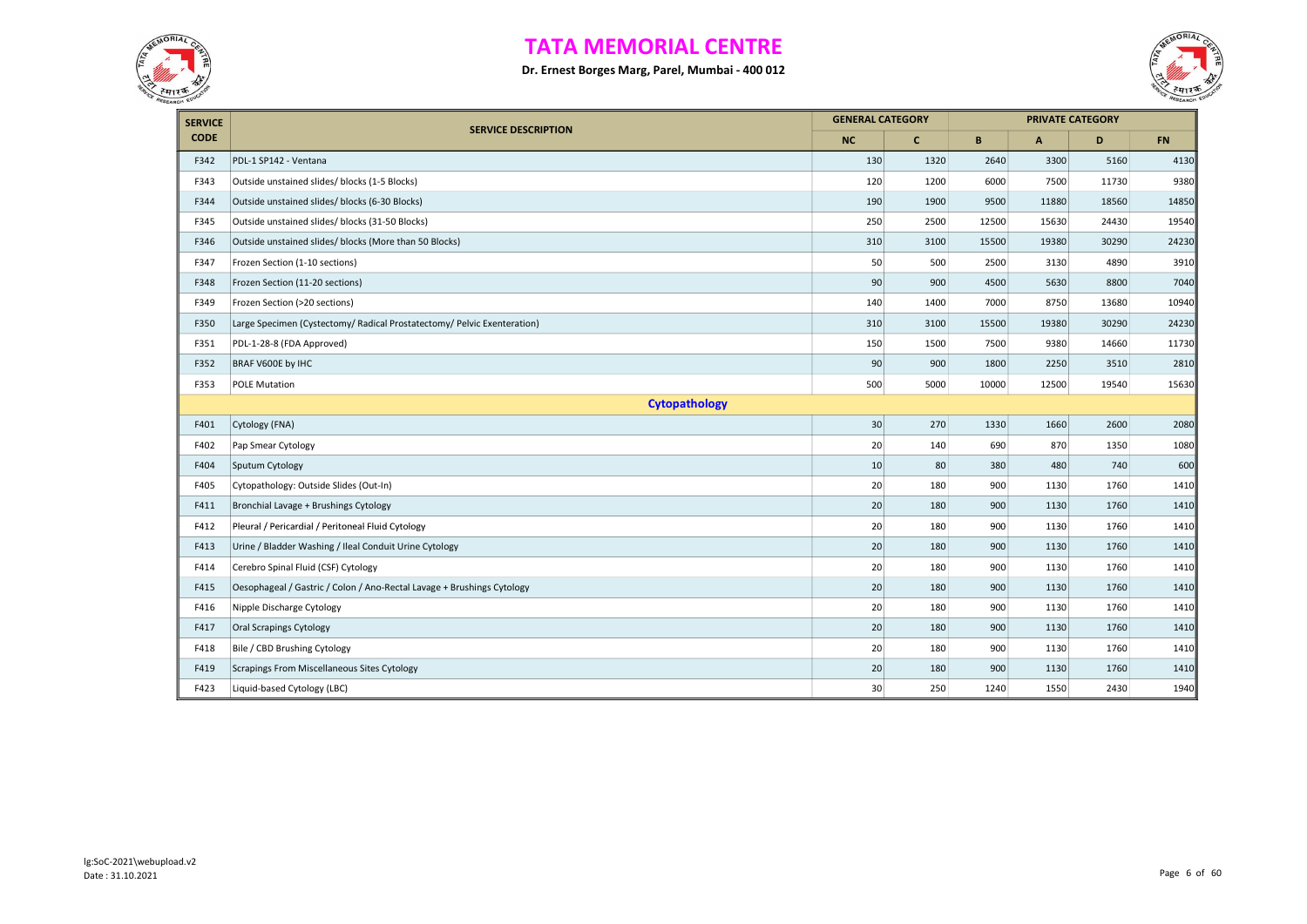



| <b>SERVICE</b> |                                              | <b>GENERAL CATEGORY</b> |              |       |              | <b>PRIVATE CATEGORY</b> |            |
|----------------|----------------------------------------------|-------------------------|--------------|-------|--------------|-------------------------|------------|
| <b>CODE</b>    | <b>SERVICE DESCRIPTION</b>                   | <b>NC</b>               | $\mathbf{C}$ | B     | $\mathsf{A}$ | D                       | ${\sf FN}$ |
|                | <b>Molecular Pathology</b>                   |                         |              |       |              |                         |            |
| F618           | <b>EBER In Situ Hybridisation</b>            | 170                     | 1730         | 3450  | 4310         | 6740                    | 5390       |
| F620           | Interphase FISH Test for HER2/Neu            | 700                     | 7000         | 14000 | 17500        | 27350                   | 21880      |
| F621           | Interphase FISH Test for EGFR                | 760                     | 7590         | 15180 | 18980        | 29660                   | 23730      |
| F622           | Interphase FISH Test for NMYC                | 590                     | 5870         | 11730 | 14660        | 22910                   | 18330      |
| F623           | Interphase FISH Test for 1p19q               | 760                     | 7590         | 15180 | 18980        | 29660                   | 23730      |
| F624           | Interphase FISH Test for ALK1                | 650                     | 6490         | 12970 | 16210        | 25330                   | 20260      |
| F625           | Interphase FISH Test for CMYC                | 540                     | 5360         | 10720 | 13400        | 20940                   | 16750      |
| F627           | Interphase FISH Test for ROS1                | 490                     | 4860         | 9720  | 12150        | 18990                   | 15190      |
| F628           | Interphase FISH Test for MET                 | 530                     | 5340         | 10680 | 13350        | 20860                   | 16690      |
| F629           | MLPA testing in Neuroblastoma                | 590                     | 5870         | 11730 | 14660        | 22910                   | 18330      |
| F630           | MYD88 L265 Mutation Detection Test           | 340                     | 3380         | 6760  | 8450         | 13200                   | 10560      |
| F631           | JAZF1 - Endometrial Stromal Sarcoma Testing  | 640                     | 6440         | 12880 | 16100        | 25160                   | 20130      |
| F632           | YWHAE - Endometrial Stromal Sarcoma Testing  | 610                     | 6120         | 12240 | 15300        | 23910                   | 19130      |
| F633           | Medulloblastoma - molecular Profiling        | 1300                    | 13000        | 26000 | 32500        | 50790                   | 40630      |
| F634           | DDISH for HER2/neu Gene Amplification        | 700                     | 7000         | 14000 | 17500        | 27350                   | 21880      |
| F635           | <b>TERT Promoter Mutation Assay</b>          | 290                     | 2900         | 5805  | 7260         | 11350                   | 9080       |
| F636           | Histone Mutation Detection Assay             | 460                     | 4640         | 9275  | 11590        | 18110                   | 14490      |
| F637           | RHOA Mutation Detection Assay                | 350                     | 3490         | 6970  | 8710         | 13610                   | 10890      |
| F638           | IRFA/DUSP22 gene rearragement by FISH        | 780                     | 7790         | 15580 | 19480        | 30440                   | 24350      |
| F639           | RT-PCR for PAX-FKHR Translocation            | 500                     | 5000         | 10000 | 12500        | 19540                   | 15630      |
| F654           | <b>Clonality Analysis</b>                    | 1100                    | 11040        | 22080 | 27600        | 43130                   | 34500      |
| F655           | Mycobacterium Tuberculosis Detection on FFPE | 320                     | 3150         | 6300  | 7880         | 12310                   | 9850       |
| F660           | GENE SEQUENCING FOR C KIT MUTATIONS          | 640                     | 6440         | 12880 | 16100        | 25160                   | 20130      |
| F662           | RT-PCR for EWS-FLI1 Translocation            | 240                     | 2370         | 4740  | 5930         | 9270                    | 7410       |
| F663           | RT-PCR for EWS-ERG Translocation             | 240                     | 2370         | 4740  | 5930         | 9270                    | 7410       |
| F664           | RT-PCR for EWS-WT1 Translocation             | 240                     | 2370         | 4740  | 5930         | 9270                    | 7410       |
| F665           | RT-PCR for SYT-SSX Translocation             | 260                     | 2540         | 5070  | 6340         | 9910                    | 7930       |
| F668           | MDM2 Gene Amplification by FISH              | 700                     | 6990         | 13970 | 17460        | 27290                   | 21830      |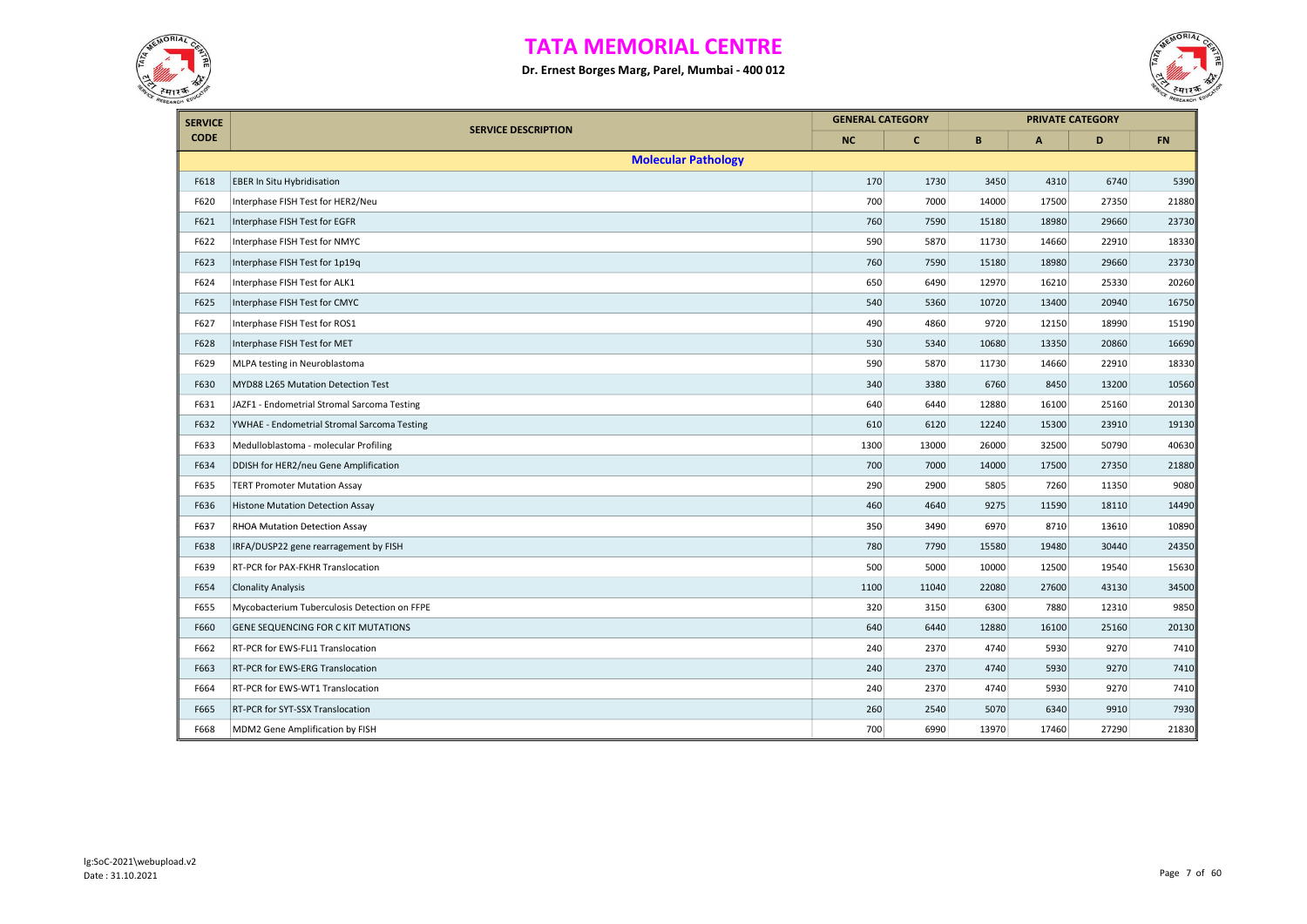



| <b>SERVICE</b> |                                                           | <b>GENERAL CATEGORY</b> |              |       |       | <b>PRIVATE CATEGORY</b> |       |
|----------------|-----------------------------------------------------------|-------------------------|--------------|-------|-------|-------------------------|-------|
| <b>CODE</b>    | <b>SERVICE DESCRIPTION</b>                                | <b>NC</b>               | $\mathbf{C}$ | B     | A     | D                       | FN    |
| F682           | <b>RAS Mutation Anaysis</b>                               | 400                     | 3970         | 7940  | 9930  | 15510                   | 12410 |
| F683           | Interphase FISH Test for EWSR1                            | 500                     | 5000         | 10000 | 12500 | 19540                   | 15630 |
| F684           | MGMT Gene Promoter methylation                            | 450                     | 4490         | 8970  | 11210 | 17510                   | 14010 |
| F685           | Detection of BRAFV600E Mutation                           | 370                     | 3690         | 7370  | 9210  | 14390                   | 11510 |
| F686           | Thyroid Panel (BRAF, KRAS, NRAS, HRAS, TERT)              | 690                     | 6900         | 13810 | 17260 | 26980                   | 21580 |
| F688           | Gene Sequencing for IDH1/2                                | 350                     | 3450         | 6900  | 8630  | 13490                   | 10790 |
| F690           | TFE-3 FISH                                                | 600                     | 6040         | 12080 | 15100 | 23600                   | 18880 |
| F691           | FISH test for SYT break-apart analysis                    | 500                     | 5030         | 10060 | 12570 | 19650                   | 15720 |
| F692           | PDGFRA mutation analysis                                  | 390                     | 3870         | 7730  | 9660  | 15100                   | 12080 |
| F693           | NGS based Targeted Panel for Solid Tumors                 | 39900                   | 39900        | 39900 | 49880 | 77940                   | 62350 |
| F694           | PIK3CA Mutation Testing                                   | 110                     | 1080         | 5400  | 6725  | 10500                   | 8400  |
| F695           | FISH Test for C19MC amplification                         | 640                     | 6380         | 12750 | 15940 | 24910                   | 19930 |
| F696           | FISH Test for 1q gains                                    | 540                     | 5350         | 10700 | 13380 | 20910                   | 16730 |
|                | <b>Biochemistry, Tumour Markers, Emergency Laboratory</b> |                         |              |       |       |                         |       |
| F802           | Routine Biochemical Test (Consolidated)                   | 50                      | 540          | 2720  | 3400  | 5310                    | 4250  |
| F810           | Glucose Tolerance Test                                    | 10                      | 40           | 175   | 220   | 350                     | 280   |
| F817           | Serum AFP                                                 | 10                      | 140          | 680   | 850   | 1330                    | 1060  |
| F818           | Serum CEA                                                 | 10                      | 120          | 620   | 780   | 1230                    | 980   |
| F819           | Serum B-HCG                                               | 10                      | 100          | 510   | 640   | 1000                    | 800   |
| F820           | Serum Total PSA                                           | 10                      | 140          | 680   | 850   | 1330                    | 1060  |
| F821           | Serum B2-Microglobulin                                    | 30                      | 280          | 1400  | 1750  | 2740                    | 2190  |
| F822           | Serum CA-15.3                                             | 30                      | 250          | 1250  | 1560  | 2440                    | 1950  |
| F823           | Serum CA-125                                              | 30                      | 300          | 1500  | 1880  | 2940                    | 2350  |
| F824           | Serum CA-19.9                                             | 20                      | 240          | 1200  | 1500  | 2350                    | 1880  |
| F829           | Serum CRP                                                 | 10                      | 70           | 370   | 460   | 730                     | 580   |
| F830           | Serum Ferritin                                            | 20                      | 160          | 800   | 1000  | 1560                    | 1250  |
| F831           | Serum CYFRA-21                                            | 30                      | 320          | 1590  | 1990  | 3110                    | 2490  |
| F832           | Serum NSE                                                 | 30                      | 320          | 1590  | 1990  | 3110                    | 2490  |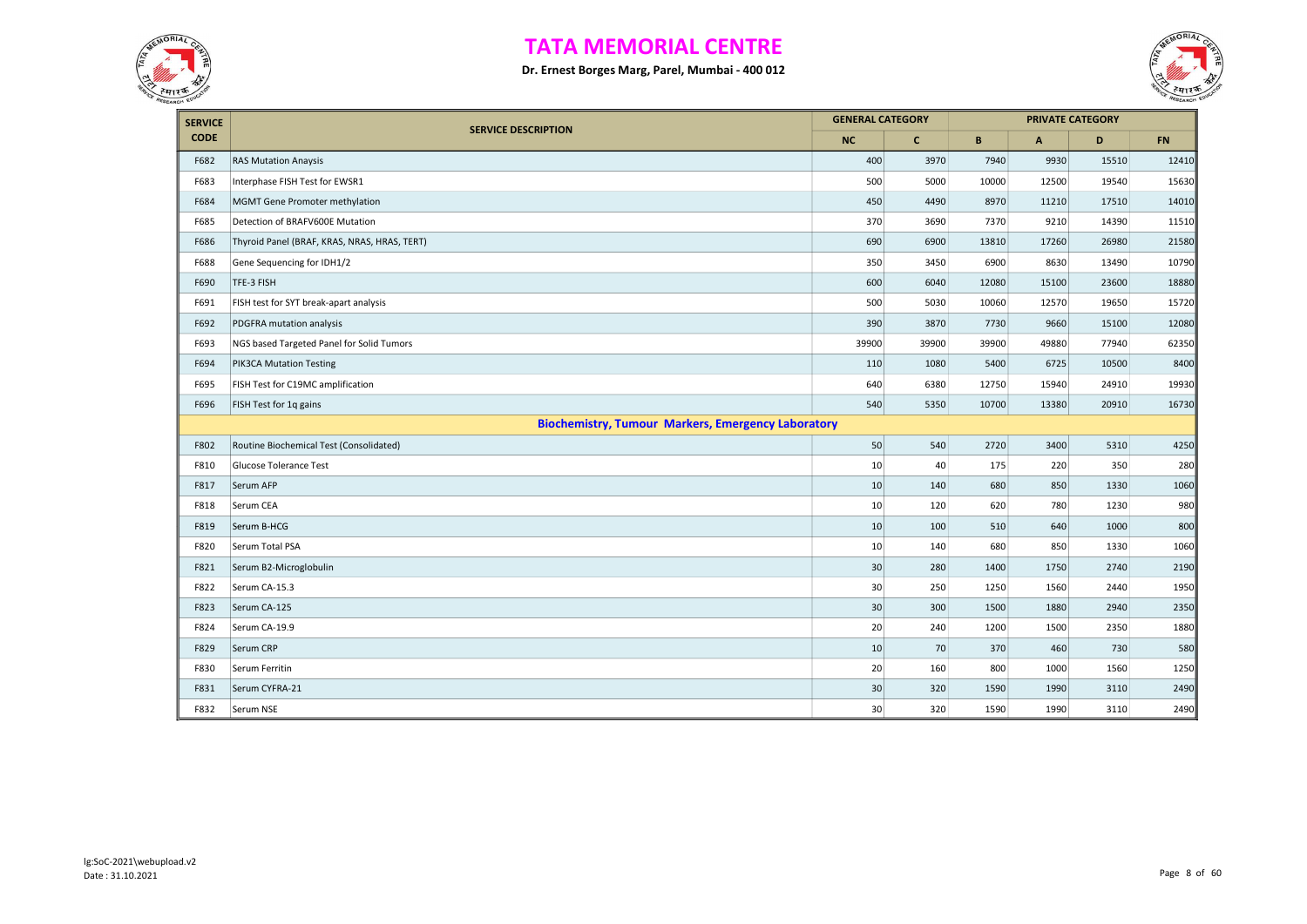



| <b>SERVICE</b> |                                          | <b>GENERAL CATEGORY</b> |              |      |      | <b>PRIVATE CATEGORY</b> |      |
|----------------|------------------------------------------|-------------------------|--------------|------|------|-------------------------|------|
| <b>CODE</b>    | <b>SERVICE DESCRIPTION</b>               | <b>NC</b>               | $\mathbf{C}$ | B    | A    | D                       | FN   |
| F833           | Cyclosporin                              | 70                      | 660          | 3275 | 4090 | 6390                    | 5110 |
| F836           | Methotrexate                             | 20                      | 240          | 1190 | 1490 | 2330                    | 1860 |
| F837           | Serum Free PSA                           | 20                      | 150          | 760  | 950  | 1490                    | 1190 |
| F838           | Serum Testosterone                       | 10                      | 130          | 650  | 810  | 1260                    | 1010 |
| F839           | Tacrolimus Drug level estimation         | 80                      | 790          | 3930 | 4910 | 7680                    | 6140 |
| F841           | Random Blood Glucose                     | 10                      | 20           | 80   | 100  | 160                     | 130  |
| F842           | <b>Fasting Blood Glucose</b>             | 10                      | 20           | 80   | 100  | 160                     | 130  |
| F843           | Post-Prandial Blood Glucose              | 10                      | 20           | 80   | 100  | 160                     | 130  |
| F845           | Glycosylated Hemoglobin                  | 10                      | 120          | 575  | 720  | 1130                    | 900  |
| F846           | <b>Fasting Urine Glucose</b>             | 10                      | 60           | 320  | 400  | 630                     | 500  |
| F847           | Post-Prandial Urine Glucose              | 10                      | 60           | 320  | 400  | 630                     | 500  |
| F848           | Blood Glucose by Glucometer strip method | 10                      | 60           | 280  | 350  | 550                     | 440  |
| F849           | Lipid Profile                            | 20                      | 170          | 850  | 1060 | 1660                    | 1330 |
| F850           | Serum Cholesterol                        | 10                      | 40           | 220  | 280  | 440                     | 350  |
| F851           | Serum HDL-Cholesterol                    | 10                      | 40           | 220  | 280  | 440                     | 350  |
| F852           | Serum LDL-Cholesterol                    | 10                      | 60           | 320  | 400  | 630                     | 500  |
| F853           | Serum Triglycerides                      | 10                      | 50           | 260  | 330  | 510                     | 410  |
| F854           | <b>Renal Function Tests</b>              | 10                      | 130          | 660  | 830  | 1300                    | 1040 |
| F855           | Serum Urea                               | 10                      | 40           | 220  | 280  | 440                     | 350  |
| F856           | Serum Uric Acid                          | 10                      | 40           | 220  | 280  | 440                     | 350  |
| F857           | Serum Creatinine                         | 10                      | 40           | 220  | 280  | 440                     | 350  |
| F860           | Serum Electrolytes                       | 20                      | 180          | 880  | 1100 | 1730                    | 1380 |
| F861           | Serum Sodium                             | 10                      | 40           | 220  | 280  | 440                     | 350  |
| F862           | Serum Potassium                          | 10                      | 40           | 220  | 280  | 440                     | 350  |
| F863           | Serum Chlorides                          | 10                      | 40           | 220  | 280  | 440                     | 350  |
| F864           | Serum Bicarbonates                       | 10                      | 40           | 220  | 280  | 440                     | 350  |
| F865           | <b>Liver Function Tests</b>              | 40                      | 400          | 1980 | 2480 | 3880                    | 3100 |
| F866           | Serum Protein                            | 10                      | 40           | 220  | 280  | 440                     | 350  |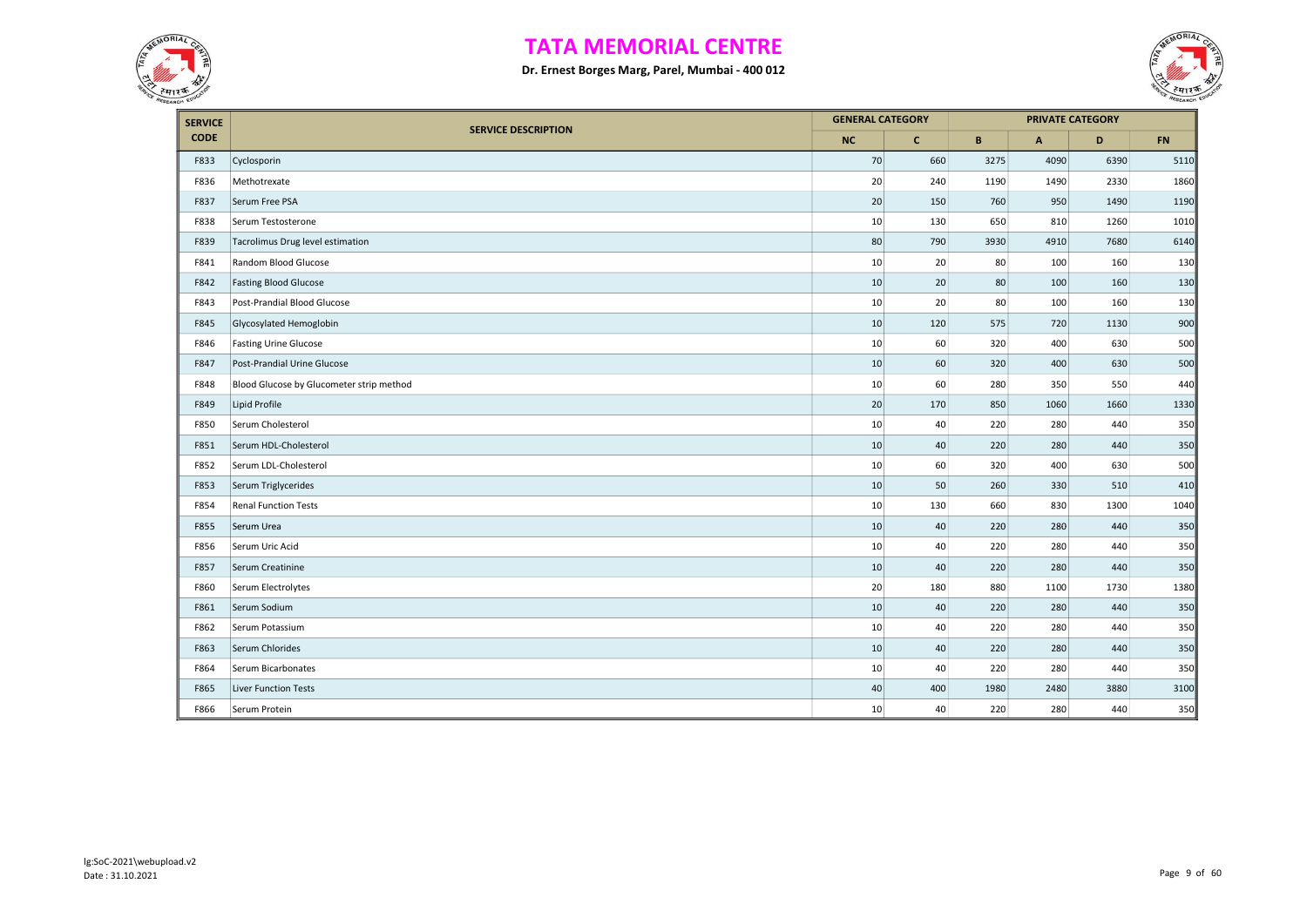



| <b>SERVICE</b> |                                  | <b>GENERAL CATEGORY</b> |              |      |              | <b>PRIVATE CATEGORY</b> |           |
|----------------|----------------------------------|-------------------------|--------------|------|--------------|-------------------------|-----------|
| <b>CODE</b>    | <b>SERVICE DESCRIPTION</b>       | <b>NC</b>               | $\mathbf{C}$ | B    | $\mathsf{A}$ | D                       | <b>FN</b> |
| F867           | Serum Albumin                    | 10                      | 40           | 220  | 280          | 440                     | 350       |
| F868           | Serum Globulin                   | 10                      | 40           | 220  | 280          | 440                     | 350       |
| F869           | Serum Alkaline Phosphatase       | 10                      | $40\,$       | 220  | 280          | 440                     | 350       |
| F870           | <b>Total Bilirubin</b>           | 10                      | 40           | 220  | 280          | 440                     | 350       |
| F871           | Direct Bilirubin                 | 10                      | 40           | 220  | 280          | 440                     | 350       |
| F872           | Indirect Bilirubin               | 10                      | 40           | 220  | 280          | 440                     | 350       |
| F873           | Serum AST                        | 10                      | $40\,$       | 220  | 280          | 440                     | 350       |
| F874           | Serum ALT                        | 10                      | 40           | 220  | 280          | 440                     | 350       |
| F876           | Serum LDH                        | 10                      | $40\,$       | 220  | 280          | 440                     | 350       |
| F880           | Pancreatic Enzymes               | 10                      | 120          | 620  | 780          | 1220                    | 970       |
| F881           | Serum Amylase                    | 10                      | 90           | 430  | 540          | 850                     | 680       |
| F882           | Serum Lipase                     | 10                      | 90           | 430  | 540          | 850                     | 680       |
| F883           | Body Fluid Investigations (CSF)  | 20                      | 220          | 1120 | 1400         | 2190                    | 1750      |
| F884           | CSF Glucose                      | 10                      | 40           | 220  | 280          | 440                     | 350       |
| F885           | <b>CSF Protein</b>               | 10                      | 90           | 460  | 580          | 910                     | 730       |
| F886           | <b>CSF Chloride</b>              | 10                      | 40           | 220  | 280          | 440                     | 350       |
| F887           | <b>CSF LDH</b>                   | 10                      | 40           | 220  | 280          | 440                     | 350       |
| F888           | Serum Calcium                    | 10                      | 40           | 220  | 280          | 440                     | 350       |
| F890           | Serum Phosphorus                 | 10                      | 40           | 220  | 280          | 440                     | 350       |
| F891           | Serum Magnesium                  | 10                      | 100          | 505  | 630          | 990                     | 790       |
| F893           | Serum Iron                       | 10                      | 70           | 350  | 440          | 690                     | 550       |
| F894           | Serum TIBC                       | 10                      | 70           | 350  | 440          | 690                     | 550       |
| F895           | Serum Acid Phosphatase           | 10                      | 140          | 690  | 860          | 1350                    | 1080      |
| F896           | Serum Prostatic Acid Phosphatase | 20                      | 210          | 1030 | 1290         | 2010                    | 1610      |
| F897           | VMA (24 Hrs Urine)               | 60                      | 550          | 2760 | 3450         | 5390                    | 4310      |
| F898           | 5HIAA (24 Hrs Urine)             | 30                      | 320          | 1590 | 1990         | 3110                    | 2490      |
| F915           | Sodium (24 Hours Urine)          | 10                      | $40\,$       | 220  | 280          | 440                     | 350       |
| F916           | Potassium (24 Hours Urine)       | 10                      | 40           | 220  | 280          | 440                     | 350       |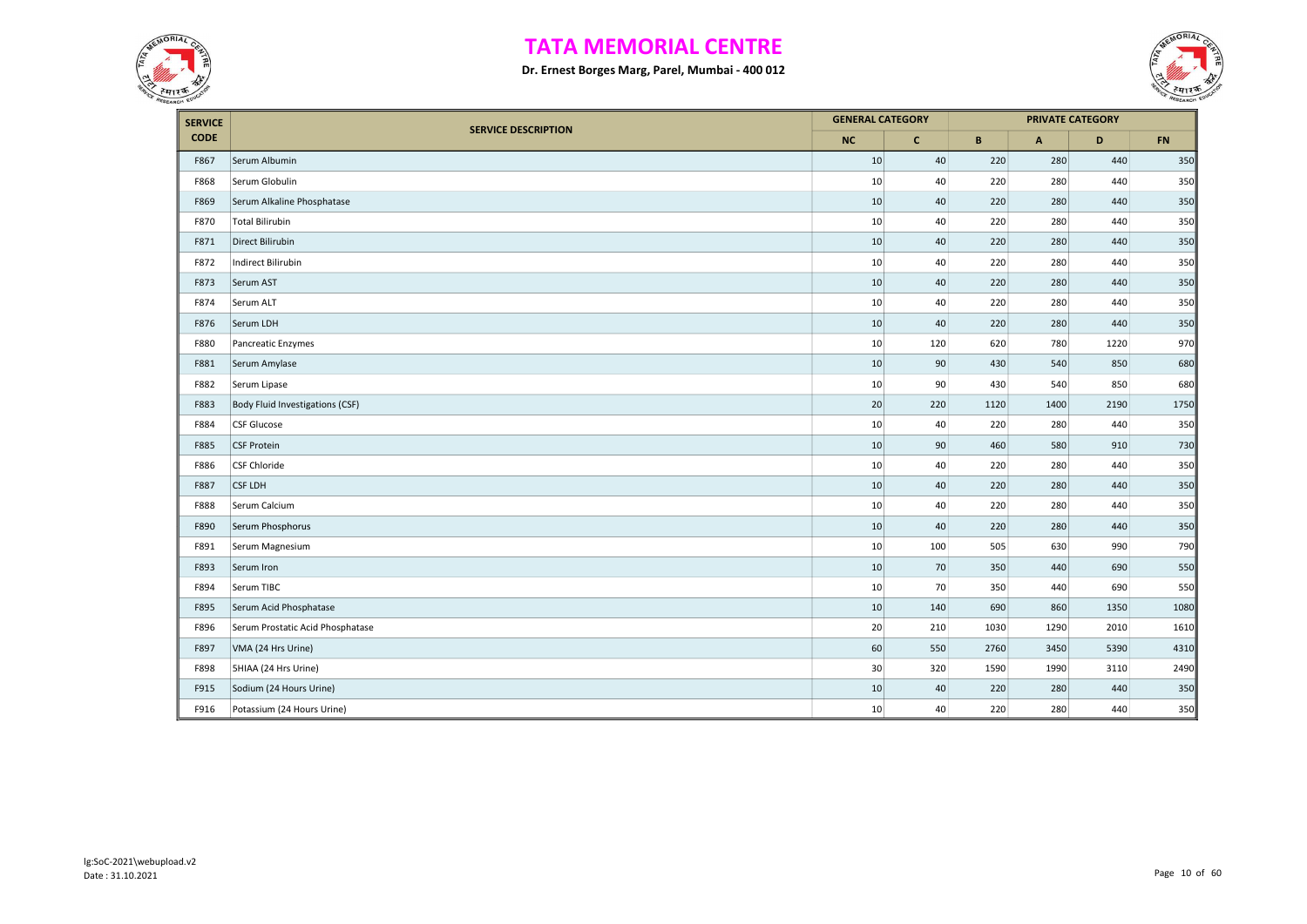



| <b>SERVICE</b> |                                                 | <b>GENERAL CATEGORY</b> |              |     | <b>PRIVATE CATEGORY</b> |     |           |
|----------------|-------------------------------------------------|-------------------------|--------------|-----|-------------------------|-----|-----------|
| <b>CODE</b>    | <b>SERVICE DESCRIPTION</b>                      | <b>NC</b>               | $\mathbf{C}$ | B   | $\mathsf{A}$            | D   | <b>FN</b> |
| F917           | Chloride (24 Hours Urine)                       | 10                      | 40           | 220 | 280                     | 440 | 350       |
| F918           | Urea (24 Hours Urine)                           | 10                      | 40           | 220 | 280                     | 440 | 350       |
| F919           | Uric Acid (24 Hours Urine)                      | 10                      | 40           | 220 | 280                     | 440 | 350       |
| F920           | Urine Creatinine (24 Hours)                     | 10                      | 40           | 220 | 280                     | 440 | 350       |
| F921           | Calcium (24 Hours Urine)                        | 10                      | 40           | 220 | 280                     | 440 | 350       |
| F922           | Phosphorus (24 Hours Urine)                     | 10                      | 40           | 220 | 280                     | 440 | 350       |
| F923           | Protein (24 Hours Urine)                        | 10                      | 100          | 500 | 630                     | 990 | 790       |
| F924           | Corrected Creatinine Clearance (24 Hours Urine) | 10                      | 40           | 220 | 280                     | 440 | 350       |
| F925           | Urea (Random Urine)                             | 10                      | 40           | 220 | 280                     | 440 | 350       |
| F926           | Uric Acid (Random Urine)                        | 10                      | 40           | 220 | 280                     | 440 | 350       |
| F927           | Creatinine (Random Urine)                       | 10                      | 40           | 220 | 280                     | 440 | 350       |
| F928           | Sodium (Random Urine)                           | 10                      | 40           | 220 | 280                     | 440 | 350       |
| F929           | Potassium (Random Urine)                        | 10                      | 40           | 220 | 280                     | 440 | 350       |
| F930           | Chloride (Random Urine)                         | 10                      | 40           | 220 | 280                     | 440 | 350       |
| F931           | Calcium (Random Urine)                          | 10                      | 40           | 220 | 280                     | 440 | 350       |
| F932           | Phosphorus (Random Urine)                       | 10                      | 40           | 220 | 280                     | 440 | 350       |
| F933           | Protein (Random Urine)                          | 10                      | 90           | 460 | 580                     | 910 | 730       |
| F934           | Fluid Urea                                      | 10                      | 40           | 220 | 280                     | 440 | 350       |
| F935           | Fluid Uric Acid                                 | 10                      | 40           | 220 | 280                     | 440 | 350       |
| F936           | <b>Fluid Creatinine</b>                         | 10                      | 40           | 220 | 280                     | 440 | 350       |
| F937           | Fluid Sodium                                    | 10                      | 40           | 220 | 280                     | 440 | 350       |
| F938           | Fluid Potassium                                 | 10                      | 40           | 220 | 280                     | 440 | 350       |
| F939           | <b>Fluid Chloride</b>                           | 10                      | 40           | 220 | 280                     | 440 | 350       |
| F940           | Fluid Bilirubin (Total)                         | 10                      | 40           | 220 | 280                     | 440 | 350       |
| F941           | Fluid Bilirubin (Direct)                        | 10                      | 40           | 220 | 280                     | 440 | 350       |
| F942           | Fluid Bilirubin (Indirect)                      | 10                      | 40           | 220 | 280                     | 440 | 350       |
| F943           | <b>Fluid Cholesterol</b>                        | 10                      | 40           | 220 | 280                     | 440 | 350       |
| F944           | <b>Fluid Triglycerides</b>                      | 10                      | 50           | 260 | 330                     | 510 | 410       |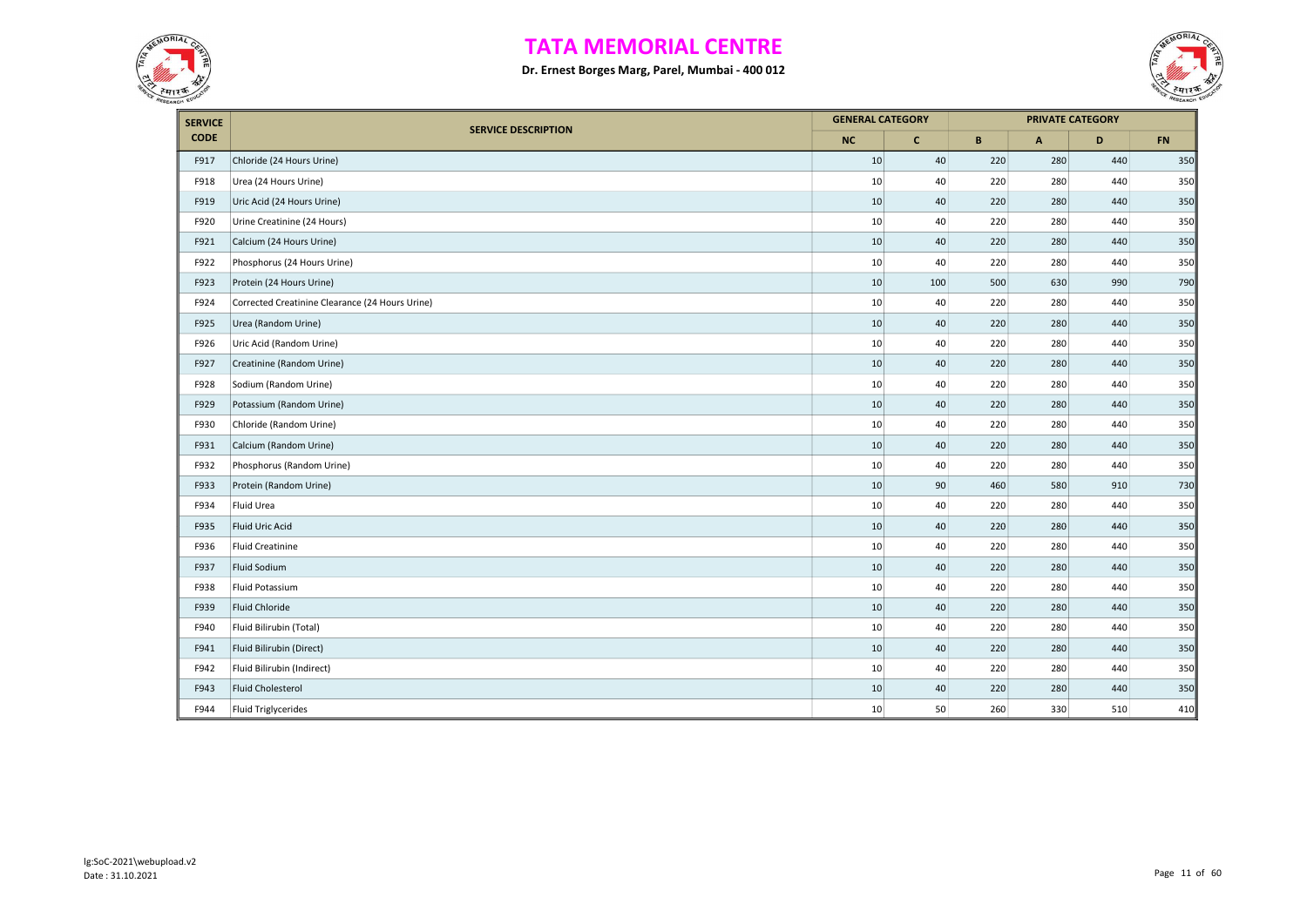



| <b>SERVICE</b> |                                               |           | <b>GENERAL CATEGORY</b> |      | <b>PRIVATE CATEGORY</b> |      |           |
|----------------|-----------------------------------------------|-----------|-------------------------|------|-------------------------|------|-----------|
| <b>CODE</b>    | <b>SERVICE DESCRIPTION</b>                    | <b>NC</b> | $\mathbf{C}$            | B    | $\overline{A}$          | D    | <b>FN</b> |
| F945           | Fluid HDL Cholesterol                         | 10        | 40                      | 220  | 280                     | 440  | 350       |
| F946           | Fluid LDL Cholesterol                         | 10        | 60                      | 320  | 400                     | 630  | 500       |
| F962           | <b>Fluid Glucose</b>                          | 10        | 40                      | 220  | 280                     | 440  | 350       |
| F963           | Fluid Protein                                 | 10        | 40                      | 220  | 280                     | 440  | 350       |
| F964           | Fluid Albumin                                 | 10        | 40                      | 220  | 280                     | 440  | 350       |
| F965           | Fluid Globulin                                | 10        | 40                      | 220  | 280                     | 440  | 350       |
| F966           | Fluid Alkaline Phosphatase                    | 10        | 40                      | 220  | 280                     | 440  | 350       |
| F967           | Fluid AST                                     | 10        | 40                      | 220  | 280                     | 440  | 350       |
| F968           | <b>Fluid ALT</b>                              | 10        | 40                      | 220  | 280                     | 440  | 350       |
| F969           | <b>Fluid Calcium</b>                          | 10        | 40                      | 220  | 280                     | 440  | 350       |
| F970           | Fluid Phosphorus                              | 10        | 40                      | 220  | 280                     | 440  | 350       |
| F971           | Fluid Amylase                                 | 10        | 50                      | 260  | 330                     | 510  | 410       |
| F972           | Fluid Lipase                                  | 10        | 90                      | 430  | 540                     | 850  | 680       |
| F973           | Fluid LDH                                     | 10        | 40                      | 220  | 280                     | 440  | 350       |
| F974           | Serum Creatinine for CCT                      | 10        | 40                      | 220  | 280                     | 440  | 350       |
| F977           | Bence Jones Protein (24 Hours Urine)          | 20        | 190                     | 940  | 1180                    | 1850 | 1480      |
| F999           | Serum Gamma Glutamyl Transferase (GGT)        | 20        | 170                     | 830  | 1040                    | 1630 | 1300      |
| <b>FA01</b>    | Sirolimus Drug Level Estimation               | 90        | 870                     | 4330 | 5410                    | 8450 | 6760      |
| <b>FA02</b>    | <b>G6PDH Estimation (Quantitative)</b>        | 10        | 140                     | 710  | 890                     | 1390 | 1110      |
| <b>FA03</b>    | <b>HB1Ac Screening Test</b>                   | 10        | 20                      | 120  | 150                     | 240  | 190       |
| <b>FA04</b>    | Anti-SARS Cov (Complete Antibodies)           | 10        | 80                      | 380  | 480                     | 750  | 600       |
| <b>FA05</b>    | Anti-SARS Cov (IgG Antibodies)                | 20        | 200                     | 980  | 1230                    | 1930 | 1540      |
| <b>FA06</b>    | IL-6 (interleukin-6)                          | 20        | 180                     | 880  | 1100                    | 1730 | 1380      |
| <b>FA07</b>    | NT-Pro BNP                                    | 30        | 270                     | 1360 | 1700                    | 2660 | 2130      |
| <b>FA08</b>    | IL-6 Level Estimation                         | 30        | 330                     | 1640 | 2050                    | 3200 | 2560      |
| <b>FA09</b>    | Total SARS-COV-2 Antibody (Semi quantitative) | 20        | 160                     | 820  | 1030                    | 1610 | 1290      |
| <b>FA10</b>    | Anti-SARS Cov2 SPIKE (Complete Antibodies)    | 30        | 290                     | 1450 | 1800                    | 2830 | 2250      |
| <b>FA11</b>    | Troponin T                                    | 20        | 210                     | 1050 | 1310                    | 2050 | 1640      |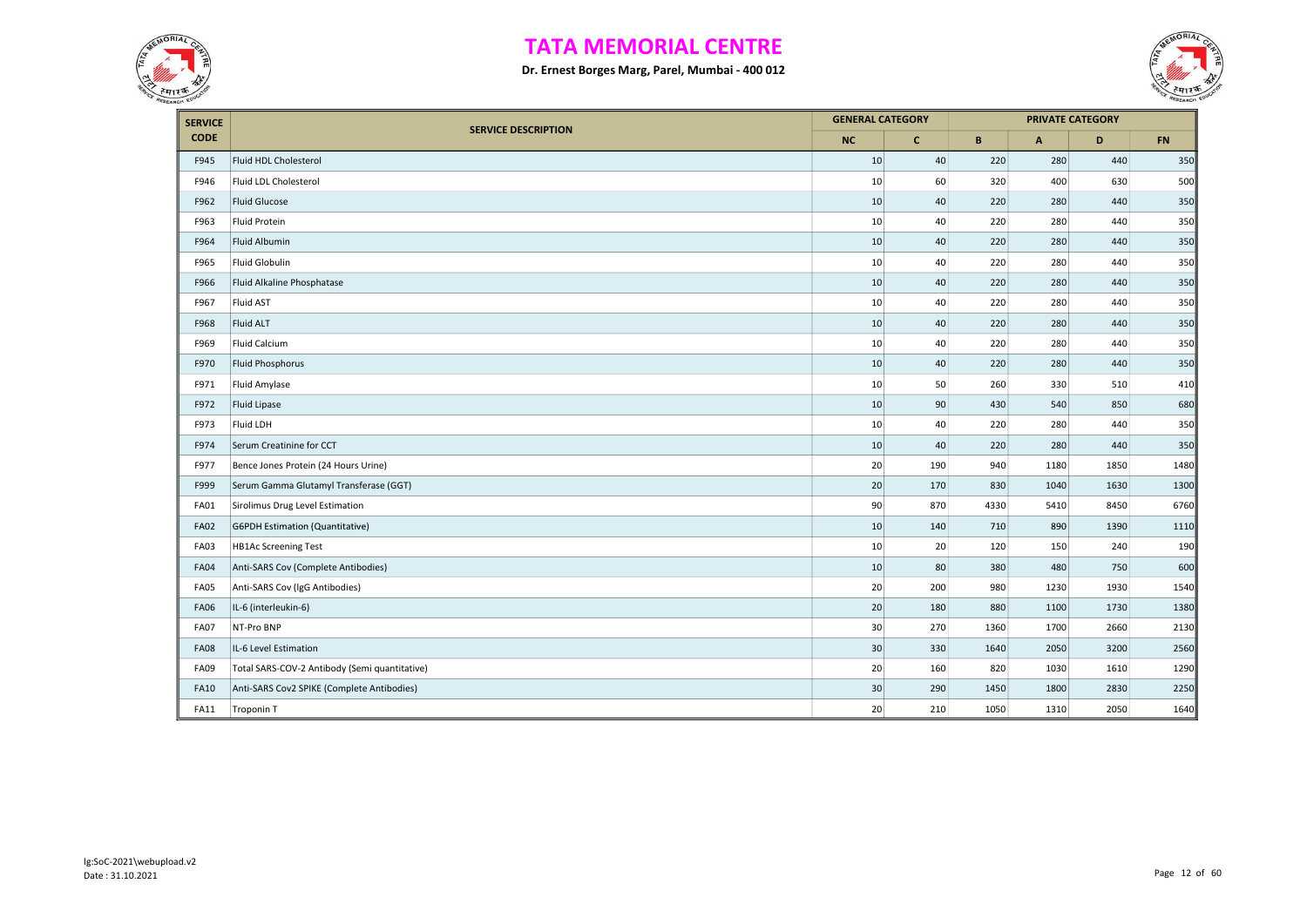



| <b>SERVICE</b> |                                                              | <b>GENERAL CATEGORY</b> |              |             |              | <b>PRIVATE CATEGORY</b> |            |
|----------------|--------------------------------------------------------------|-------------------------|--------------|-------------|--------------|-------------------------|------------|
| <b>CODE</b>    | <b>SERVICE DESCRIPTION</b>                                   | <b>NC</b>               | $\mathbf{C}$ | $\mathbf B$ | $\mathsf{A}$ | D                       | ${\sf FN}$ |
| <b>FA12</b>    | <b>ACTH</b>                                                  | 20                      | 210          | 1050        | 1310         | 2050                    | 1640       |
| <b>FA13</b>    | Progesterone                                                 | 20                      | 150          | 750         | 940          | 1480                    | 1180       |
| <b>FA14</b>    | Thyroglobulin                                                | 20                      | 180          | 900         | 1130         | 1760                    | 1410       |
| <b>FA15</b>    | DHEA-S                                                       | 30                      | 270          | 1360        | 1700         | 2660                    | 2130       |
| <b>FA16</b>    | $IGF-1$                                                      | 50                      | 500          | 2500        | 3130         | 4890                    | 3910       |
| <b>FA17</b>    | Human Growth Hormone (HGH)                                   | 20                      | 160          | 820         | 1030         | 1610                    | 1290       |
| <b>FA18</b>    | Ammonia                                                      | 20                      | 210          | 1050        | 1310         | 2050                    | 1640       |
| <b>FA19</b>    | C-Peptide                                                    | 30                      | 250          | 1230        | 1540         | 2410                    | 1930       |
| <b>FA20</b>    | <b>CSF Lactate</b>                                           | 10                      | 90           | 460         | 575          | 900                     | 720        |
|                | <b>Microbiology</b>                                          |                         |              |             |              |                         |            |
|                | <b>Serology</b>                                              |                         |              |             |              |                         |            |
| G101           | Urine Examination                                            | 10                      | 20           | 115         | 140          | 230                     | 180        |
| G102           | <b>Stool Examination</b>                                     | 10                      | 20           | 115         | 140          | 230                     | 180        |
| G103           | Culture & Sensitivity (Aerobic)                              | 20                      | 170          | 840         | 1050         | 1640                    | 1310       |
| G105           | Routine Culture (Fungal)                                     | 10                      | 140          | 700         | 880          | 1380                    | 1100       |
| G106           | AFB CULTURE & SENSITIVITY                                    | 50                      | 510          | 2540        | 3180         | 4980                    | 3980       |
| G107           | Routine Culture (Anaerobic)                                  | 10                      | 120          | 585         | 730          | 1140                    | 910        |
| G108           | Gene Xpert for Detection of MTB and Rifampicin Resistance    | 50                      | 460          | 2300        | 2880         | 4500                    | 3600       |
| G111           | Cultures for Helicobacter pylori                             | 10                      | 140          | 700         | 880          | 1380                    | 1100       |
| G113           | <b>Mantoux Test</b>                                          | 10                      | 20           | 100         | 130          | 200                     | 160        |
| G120           | Automated Identification & Antibiotic Susceptibility Testing | 20                      | 240          | 1190        | 1490         | 2330                    | 1860       |
| G122           | <b>VDRL</b>                                                  | 10                      | 20           | 115         | 140          | 230                     | 180        |
| G126           | Cytomegalovirus IgG Antibodies                               | 10                      | 120          | 590         | 740          | 1160                    | 930        |
| G129           | Hepatitis B Surface Antigen (HBsAg)                          | 10                      | 90           | 450         | 560          | 880                     | 700        |
| G130           | Hepatitis B - e Antigen (HBeAg)                              | 20                      | 160          | 815         | 1020         | 1600                    | 1280       |
| G131           | Hepatitis B Core IgM Antibodies (HBc IgM)                    | 20                      | 200          | 975         | 1220         | 1910                    | 1530       |
| G132           | Hepatitis B Core IgG Antibodies (HBc IgG/Total)              | 10                      | 130          | 645         | 810          | 1260                    | 1010       |
| G133           | Hepatitis B Surface Antibodies (Anti - HBs)                  | 10                      | 130          | 645         | 810          | 1260                    | 1010       |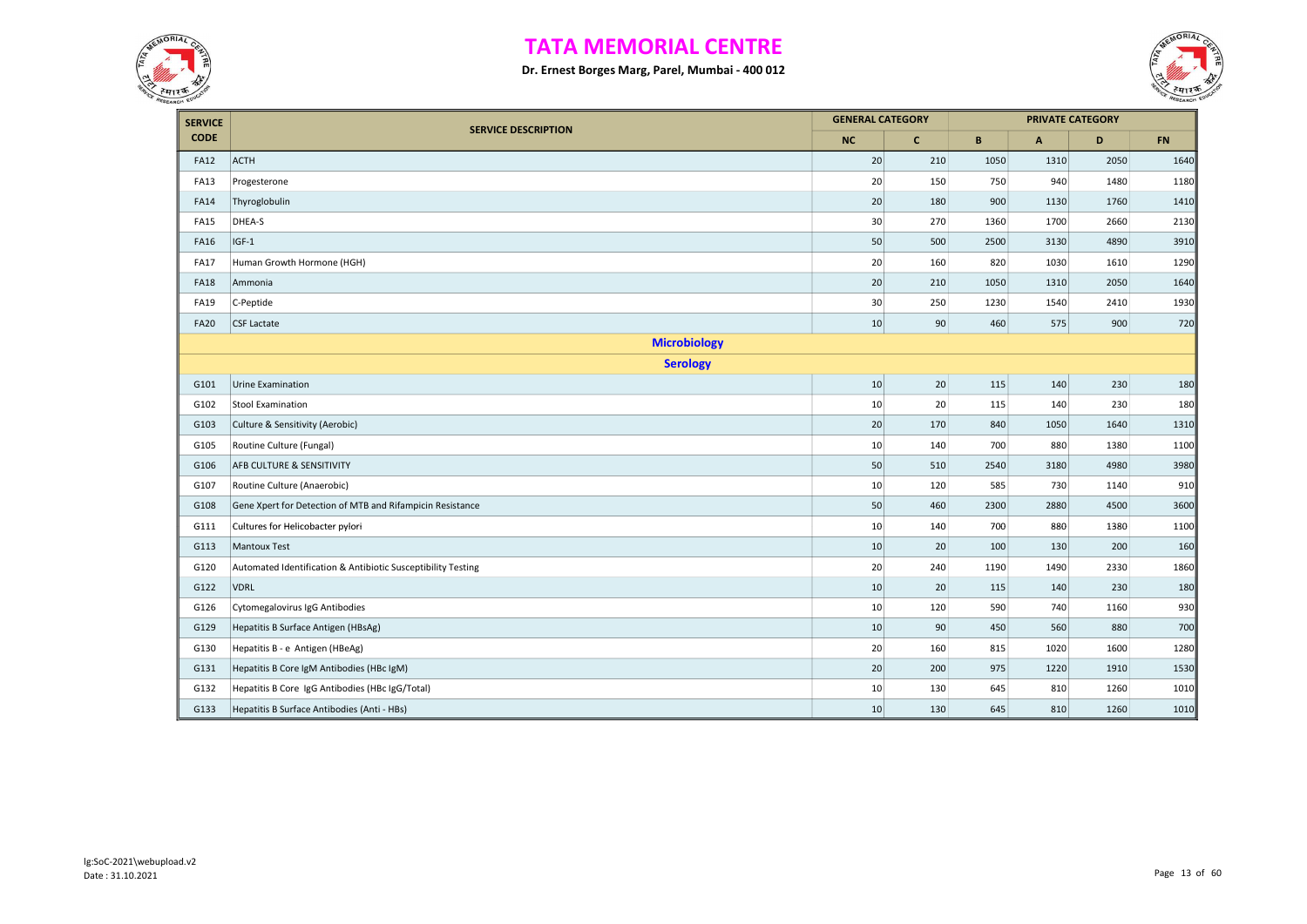



| <b>SERVICE</b> |                                                                   | <b>GENERAL CATEGORY</b> |              |      |                | <b>PRIVATE CATEGORY</b> |            |
|----------------|-------------------------------------------------------------------|-------------------------|--------------|------|----------------|-------------------------|------------|
| <b>CODE</b>    | <b>SERVICE DESCRIPTION</b>                                        | <b>NC</b>               | $\mathbf{C}$ | B    | $\overline{A}$ | D                       | ${\sf FN}$ |
| G134           | Hepatitis C Antibodies (Anti HCV)                                 | 20                      | 230          | 1125 | 1410           | 2200                    | 1760       |
| G136           | Hepatitis B 'e' Antibodies (Anti HBe)                             | 20                      | 240          | 1220 | 1530           | 2390                    | 1910       |
| G139           | Cryptococcus Antigen by Latex Agglutination                       | 30                      | 290          | 1460 | 1830           | 2860                    | 2290       |
| G144           | HPV DNA/ Genotype                                                 | 80                      | 830          | 4140 | 5180           | 8100                    | 6480       |
| G151           | Automated Fungal Culture & Sensitivity                            | 40                      | 350          | 1760 | 2200           | 3450                    | 2760       |
| G161           | RA Test                                                           | 10                      | 40           | 175  | 220            | 350                     | 280        |
| G162           | ASO Titre                                                         | 10                      | 40           | 175  | 220            | 350                     | 280        |
| G171           | <b>HIV Antibodies</b>                                             | 10                      | 90           | 450  | 560            | 880                     | 700        |
|                | <b>Microscopic Examination</b>                                    |                         |              |      |                |                         |            |
| G201           | Gram's Stain                                                      | 10                      | 20           | 100  | 130            | 200                     | 160        |
| G202           | Ziehl Neelsen (AFB) Stain                                         | $10\,$                  | 20           | 100  | 130            | 200                     | 160        |
| G203           | Lactophenol Cotton Blue                                           | $\mathbf 0$             | 20           | 100  | 130            | 200                     | 160        |
| G204           | Giemsa Stain for Tzanck Smear                                     | 10                      | 20           | 100  | 130            | 200                     | 160        |
| G205           | India Ink Preparation for Cryptococcus                            | 10                      | 20           | 100  | 130            | 200                     | 160        |
| G206           | Staining for Cryptosporidium spp                                  | 10                      | 20           | 100  | 130            | 200                     | 160        |
| G207           | Calcofluor White Stain for Fungus                                 | 10                      | 30           | 170  | 210            | 330                     | 260        |
| G208           | KOH Mount for Fungus                                              | $\mathbf 0$             | 20           | 100  | 130            | 200                     | 160        |
| G209           | Staining for Pneumocystis jiroveci                                | 10                      | 30           | 140  | 180            | 290                     | 230        |
| G211           | Stool for Cryptosporidium - Giardia - Entamoeba antigen detection | 2150                    | 2150         | 2150 | 2690           | 4200                    | 3360       |
|                | <b>Other Tests</b>                                                |                         |              |      |                |                         |            |
| G251           | Stool for Occult Blood                                            | 10                      | $20\,$       | 120  | 150            | 240                     | 190        |
| G252           | Fluid for Bile Salts & Bile Pigments                              | 10                      | 20           | 100  | 130            | 200                     | 160        |
| G253           | <b>ADA Level</b>                                                  | 10                      | 80           | 400  | 500            | 790                     | 630        |
| G254           | Hepatitis A Virus (IgM Antibodies)                                | 30                      | 300          | 1520 | 1900           | 2980                    | 2380       |
| G255           | Hepatitis E Virus (IgM Antibodies)                                | 20                      | 200          | 1000 | 1250           | 1950                    | 1560       |
| G256           | Urine Pregnancy Test (UPT)                                        | 10                      | 20           | 110  | 140            | 230                     | 180        |
| G259           | Automated AFB Culture & Sensitivity                               | 40                      | 420          | 2100 | 2630           | 4110                    | 3290       |
| G260           | Automated Blood Culture & Sensitivity                             | 20                      | 220          | 1120 | 1400           | 2190                    | 1750       |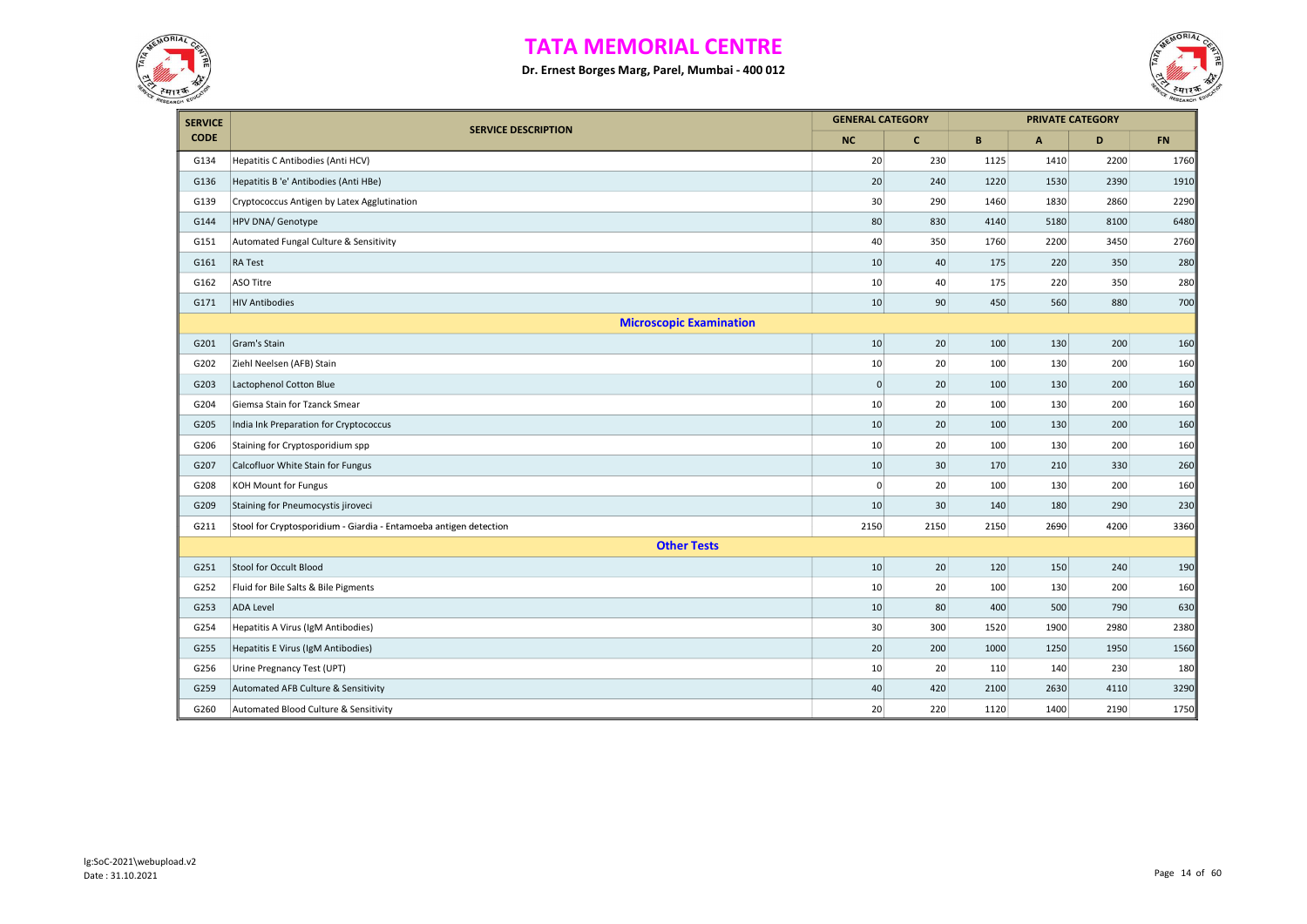



| <b>SERVICE</b> |                                                             | <b>GENERAL CATEGORY</b> |              |       |       | <b>PRIVATE CATEGORY</b> |           |
|----------------|-------------------------------------------------------------|-------------------------|--------------|-------|-------|-------------------------|-----------|
| <b>CODE</b>    | <b>SERVICE DESCRIPTION</b>                                  | NC                      | $\mathbf{C}$ | B     | A     | D                       | <b>FN</b> |
| G261           | Serum Procalcitonin Level                                   | 40                      | 360          | 1820  | 2280  | 3560                    | 2850      |
| G262           | Dengue NS1 Antigen, IgM and IgG Antibodies                  | 10                      | 120          | 590   | 740   | 1160                    | 930       |
| G263           | Leptospira IgM Antibody                                     | 10                      | 70           | 350   | 440   | 690                     | 550       |
| G264           | Chikangunya IgM Antibody                                    | 10                      | 60           | 310   | 390   | 610                     | 490       |
| G265           | Serum Beta-D- Glucan/Serum Galactomannan Level by ELISA     | 20                      | 170          | 850   | 1060  | 1660                    | 1330      |
| G267           | Malaria Antigen Detection                                   | 10                      | 40           | 190   | 240   | 380                     | 300       |
| G268           | Clostridium difficile Toxin Detection                       | 40                      | 380          | 1900  | 2380  | 3730                    | 2980      |
| G269           | Antigen detection for virus in stool                        | 60                      | 610          | 1210  | 1510  | 2360                    | 1890      |
|                | <b>Molecular Diagnostics</b>                                |                         |              |       |       |                         |           |
| G401           | RT-PCR (Quantitative) for Hepatitis B Virus DNA             | 110                     | 1100         | 5480  | 6850  | 10700                   | 8560      |
| G402           | RT-PCR (Quantitative) for Hepatitis C Virus RNA             | 110                     | 1100         | 5480  | 6850  | 10700                   | 8560      |
| G404           | RT-PCR for CMV DNA                                          | 130                     | 1270         | 6350  | 7940  | 12410                   | 9930      |
| G406           | Syndromic Multiplex PCR Gastro-intestinal Panel             | 14000                   | 14000        | 14000 | 17500 | 27340                   | 21875     |
| G407           | Syndromic Multiplex PCR Blood Culture -Identification Panel | 14000                   | 14000        | 14000 | 15800 | 24690                   | 19750     |
| G408           | Syndromic Multiplex PCR Respiratory Panel                   | 14000                   | 14000        | 14000 | 15800 | 24690                   | 19750     |
| G409           | Syndromic Multiplex PCR Meningitis - Encephalities Panel    | 14000                   | 14000        | 14000 | 15800 | 24690                   | 19750     |
| G410           | Syndromic Multiplex PCR Pneumonia Panel                     | 20000                   | 20000        | 20000 | 24250 | 37875                   | 30300     |
| G411           | Nasal Swab for MRSA                                         | 10                      | 30           | 140   | 180   | 230                     | 290       |
| G412           | Rectal Swab for MDRO Surveillance                           | 10                      | 30           | 170   | 210   | 260                     | 330       |
| G413           | Tru Nat HPV                                                 | 20                      | 240          | 1180  | 1480  | 2310                    | 1850      |
| G414           | Tru Nat MTB                                                 | 20                      | 200          | 1000  | 1250  | 1950                    | 1560      |
| G415           | Rapid Antigen Test for Covid - 19                           | 20                      | 150          | 750   | 940   | 1480                    | 1180      |
|                | <b>Transfusion Medicine</b>                                 |                         |              |       |       |                         |           |
| H001           | <b>Blood Grouping</b>                                       | 300                     | 300          | 300   | 300   | 300                     | 300       |
| H002           | Cross Matching-Semiautomated                                | 120                     | 120          | 120   | 120   | 120                     | 120       |
| H006           | Antiglobulin Test (Direct)                                  | 300                     | 300          | 300   | 300   | 300                     | 300       |
| H007           | Antiglobulin Test (Indirect)                                | 300                     | 300          | 300   | 300   | 300                     | 300       |
| H008           | <b>Cold Agglutinins</b>                                     | 10                      | 110          | 210   | 260   | 410                     | 330       |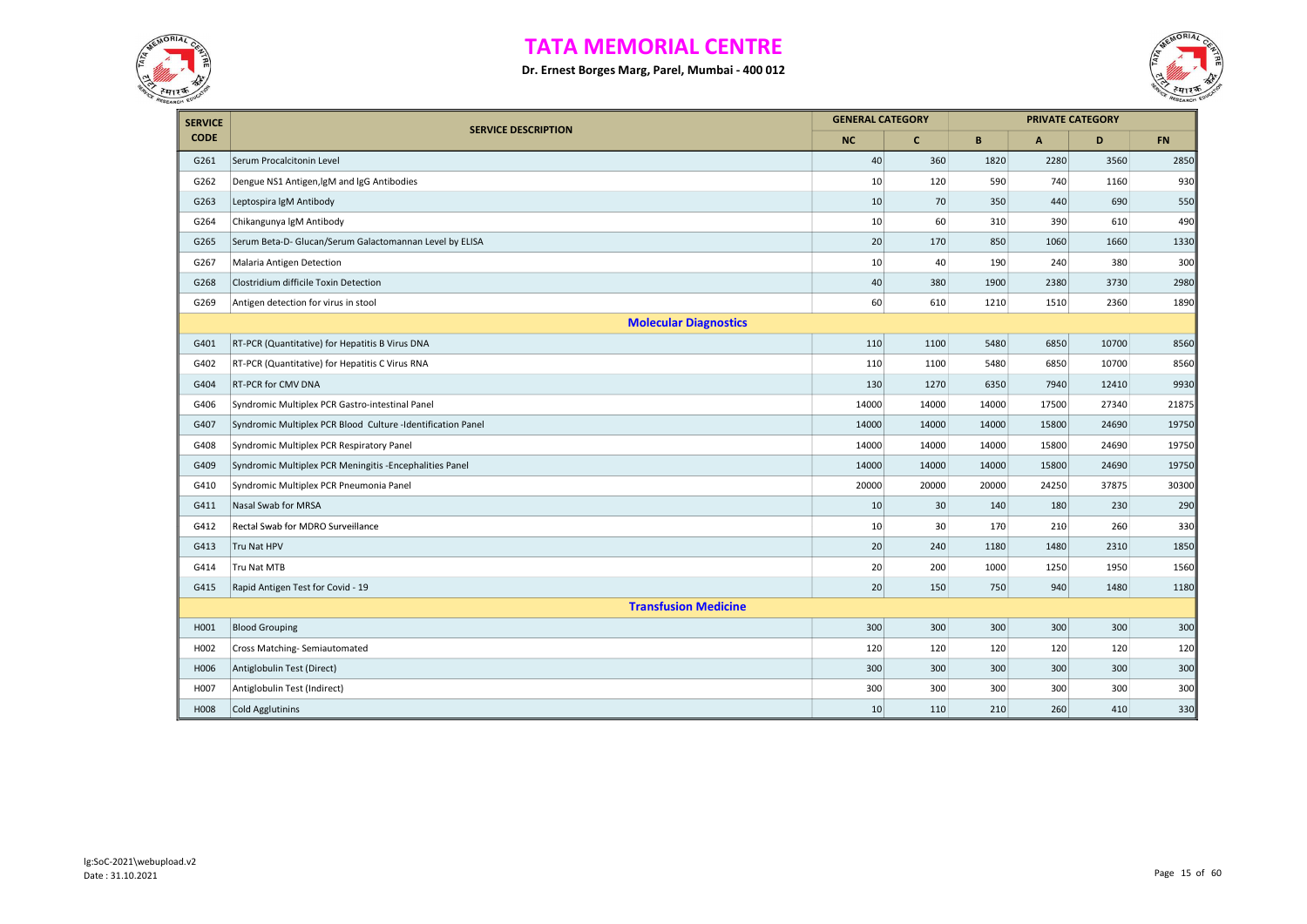



| <b>SERVICE</b> |                                                | <b>GENERAL CATEGORY</b> |             |       |              | <b>PRIVATE CATEGORY</b> |           |
|----------------|------------------------------------------------|-------------------------|-------------|-------|--------------|-------------------------|-----------|
| <b>CODE</b>    | <b>SERVICE DESCRIPTION</b>                     | <b>NC</b>               | $\mathbf c$ | B     | $\mathbf{A}$ | D                       | <b>FN</b> |
| H009           | <b>Secretory Status</b>                        | 30                      | 300         | 590   | 740          | 1160                    | 930       |
| H010           | Irregular Antibody Workup                      | 30                      | 340         | 680   | 850          | 1340                    | 1070      |
| H016           | Cross Matching-Manual                          | 50                      | 50          | 50    | 50           | 50                      | 50        |
| H206           | Whole Blood                                    | 1050                    | 1050        | 1050  | 1050         | 1050                    | 1050      |
| H207           | Packed Cells                                   | 1200                    | 1200        | 1200  | 1200         | 1200                    | 1200      |
| H208           | Washed Packed Cells                            | 1200                    | 1200        | 1200  | 1200         | 1200                    | 1200      |
| H210           | Platelet Concentrate (RDP)                     | 450                     | 450         | 450   | 450          | 450                     | 450       |
| H211           | Platelet Concentrate (SDP)                     | 5500                    | 5500        | 11000 | 11000        | 11000                   | 11000     |
| H212           | PBSC/Leukapheresis                             | 1230                    | 12250       | 24500 | 30630        | 47860                   | 38290     |
| H213           | Bone Marrow Processing on Cell Separator       | 770                     | 7660        | 15320 | 19150        | 29930                   | 23940     |
| H214           | Bone Marrow Processing HES Red Cell Separation | 470                     | 4690        | 9380  | 11730        | 18330                   | 14660     |
| H215           | Bone Marrow Processing Plasma Separation       | 60                      | 590         | 1170  | 1460         | 2290                    | 1830      |
| H217           | Leucoreduced Red Cells                         | 130                     | 1320        | 2640  | 3300         | 5160                    | 4130      |
| H218           | Leucoreduction of Platelet Concentrates        | 1500                    | 1500        | 1500  | 1500         | 1500                    | 1500      |
| H219           | <b>Irradiation of Blood Products</b>           | 40                      | 380         | 750   | 900          | 1000                    | 1000      |
| H222           | Platelet Concentrate (SvSDP)                   | 2750                    | 2750        | 5500  | 5500         | 5500                    | 5500      |
| H224           | Processing for Leukoreduction                  | 1000                    | 1000        | 1000  | 1000         | 1000                    | 1000      |
| H225           | Leucoagglutinins                               | 30                      | 280         | 560   | 700          | 1100                    | 880       |
| H228           | Pediatric Whole Blood                          | 755                     | 755         | 755   | 755          | 755                     | 755       |
| H229           | <b>Pediatric Packed Cells</b>                  | 830                     | 830         | 830   | 830          | 830                     | 830       |
| H230           | Cryoprecipitate                                | 200                     | 200         | 200   | 200          | 200                     | 200       |
| H231           | FFP/FVIII Def. Plasma/PRP                      | 400                     | 400         | 400   | 400          | 400                     | 400       |
| H241           | Packed Cells NBC                               | 1050                    | 1050        | 1050  | 1050         | 1050                    | 1050      |
| H242           | <b>CLIA-Apheresis Concentrate</b>              | 25                      | 250         | 500   | 500          | 500                     | 500       |
| H243           | Microbial testing -Blood component             | 20                      | 200         | 400   | 400          | 400                     | 400       |
| H244           | Modified Platelet Concentrate-PAS (mSDP)       | 65                      | 325         | 650   | 650          | 650                     | 650       |
| H245           | CLIA-RDP/FFP                                   | 100                     | 100         | 100   | 100          | 100                     | 100       |
| H246           | CLIA- Packed Cells                             | 15                      | 150         | 300   | 300          | 300                     | 300       |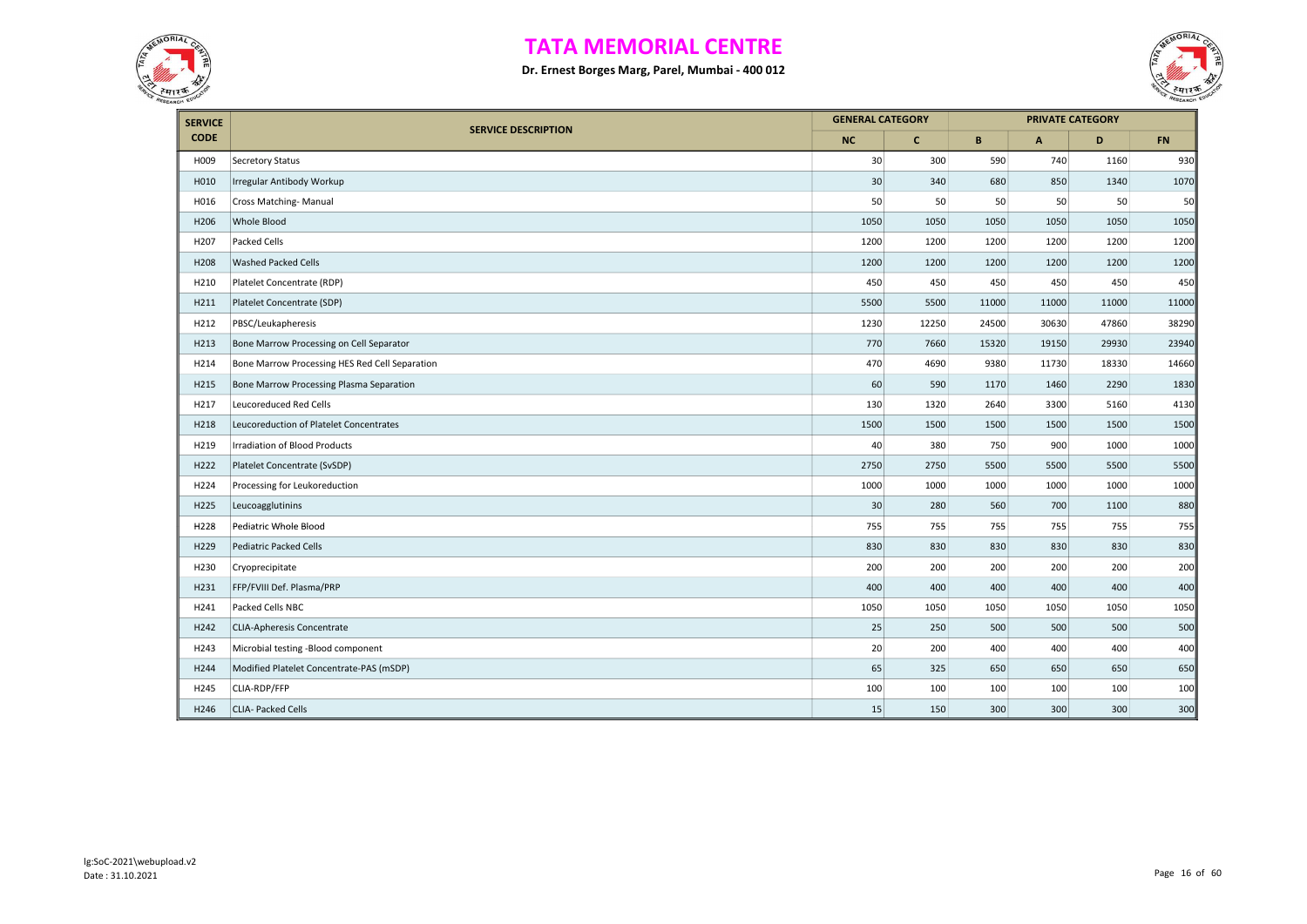



| <b>SERVICE</b> |                                               | <b>GENERAL CATEGORY</b> |                 | <b>PRIVATE CATEGORY</b> |              |         |           |
|----------------|-----------------------------------------------|-------------------------|-----------------|-------------------------|--------------|---------|-----------|
| <b>CODE</b>    | <b>SERVICE DESCRIPTION</b>                    | <b>NC</b>               | $\mathbf{C}$    | B                       | $\mathbf{A}$ | D       | <b>FN</b> |
| H247           | CliniMACS TCR a/b                             | 748000                  | 748000          | 748000                  | 748000       | 748000  | 748000    |
| H248           | CliniMACS TCR a/b & CD19 Depletion Protocol   | 1232000                 | 1232000         | 1232000                 | 1232000      | 1232000 | 1232000   |
| H249           | CliniMACS TCR a/b & CD45RA Depletion Protocol | 1263000                 | 1263000         | 1263000                 | 1263000      | 1263000 | 1263000   |
| H250           | CD45RA Naïve Depletion Protocol               | 645000                  | 645000          | 645000                  | 645000       | 645000  | 645000    |
| H251           | CD34 Enrichment Protocol                      | 1006000                 | 1006000         | 1006000                 | 1006000      | 1006000 | 1006000   |
| H252           | CD56 Enrichment Protocol                      | 1006000                 | 1006000         | 1006000                 | 1006000      | 1006000 | 1006000   |
| H500           | DMSO for Cryoperservation                     | 460                     | 4560            | 9120                    | 11400        | 17810   | 14250     |
|                | <b>Radiodiagnosis</b>                         |                         |                 |                         |              |         |           |
|                | <b>Consultation</b>                           |                         |                 |                         |              |         |           |
| 1003           | Follow-Up Consultation (Radiodiagnosis)       | $\overline{0}$          | $\mathbf{0}$    | 900                     | 900          | 900     | 900       |
|                | <b>Reporting</b>                              |                         |                 |                         |              |         |           |
| 1004           | Outside Reporting of X-Ray, per Exam          | $\mathsf{O}\xspace$     | $\vert 0 \vert$ | 130                     | 160          | 250     | 200       |
| 1005           | Outside Reporting of X-Ray Special Procedures | 0                       | $\mathbf{0}$    | 820                     | 1030         | 1610    | 1290      |
| 1006           | Outside Reporting of Mammogram                | $\mathsf{O}\xspace$     | $\mathsf 0$     | 510                     | 640          | 1000    | 800       |
| 1007           | Outside Reporting of CT                       | 0                       | $\mathbf 0$     | 1600                    | 2000         | 3130    | 2500      |
| 1008           | Outside Reporting of MRI                      | $\pmb{0}$               | $\mathsf 0$     | 2100                    | 2630         | 4110    | 3290      |
| 1009           | Video Recording of USG / DSA, etc             | 20                      | 120             | 570                     | 710          | 1110    | 890       |
| 1010           | Digital Film per Plate                        | 200                     | 200             | 200                     | 200          | 200     | 200       |
| 1011           | Outside CD / Film upload for CT               | 50                      | 50              | 80                      | 80           | 80      | 80        |
| 1012           | Outside CD / Film upload for MR               | 50                      | 50              | 80                      | 80           | 80      | 80        |
| 1013           | Outside CD / Film upload for US               | 70                      | 70              | 70                      | 70           | 70      | 70        |
| 1014           | Outside CD / Film upload for XA               | 70                      | 70              | 70                      | 70           | 70      | 70        |
| 1015           | Outside CD / Film upload for MG               | 70                      | 70              | 70                      | 70           | 70      | 70        |
| 1016           | Outside CD / Film upload for CR               | 70                      | 70              | 70                      | 70           | 70      | 70        |
|                | <b>Convential Radiology (Plain)</b>           |                         |                 |                         |              |         |           |
| 1021           | X-Ray Skull                                   | 10                      | 100             | 500                     | 630          | 990     | 790       |
| 1027           | X-Ray OPG / Dental                            | 10                      | 100             | 500                     | 630          | 990     | 790       |
| 1030           | X-Ray Spine AP                                | 10                      | 100             | 500                     | 630          | 990     | 790       |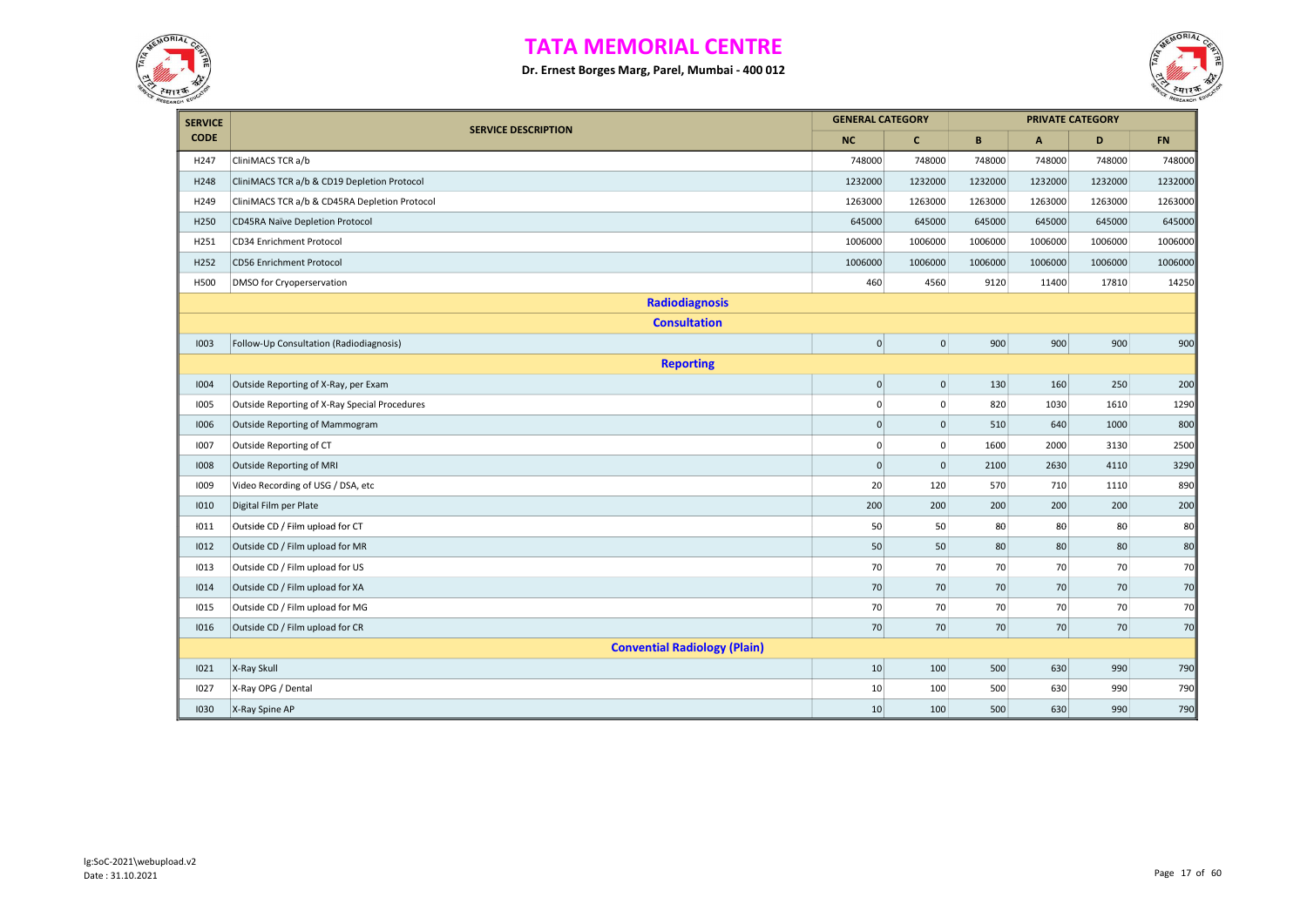



| <b>SERVICE</b> |                                        | <b>GENERAL CATEGORY</b> |              |      |              | <b>PRIVATE CATEGORY</b> |      |
|----------------|----------------------------------------|-------------------------|--------------|------|--------------|-------------------------|------|
| <b>CODE</b>    | <b>SERVICE DESCRIPTION</b>             | <b>NC</b>               | $\mathbf{C}$ | B    | $\mathsf{A}$ | D                       | FN   |
| 1031           | X-Ray Spine Lateral                    | 10                      | 100          | 500  | 630          | 990                     | 790  |
| 1038           | X-Ray Pelvis                           | 10                      | 100          | 500  | 630          | 990                     | 790  |
| 1042           | X-Ray Neck AP                          | 10                      | 100          | 500  | 630          | 990                     | 790  |
| 1043           | X-Ray Neck Lateral                     | 10                      | 100          | 500  | 630          | 990                     | 790  |
| 1050           | X-Ray Upper Limb                       | 10                      | 100          | 500  | 630          | 990                     | 790  |
| 1070           | X-Ray Lower Limb                       | 10                      | 100          | 500  | 630          | 990                     | 790  |
| 1090           | X-Ray Chest                            | 10                      | 100          | 500  | 630          | 990                     | 790  |
| 1092           | X-Ray Abdomen                          | 10                      | 100          | 500  | 630          | 990                     | 790  |
| 1095           | X-Ray KUB                              | 10                      | 100          | 500  | 630          | 990                     | 790  |
| 1099           | X-Ray Skeletal Survey                  | 110                     | 1100         | 5500 | 6880         | 10750                   | 8600 |
| 1100           | X-Ray Portable                         | 20                      | 160          | 800  | 1000         | 1560                    | 1250 |
| 1101           | X-Ray PNS                              | 10                      | 120          | 600  | 750          | 1180                    | 940  |
| 1102           | X-Ray Sternum AP                       | 10                      | 120          | 600  | 750          | 1180                    | 940  |
| 1103           | X-Ray Sternum Oblique                  | 10                      | 120          | 600  | 750          | 1180                    | 940  |
| 1104           | X-Ray Sternum Lateral                  | 10                      | 120          | 600  | 750          | 1180                    | 940  |
|                | <b>Convential Radiology (Contrast)</b> |                         |              |      |              |                         |      |
| 1121           | X-Ray Sialography                      | 40                      | 350          | 1750 | 2190         | 3430                    | 2740 |
| 1122           | X-Ray Barium Swallow                   | 40                      | 350          | 1750 | 2190         | 3430                    | 2740 |
| 1123           | X-Ray Conray Swallow                   | 40                      | 350          | 1750 | 2190         | 3430                    | 2740 |
| 1124           | X-Ray Barium Meal                      | 50                      | 480          | 2400 | 3000         | 4690                    | 3750 |
| 1125           | X-Ray Barium Meal Follow-Through       | 150                     | 1500         | 5000 | 6250         | 9760                    | 7810 |
| 1126           | X-Ray Small Bowel Enema                | 100                     | 1000         | 5000 | 6250         | 9760                    | 7810 |
| 1127           | X-Ray Barium Enema for Colon           | 100                     | 1000         | 5000 | 6250         | 9760                    | 7810 |
| 1128           | X-Ray Tube Cholangiogram               | 20                      | 200          | 1000 | 1250         | 1950                    | 1560 |
| 1129           | X-Ray ERCP                             | 120                     | 1240         | 6200 | 7750         | 12110                   | 9690 |
| 1130           | X-Ray IVP                              | 70                      | 700          | 3500 | 4380         | 6850                    | 5480 |
| 1131           | X-Ray Cystogram                        | 40                      | 350          | 1750 | 2190         | 3430                    | 2740 |
| 1132           | X-Ray MCU                              | 50                      | 510          | 2560 | 3200         | 5000                    | 4000 |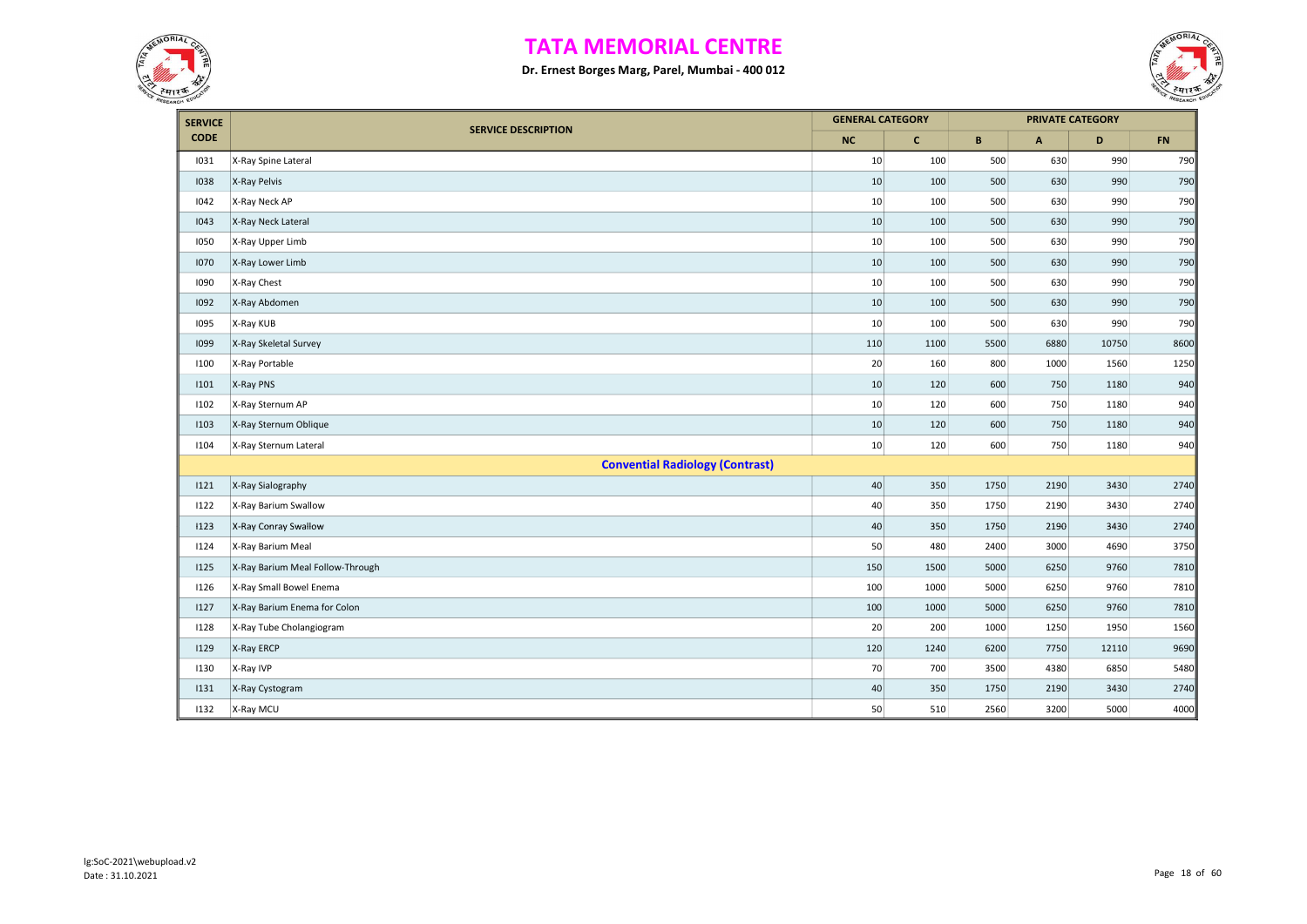



| <b>SERVICE</b> |                                                  | <b>GENERAL CATEGORY</b> |              |       |              | <b>PRIVATE CATEGORY</b> |           |
|----------------|--------------------------------------------------|-------------------------|--------------|-------|--------------|-------------------------|-----------|
| <b>CODE</b>    | <b>SERVICE DESCRIPTION</b>                       | <b>NC</b>               | $\mathbf{C}$ | B     | $\mathsf{A}$ | D                       | <b>FN</b> |
| 1133           | X-Ray Retrograde Urethrogram                     | 40                      | 350          | 1750  | 2190         | 3430                    | 2740      |
| 1134           | X-Ray Retrograde Pyelogram                       | 40                      | 350          | 1750  | 2190         | 3430                    | 2740      |
| 1141           | X-Ray Sinogram                                   | 30                      | 250          | 1270  | 1590         | 2490                    | 1990      |
| 1142           | X-Ray Fistulogram                                | 30                      | 250          | 1270  | 1590         | 2490                    | 1990      |
| 1143           | X-Ray Cologram                                   | 30                      | 250          | 1270  | 1590         | 2490                    | 1990      |
| 1144           | X-Ray Loopogram                                  | 30                      | 250          | 1270  | 1590         | 2490                    | 1990      |
| 1145           | X-Ray Nephrostogram                              | 30                      | 250          | 1270  | 1590         | 2490                    | 1990      |
| 1146           | X-Ray Gastrograhpic Enema (Colon)                | 100                     | 1000         | 5000  | 6250         | 9760                    | 7810      |
|                | <b>Consultation</b>                              |                         |              |       |              |                         |           |
| 1150           | Consultation- New Case (Radiodiagnosis)          | $\pmb{0}$               | 0            | 1500  | 1500         | 1500                    | 1500      |
|                | <b>Convential Radiology (Contrast)</b>           |                         |              |       |              |                         |           |
| 1151           | Fluoroscopy Guided Biopsy                        | 70                      | 720          | 2400  | 3000         | 4690                    | 3750      |
| 1152           | Fluoroscopy Guided Block                         | 70                      | 720          | 2400  | 3000         | 4690                    | 3750      |
| 1153           | Fluoroscopy Guided J Needle Bone Biopsy          | 70                      | 720          | 2400  | 3000         | 4690                    | 3750      |
| 1154           | Fluoroscopy Guided NGT Insertion                 | 60                      | 630          | 2100  | 2630         | 4110                    | 3290      |
| 1155           | Fluoroscopy Guided Drainage/ Biopsy              | 250                     | 2460         | 8200  | 10250        | 16010                   | 12810     |
| 1156           | Fluoroscopy Guided Indwelling Catheter Placement | 110                     | 1050         | 3500  | 4380         | 6850                    | 5480      |
| 1159           | Lymphangiography                                 | 150                     | 1500         | 5000  | 6250         | 9760                    | 7810      |
| 1160           | Bronchography                                    | 120                     | 1200         | 4000  | 5000         | 7810                    | 6250      |
| 1161           | Myelography                                      | 110                     | 1050         | 3500  | 4380         | 6850                    | 5480      |
| 1162           | Myelography with CT                              | 150                     | 1530         | 5100  | 6380         | 9980                    | 7980      |
| 1163           | Venography - Upper Limb                          | 150                     | 1500         | 5000  | 6250         | 9760                    | 7810      |
| 1164           | Venography - Lower Limb                          | 150                     | 1500         | 5000  | 6250         | 9760                    | 7810      |
| 1165           | Venography - Systemic                            | 300                     | 3000         | 10000 | 12500        | 19540                   | 15630     |
| 1170           | Angiography                                      | 180                     | 1800         | 6000  | 7500         | 11730                   | 9380      |
| 1171           | Opthalmic Artery Chemo Infusion                  | 170                     | 1700         | 5650  | 7060         | 11040                   | 8830      |
| 1180           | Angio Embolization                               | 270                     | 2700         | 9000  | 11250        | 17580                   | 14060     |
| 1191           | PTBD                                             | 150                     | 1500         | 5000  | 6250         | 9760                    | 7810      |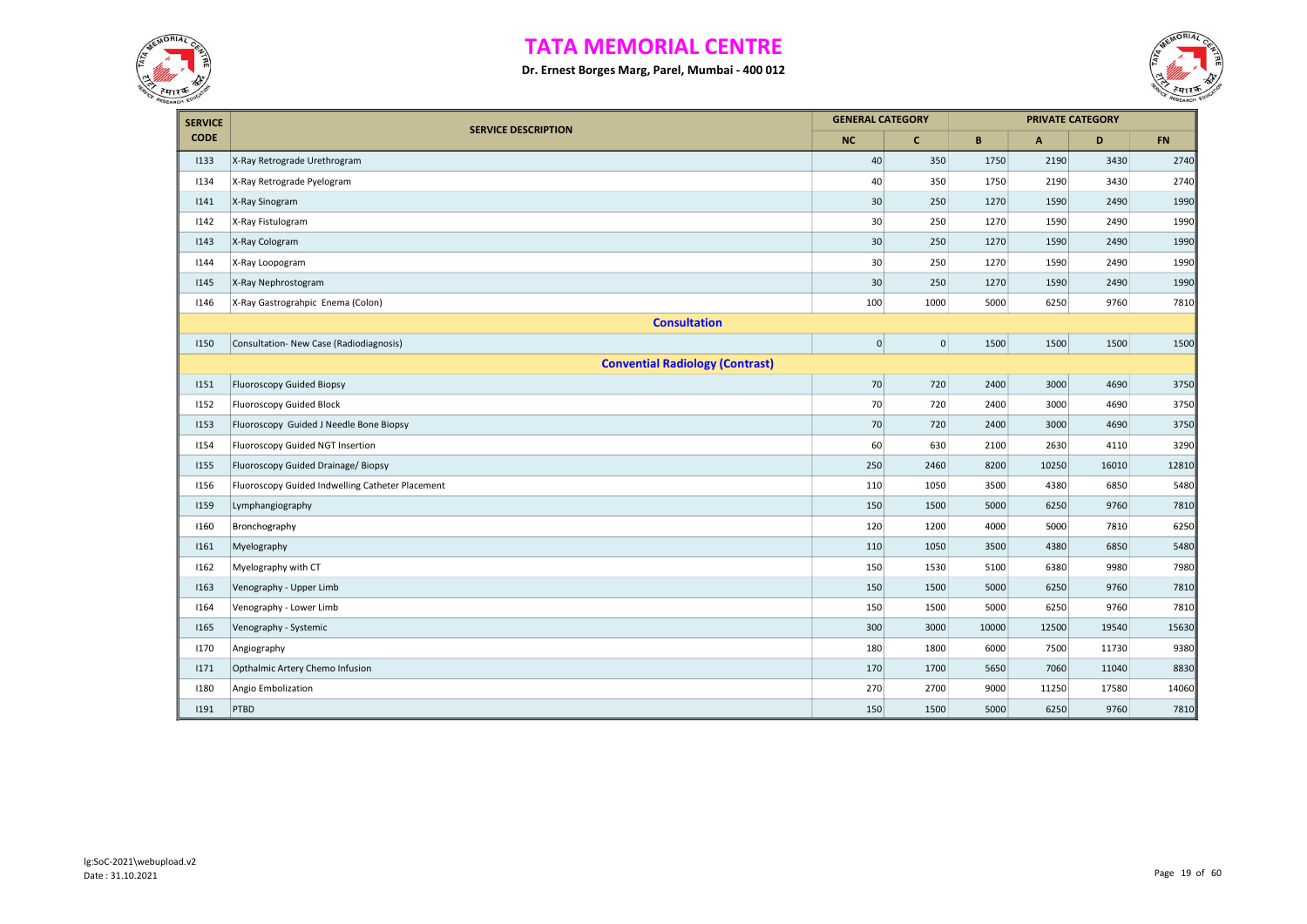



| <b>SERVICE</b> |                                                        | <b>GENERAL CATEGORY</b> |              |       |                           | <b>PRIVATE CATEGORY</b> |       |
|----------------|--------------------------------------------------------|-------------------------|--------------|-------|---------------------------|-------------------------|-------|
| <b>CODE</b>    | <b>SERVICE DESCRIPTION</b>                             | <b>NC</b>               | $\mathbf{C}$ | B     | $\boldsymbol{\mathsf{A}}$ | D                       | FN    |
| 1192           | <b>PTBD Stenting</b>                                   | 360                     | 3600         | 12000 | 15000                     | 23440                   | 18750 |
| 1193           | PCN (single kidney)                                    | 150                     | 1500         | 5000  | 6250                      | 9760                    | 7810  |
| 1194           | <b>PCN Stenting</b>                                    | 180                     | 1800         | 6000  | 7500                      | 11730                   | 9380  |
| 1195           | Trans-Jugular Intrahepatic Porto-Systemic Shunt (TIPS) | 260                     | 2570         | 8550  | 10690                     | 16700                   | 13360 |
| 1197           | <b>Arterial Stenting</b>                               | 260                     | 2570         | 8550  | 10690                     | 16700                   | 13360 |
| 1198           | Thrombolysis / Thrombectomy                            | 260                     | 2570         | 8550  | 10690                     | 16700                   | 13360 |
| 1199           | Angioplasty                                            | 260                     | 2570         | 8550  | 10690                     | 16700                   | 13360 |
| 1200           | <b>Vascular Stenting</b>                               | 260                     | 2570         | 8550  | 10690                     | 16700                   | 13360 |
| 1201           | <b>Brush Biopsy</b>                                    | 230                     | 2250         | 7500  | 9380                      | 14660                   | 11730 |
| 1202           | Vertebroplasty                                         | 230                     | 2250         | 7500  | 9380                      | 14660                   | 11730 |
| 1203           | PCN (B/L)                                              | 260                     | 2570         | 8550  | 10690                     | 16700                   | 13360 |
| 1204           | DJ Stenting                                            | 200                     | 1950         | 6500  | 8130                      | 12700                   | 10160 |
| 1205           | Abdominal Abscess Drainage                             | 120                     | 1200         | 4000  | 5000                      | 7810                    | 6250  |
| 1206           | Percutaneous Gastrostomy / Jejunostomy                 | 270                     | 2720         | 9050  | 11310                     | 17680                   | 14140 |
| 1208           | Contrast Study                                         | 30                      | 260          | 850   | 1060                      | 1660                    | 1330  |
| 1209           | Osteoplasty                                            | 250                     | 2480         | 8250  | 10310                     | 16110                   | 12890 |
| 1210           | Cerebral Angiography                                   | 230                     | 2250         | 7500  | 9380                      | 14660                   | 11730 |
| 1211           | Chemo Embolisation                                     | 720                     | 7200         | 24000 | 30000                     | 46880                   | 37500 |
| 1212           | Radio Embolisation                                     | 830                     | 8280         | 27600 | 34500                     | 53910                   | 43130 |
| 1213           | Stent-Graft Deployment                                 | 830                     | 8280         | 27600 | 34500                     | 53910                   | 43130 |
| 1214           | <b>Central Venous Access</b>                           | 150                     | 1500         | 5000  | 6250                      | 9760                    | 7810  |
| 1215           | <b>IVC Filter Deployment</b>                           | 250                     | 2480         | 8250  | 10310                     | 16110                   | 12890 |
| 1216           | <b>IVC Filter Retrieval</b>                            | 140                     | 1380         | 4610  | 5760                      | 9000                    | 7200  |
| 1217           | SCLEROTHERAPY                                          | 170                     | 1670         | 5560  | 6950                      | 10860                   | 8690  |
| 1218           | <b>Test Occlusion</b>                                  | 260                     | 2550         | 8500  | 10630                     | 16610                   | 13290 |
| 1219           | 3D Rotational Angiography                              | 150                     | 1500         | 5000  | 6250                      | 9760                    | 7810  |
| 1220           | Foreign Body Retrieval                                 | 250                     | 2480         | 8250  | 10310                     | 16110                   | 12890 |
| 1221           | Radio Frequency Ablation                               | 360                     | 3600         | 12000 | 15000                     | 23440                   | 18750 |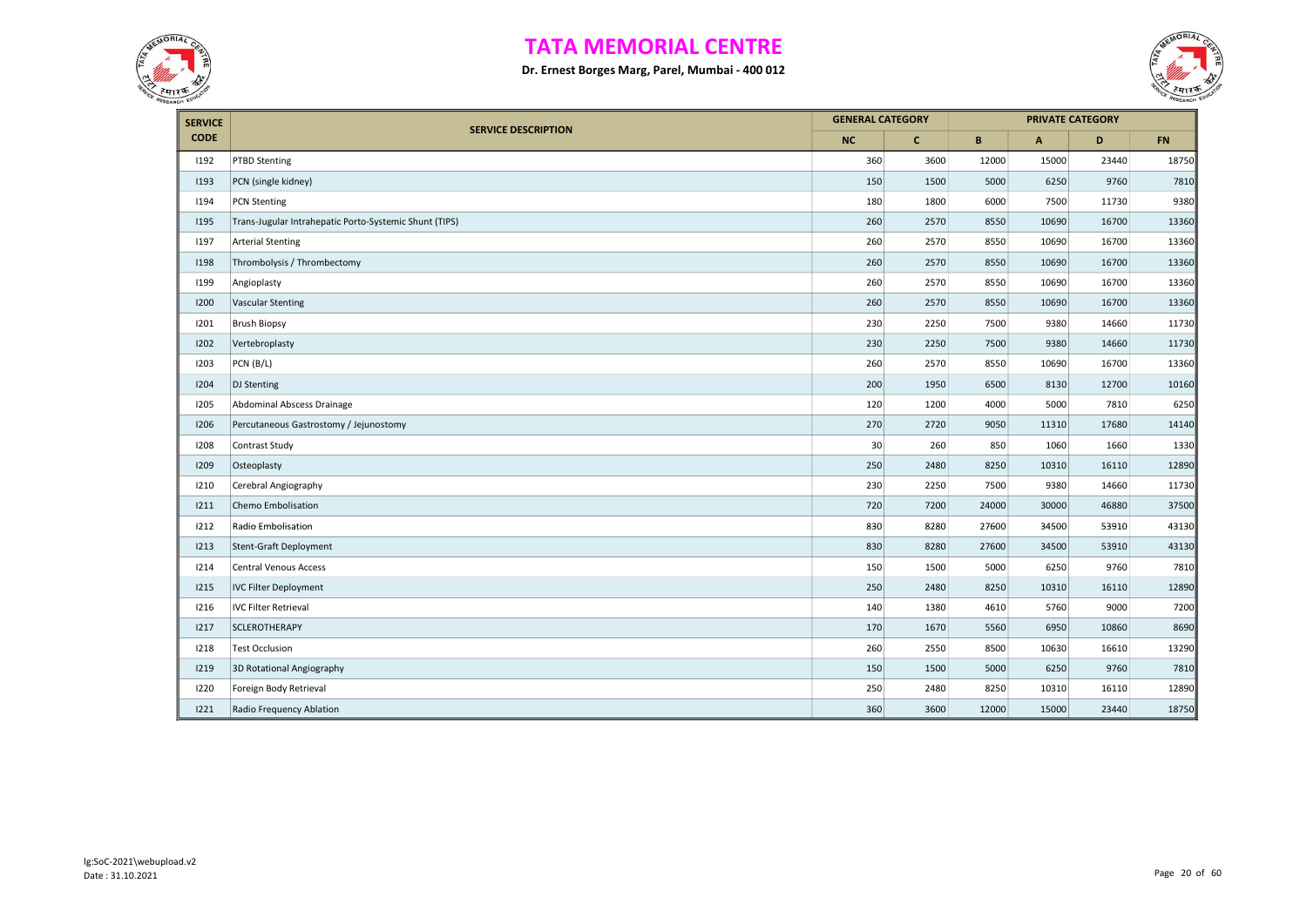



| <b>SERVICE</b> |                                             | <b>GENERAL CATEGORY</b> |              |       | <b>PRIVATE CATEGORY</b> |       |           |
|----------------|---------------------------------------------|-------------------------|--------------|-------|-------------------------|-------|-----------|
| <b>CODE</b>    | <b>SERVICE DESCRIPTION</b>                  | <b>NC</b>               | $\mathbf{C}$ | B     | $\overline{A}$          | D     | <b>FN</b> |
| 1222           | <b>Closure Device Insertion</b>             | 720                     | 7200         | 24000 | 30000                   | 46880 | 37500     |
| 1223           | Tracheo-bronchial stenting                  | 720                     | 7200         | 24000 | 30000                   | 46880 | 37500     |
| 1224           | Image Guided PICC insertion                 | 250                     | 2480         | 8250  | 10310                   | 16110 | 12890     |
| 1225           | <b>DSA Port Placement</b>                   | 1100                    | 10980        | 36600 | 45750                   | 71490 | 57190     |
| 1226           | <b>EBUS guided FNA</b>                      | 360                     | 3600         | 12000 | 15000                   | 23440 | 18750     |
| 1227           | Image Guided Endovenous Ablation            | 360                     | 3600         | 12000 | 15000                   | 23440 | 18750     |
|                | <b>Mammography</b>                          |                         |              |       |                         |       |           |
| 1321           | Mammography Single Breast                   | 10                      | 140          | 690   | 860                     | 1350  | 1080      |
| 1322           | Mammography Both Breasts                    | 30                      | 280          | 1380  | 1730                    | 2700  | 2160      |
| 1324           | Mammography - Biopsy                        | 40                      | 350          | 1760  | 2200                    | 3440  | 2750      |
| 1325           | Mammography - Localization                  | 50                      | 510          | 2570  | 3210                    | 5010  | 4010      |
| 1326           | Mammography of Specimen                     | 10                      | 140          | 690   | 860                     | 1350  | 1080      |
| 1327           | Tumour Ablation - IRE                       | 540                     | 5400         | 18000 | 22500                   | 35160 | 28130     |
| 1328           | Non-Ionic Contrast and Consumable Charges   | 900                     | 900          | 900   | 900                     | 900   | 900       |
| 1329           | Ionic Oral Contrast and Consumable Charges  | 180                     | 180          | 180   | 180                     | 180   | 180       |
| 1330           | Iso-Osmolar Contrast and Consumable Charges | 2300                    | 2300         | 2300  | 2300                    | 2300  | 2300      |
|                | <b>Ultrasonography</b>                      |                         |              |       |                         |       |           |
| 1420           | USG Abdomen                                 | 20                      | 240          | 1200  | 1500                    | 2350  | 1880      |
| 1460           | USG Pelvis                                  | 20                      | 240          | 1200  | 1500                    | 2350  | 1880      |
| 1461           | Transrectal sonography                      | 30                      | 330          | 1660  | 2080                    | 3250  | 2600      |
| 1462           | <b>TRUS Guided biopsy</b>                   | 50                      | 510          | 2540  | 3180                    | 4980  | 3980      |
| 1463           | Trans vaginal sonography                    | 30                      | 330          | 1660  | 2080                    | 3250  | 2600      |
| 1500           | USG Abdomen & Pelvis                        | 40                      | 440          | 2220  | 2780                    | 4350  | 3480      |
| 1510           | USG Neck                                    | 20                      | 230          | 1170  | 1460                    | 2290  | 1830      |
| 1550           | USG Thorax                                  | 20                      | 230          | 1170  | 1460                    | 2290  | 1830      |
| 1560           | <b>USG Breast</b>                           | 20                      | 230          | 1170  | 1460                    | 2290  | 1830      |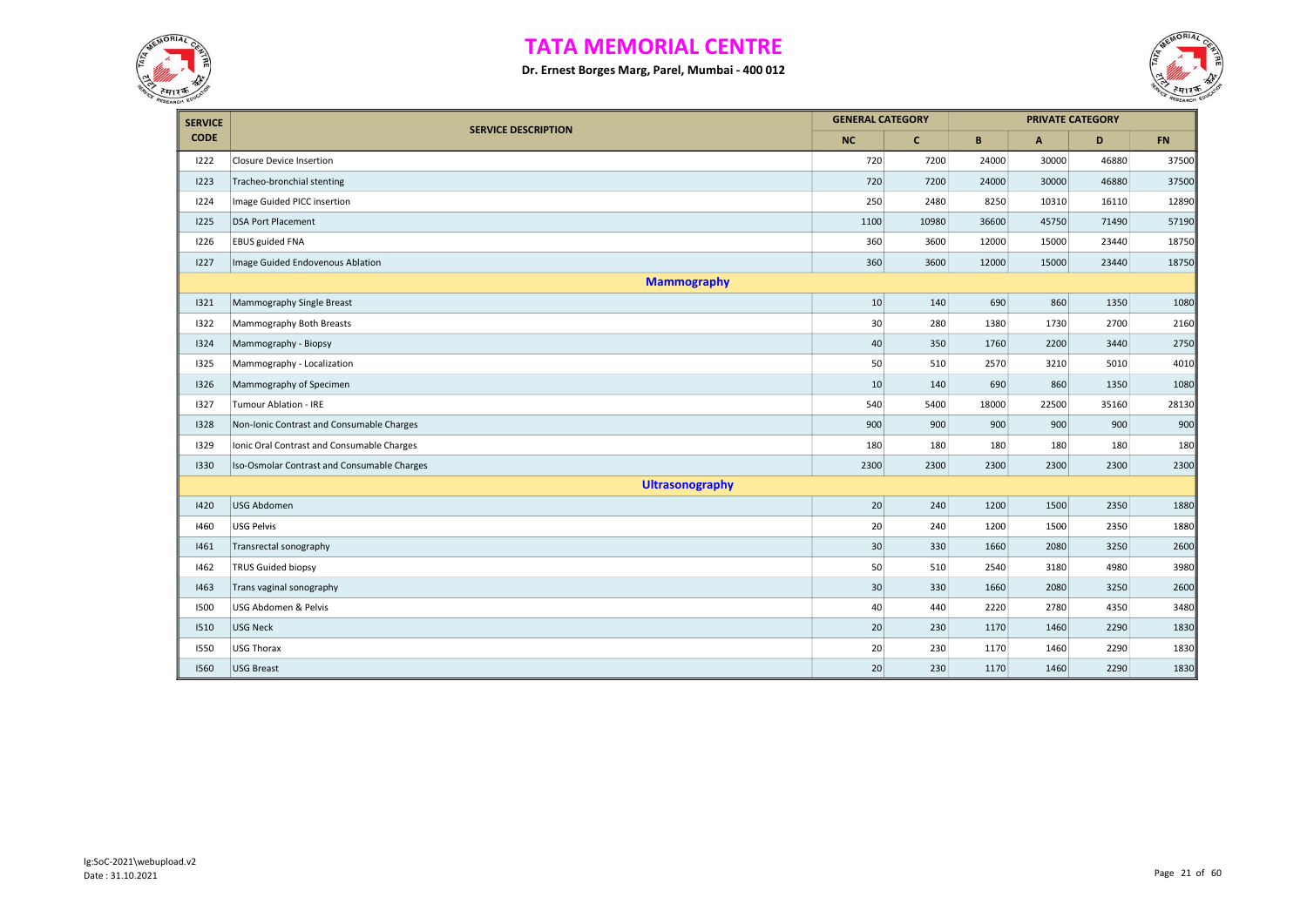



| <b>SERVICE</b> |                                          | <b>GENERAL CATEGORY</b> |              |       |              | <b>PRIVATE CATEGORY</b> |       |
|----------------|------------------------------------------|-------------------------|--------------|-------|--------------|-------------------------|-------|
| <b>CODE</b>    | <b>SERVICE DESCRIPTION</b>               | <b>NC</b>               | $\mathbf{C}$ | B     | $\mathsf{A}$ | D                       | FN    |
| 1565           | <b>USG Upper Extremity</b>               | 20                      | 230          | 1170  | 1460         | 2290                    | 1830  |
| 1566           | USG Portable Single region               | 40                      | 360          | 1800  | 2250         | 3510                    | 2810  |
| 1567           | USG Portable Two region                  | 60                      | 600          | 3000  | 3750         | 5860                    | 4690  |
| 1568           | <b>USG Guided Procedure</b>              | 40                      | 410          | 2070  | 2590         | 4050                    | 3240  |
| 1569           | USG KUB                                  | 20                      | 230          | 1170  | 1460         | 2290                    | 1830  |
| 1570           | <b>USG Lower Extremity</b>               | $20\,$                  | 230          | 1170  | 1460         | 2290                    | 1830  |
| 1571           | <b>USG Doppler Upper Extremity</b>       | 40                      | 380          | 1910  | 2390         | 3740                    | 2990  |
| 1572           | <b>USG Doppler Lower Extremity</b>       | 40                      | 380          | 1910  | 2390         | 3740                    | 2990  |
| 1573           | USG Doppler Hepatoportal                 | 40                      | 380          | 1910  | 2390         | 3740                    | 2990  |
| 1574           | <b>USG Doppler Renal</b>                 | 40                      | 380          | 1910  | 2390         | 3740                    | 2990  |
| 1575           | <b>USG Doppler Carotid</b>               | 40                      | 380          | 1910  | 2390         | 3740                    | 2990  |
| 1576           | USG Doppler IVC                          | 40                      | 380          | 1910  | 2390         | 3740                    | 2990  |
| 1577           | <b>USG Targetted</b>                     | 10                      | 120          | 600   | 750          | 1180                    | 940   |
| 1578           | USG Doppler - portable Single Region     | 40                      | 410          | 2070  | 2590         | 4050                    | 3240  |
| 1579           | USG Doppler - Single Region              | 40                      | 380          | 1910  | 2390         | 3740                    | 2990  |
| 1580           | USG Axilla/ Groin/ Scrotum (Small Parts) | 20                      | 230          | 1170  | 1460         | 2290                    | 1830  |
| 1598           | <b>USG Guided FNAC</b>                   | 40                      | 380          | 1880  | 2350         | 3680                    | 2940  |
| <b>IA04</b>    | USG Guided RF Ablation                   | 360                     | 3620         | 12060 | 15080        | 23560                   | 18850 |
|                | <b>CT Scan</b>                           |                         |              |       |              |                         |       |
| 1600           | CT Brain Plain and Contrast              | 150                     | 1500         | 5000  | 6250         | 9760                    | 7810  |
| 1601           | CT Brain Plain                           | 90                      | 900          | 3000  | 3750         | 5860                    | 4690  |
| 1602           | <b>CT PNS</b>                            | 190                     | 1880         | 6250  | 7810         | 12200                   | 9760  |
| 1603           | CT Nasopharynx                           | 190                     | 1880         | 6250  | 7810         | 12200                   | 9760  |
| 1604           | CT Sella                                 | 190                     | 1880         | 6250  | 7810         | 12200                   | 9760  |
| 1605           | CT Temporal Bone                         | 190                     | 1880         | 6250  | 7810         | 12200                   | 9760  |
| 1606           | CT Orbits                                | 190                     | 1880         | 6250  | 7810         | 12200                   | 9760  |
| 1607           | CT HRCT (Chest)                          | 80                      | 750          | 2500  | 2500         | 2500                    | 2500  |
| 1620           | <b>CT Neck</b>                           | 190                     | 1880         | 6250  | 7810         | 12200                   | 9760  |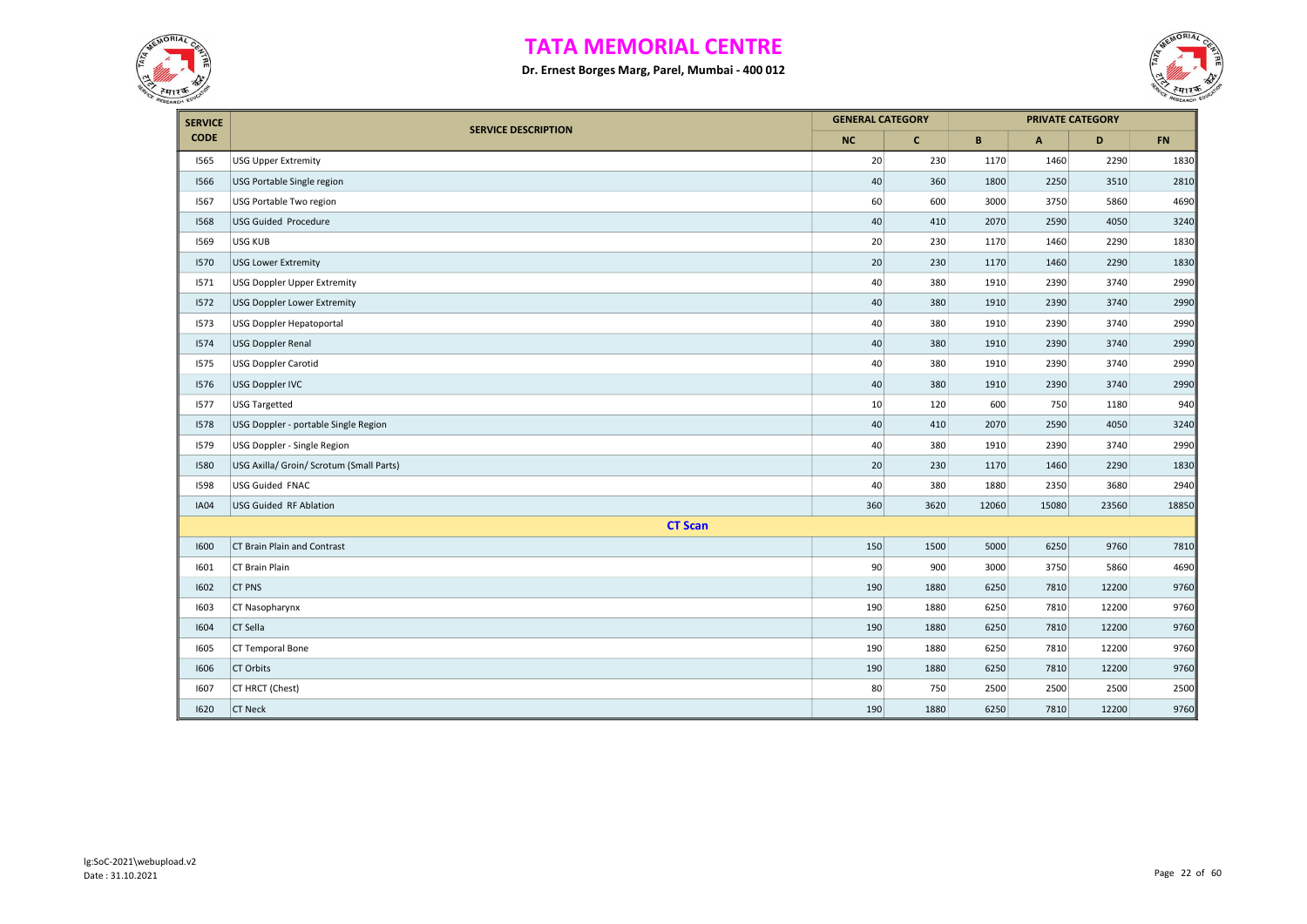



| <b>SERVICE</b> |                                     | <b>GENERAL CATEGORY</b> |              |       |       | <b>PRIVATE CATEGORY</b> |       |
|----------------|-------------------------------------|-------------------------|--------------|-------|-------|-------------------------|-------|
| <b>CODE</b>    | <b>SERVICE DESCRIPTION</b>          | <b>NC</b>               | $\mathbf{C}$ | B     | A     | D                       | FN    |
| 1630           | CT Head & Neck                      | 250                     | 2480         | 8250  | 10310 | 16110                   | 12890 |
| 1640           | CT Neck & Thorax                    | 230                     | 2320         | 7740  | 9680  | 15120                   | 12100 |
| 1650           | CT Thorax                           | 210                     | 2100         | 7000  | 8750  | 13680                   | 10940 |
| 1670           | CT Abdomen                          | 210                     | 2100         | 7000  | 8750  | 13680                   | 10940 |
| 1680           | CT Thorax & Abdomen                 | 360                     | 3600         | 12000 | 15000 | 23440                   | 18750 |
| 1690           | <b>CT Pelvic Region</b>             | 180                     | 1800         | 6000  | 7500  | 11730                   | 9380  |
| 1691           | S.Creatinine- Point of Care Testing | 520                     | 520          | 520   | 650   | 1010                    | 810   |
| 1692           | Low Dose CT Scan                    | 300                     | 3000         | 10000 | 12500 | 19540                   | 15630 |
| 1700           | CT Abdomen & Pelvis                 | 360                     | 3600         | 12000 | 15000 | 23440                   | 18750 |
| 1710           | CT Thorax & Abdomen & Pelvis        | 420                     | 4200         | 14000 | 17500 | 27350                   | 21880 |
| 1720           | CT Spine                            | 180                     | 1800         | 6000  | 7500  | 11730                   | 9380  |
| 1730           | CT Upper Limb                       | 180                     | 1800         | 6000  | 7500  | 11730                   | 9380  |
| 1740           | CT Lower Limb                       | 180                     | 1800         | 6000  | 7500  | 11730                   | 9380  |
| 1741           | Digital Scanogram                   | 30                      | 300          | 1000  | 1250  | 1950                    | 1560  |
| 1750           | CT Angiogram (Additional Charge)    | 80                      | 750          | 2500  | 3130  | 4890                    | 3910  |
| 1760           | CT 3D Reconstruction                | 300                     | 3000         | 10000 | 12500 | 19540                   | 15630 |
| 1781           | CT Guided Biopsy FNAC               | 280                     | 2820         | 9400  | 11750 | 18360                   | 14690 |
| 1782           | <b>CT Guided Truecut Biopsy</b>     | 280                     | 2820         | 9400  | 11750 | 18360                   | 14690 |
| 1783           | CT Guided Drainage / Localisation   | 140                     | 1430         | 4750  | 5940  | 9290                    | 7430  |
| 1784           | CT Guided Vertebroplasty            | 260                     | 2570         | 8570  | 10710 | 16740                   | 13390 |
| 1785           | CT Perfusion (Additional Charge)    | 110                     | 1070         | 3570  | 4460  | 6980                    | 5580  |
| 1786           | CT Defusion (Additional Charge)     | 110                     | 1070         | 3570  | 4460  | 6980                    | 5580  |
| 1787           | <b>CT DIEP</b>                      | 330                     | 3300         | 11000 | 13750 | 21490                   | 17190 |
| 1788           | <b>CT Guided RF Ablation</b>        | 360                     | 3600         | 12000 | 15000 | 23440                   | 18750 |
| 1789           | CT Dental                           | 150                     | 1500         | 5000  | 6250  | 9760                    | 7810  |
| 1790           | <b>CT Limited</b>                   | 80                      | 750          | 2500  | 3130  | 4890                    | 3910  |
| 1791           | CT 'J' Needle Bone Biopsy           | 330                     | 3300         | 11000 | 13750 | 21490                   | 17190 |
| 1792           | Planning scan for Hepatic Resection | 330                     | 3300         | 11000 | 13750 | 21490                   | 17190 |
| <b>IB02</b>    | CT Guided RF Ablation               | 360                     | 3620         | 12060 | 15080 | 23560                   | 18850 |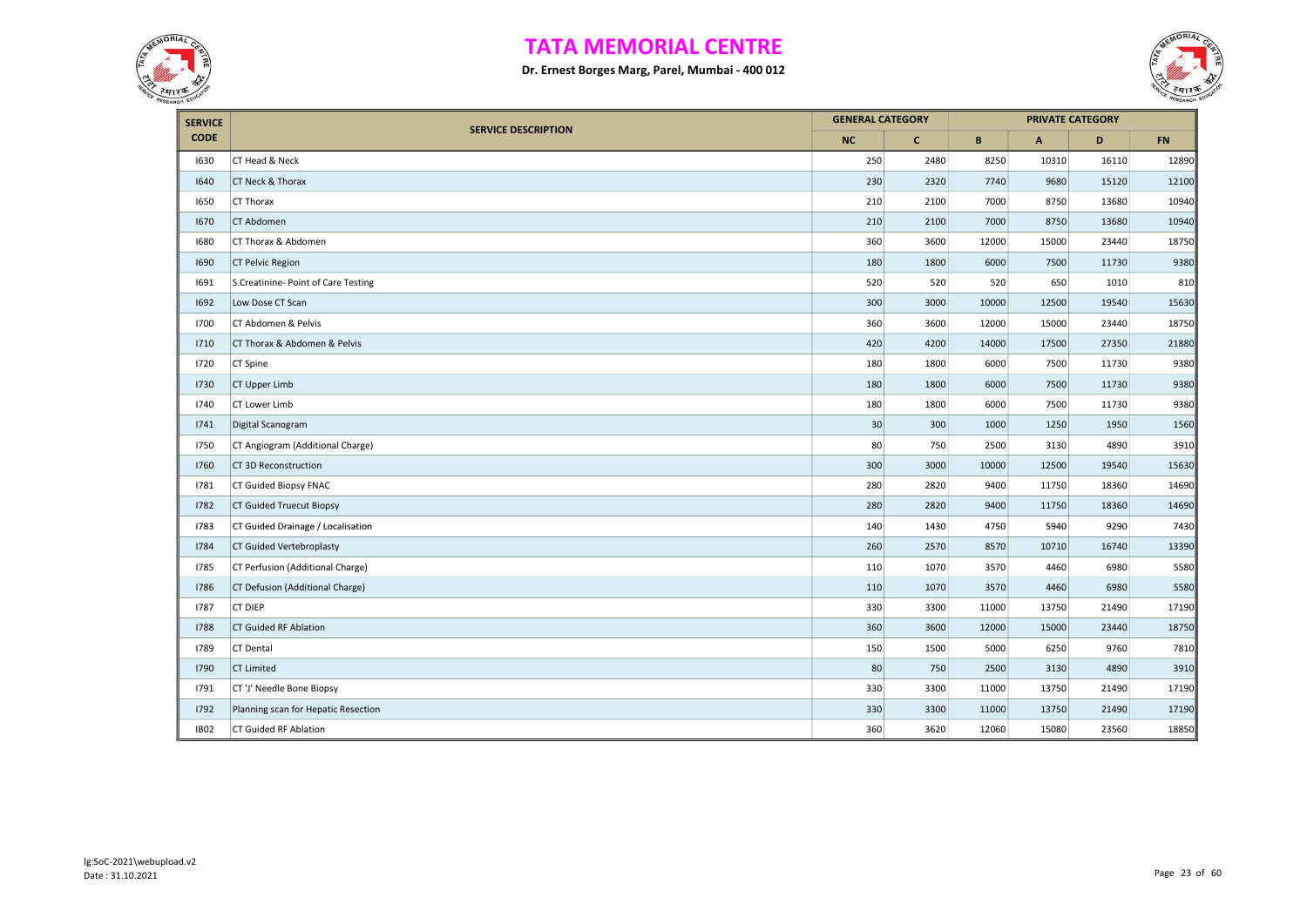



| <b>SERVICE</b> |                                                     | <b>GENERAL CATEGORY</b> |              |       |       | <b>PRIVATE CATEGORY</b> |       |
|----------------|-----------------------------------------------------|-------------------------|--------------|-------|-------|-------------------------|-------|
| <b>CODE</b>    | <b>SERVICE DESCRIPTION</b>                          | <b>NC</b>               | $\mathbf{C}$ | B     | A     | D                       | FN    |
|                | MRI Scan                                            |                         |              |       |       |                         |       |
| 1801           | <b>MRI BRAIN</b>                                    | 210                     | 2100         | 7000  | 8750  | 13680                   | 10940 |
| 1802           | <b>MRI PNS</b>                                      | 210                     | 2100         | 7000  | 8750  | 13680                   | 10940 |
| 1810           | <b>MRI Neck</b>                                     | 210                     | 2100         | 7000  | 8750  | 13680                   | 10940 |
| 1820           | MRI Head & Neck                                     | 300                     | 3000         | 10000 | 12500 | 19540                   | 15630 |
| 1830           | MRI Upper Limb                                      | 210                     | 2100         | 7000  | 8750  | 13680                   | 10940 |
| 1840           | MRI Thorax                                          | 210                     | 2100         | 7000  | 8750  | 13680                   | 10940 |
| 1841           | <b>MRI Breast</b>                                   | 240                     | 2400         | 8000  | 10000 | 15630                   | 12500 |
| 1842           | MRI guided breast biopsy                            | 530                     | 5290         | 17620 | 22030 | 34430                   | 27540 |
| 1860           | MRI Abdomen                                         | 210                     | 2100         | 7000  | 8750  | 13680                   | 10940 |
| 1890           | <b>MRI Pelvis</b>                                   | 210                     | 2100         | 7000  | 8750  | 13680                   | 10940 |
| 1900           | MRI Abdomen & Pelvis                                | 210                     | 2100         | 7000  | 8750  | 13680                   | 10940 |
| 1910           | MRI Spine (One Region)                              | 210                     | 2100         | 7000  | 8750  | 13680                   | 10940 |
| 1911           | MRI Whole Spine                                     | 270                     | 2700         | 9000  | 11250 | 17580                   | 14060 |
| 1920           | MRI Lower Limb                                      | 210                     | 2100         | 7000  | 8750  | 13680                   | 10940 |
| 1921           | <b>MRI Contrast</b>                                 | 110                     | 1050         | 3500  | 4380  | 6850                    | 5480  |
| 1930           | MRI Angiogram                                       | 180                     | 1780         | 5930  | 7410  | 11590                   | 9270  |
| 1940           | <b>MRI Venography</b>                               | 240                     | 2400         | 8000  | 10000 | 15630                   | 12500 |
| 1950           | MRI Myelogram                                       | 150                     | 1500         | 5000  | 6250  | 9760                    | 7810  |
| 1960           | MR Cholangio-Pancreatogram (CP) (Additional Charge) | 150                     | 1500         | 5000  | 6250  | 9760                    | 7810  |
| 1970           | MRI Spectroscopy (Additional Charge)                | 150                     | 1480         | 4930  | 6160  | 9630                    | 7700  |
| 1971           | MRI Brain Tumor Protocol                            | 350                     | 3450         | 11500 | 14380 | 22480                   | 17980 |
| 1972           | MRI Extremity with dynamic contrast                 | 330                     | 3290         | 10960 | 13700 | 21410                   | 17130 |
| 1973           | MRI Extremity with Limb Screening                   | 330                     | 3290         | 10960 | 13700 | 21410                   | 17130 |
| 1974           | <b>MRI Prostate</b>                                 | 230                     | 2250         | 7500  | 9380  | 14660                   | 11730 |
| 1975           | <b>MRI Cervix</b>                                   | 230                     | 2250         | 7500  | 9380  | 14660                   | 11730 |
| 1976           | <b>MRI Penis</b>                                    | 230                     | 2250         | 7500  | 9380  | 14660                   | 11730 |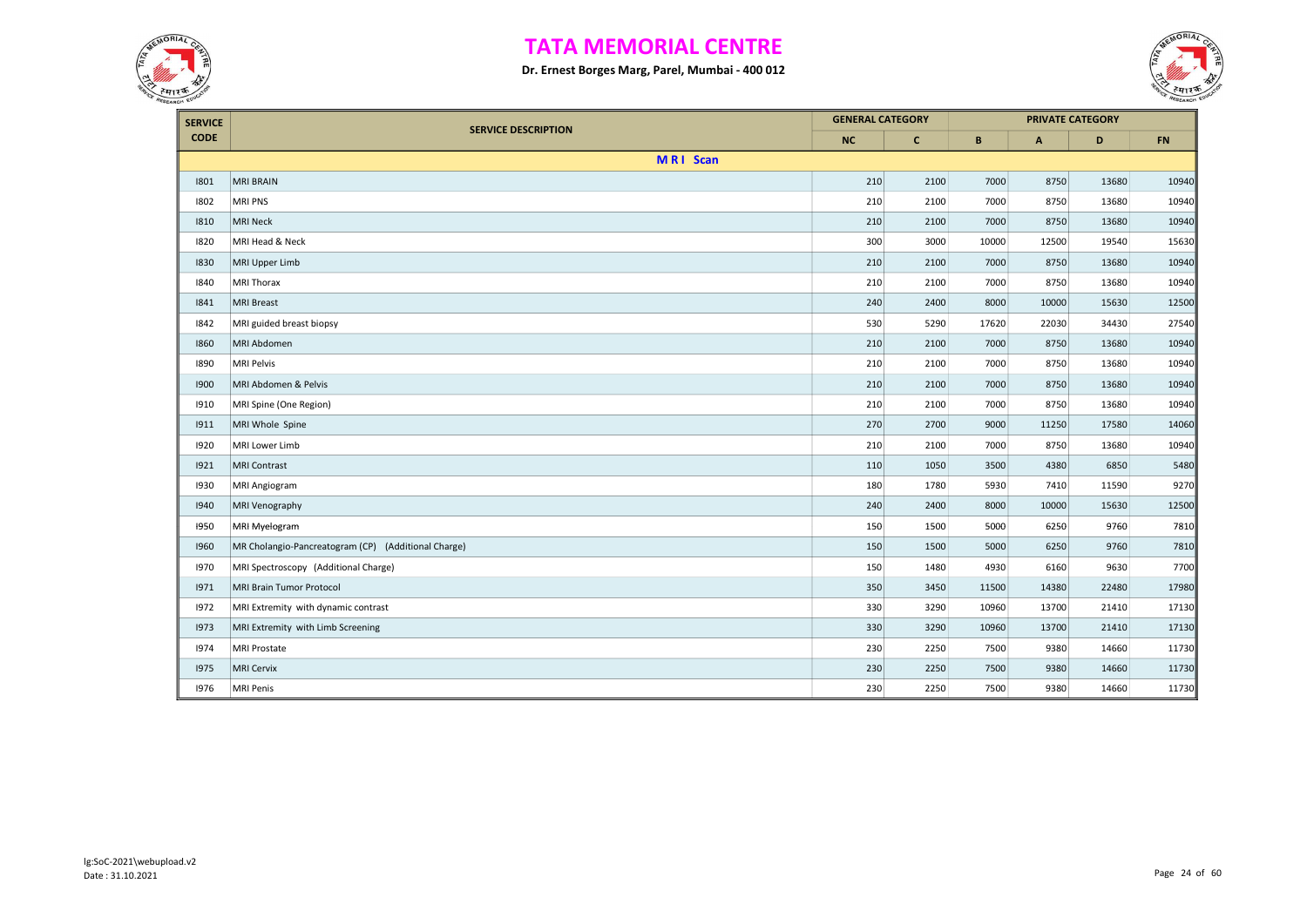



| <b>SERVICE</b>          |                                                                                 | <b>GENERAL CATEGORY</b> |                     |       |              | <b>PRIVATE CATEGORY</b> |       |  |  |  |
|-------------------------|---------------------------------------------------------------------------------|-------------------------|---------------------|-------|--------------|-------------------------|-------|--|--|--|
| <b>CODE</b>             | <b>SERVICE DESCRIPTION</b>                                                      | <b>NC</b>               | $\mathbf{C}$        | B     | $\mathbf{A}$ | D                       | FN    |  |  |  |
| 1977                    | <b>MRI DTI</b>                                                                  | 150                     | 1500                | 5000  | 6250         | 9760                    | 7810  |  |  |  |
| 1978                    | <b>MRI Cardic</b>                                                               | 230                     | 2250                | 7500  | 9380         | 14660                   | 11730 |  |  |  |
| 1979                    | <b>MRI Spine Screening</b>                                                      | 150                     | 1480                | 4930  | 6160         | 9630                    | 7700  |  |  |  |
| 1980                    | MRI Temporal Bone (HRCT cuts)                                                   | 290                     | 2850                | 9500  | 11880        | 18560                   | 14850 |  |  |  |
| 1991                    | MRI Functional (Additional Charge)                                              | 150                     | 1500                | 5000  | 6250         | 9760                    | 7810  |  |  |  |
| 1992                    | MRI Diffusion (Additional Charge)                                               | 90                      | 910                 | 3020  | 3780         | 5910                    | 4730  |  |  |  |
| 1993                    | MRI Perfusion (Additional Charge)                                               | 150                     | 1480                | 4930  | 6160         | 9630                    | 7700  |  |  |  |
| 1995                    | <b>MRI Limited</b>                                                              | 150                     | 1500                | 5000  | 6250         | 9760                    | 7810  |  |  |  |
| 1996                    | Whole body MRI                                                                  | 480                     | 4800                | 16000 | 20000        | 31250                   | 25000 |  |  |  |
| 1997                    | MRI for Therapy Planning                                                        | 140                     | 1430                | 4750  | 5940         | 9290                    | 7430  |  |  |  |
| IC01                    | MRI Abdomen + MR CP                                                             | 310                     | 3060                | 10210 | 12760        | 19940                   | 15950 |  |  |  |
| <b>Medical Oncology</b> |                                                                                 |                         |                     |       |              |                         |       |  |  |  |
|                         | <b>Consultation</b>                                                             |                         |                     |       |              |                         |       |  |  |  |
| <b>JO01</b>             | Consultation- New Case (Medical Oncology)                                       | $\pmb{0}$               | $\mathsf{O}\xspace$ | 1500  | 1500         | 1500                    | 1500  |  |  |  |
| J003                    | Follow-Up Consultation (Medical Oncology)                                       | $\mathbf 0$             | 0                   | 900   | 900          | 900                     | 900   |  |  |  |
| J101                    | Chemotherapy Planning Charges (Protocol)- Valid for 3 cycles (Medical Oncology) | $\mathbf 0$             | $\mathbf{0}$        | 5750  | 7190         | 11240                   | 8990  |  |  |  |
| J102                    | Intravenous Bolus (per Cycle) (Medical Oncology)                                | 20                      | 200                 | 1000  | 1250         | 1950                    | 1560  |  |  |  |
| J103                    | <b>Bone Marrow Aspiration/Biopsy</b>                                            | 30                      | 290                 | 1460  | 1830         | 2860                    | 2290  |  |  |  |
| J104                    | Chemotherapy Indoor Charges per Day (Medical Oncology)                          | $\mathbf 0$             | $\mathbf 0$         | 750   | 940          | 1480                    | 1180  |  |  |  |
| J105                    | Chemotherapy Daycare Charge per Day (Medical Oncology)                          | $\mathbf 0$             | $\mathsf{O}\xspace$ | 550   | 690          | 1080                    | 860   |  |  |  |
| J107                    | Chemotherapy- Intramuscular & subcutaneous Adm.                                 | $\mathbf 0$             | 0                   | 140   | 180          | 290                     | 230   |  |  |  |
| <b>J108</b>             | Induction Chemotherapy Planning & Delivery (Inpatient)                          | $\mathbf 0$             | $\mathsf{O}\xspace$ | 41000 | 51250        | 80080                   | 64060 |  |  |  |
| J109                    | Induction Chemotherapy Planning & Delivery (Outpatient)                         | $\mathbf 0$             | $\mathbf 0$         | 31500 | 39380        | 61540                   | 49230 |  |  |  |
| J110                    | Lumbar Puncture                                                                 | 20                      | 180                 | 900   | 1130         | 1760                    | 1410  |  |  |  |
| J111                    | Intrathecal Chemotherapy                                                        | 20                      | 240                 | 1200  | 1500         | 2350                    | 1880  |  |  |  |
| J112                    | Pleural Fluid Tapping                                                           | 20                      | 240                 | 1200  | 1500         | 2350                    | 1880  |  |  |  |
| J113                    | <b>Ascitic Tapping</b>                                                          | 20                      | 240                 | 1200  | 1500         | 2350                    | 1880  |  |  |  |
| J114                    | <b>Pericardial Tapping</b>                                                      | 50                      | 500                 | 2500  | 3130         | 4890                    | 3910  |  |  |  |
| J116                    | <b>Scalp Cooling Procedure</b>                                                  | 30                      | 340                 | 1680  | 2100         | 3290                    | 2630  |  |  |  |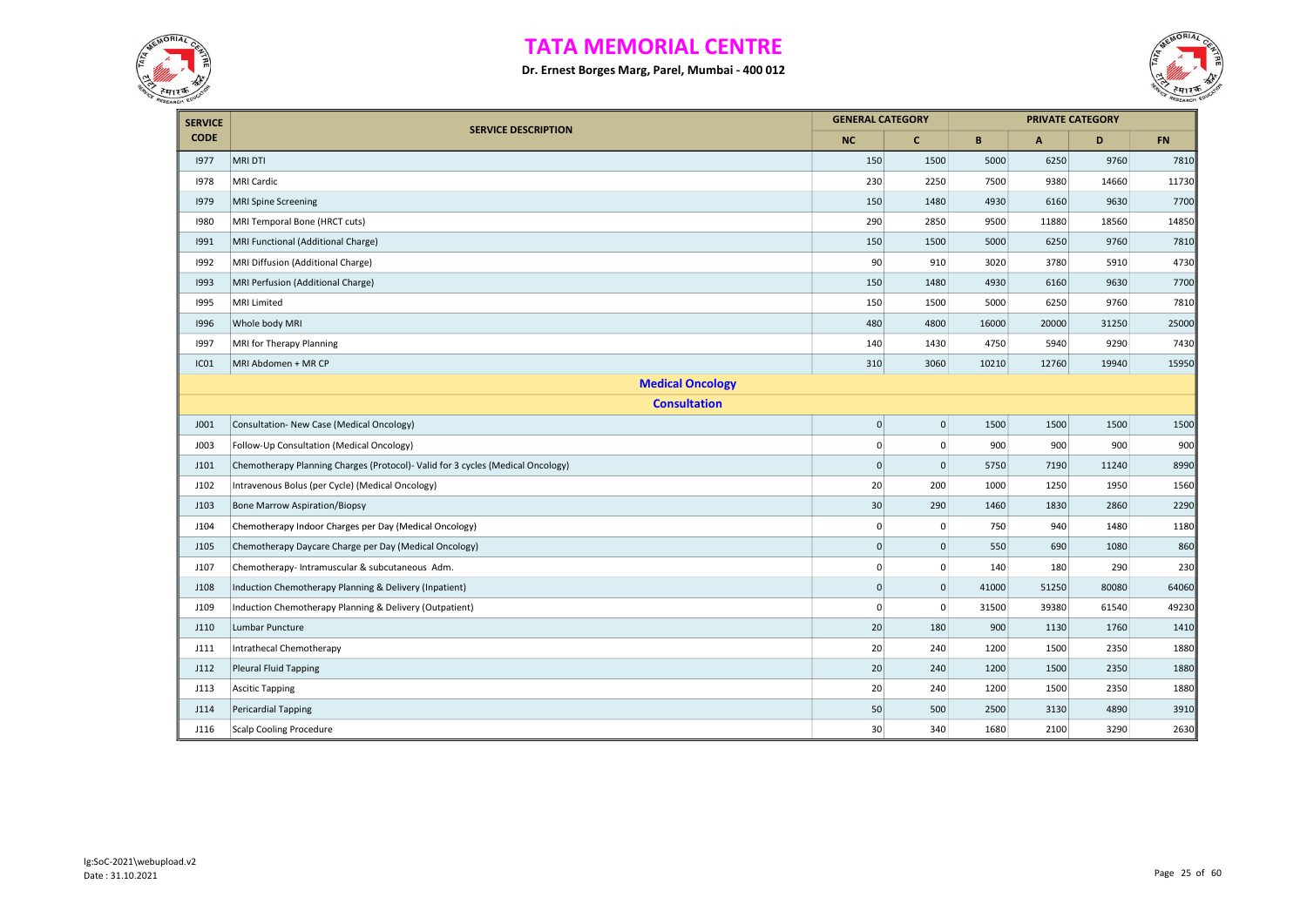



| <b>SERVICE</b> |                                                         |              | <b>GENERAL CATEGORY</b> | <b>PRIVATE CATEGORY</b> |        |        |           |
|----------------|---------------------------------------------------------|--------------|-------------------------|-------------------------|--------|--------|-----------|
| <b>CODE</b>    | <b>SERVICE DESCRIPTION</b>                              | <b>NC</b>    | $\mathbf{C}$            | B                       | A      | D      | <b>FN</b> |
|                | <b>Bone Marrow Transplant (Bmt) Professioal Charges</b> |              |                         |                         |        |        |           |
| J201           | Bone Marrow Transplant (Allogenic)                      | $\mathbf 0$  | $\overline{0}$          | 149500                  | 149500 | 149500 | 149500    |
| J203           | Bone Marrow Transplant (Autologous)                     | $\Omega$     | $\pmb{0}$               | 115000                  | 115000 | 115000 | 115000    |
| J204           | Allogenic Matched Unrelated (MUD)/Cord Transplant       | $\mathbf{0}$ | $\mathbf{0}$            | 195500                  | 195500 | 195500 | 195500    |
| J402           | Consultation- New Case (ACT Clinic)                     | $\mathbf 0$  | $\pmb{0}$               | 1200                    | 1200   | 1200   | 1200      |
| J404           | Follow-Up Consultation (ACT Clinic)                     | $\mathbf{0}$ | $\pmb{0}$               | 900                     | 900    | 900    | 900       |
|                | <b>Cathether</b>                                        |              |                         |                         |        |        |           |
| J501           | Pre-Insertion + Demonstration                           | 50           | 500                     | 1000                    | 1250   | 1950   | 1560      |
| J502           | Dressing                                                | 10           | 100                     | 500                     | 630    | 990    | 790       |
| <b>J503</b>    | <b>Insertion of PICC</b>                                | 110          | 1050                    | 2100                    | 2630   | 4110   | 3290      |
|                | <b>Academic Hemato - Oncology Lab</b>                   |              |                         |                         |        |        |           |
| <b>J609</b>    | RT-PCR Nested IGH Chain Gene rearrangement              | 200          | 1990                    | 3970                    | 4960   | 7750   | 6200      |
| J610           | RT-PCR Nested, TCR Gene Rearrangement                   | 200          | 1990                    | 3970                    | 4960   | 7750   | 6200      |
| <b>J611</b>    | RT-PCR Hot Start                                        | 280          | 2780                    | 5560                    | 6950   | 10860  | 8690      |
| <b>J613</b>    | Gene rearrangement by Direct Sequencing                 | 480          | 4760                    | 9520                    | 11900  | 18600  | 14880     |
| J614           | Mutation analysis by ASO PCR                            | 480          | 4760                    | 9520                    | 11900  | 18600  | 14880     |
| J615           | DIRECT SEQUENCING FOR EGFR MUTATION ANALYSIS            | 400          | 3970                    | 7930                    | 9910   | 15490  | 12390     |
| J616           | RT-PCR for RAS / BRAF mutation analysis                 | 640          | 6350                    | 12700                   | 15880  | 24810  | 19850     |
| J617           | RT-PCR for EBV analysis                                 | 640          | 6350                    | 12700                   | 15880  | 24810  | 19850     |
| <b>J618</b>    | Direct Sequencing for RAS mutation analysis             | 640          | 6350                    | 12700                   | 15880  | 24810  | 19850     |
| <b>J620</b>    | Snap shot PCR for EGFR, RAS, and PTEN                   | 810          | 8110                    | 16210                   | 20260  | 31660  | 25330     |
| J621           | RT-PCR for EGFR Mutation analysis                       | 640          | 6350                    | 12700                   | 15880  | 24810  | 19850     |
| J622           | Direct Sequencing for DPD Testing                       | 640          | 6350                    | 12700                   | 15880  | 24810  | 19850     |
| <b>J623</b>    | NGS Platform - limited Panel (10 genes)                 | 900          | 9000                    | 18000                   | 22500  | 35160  | 28130     |
| J624           | NGS Platform - extended Panel (> 50 genes)              | 1800         | 18000                   | 36000                   | 45000  | 70310  | 56250     |
|                | <b>General Medicine</b>                                 |              |                         |                         |        |        |           |
|                | <b>Consultation</b>                                     |              |                         |                         |        |        |           |
| K002           | Cross Consultation (General Medicine)                   | $\mathbf 0$  | $\overline{0}$          | 1200                    | 1200   | 1200   | 1200      |
| K003           | Follow-Up Consultation (General Medicine)               | $\mathbf 0$  | $\mathbf 0$             | 900                     | 900    | 900    | 900       |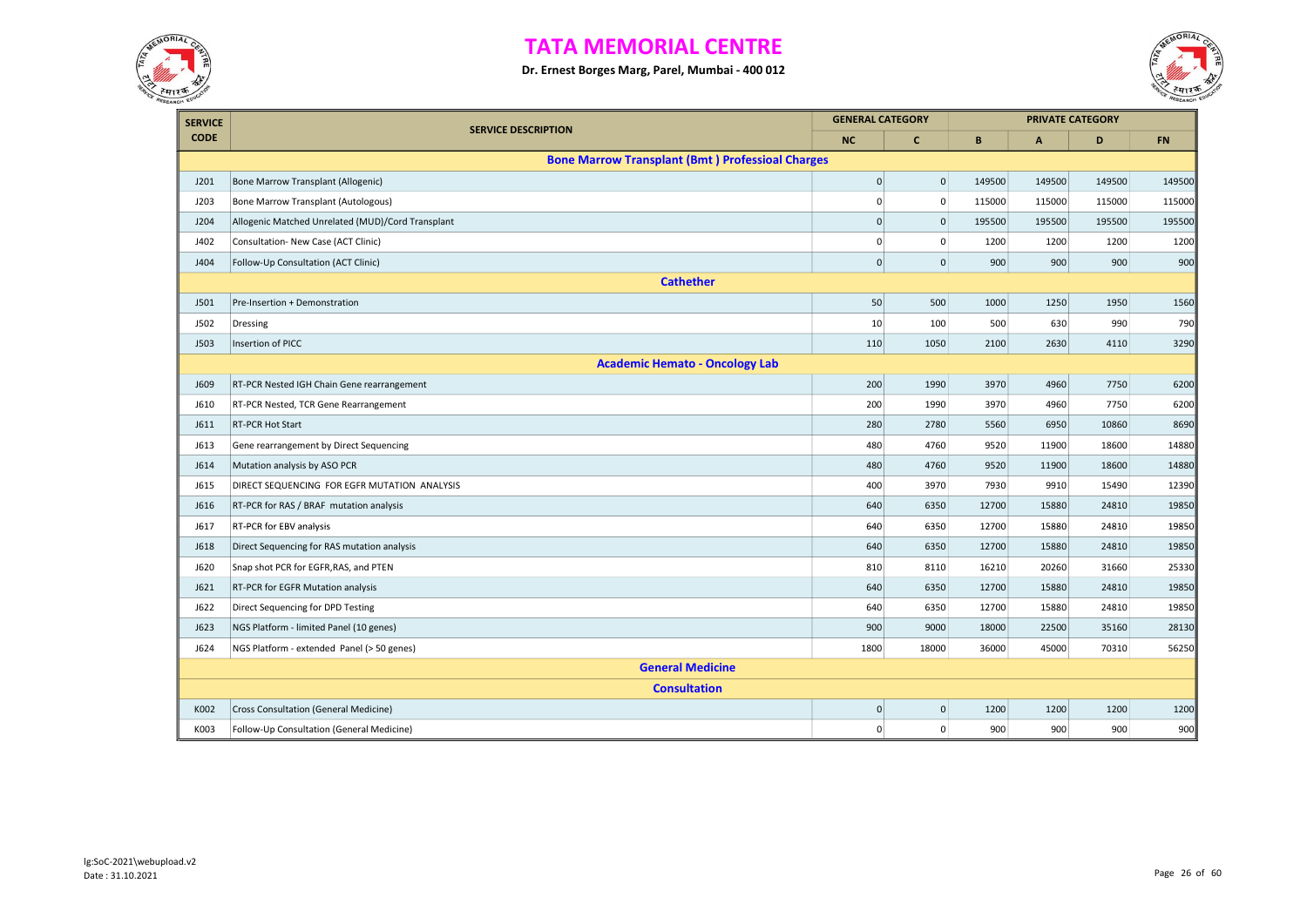



| <b>SERVICE</b> |                                                   | <b>GENERAL CATEGORY</b> |                     |      |      | <b>PRIVATE CATEGORY</b> |      |
|----------------|---------------------------------------------------|-------------------------|---------------------|------|------|-------------------------|------|
| <b>CODE</b>    | <b>SERVICE DESCRIPTION</b>                        | <b>NC</b>               | $\mathbf{C}$        | B    | A    | D                       | FN   |
|                | <b>Other Tests</b>                                |                         |                     |      |      |                         |      |
| K101           | Electrocardiogram                                 | 10                      | 60                  | 310  | 390  | 610                     | 490  |
| K107           | PFT (Spirometry)                                  | 20                      | 180                 | 920  | 1150 | 1800                    | 1440 |
| K108           | Complete PFT with Diffusion and Lung Volume Study | 30                      | 300                 | 1500 | 1880 | 2940                    | 2350 |
| K112           | <b>Diffusion Study</b>                            | 10                      | 130                 | 640  | 800  | 1250                    | 1000 |
| K113           | Lung Volume Study                                 | 20                      | 150                 | 730  | 910  | 1430                    | 1140 |
| K116           | Echocardiogram + Color Doppler Bedside (H)        | 30                      | 280                 | 1400 | 1750 | 2740                    | 2190 |
| K117           | Echocardiogram + Color Doppler Bedside (P)        | $\mathbf{0}$            | $\mathbf{0}$        | 2100 | 2630 | 4110                    | 3290 |
| K118           | Echocardiogram + Color Doppler (H)                | 20                      | 200                 | 1000 | 1250 | 1950                    | 1560 |
| K119           | Echocardiogram + Color Doppler (P)                | $\mathbf 0$             | $\mathbf{0}$        | 1500 | 1880 | 2940                    | 2350 |
| K122           | Cardiac Stress Test (H)                           | 20                      | 160                 | 800  | 1000 | 1560                    | 1250 |
| K123           | Cardiac Stress Test (P)                           | $\mathbf 0$             | $\mathsf{O}\xspace$ | 1150 | 1440 | 2250                    | 1800 |
| K124           | Cardiopulmonary Stress Test (H)                   | 30                      | 280                 | 1400 | 1750 | 2740                    | 2190 |
| K125           | Cardiopulmonary Stress Test(P)                    | $\mathbf 0$             | $\overline{0}$      | 2100 | 2630 | 4110                    | 3290 |
|                | <b>Psychiatry @ Clinical Psychology</b>           |                         |                     |      |      |                         |      |
| K301           | Cross Consultation (Psychiatry)                   | $\overline{0}$          | $\vert 0 \vert$     | 1200 | 1200 | 1200                    | 1200 |
| K302           | Follow-Up Consultation (Psychiatry)               | $\mathbf 0$             | 0                   | 900  | 900  | 900                     | 900  |
| K303           | <b>Psychometric Testing</b>                       | 20                      | 120                 | 600  | 750  | 1200                    | 950  |
|                | <b>Pulmonary Unit</b>                             |                         |                     |      |      |                         |      |
| K401           | <b>Cross Consultation (Pulmonary Unit)</b>        | $\overline{0}$          | 0                   | 1200 | 1200 | 1200                    | 1200 |
| K402           | Follow-Up Consultation (Pulmonary Unit)           | $\overline{0}$          | $\overline{0}$      | 900  | 900  | 900                     | 900  |
|                | <b>Honorary Consultants</b>                       |                         |                     |      |      |                         |      |
|                | <b>Nephrology</b>                                 |                         |                     |      |      |                         |      |
| L101           | Cross Consultation (Nephrology)                   | $\circ$                 | $\mathbf{0}$        | 1200 | 1200 | 1200                    | 1200 |
| L102           | Follow-Up Consultation (Nephrology)               | $\overline{0}$          | $\overline{0}$      | 900  | 900  | 900                     | 900  |
|                | <b>Dermatologist</b>                              |                         |                     |      |      |                         |      |
| L103           | Cross Consultation (Dermatologist)                | $\overline{0}$          | $\overline{0}$      | 1200 | 1200 | 1200                    | 1200 |
| L104           | Follow up Consultation (Dermatologist)            | $\mathbf 0$             | $\mathbf{0}$        | 900  | 900  | 900                     | 900  |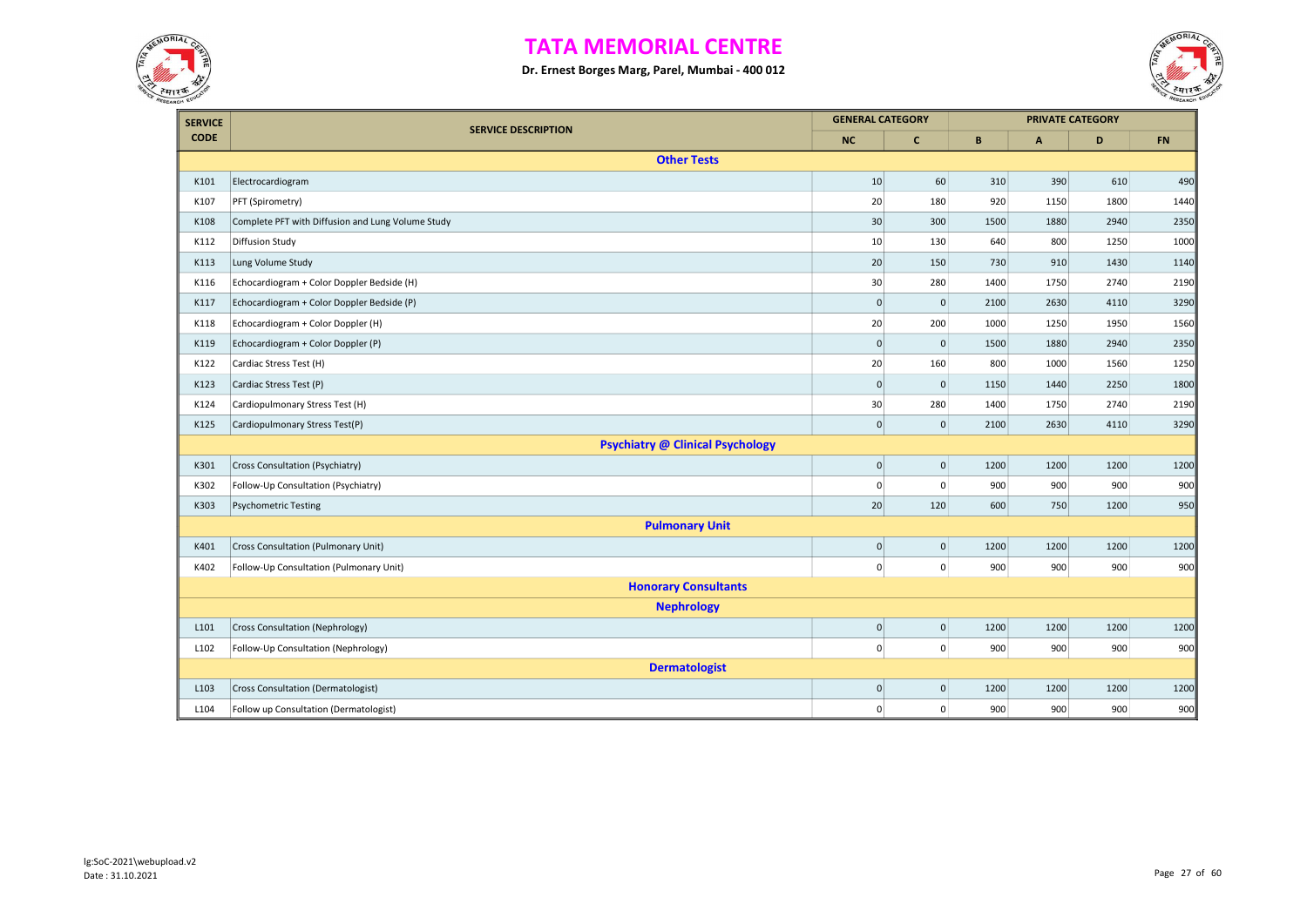



| <b>SERVICE</b> |                                               | <b>GENERAL CATEGORY</b> |                |      |              | <b>PRIVATE CATEGORY</b> |      |
|----------------|-----------------------------------------------|-------------------------|----------------|------|--------------|-------------------------|------|
| <b>CODE</b>    | <b>SERVICE DESCRIPTION</b>                    | <b>NC</b>               | $\mathbf{C}$   | B    | $\mathbf{A}$ | D                       | FN   |
|                | <b>Endocrinologist</b>                        |                         |                |      |              |                         |      |
| L105           | Cross Consultation (Endocrinologist)          | $\mathbf 0$             | $\pmb{0}$      | 1200 | 1200         | 1200                    | 1200 |
| L106           | Follow up Consultation (Endocrinologist)      | $\pmb{0}$               | $\overline{0}$ | 900  | 900          | 900                     | 900  |
|                | <b>Opthalmologist</b>                         |                         |                |      |              |                         |      |
| L107           | Cross Consultation (Opthalmologist)           | $\pmb{0}$               | $\mathbf{0}$   | 1200 | 1200         | 1200                    | 1200 |
| L108           | Follow up Consultation (Opthalmologist)       | $\mathbf 0$             | $\overline{0}$ | 900  | 900          | 900                     | 900  |
|                | <b>Other Tests</b>                            |                         |                |      |              |                         |      |
| L111           | Peritoneal Dialysis                           | 30                      | 320            | 1600 | 2000         | 3130                    | 2500 |
| L112           | Femoral Vein Catheterisation                  | 10                      | 120            | 590  | 740          | 1160                    | 930  |
| L113           | Subclavian Vein Catheterisation               | 20                      | 180            | 880  | 1100         | 1730                    | 1380 |
| L114           | CAVH                                          | 30                      | 270            | 1370 | 1710         | 2680                    | 2140 |
| L115           | <b>Renal Biopsy</b>                           | 10                      | 120            | 590  | 740          | 1160                    | 930  |
|                | <b>Neurology</b>                              |                         |                |      |              |                         |      |
| L301           | <b>Cross Consultation (Neurology)</b>         | $\pmb{0}$               | $\mathbf{0}$   | 1200 | 1200         | 1200                    | 1200 |
| L302           | Follow-Up Consultation (Neurology)            | $\pmb{0}$               | $\mathbf{0}$   | 900  | 900          | 900                     | 900  |
|                | <b>Neurosurgery</b>                           |                         |                |      |              |                         |      |
| L401           | Cross Consultation (Neurosurgery)             | $\pmb{0}$               | $\mathbf{0}$   | 1200 | 1200         | 1200                    | 1200 |
| L402           | Follow-Up Consultation (Neurosurgery)         | $\mathbf 0$             | $\overline{0}$ | 900  | 900          | 900                     | 900  |
|                | <b>ENT</b>                                    |                         |                |      |              |                         |      |
| L501           | Cross Consultation (ENT)                      | $\mathbf 0$             | $\mathbf 0$    | 1200 | 1200         | 1200                    | 1200 |
| L502           | Follow-Up Consultation (ENT)                  | $\mathbf 0$             | $\mathbf{0}$   | 900  | 900          | 900                     | 900  |
|                | <b>Clinical Haematology</b>                   |                         |                |      |              |                         |      |
| L601           | Cross Consultation (Clinical Haematology)     | $\mathbf 0$             | $\overline{0}$ | 1200 | 1200         | 1200                    | 1200 |
| L602           | Follow-Up Consultation (Clinical Haematology) | $\pmb{0}$               | $\overline{0}$ | 900  | 900          | 900                     | 900  |
|                | <b>Hepatology</b>                             |                         |                |      |              |                         |      |
| L701           | Cross Consultation (Hepatology)               | $\pmb{0}$               | $\mathbf{0}$   | 1200 | 1200         | 1200                    | 1200 |
| L702           | Follow-Up Consultation (Hepatology)           | $\Omega$                | $\pmb{0}$      | 900  | 900          | 900                     | 900  |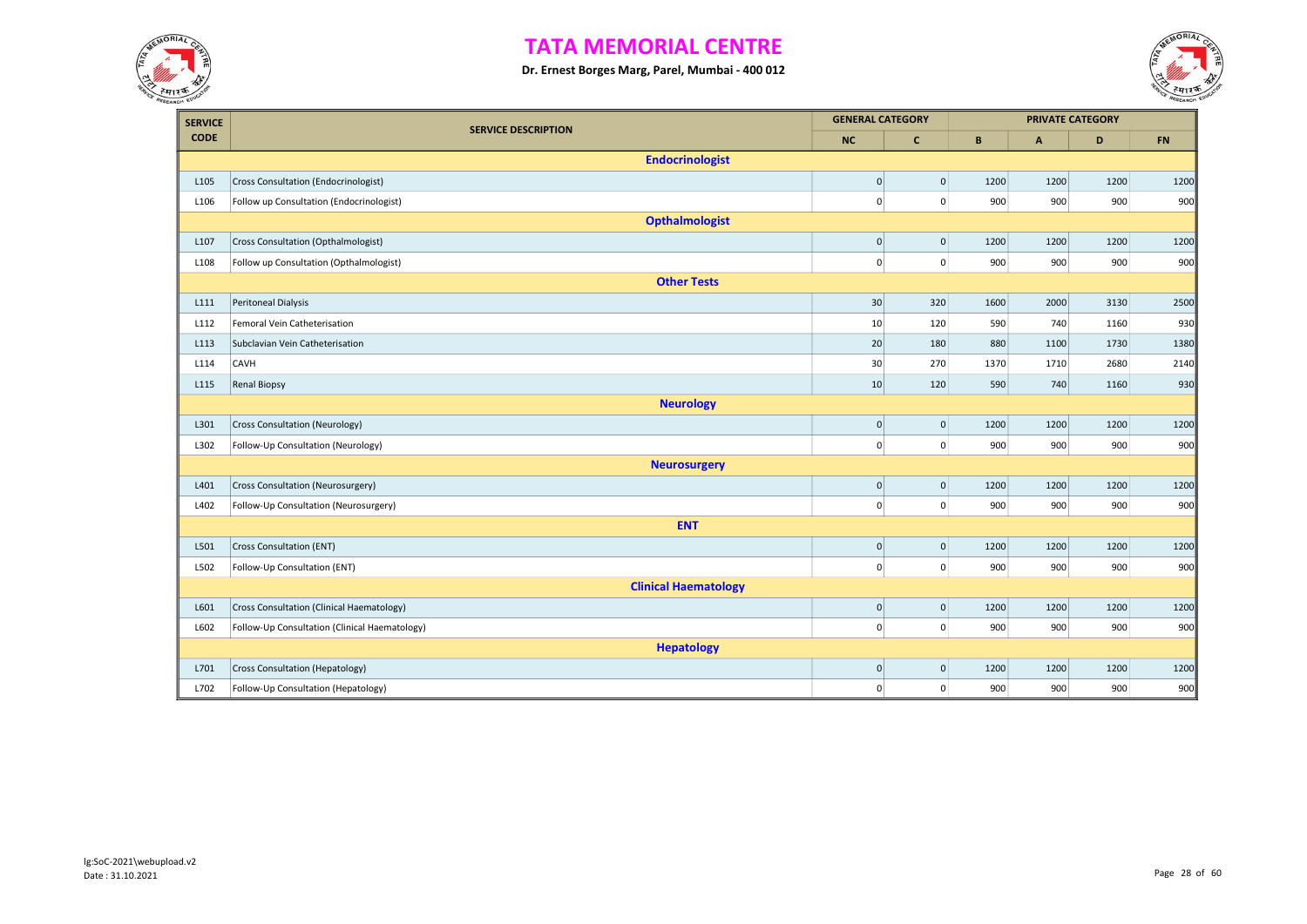



| <b>SERVICE</b> |                                                                | <b>GENERAL CATEGORY</b> |                     |      |              | <b>PRIVATE CATEGORY</b> |           |
|----------------|----------------------------------------------------------------|-------------------------|---------------------|------|--------------|-------------------------|-----------|
| <b>CODE</b>    | <b>SERVICE DESCRIPTION</b>                                     | <b>NC</b>               | $\mathbf{C}$        | B    | $\mathbf{A}$ | D                       | <b>FN</b> |
|                | <b>Digestive Diseases &amp; Clinical Nutrition</b>             |                         |                     |      |              |                         |           |
|                | <b>Consultations</b>                                           |                         |                     |      |              |                         |           |
| M001           | Consultation- New Case (Digestive Diseases)                    | $\mathbf 0$             | $\mathsf{O}\xspace$ | 1500 | 1500         | 1500                    | 1500      |
| M002           | Follow-Up Consultation (Digestive Diseases)                    | $\mathbf 0$             | 0                   | 900  | 900          | 900                     | 900       |
| M003           | Follow-Up Evaluation (Digestive Diseases)                      | $\mathbf 0$             | $\pmb{0}$           | 900  | 900          | 900                     | 900       |
| M004           | Chemotherapy Consultation (Full Protocol) (Digestive Diseases) | 0                       | 0                   | 5750 | 7190         | 11240                   | 8990      |
| M005           | Intravenous Bolus (per Cycle) (Digestive Diseases)             | 20                      | 200                 | 1000 | 1250         | 1950                    | 1560      |
|                | <b>Digestive Diseases</b>                                      |                         |                     |      |              |                         |           |
| M006           | TPN Therapy (New Plan)                                         | $\pmb{0}$               | $\mathbf 0$         | 3600 | 4500         | 7040                    | 5630      |
| M007           | Enteral Nutrition Therapy (New Plan)                           | $\mathbf 0$             | 0                   | 3000 | 3750         | 5860                    | 4690      |
| M008           | Home Enteral Nutrition Care (New Plan)                         | $\mathbf 0$             | $\mathsf{O}\xspace$ | 1800 | 2250         | 3510                    | 2810      |
| M009           | Home TPN Therapy (New Plan)                                    | 0                       | 0                   | 3600 | 4500         | 7040                    | 5630      |
| M016           | Chemotherapy Indoor Charges per Day (Digestive Diseases)       | $\mathbf 0$             | $\mathbf 0$         | 750  | 940          | 1480                    | 1180      |
| M017           | Chemotherapy Daycare Charges per Day (Digestive Diseases)      | $\mathbf 0$             | $\mathbf 0$         | 550  | 690          | 1080                    | 860       |
| M018           | Dietary Counseling Oral (New Plan)                             | $\mathbf 0$             | $\mathbf 0$         | 1200 | 1500         | 2350                    | 1880      |
| M019           | <b>REE Estimation</b>                                          | $\mathbf 0$             | 0                   | 3600 | 4500         | 7040                    | 5630      |
| M020           | <b>Body Composition</b>                                        | $\mathbf 0$             | $\mathbf 0$         | 1800 | 2250         | 3510                    | 2810      |
| M022           | Inpatient Care (Neutropenia Care/ Hepatitis)                   | $\mathbf 0$             | $\mathbf 0$         | 3800 | 4750         | 7430                    | 5940      |
| M023           | TPN Therapy (Follow-up/ Replan)                                | $\mathbf 0$             | $\mathbf 0$         | 2400 | 3000         | 4690                    | 3750      |
| M024           | <b>TPN Daily Monitoring</b>                                    | $\mathbf 0$             | 0                   | 1000 | 1250         | 1950                    | 1560      |
| M025           | Enteral Nutrition Therapy (Follow-up/ Replan)                  | $\mathbf 0$             | $\mathsf{O}\xspace$ | 2000 | 2500         | 3910                    | 3130      |
| M026           | <b>Enteral Nutrition Therapy Daily Monitoring</b>              | $\mathbf 0$             | 0                   | 700  | 880          | 1380                    | 1100      |
| M027           | Dietary Counseling Oral (Follow-up)                            | $\mathbf 0$             | $\mathbf 0$         | 680  | 680          | 680                     | 680       |
| M061           | Helicobacter Pylori Breath Test                                | 40                      | 360                 | 1800 | 2250         | 3510                    | 2810      |
| M101           | Rigid Sigmoidoscopy                                            | $\mathbf 0$             | 0                   | 2060 | 2580         | 4040                    | 3230      |
| M102           | <b>Tissue Sampling-Biopsy</b>                                  | $\mathbf 0$             | 0                   | 2060 | 2580         | 4040                    | 3230      |
| M103           | Oesophageal ILRT Tube Placement- Over wire only                | $\mathbf{0}$            | $\mathbf{0}$        | 2060 | 2580         | 4040                    | 3230      |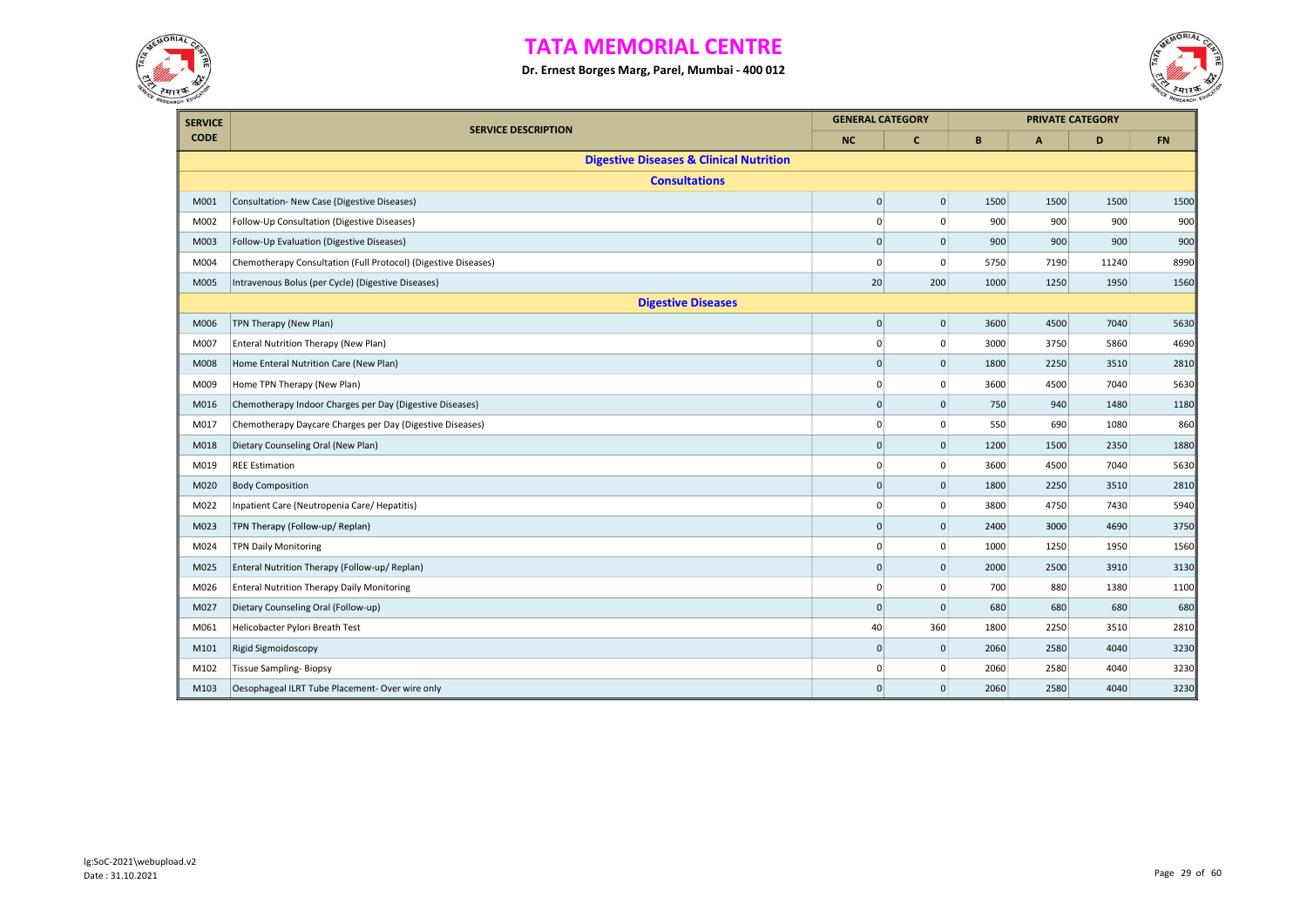



| <b>SERVICE</b> |                                                          | <b>GENERAL CATEGORY</b> |                     |      |                           | <b>PRIVATE CATEGORY</b> |           |
|----------------|----------------------------------------------------------|-------------------------|---------------------|------|---------------------------|-------------------------|-----------|
| <b>CODE</b>    | <b>SERVICE DESCRIPTION</b>                               | <b>NC</b>               | $\mathbf{C}$        | B    | $\boldsymbol{\mathsf{A}}$ | D                       | <b>FN</b> |
| M104           | Peg Tube Removal/ Exchange                               | $\mathbf 0$             | $\mathbf{0}$        | 1000 | 1250                      | 1950                    | 1560      |
| M105           | Ryle s Tube Placement                                    | $\mathbf 0$             | $\mathsf{O}\xspace$ | 1800 | 2250                      | 3510                    | 2810      |
| M106           | Nasogastric tube Over wire & Non-Fluroscopic             | $\mathbf 0$             | $\mathbf 0$         | 2060 | 2580                      | 4040                    | 3230      |
| M107           | Tissue Sampling- Cytology                                | $\mathbf 0$             | $\mathbf{0}$        | 1800 | 2250                      | 3510                    | 2810      |
| M108           | Gastric Lavage/Decompression                             | $\mathbf 0$             | $\mathsf 0$         | 1000 | 1250                      | 1950                    | 1560      |
| M109           | Ascitic Fluid Aspiration (DDCN)                          | 20                      | 230                 | 1170 | 1460                      | 2290                    | 1830      |
| M110           | Pleural Fluid Tapping (DDCN)                             | 20                      | 240                 | 1200 | 1500                      | 2350                    | 1880      |
| M111           | Pericardial Tapping (DDCN)                               | 50                      | 500                 | 2500 | 3130                      | 4890                    | 3910      |
| M112           | Liver Biopsy                                             | $\mathbf 0$             | $\mathbf 0$         | 3020 | 3780                      | 5910                    | 4730      |
| M113           | CSF tapping (DDCN)                                       | 20                      | 180                 | 900  | 1130                      | 1760                    | 1410      |
| M114           | <b>CVP Access (DDCN)</b>                                 | 20                      | 200                 | 1000 | 1250                      | 1950                    | 1560      |
| M115           | Indwelling Peritoneal Catheter Placement (DDCN)          | $\mathbf 0$             | $\mathbf 0$         | 2060 | 2580                      | 4040                    | 3230      |
| M116           | Percutaneous Ethanol Injection                           | 0                       | 0                   | 2800 | 3500                      | 5480                    | 4380      |
| M117           | Needle Aspiration (Non USG Guided)                       | $\mathbf 0$             | $\mathsf{O}\xspace$ | 1000 | 1250                      | 1950                    | 1560      |
| M206           | Flexible Sigmoidoscopy                                   | 0                       | 0                   | 6030 | 7540                      | 11790                   | 9430      |
| M207           | Pile Banding / Injection                                 | $\pmb{0}$               | $\mathbf 0$         | 6030 | 7540                      | 11790                   | 9430      |
| M208           | Flexible Sigmoidoscopy (repeat)                          | $\pmb{0}$               | $\mathbf 0$         | 4220 | 5280                      | 8250                    | 6600      |
| M301           | Sideviewing Duodenoscopy                                 | $\mathbf 0$             | $\mathbf 0$         | 7100 | 8880                      | 13880                   | 11100     |
| M303           | Colonoscopy                                              | 0                       | $\mathbf 0$         | 7100 | 8880                      | 13880                   | 11100     |
| M305           | Dye Chromoendoscopy (Standard Imaging)                   | $\pmb{0}$               | $\pmb{0}$           | 7100 | 8880                      | 13880                   | 11100     |
| M306           | Jejuno-Enteroscopy (Push Type Limited Exam)              | 0                       | $\pmb{0}$           | 7100 | 8880                      | 13880                   | 11100     |
| M309           | EUS of Rectum/Sigmoid Colon                              | $\mathsf 0$             | $\mathbf 0$         | 7100 | 8880                      | 13880                   | 11100     |
| M310           | Endosonoprobe Examination                                | $\pmb{0}$               | $\mathbf 0$         | 7100 | 8880                      | 13880                   | 11100     |
| M311           | Endoscopic Naso-gastric Tube Placement (Non-Fluroscopic) | $\mathbf 0$             | $\mathbf 0$         | 7100 | 8880                      | 13880                   | 11100     |
| M312           | Esophageal Dilation (Non-Fluroscopic)- 1 session         | 0                       | $\mathbf 0$         | 7100 | 8880                      | 13880                   | 11100     |
| M313           | Foreign Body Removal (Non-Fluroscopic)                   | $\pmb{0}$               | $\mathbf 0$         | 7100 | 8880                      | 13880                   | 11100     |
| M314           | Hemostasis: Variceal Banding                             | $\mathbf 0$             | $\mathbf 0$         | 7100 | 8880                      | 13880                   | 11100     |
| M315           | <b>Hemostasis: Clipping</b>                              | $\Omega$                | $\mathbf{0}$        | 7100 | 8880                      | 13880                   | 11100     |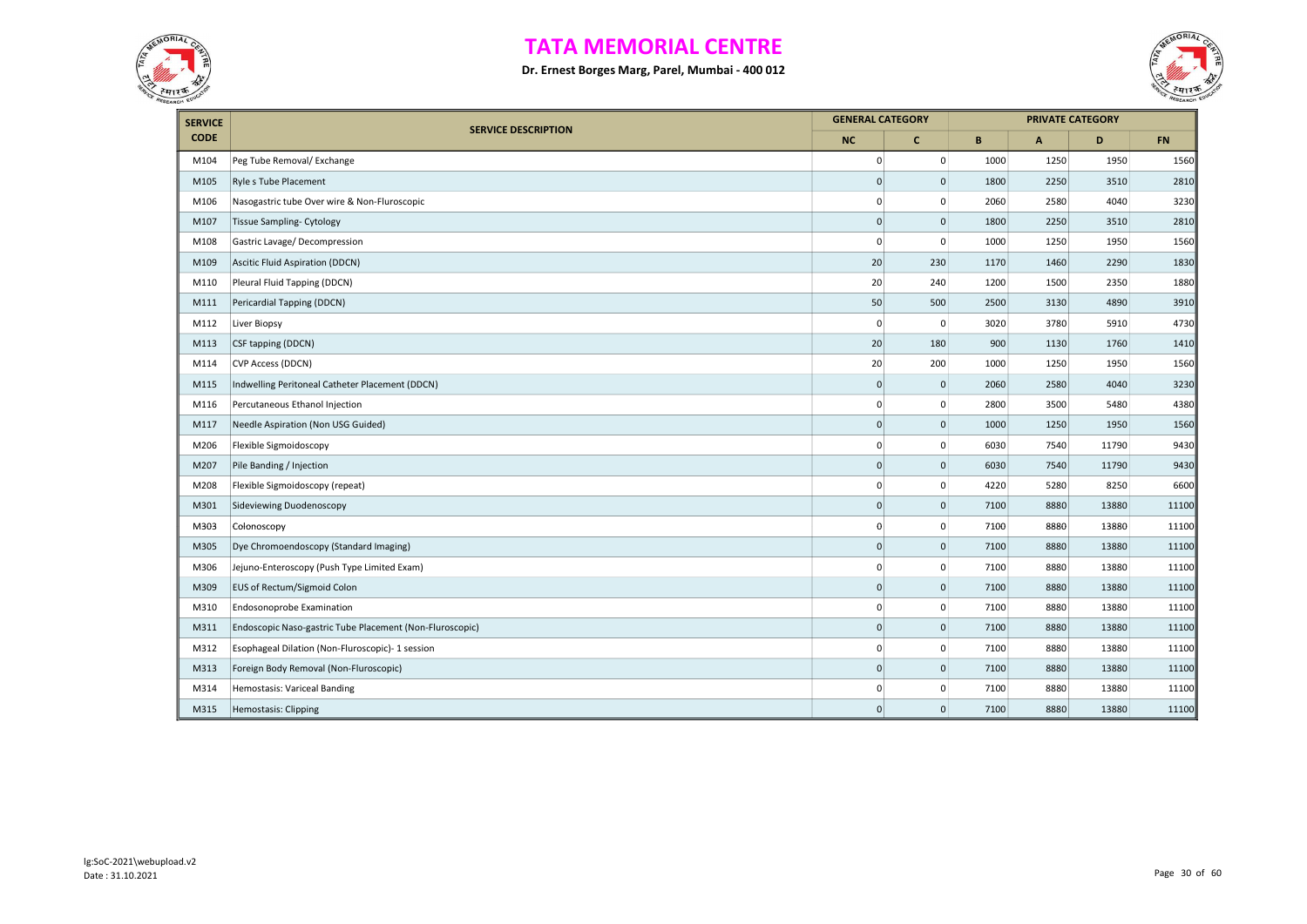



| <b>SERVICE</b> | <b>SERVICE DESCRIPTION</b>                               |                     | <b>GENERAL CATEGORY</b> |      | <b>PRIVATE CATEGORY</b> |       |           |
|----------------|----------------------------------------------------------|---------------------|-------------------------|------|-------------------------|-------|-----------|
| <b>CODE</b>    |                                                          | <b>NC</b>           | $\mathbf{C}$            | B    | $\mathbf{A}$            | D     | <b>FN</b> |
| M316           | Hemostasis: Glue Injection                               | 0                   | $\mathbf{0}$            | 7100 | 8880                    | 13880 | 11100     |
| M317           | Hemostasis: Bicap Coagulation                            | $\mathbf 0$         | 0                       | 7100 | 8880                    | 13880 | 11100     |
| M318           | Hemostasis: Injection Therapy                            | $\mathbf 0$         | $\mathbf{0}$            | 7100 | 8880                    | 13880 | 11100     |
| M323           | Diagnostic Upper GI Endoscopy                            | $\mathbf 0$         | $\mathbf 0$             | 7100 | 8880                    | 13880 | 11100     |
| M324           | Diagnostic Upper GI Endoscopy (repeat)                   | $\Omega$            | 0                       | 5000 | 6250                    | 9760  | 7810      |
| M325           | Colonoscopy (Repeat)                                     | $\mathbf 0$         | $\mathsf{O}\xspace$     | 5000 | 6250                    | 9760  | 7810      |
| M326           | Clip Marking                                             | $\pmb{0}$           | $\pmb{0}$               | 7100 | 8880                    | 13880 | 11100     |
| M327           | Dye Chromoendoscopy: Standard Imaging (repeat)           | $\mathsf{O}\xspace$ | $\mathsf{O}\xspace$     | 5000 | 6250                    | 9760  | 7810      |
| M328           | Esophageal Dilation (Non-Fluroscopic) (partial)          | $\mathbf 0$         | 0                       | 5000 | 6250                    | 9760  | 7810      |
| M329           | ERCP Diagnostic Non-cholangioscopy (repeat)              | $\mathbf 0$         | $\mathbf 0$             | 5000 | 6250                    | 9760  | 7810      |
| M330           | Hemostasis: Argon Plasma Coagulation                     | $\mathbf 0$         | 0                       | 7100 | 8880                    | 13880 | 11100     |
| M331           | Hemostasis: Sclerotherapy                                | $\mathbf{0}$        | $\mathbf 0$             | 7100 | 8880                    | 13880 | 11100     |
| M332           | Hemostasis: Loop Ligation                                | $\mathbf 0$         | $\mathbf 0$             | 7100 | 8880                    | 13880 | 11100     |
| M333           | Polypectomy Cold Snare / Hot Biopsy                      | $\mathbf{0}$        | $\mathbf{0}$            | 7100 | 8880                    | 13880 | 11100     |
| M334           | Jejuno-Enteroscopy (Push Type Limited Exam- Repeat)      | $\mathbf 0$         | 0                       | 5000 | 6250                    | 9760  | 7810      |
| M401           | <b>EUS: Pancreas and Bile Ducts</b>                      | $\mathsf{O}\xspace$ | $\mathbf 0$             | 9000 | 11250                   | 17580 | 14060     |
| M403           | <b>Esophageal Stenting</b>                               | $\mathbf 0$         | 0                       | 9000 | 11250                   | 17580 | 14060     |
| M404           | Percutaneous Endoscopic Gastrostomy                      | $\mathsf{O}\xspace$ | $\mathbf 0$             | 9000 | 11250                   | 17580 | 14060     |
| M405           | Percutaneous Endoscopic Jejunostomy                      | 0                   | 0                       | 9000 | 11250                   | 17580 | 14060     |
| M406           | Achalasia Dilatation                                     | $\pmb{0}$           | $\mathsf{O}\xspace$     | 9000 | 11250                   | 17580 | 14060     |
| M407           | Gastric or Pyloric Dilation (Non-Fluroscopic)- 1 session | $\mathbf 0$         | 0                       | 9000 | 11250                   | 17580 | 14060     |
| M408           | Rectal or Colonic Dilation (Non-Fluroscopic)- 1 session  | $\pmb{0}$           | $\mathsf{O}\xspace$     | 9000 | 11250                   | 17580 | 14060     |
| M409           | Polypectomy (upto 2 polyps and stalked)                  | $\mathbf 0$         | $\mathsf 0$             | 9000 | 11250                   | 17580 | 14060     |
| M411           | Ablation: Laser Therapy                                  | $\mathsf{O}\xspace$ | $\mathbf 0$             | 9000 | 11250                   | 17580 | 14060     |
| M412           | Ablation: Argon Plasma Coagulation                       | $\mathbf 0$         | 0                       | 9000 | 11250                   | 17580 | 14060     |
| M413           | <b>ERCP Sphincterotomy</b>                               | $\mathsf{O}\xspace$ | $\mathbf 0$             | 9000 | 11250                   | 17580 | 14060     |
| M414           | <b>Endoscopic Cyst Drainage</b>                          | $\mathbf 0$         | 0                       | 9000 | 11250                   | 17580 | 14060     |
| M415           | <b>ERCP Naso-Biliary Drainage</b>                        | $\mathsf{O}\xspace$ | $\mathsf{O}\xspace$     | 9000 | 11250                   | 17580 | 14060     |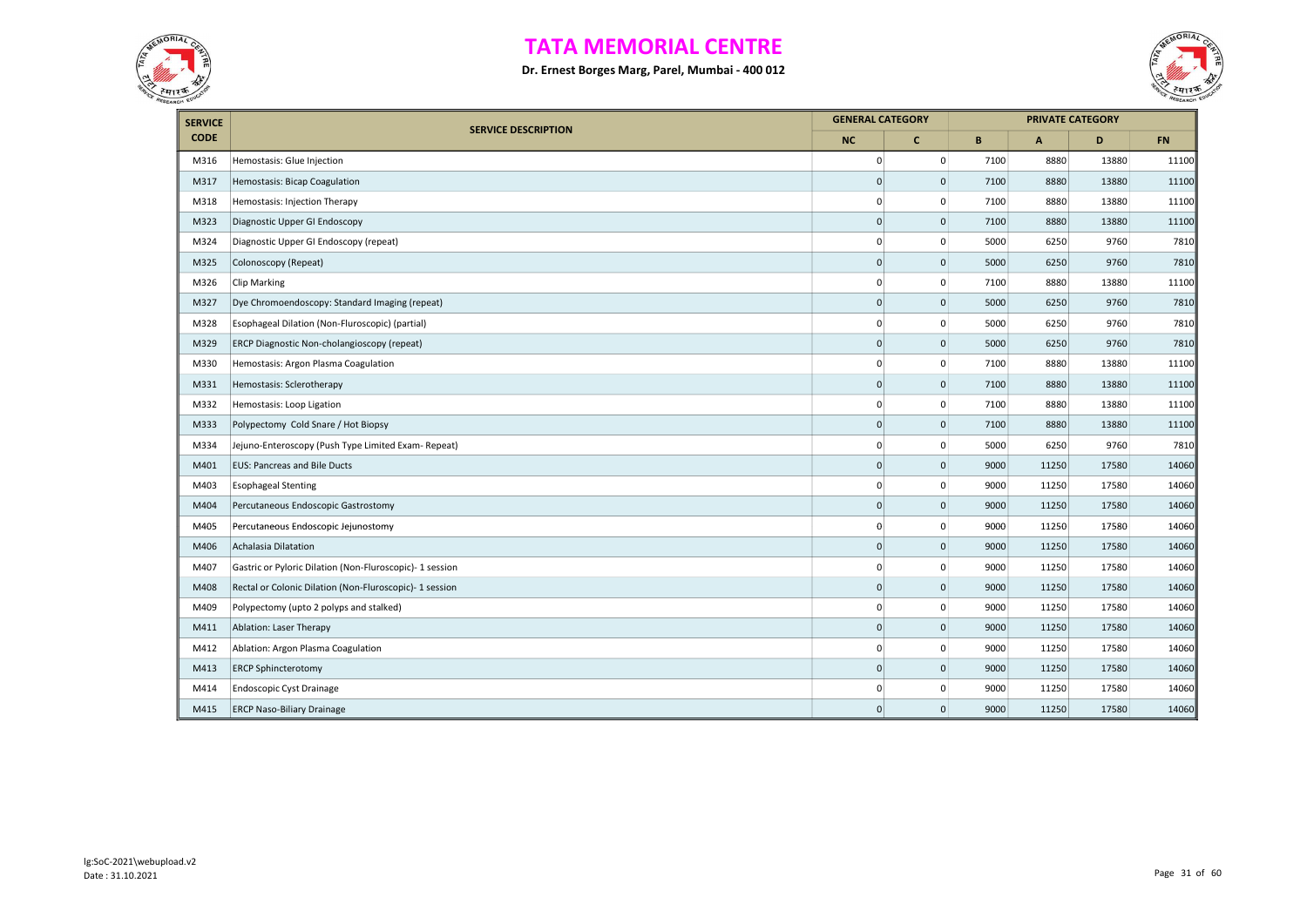



| <b>SERVICE</b> |                                                                  | <b>GENERAL CATEGORY</b> |                     |       |       | <b>PRIVATE CATEGORY</b> |           |
|----------------|------------------------------------------------------------------|-------------------------|---------------------|-------|-------|-------------------------|-----------|
| <b>CODE</b>    | <b>SERVICE DESCRIPTION</b>                                       | <b>NC</b>               | $\mathbf{C}$        | B     | A     | D                       | <b>FN</b> |
| M416           | Biliary/ Pancreatic Cytology                                     | $\mathbf 0$             | 0                   | 3520  | 4400  | 6880                    | 5500      |
| M417           | Magnification Electronic Chromoendoscopy (NBI/FICE/AFI)          | $\Omega$                | 0                   | 9000  | 11250 | 17580                   | 14060     |
| M418           | Magnification Dye Chromoendoscopy                                | $\mathbf 0$             | $\mathbf 0$         | 9000  | 11250 | 17580                   | 14060     |
| M419           | Capsule Endoscopy Imaging                                        | $\mathbf{0}$            | $\mathbf{0}$        | 12060 | 15080 | 23560                   | 18850     |
| M420           | Capsule Endoscopy Imaging (Repeat)                               | $\mathbf 0$             | $\mathbf 0$         | 8500  | 10630 | 16610                   | 13290     |
| M421           | Clip Application (Non-Hemostatic, Markers)                       | $\mathbf{0}$            | $\mathbf{0}$        | 5000  | 6250  | 9760                    | 7810      |
| M422           | Ablation: Cryotherapy/ PDT                                       | $\mathbf 0$             | $\mathsf 0$         | 7870  | 9840  | 15380                   | 12300     |
| M423           | Ablation: Cryotherapy/ PDT (Partial)                             | $\mathbf{0}$            | $\mathbf{0}$        | 5510  | 6890  | 10760                   | 8610      |
| M424           | Ablation: Argon Plasma Coagulation (Partial)                     | $\mathbf 0$             | 0                   | 6500  | 8130  | 12700                   | 10160     |
| M425           | Gastric or Pyloric Dilation- Non-Fluroscopic (Partial)           | $\mathbf{0}$            | $\mathbf{0}$        | 6500  | 8130  | 12700                   | 10160     |
| M426           | Rectal or Colonic Dilation- Non-Fluroscopic (Partial)            | $\mathbf 0$             | $\mathbf 0$         | 6500  | 8130  | 12700                   | 10160     |
| M427           | Achalasia Dilatation (Partial)                                   | $\mathbf{0}$            | $\mathbf{0}$        | 6500  | 8130  | 12700                   | 10160     |
| M428           | <b>ERCP Naso-Pancreatic Drainage</b>                             | $\mathbf 0$             | $\mathbf 0$         | 9000  | 11250 | 17580                   | 14060     |
| M429           | Magnification Electronic Chromoendoscopy (NBI/FICE/AFI) (Repeat) | $\mathbf{0}$            | $\mathbf{0}$        | 6500  | 8130  | 12700                   | 10160     |
| M430           | Magnification Dye Chromoendoscopy (Repeat)                       | $\mathbf 0$             | 0                   | 6500  | 8130  | 12700                   | 10160     |
| M431           | EUS Radial Mediastinum and/ or Upper Abdomen                     | $\mathbf 0$             | $\mathbf 0$         | 8260  | 10330 | 16140                   | 12910     |
| M432           | Decompression: NJT placement                                     | 0                       | 0                   | 7100  | 8880  | 13880                   | 11100     |
| M433           | Decompression: Colonic tube placement                            | $\mathbf 0$             | $\mathbf 0$         | 7100  | 8880  | 13880                   | 11100     |
| M434           | <b>Stenting: Enteral</b>                                         | $\mathbf 0$             | 0                   | 11510 | 14390 | 22490                   | 17990     |
| M435           | Stenting: Colonic                                                | $\mathbf{0}$            | $\mathbf 0$         | 11510 | 14390 | 22490                   | 17990     |
| M436           | Dilatation Luminal Fluoroscopic                                  | $\mathbf 0$             | 0                   | 9000  | 11250 | 17580                   | 14060     |
| M437           | Hemostasis: Post Endsocopic Resection                            | $\mathbf{0}$            | $\mathbf{0}$        | 9000  | 11250 | 17580                   | 14060     |
| M438           | Foreign Body Removal (Fluroscopic)                               | $\mathbf 0$             | $\mathbf 0$         | 9000  | 11250 | 17580                   | 14060     |
| M439           | Diagnostic ERCP (Non-cholangioscopic)                            | $\mathbf 0$             | $\mathbf 0$         | 7100  | 8880  | 13880                   | 11100     |
| M501           | <b>ERCP Biliary Stenting (Single)</b>                            | $\mathbf 0$             | $\mathbf 0$         | 12060 | 15080 | 23560                   | 18850     |
| M502           | <b>ERCP Pancreatic Stenting (Single)</b>                         | $\mathbf 0$             | $\mathsf{O}\xspace$ | 12060 | 15080 | 23560                   | 18850     |
| M503           | Multiple Polypectomy (more than 2 polyps and stalked)            | $\mathbf 0$             | 0                   | 12060 | 15080 | 23560                   | 18850     |
| M504           | <b>EUS Guided FNA</b>                                            | $\mathbf{0}$            | $\mathbf{0}$        | 12060 | 15080 | 23560                   | 18850     |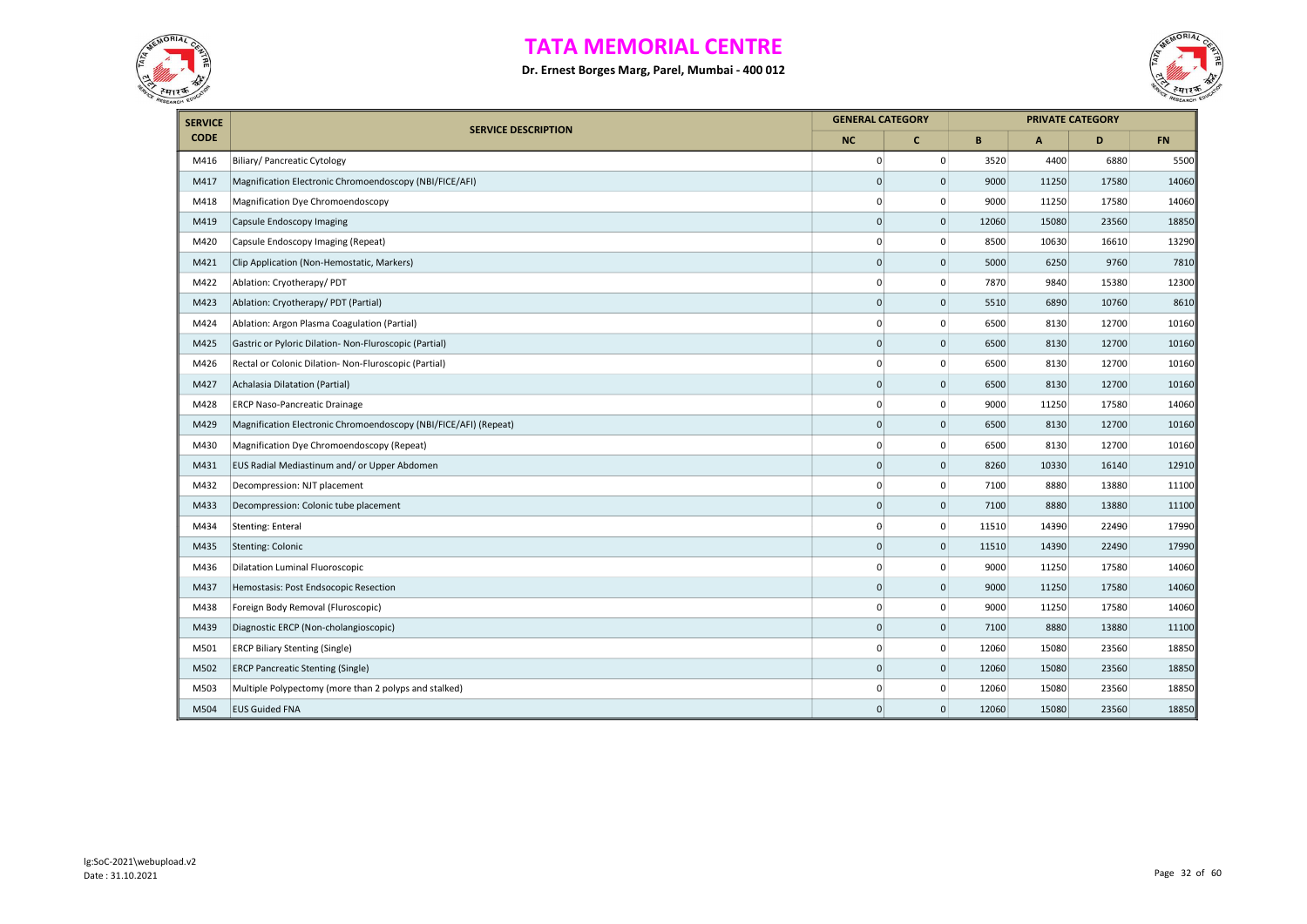



| <b>SERVICE</b> |                                                         | <b>GENERAL CATEGORY</b> |                |       |              | <b>PRIVATE CATEGORY</b> |           |
|----------------|---------------------------------------------------------|-------------------------|----------------|-------|--------------|-------------------------|-----------|
| <b>CODE</b>    | <b>SERVICE DESCRIPTION</b>                              | <b>NC</b>               | $\mathbf{C}$   | B     | $\mathbf{A}$ | D                       | <b>FN</b> |
| M506           | Radiofrequency Ablation                                 | $\mathbf{0}$            | $\mathbf 0$    | 12060 | 15080        | 23560                   | 18850     |
| M508           | <b>ERCP Biliary Stenting (Multiple Stents)</b>          | $\mathbf 0$             | $\mathbf 0$    | 12060 | 15080        | 23560                   | 18850     |
| M510           | <b>ERCP Pancreatic Stenting (Multiple)</b>              | 0                       | $\mathbf 0$    | 12060 | 15080        | 23560                   | 18850     |
| M512           | <b>ERCP Biliary Stone extraction</b>                    | $\Omega$                | $\mathbf 0$    | 12060 | 15080        | 23560                   | 18850     |
| M514           | <b>ERCP Pancreatic Stone extraction</b>                 | $\overline{0}$          | $\mathsf 0$    | 12060 | 15080        | 23560                   | 18850     |
| M516           | <b>ERCP Biliary Stricture Dilatation</b>                | $\mathbf 0$             | $\mathbf 0$    | 12060 | 15080        | 23560                   | 18850     |
| M518           | <b>ERCP Pancreatic Stricture Dilatation</b>             | $\mathbf{0}$            | $\mathbf 0$    | 12060 | 15080        | 23560                   | 18850     |
| M520           | <b>ERCP Sphincteroplasty</b>                            | $\Omega$                | $\mathbf 0$    | 12060 | 15080        | 23560                   | 18850     |
| M522           | ERCP in Bilroth II Anatomy                              | $\mathbf{0}$            | $\mathbf 0$    | 12060 | 15080        | 23560                   | 18850     |
| M524           | <b>ERCP Extraction: Internally migrated stent</b>       | $\mathbf{0}$            | $\mathbf 0$    | 12060 | 15080        | 23560                   | 18850     |
| M526           | <b>ERCP Mechanical Lithotripsy</b>                      | $\overline{0}$          | $\mathbf 0$    | 12060 | 15080        | 23560                   | 18850     |
| M528           | <b>ERCP Minor Papilla therapy</b>                       | $\mathbf{0}$            | $\mathbf 0$    | 12060 | 15080        | 23560                   | 18850     |
| M530           | <b>EUS Guided Colour Doppler</b>                        | $\mathbf{0}$            | $\mathbf 0$    | 12060 | 15080        | 23560                   | 18850     |
| M532           | EUS Miniprobe Luminal examination                       | $\mathbf{0}$            | $\mathbf 0$    | 12060 | 15080        | 23560                   | 18850     |
| M534           | <b>EUS Guided Celiac Plexus Neurolysis</b>              | $\overline{0}$          | $\mathbf 0$    | 12060 | 15080        | 23560                   | 18850     |
| M536           | EUS Linear imaging (No FNAC)                            | $\overline{0}$          | $\mathbf 0$    | 12060 | 15080        | 23560                   | 18850     |
| M538           | EUS Advanced Imaging: 3D/ Elastography/ CE/ THI         | $\overline{0}$          | $\mathbf 0$    | 12060 | 15080        | 23560                   | 18850     |
| M540           | Nasogastric tube placement Fluoroscopic                 | $\mathbf{0}$            | $\mathbf 0$    | 7870  | 9840         | 15380                   | 12300     |
| M542           | Nasojejunal tube placement                              | $\mathbf{0}$            | $\pmb{0}$      | 9000  | 11250        | 17580                   | 14060     |
| M544           | <b>Stenting: Cervical Esophagus</b>                     | $\mathbf{0}$            | $\mathbf 0$    | 12060 | 15080        | 23560                   | 18850     |
| M546           | Stenting: Gastro-duodenal                               | 0                       | $\mathbf 0$    | 12060 | 15080        | 23560                   | 18850     |
| M548           | Endotherapy post Bariatric surgery                      | $\overline{0}$          | $\mathbf 0$    | 12060 | 15080        | 23560                   | 18850     |
| M550           | Multiple Polypectomy (> 2 polyps and stalked) - partial | $\overline{0}$          | 0              | 8500  | 10630        | 16610                   | 13290     |
| M602           | Capsule Biopsy of Small Bowel                           | $\overline{0}$          | $\mathbf 0$    | 2060  | 2580         | 4040                    | 3230      |
| M606           | EUS Intraductal (Biliary- pancreatic examination)       | $\overline{0}$          | $\mathbf 0$    | 13800 | 17250        | 26950                   | 21560     |
| M608           | Cholangioscopy                                          | $\mathbf{0}$            | $\overline{0}$ | 20700 | 25880        | 40440                   | 32350     |
| M610           | Device Assisted (Balloon)/ Push Type Enteroscopy        | $\Omega$                | $\mathbf 0$    | 20700 | 25880        | 40440                   | 32350     |
| M612           | Endoscopic tumor resection (EMR/ESD/Ampullectomy)       | $\mathbf 0$             | $\overline{0}$ | 20700 | 25880        | 40440                   | 32350     |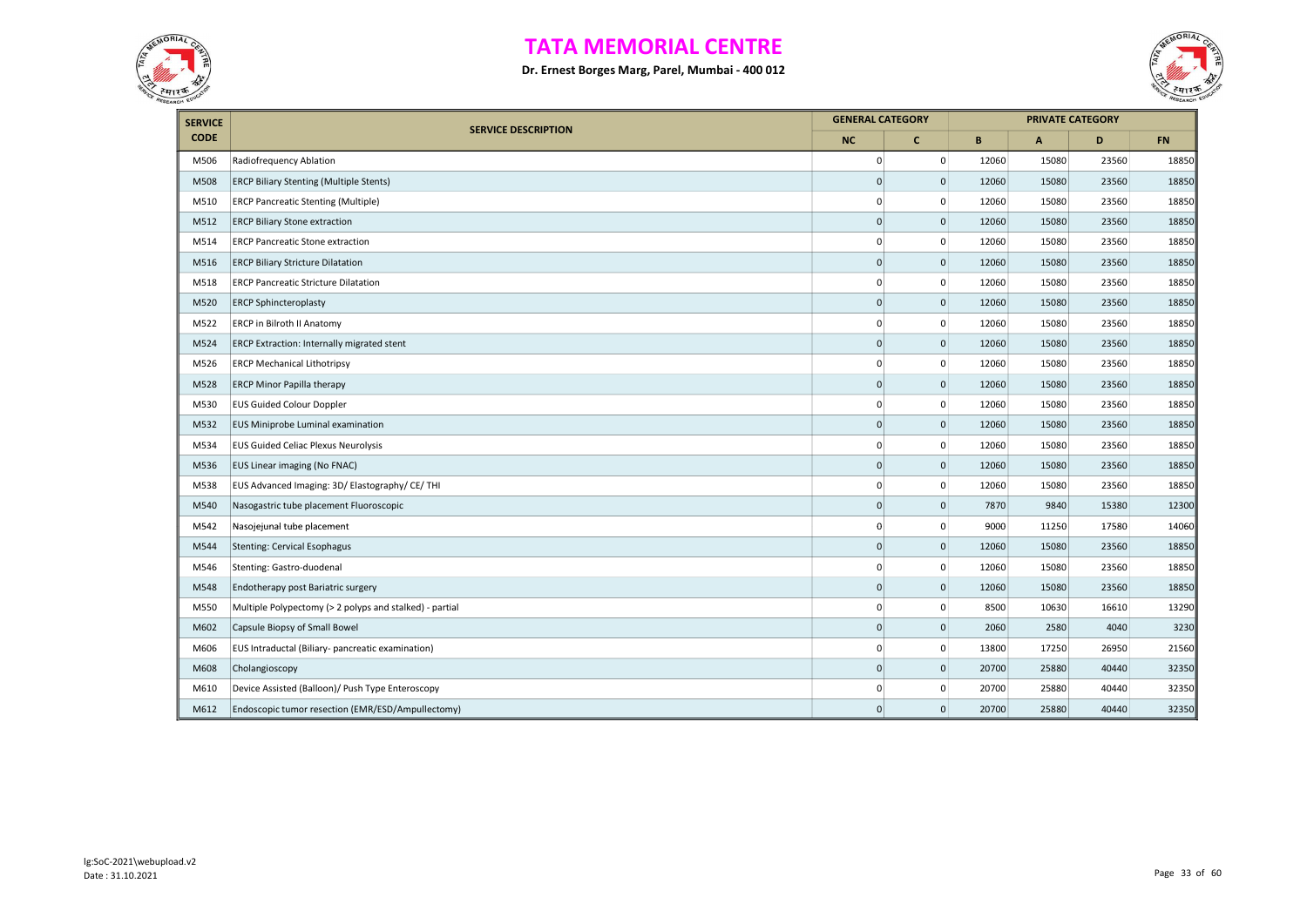



| <b>SERVICE</b> | <b>SERVICE DESCRIPTION</b>                                  |             | <b>GENERAL CATEGORY</b> |       |              | <b>PRIVATE CATEGORY</b> |           |
|----------------|-------------------------------------------------------------|-------------|-------------------------|-------|--------------|-------------------------|-----------|
| <b>CODE</b>    |                                                             | <b>NC</b>   | $\mathbf{C}$            | B     | $\mathbf{A}$ | D                       | <b>FN</b> |
| M614           | <b>Endoscopic Pancreatic Necrosectomy</b>                   | $\pmb{0}$   | $\mathbf{0}$            | 20700 | 25880        | 40440                   | 32350     |
| M616           | ERCP Intrahepatic stone removal                             | $\Omega$    | $\mathbf{0}$            | 20700 | 25880        | 40440                   | 32350     |
| M618           | EUS: Endobronchial                                          | $\mathbf 0$ | 0                       | 20700 | 25880        | 40440                   | 32350     |
| M620           | <b>EUS Guided Pseudocyst Drainage</b>                       | $\mathbf 0$ | $\mathsf 0$             | 20700 | 25880        | 40440                   | 32350     |
| M622           | <b>EUS-ERCP Combined Biliary Drainage</b>                   | $\mathbf 0$ | $\mathbf 0$             | 20700 | 25880        | 40440                   | 32350     |
| M624           | High resolution Anoscopy (HRA)                              | $\Omega$    | $\mathbf{0}$            | 20700 | 25880        | 40440                   | 32350     |
| M626           | Percutaneous Endoscopic Colostomy                           | $\mathbf 0$ | $\pmb{0}$               | 20700 | 25880        | 40440                   | 32350     |
| M628           | Myotomy                                                     | $\pmb{0}$   | $\pmb{0}$               | 20700 | 25880        | 40440                   | 32350     |
|                | <b>Endoscopy Room Charges</b>                               |             |                         |       |              |                         |           |
| M051           | Endoscopy Room Charges Grade I                              | 40          | 350                     | 1750  | 2190         | 3430                    | 2740      |
| M052           | Endoscopy Room Charges Grade II                             | 50          | 500                     | 2500  | 3130         | 4890                    | 3910      |
| M053           | Endoscopy Room Charges Grade III                            | 70          | 700                     | 3500  | 4380         | 6850                    | 5480      |
| M054           | Endoscopy Room Charges Grade IV                             | 100         | 1000                    | 5000  | 6250         | 9760                    | 7810      |
| M055           | Endoscopy Room Charges Grade V                              | 140         | 1400                    | 7000  | 8750         | 13680                   | 10940     |
| M056           | Endoscopy Room Charges Grade VI                             | 200         | 2000                    | 10000 | 12500        | 19540                   | 15630     |
| M057           | Cholangioscopy Probe Charge (Endoscopy)                     | 24000       | 24000                   | 24000 | 24000        | 24000                   | 24000     |
| M058           | Endoscopy Room- Sedation (NAAS)                             | 20          | 160                     | 800   | 1000         | 1560                    | 1250      |
| M059           | Endoscopy Room- Video Recording                             | 20          | 140                     | 280   | 350          | 550                     | 440       |
| M060           | Endoscopy Room- Color Print Images/ Report                  | 20          | 140                     | 280   | 350          | 550                     | 440       |
|                | <b>Anaesthesiology, Critical Care &amp; Pain Management</b> |             |                         |       |              |                         |           |
|                | <b>Consultation</b>                                         |             |                         |       |              |                         |           |
| N001           | Consultation- New Case (Chronic Pain Management)            | $\pmb{0}$   | $\pmb{0}$               | 1500  | 1500         | 1500                    | 1500      |
| N002           | Consultation- New Case (PAC- Pre Anesthesia Checkup)        | $\mathbf 0$ | $\mathsf 0$             | 1500  | 1500         | 1500                    | 1500      |
| N003           | Follow-Up Consultation (PAC- Pre Anesthesia Checkup)        | $\pmb{0}$   | $\mathbf 0$             | 900   | 900          | 900                     | 900       |
| N005           | Follow-Up Consultation (Chronic Pain Management)            | $\pmb{0}$   | $\pmb{0}$               | 900   | 900          | 900                     | 900       |
|                | <b>Anaesthesia Charges</b>                                  |             |                         |       |              |                         |           |
| N101           | Anesthesia Fees - Grade I                                   | $\mathbf 0$ | $\mathsf{O}\xspace$     | 3630  | 4540         | 7100                    | 5670      |
| N102           | Anesthesia Fees - Grade II                                  | $\pmb{0}$   | $\mathsf 0$             | 6710  | 8390         | 13110                   | 10490     |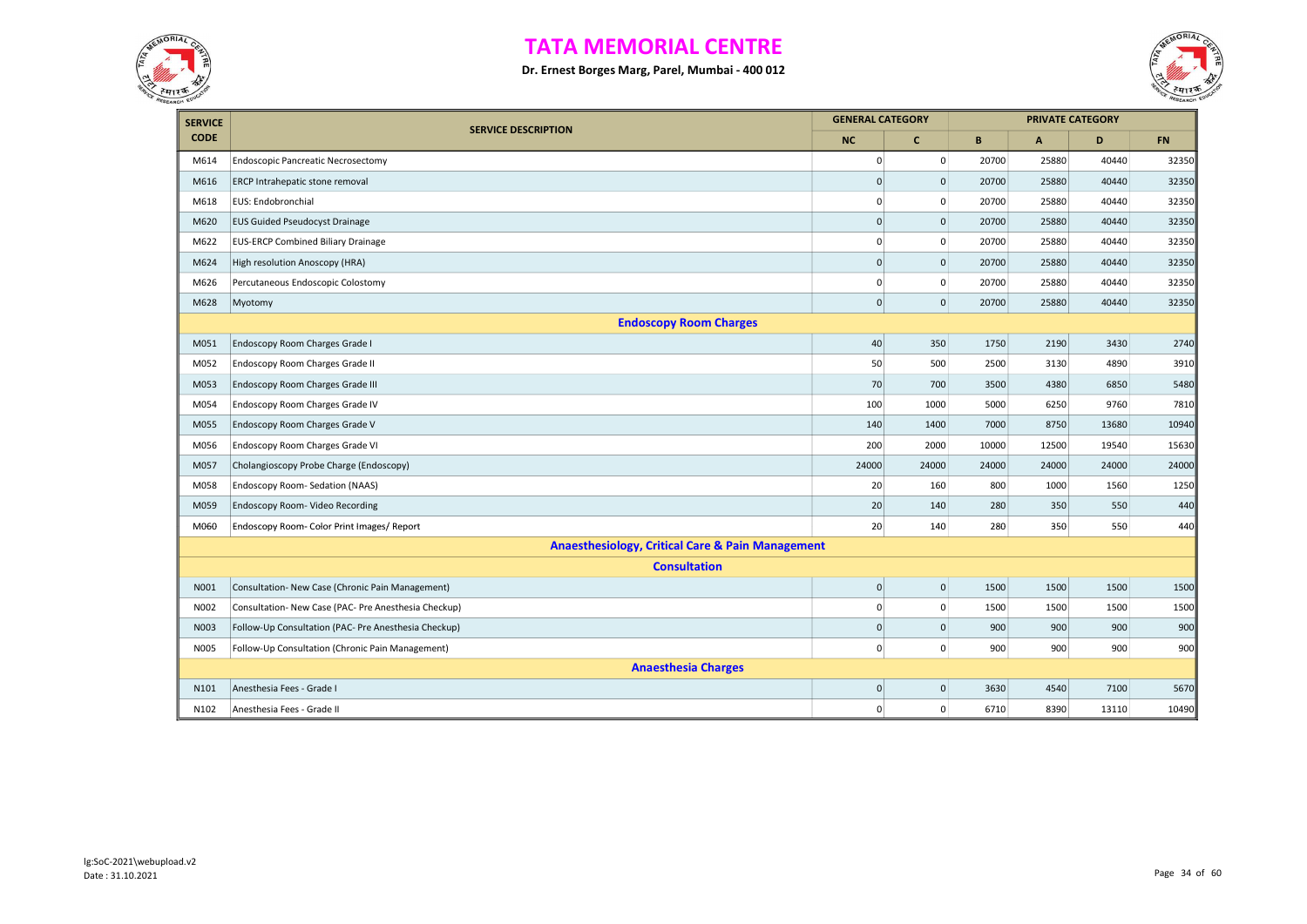



| <b>SERVICE</b> | <b>SERVICE DESCRIPTION</b>                                                    |                     | <b>GENERAL CATEGORY</b> |       | <b>PRIVATE CATEGORY</b> |       |           |
|----------------|-------------------------------------------------------------------------------|---------------------|-------------------------|-------|-------------------------|-------|-----------|
| <b>CODE</b>    |                                                                               | <b>NC</b>           | c                       | B     | $\mathbf{A}$            | D     | <b>FN</b> |
| N103           | Anesthesia Fees - Grade III                                                   | $\mathsf{O}\xspace$ | $\mathbf{0}$            | 13800 | 17250                   | 26950 | 21560     |
| N104           | Anesthesia Fees - Grade IV                                                    | $\mathbf 0$         | 0                       | 17250 | 21560                   | 33690 | 26950     |
| N105           | Anesthesia Fees - Grade V                                                     | $\Omega$            | $\mathbf 0$             | 27770 | 34710                   | 54240 | 43390     |
| N106           | Anesthesia Fees - Grade VI                                                    | $\mathbf 0$         | 0                       | 29000 | 36250                   | 56640 | 45310     |
| N107           | Anesthesia Fees - Bone Marrow Transplant                                      | $\mathbf 0$         | $\mathbf 0$             | 15870 | 19840                   | 31000 | 24800     |
| N108           | Anesthesia Charges for Laser/Sub-Major Surgery                                | $\mathbf 0$         | 0                       | 1550  | 1940                    | 3030  | 2420      |
| N109           | Anaesthesia - RT Single fraction (Pediatric)                                  | $\Omega$            | $\mathbf 0$             | 860   | 1080                    | 1690  | 1350      |
| N110           | Anaesthesia - RT 2-10 fractions (Pediatric)                                   | $\mathbf 0$         | 0                       | 4030  | 5040                    | 7880  | 6300      |
| N111           | Anaesthesia - RT 11-24 fractions (Pediatric)                                  | $\mathbf 0$         | $\mathsf{O}\xspace$     | 14660 | 18330                   | 28640 | 22910     |
| N112           | Anaesthesia - RT 25 and above (Pediatric)                                     | $\mathbf 0$         | 0                       | 21560 | 26950                   | 42110 | 33690     |
| N113           | Anesthesia Charges for Scopies/Minor Surgeries                                | $\mathbf 0$         | $\mathbf 0$             | 780   | 980                     | 1520  | 1220      |
| N114           | Anesthesia charges for BM Aspiration Biopsy                                   | 0                   | 0                       | 940   | 1180                    | 1840  | 1470      |
| N115           | Anaesthesia charges for Diagnostic CT                                         | $\mathsf{O}\xspace$ | $\mathbf 0$             | 840   | 1050                    | 1650  | 1320      |
| N116           | Sedation charges                                                              | $\mathbf 0$         | $\mathbf 0$             | 780   | 980                     | 1520  | 1220      |
| N117           | Lumbar Puncture                                                               | 20                  | 180                     | 900   | 1130                    | 1760  | 1410      |
| N118           | Anesthesia charges for Internventional Radiology Grade I                      | $\mathbf 0$         | 0                       | 1590  | 1990                    | 3110  | 2490      |
| N119           | Anesthesia charges for Internventional Radiology Grade II                     | $\mathbf 0$         | $\mathsf{O}\xspace$     | 2480  | 3100                    | 4850  | 3880      |
| N120           | Anesthesia charges for Internventional Radiology Grade III                    | $\mathbf 0$         | 0                       | 3090  | 3860                    | 6030  | 4830      |
| N121           | Anesthesia charges for Internventional Radiology Grade IV                     | $\mathbf 0$         | 0                       | 3860  | 4820                    | 7530  | 6030      |
| N122           | Sedation & Monitoring for Interventional Radiology Gr.I                       | $\Omega$            | 0                       | 780   | 980                     | 1520  | 1220      |
| N123           | Sedation & Monitoring for Interventional Radiology Gr.II                      | $\mathbf 0$         | $\mathbf 0$             | 1190  | 1490                    | 2330  | 1860      |
| N124           | Sedation & Monitoring for Interventional Radiology Gr.III                     | $\mathbf 0$         | 0                       | 1590  | 1990                    | 3110  | 2490      |
| N125           | Sedation & Monitoring for Interventional Radiology Gr.IV                      | $\Omega$            | $\mathbf 0$             | 1720  | 2150                    | 3360  | 2690      |
| N126           | Anesthesia Charges for Diagnostic GI Endoscopy under GA                       | $\mathbf 0$         | $\mathbf 0$             | 1850  | 2320                    | 3620  | 2900      |
| N127           | Anesthesia charges for GI Endoscopy plus procedure (stent/prosthesis) (GA)    | $\Omega$            | $\mathsf{O}\xspace$     | 3090  | 3860                    | 6030  | 4830      |
| N128           | Sedation and monitoring of GI Diagnostic endoscopy                            | $\Omega$            | 0                       | 780   | 980                     | 1520  | 1220      |
| N129           | Anesthesia Charges for GI Endoscopy plus procedure (stent prosthesis etc) MAC | $\mathbf 0$         | $\mathbf{0}$            | 1590  | 1990                    | 3110  | 2490      |
| N130           | Anesthesia Fees - Grade VII                                                   | $\mathbf 0$         | 0                       | 41660 | 52070                   | 81370 | 65090     |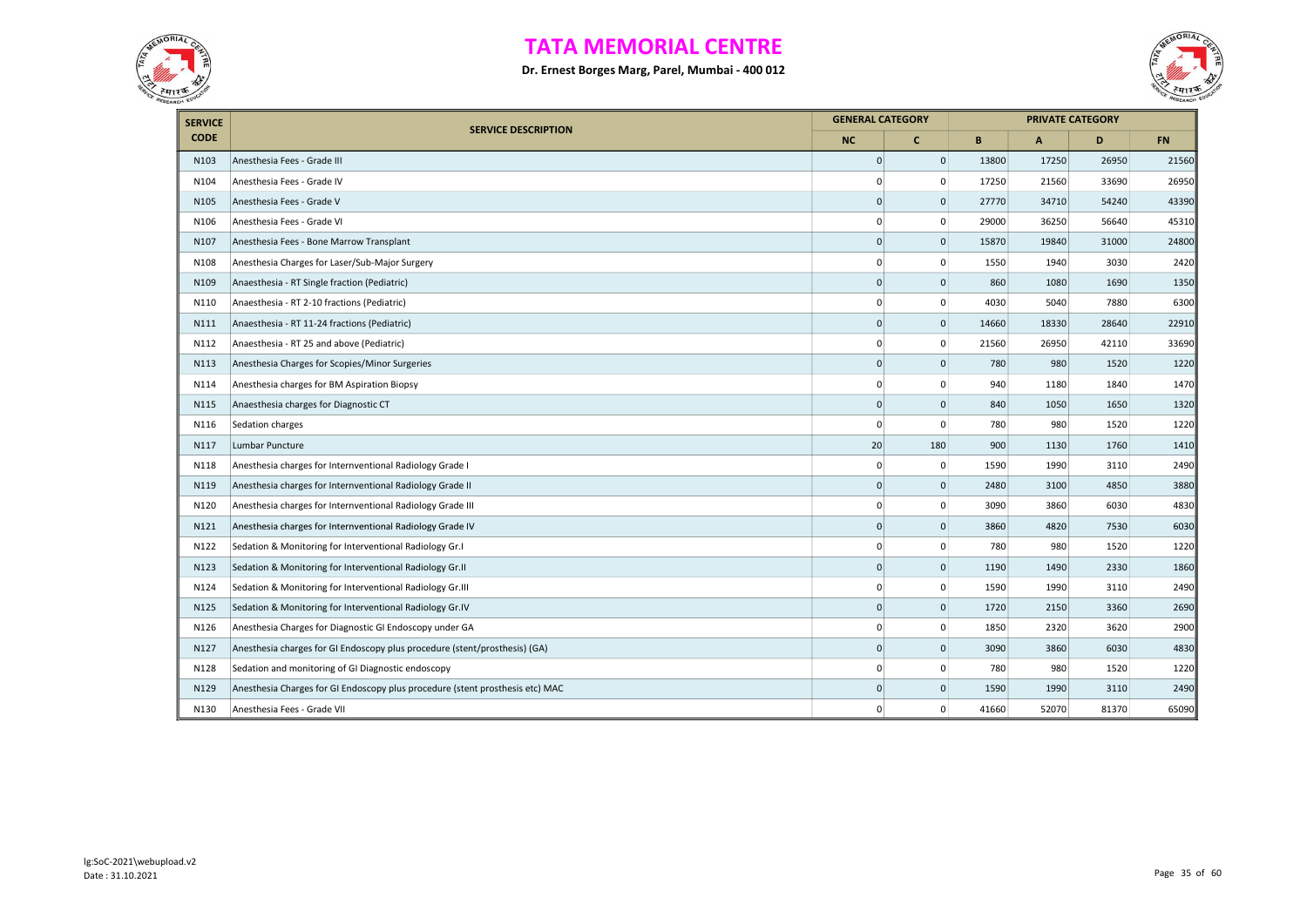



| <b>SERVICE</b> |                                                                                            | <b>GENERAL CATEGORY</b> |                 |      |              | <b>PRIVATE CATEGORY</b> |           |
|----------------|--------------------------------------------------------------------------------------------|-------------------------|-----------------|------|--------------|-------------------------|-----------|
| <b>CODE</b>    | <b>SERVICE DESCRIPTION</b>                                                                 | <b>NC</b>               | $\mathbf{C}$    | B    | $\mathsf{A}$ | D                       | <b>FN</b> |
| N131           | TEG - Kaolin (Plain) Thrombelastograph                                                     | 20                      | 190             | 920  | 1150         | 1800                    | 1440      |
| N132           | TEG - Kaolin (Heparinase) Thrombelastograph Coagulation Test                               | 40                      | 380             | 1910 | 2390         | 3740                    | 2990      |
| N133           | Anaesthesia charges for Paediatric/Adult patients in MRI                                   | $\mathbf 0$             | $\mathbf{0}$    | 1510 | 1890         | 2950                    | 2360      |
|                | <b>Icu Charges</b>                                                                         |                         |                 |      |              |                         |           |
| N201           | ICU Per Day Professional Charges                                                           | $\pmb{0}$               | $\vert 0 \vert$ | 1500 | 1850         | 3000                    | 2500      |
| N202           | CVP Access / Dialysis Catheter Insertion                                                   | 20                      | 240             | 1220 | 1530         | 2390                    | 1910      |
| N203           | Swan Ganz Catheter Insertion                                                               | 40                      | 390             | 1930 | 2420         | 3780                    | 3020      |
| N204           | Arterial Line Insertion                                                                    | 10                      | 120             | 610  | 760          | 1190                    | 950       |
| N205           | Therapeutic Bronchoscopy                                                                   | 80                      | 770             | 3860 | 4820         | 7530                    | 6030      |
| N206           | Transvenous Pacemaker                                                                      | 40                      | 420             | 2100 | 2630         | 4100                    | 3280      |
| N207           | Percutaneous Tracheostomy                                                                  | 30                      | 330             | 1650 | 2070         | 3230                    | 2580      |
| N208           | CAVH - 1st Day                                                                             | 30                      | 290             | 1440 | 1800         | 2810                    | 2250      |
| N209           | Continuous Renal Replacement Therapy Per Day                                               | 20                      | 190             | 930  | 1160         | 1820                    | 1460      |
| N210           | ICU - Intubation and initiation of mechanical ventilation                                  | 20                      | 120             | 620  | 780          | 1210                    | 970       |
| N211           | Advanced haemodynamic monitoring (Flotrac / PiCCo / Volume View etc) for the duration of 1 | 40                      | 370             | 1850 | 2320         | 3620                    | 2900      |
| N212           | Intermittent Hemodialysis / SLED per session                                               | 230                     | 450             | 1190 | 1420         | 2080                    | 1720      |
|                | <b>Biochemistry, Tumour Markers, Emergency Laboratory</b>                                  |                         |                 |      |              |                         |           |
| N213           | Arterial Blood gas (ABG) Analysis                                                          | 10                      | 70              | 360  | 450          | 700                     | 560       |
| N214           | POC Arterial Blood Gases (TMH)                                                             | $\Omega$                | 30 <sup>°</sup> | 170  | 210          | 330                     | 260       |
|                | Pain Clinic, Respiratory Therapy, Radiology, Radiotherapy Procedures, Etc                  |                         |                 |      |              |                         |           |
| N301           | Minor (Peripheral Nerve Block)                                                             | $\mathbf 0$             | $\mathbf{0}$    | 720  | 900          | 1400                    | 1120      |
| N302           | Major (Neurolytic, Coeliac Plexuses, Epidural)                                             | $\Omega$                | $\overline{0}$  | 2490 | 3110         | 4860                    | 3890      |
| N304           | <b>RT SELECTRON</b>                                                                        | $\mathbf 0$             | $\overline{0}$  | 970  | 1210         | 1890                    | 1510      |
| N305           | RT Iridium Implant                                                                         | 0                       | $\mathbf{0}$    | 1460 | 1830         | 2860                    | 2290      |
| N311           | Acute Pain Services(4 days consolidated)                                                   | $\mathbf 0$             | $\mathbf 0$     | 2320 | 2900         | 4540                    | 3630      |
| N312           | Patient Controllre Analgesia(PCA)                                                          | $\Omega$                | 0               | 2000 | 2500         | 3910                    | 3130      |
| N314           | Chronic Pain Referral/ Followup (Wards)                                                    | $\mathbf{0}$            | $\mathbf{0}$    | 720  | 1080         | 1440                    | 1440      |
| N315           | <b>Epidural Catheterization</b>                                                            | 0                       | 0               | 1000 | 1250         | 1950                    | 1560      |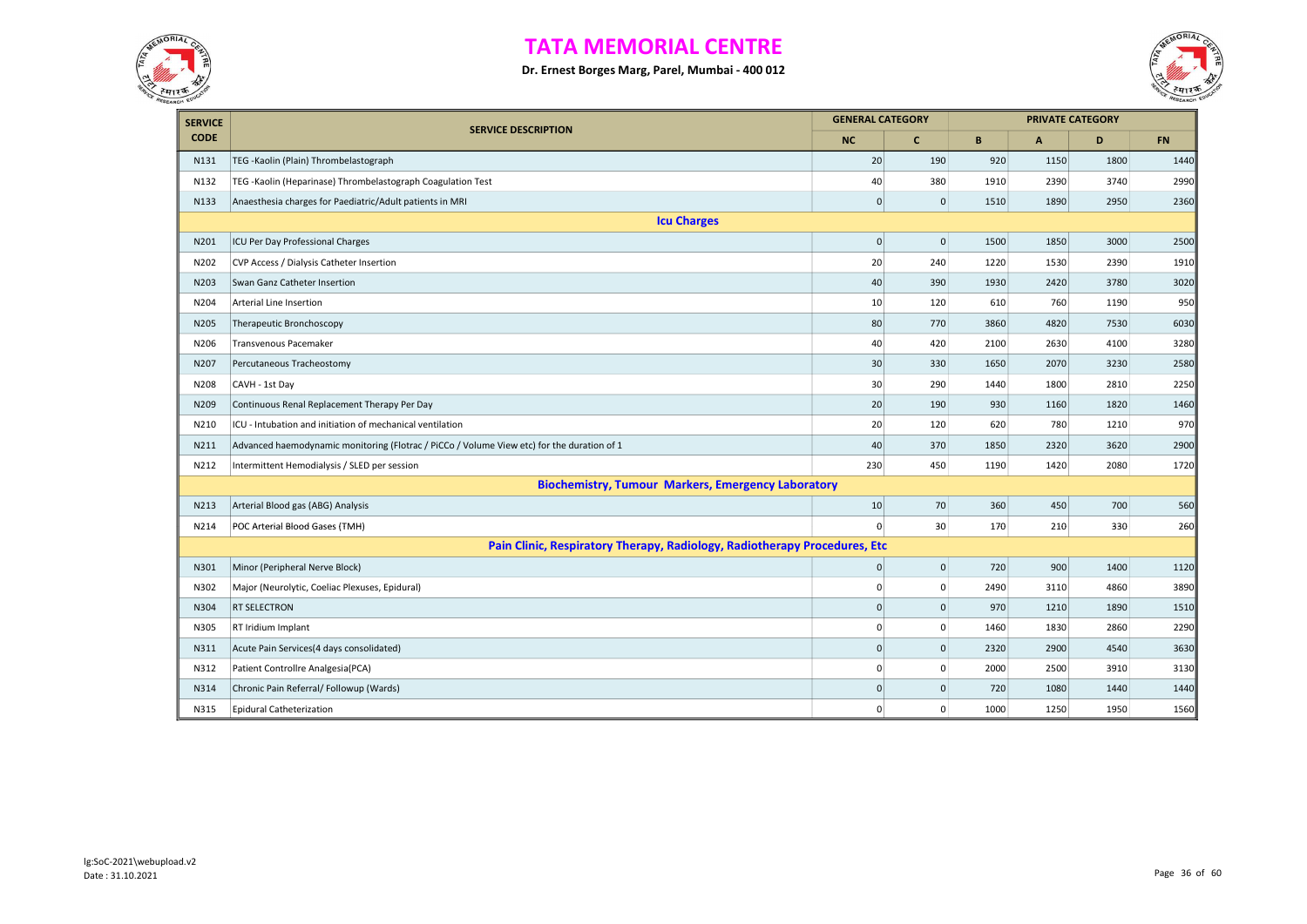



| <b>SERVICE</b> |                                                                                  | <b>GENERAL CATEGORY</b> |                |        |              | <b>PRIVATE CATEGORY</b> |           |  |  |  |
|----------------|----------------------------------------------------------------------------------|-------------------------|----------------|--------|--------------|-------------------------|-----------|--|--|--|
| <b>CODE</b>    | <b>SERVICE DESCRIPTION</b>                                                       | <b>NC</b>               | c              | B      | $\mathbf{A}$ | D                       | <b>FN</b> |  |  |  |
| N350           | <b>Injection Verfen</b>                                                          | 15                      | 15             | 15     | 15           | 15                      | 15        |  |  |  |
| N351           | Injection Vermor 10 mg                                                           | 15                      | 15             | 15     | 15           | 15                      | 15        |  |  |  |
| N352           | INJ PETHIDINE                                                                    | 45                      | 45             | 45     | 45           | 45                      | 45        |  |  |  |
| N353           | Injection Bupragesic 300 mg                                                      | 20                      | 20             | 20     | 20           | 20                      | 20        |  |  |  |
|                | <b>Surgical Oncology</b>                                                         |                         |                |        |              |                         |           |  |  |  |
|                | <b>Consultations</b>                                                             |                         |                |        |              |                         |           |  |  |  |
| 0001           | Consultation- New Case (Surgical Oncology)                                       | $\pmb{0}$               | $\overline{0}$ | 1500   | 1500         | 1500                    | 1500      |  |  |  |
| 0003           | Follow-Up Consultation (Surgical Oncology)                                       | 0                       | $\mathsf 0$    | 900    | 900          | 900                     | 900       |  |  |  |
| O004           | Chemotherapy Planning Charges (Protocol)- Valid for 3 cycles (Surgical Oncology) | $\mathsf{O}\xspace$     | $\mathbf 0$    | 5750   | 7190         | 11240                   | 8990      |  |  |  |
| O005           | Intravenous Bolus per Cycle (Surgical Oncology)                                  | 20                      | 200            | 1000   | 1250         | 1950                    | 1560      |  |  |  |
| O006           | Chemotherapy Indoor Charges per Day (Surgical Oncology)                          | $\pmb{0}$               | $\mathsf 0$    | 750    | 940          | 1480                    | 1180      |  |  |  |
| O007           | Chemotherapy Daycare Charge per Day (Surgical Oncology)                          | $\mathbf 0$             | $\mathsf 0$    | 550    | 690          | 1080                    | 860       |  |  |  |
| O008           | Trucut Biopsy of Breast Lesions (OPD)                                            | 50                      | 480            | 2400   | 3000         | 4690                    | 3750      |  |  |  |
| O009           | Dressing-OPD                                                                     | 20                      | 100            | 500    | 630          | 990                     | 790       |  |  |  |
|                | <b>Operation Theatre (Hospital Service Charges)</b>                              |                         |                |        |              |                         |           |  |  |  |
| 0111           | Major OT - Service Charges - Less than 2 Hrs.                                    | 180                     | 1800           | 8980   | 11230        | 17540                   | 14030     |  |  |  |
| 0112           | Major OT - Service Charges - 2 To 4 Hrs                                          | 370                     | 3660           | 18300  | 22880        | 35740                   | 28590     |  |  |  |
| 0113           | Major OT - Service Charges - 4 to 6 Hrs                                          | 800                     | 8000           | 40000  | 50000        | 78130                   | 62500     |  |  |  |
| 0116           | Major OT - Service Charges - 6 to 8 Hrs                                          | 1100                    | 11000          | 55000  | 68750        | 107430                  | 85940     |  |  |  |
| 0117           | Robotic Surgery Consumable Charges                                               | 120000                  | 120000         | 120000 | 120000       | 120000                  | 120000    |  |  |  |
| 0118           | Major OT - Service Charges - More than 8 Hrs                                     | 1140                    | 11350          | 56750  | 70940        | 110840                  | 88670     |  |  |  |
| 0119           | Robotic Surgery Additional Instrument usage Charges                              | 20000                   | 20000          | 20000  | 20000        | 20000                   | 20000     |  |  |  |
| 0120           | Head & Neck Robotic surgery Consumable                                           | 60000                   | 60000          | 60000  | 60000        | 60000                   | 60000     |  |  |  |
| 0121           | Robotic Surgery Vessel Scaler Charges                                            | 43200                   | 43200          | 43200  | 43200        | 43200                   | 43200     |  |  |  |
| 0122           | Robotic Surgery for Prostate Consumable Charges                                  | 150000                  | 150000         | 150000 | 150000       | 150000                  | 150000    |  |  |  |
| 0123           | Trilumen Filtered Tube Set For Airseal                                           | 19200                   | 19200          | 19200  | 19200        | 19200                   | 19200     |  |  |  |
| 0124           | Access Port 120mm with Bladeless Optical 120mm                                   | 19200                   | 19200          | 19200  | 19200        | 19200                   | 19200     |  |  |  |
| 0125           | Access Port 12mm with Bladeless Optical 100mm                                    | 10800                   | 10800          | 10800  | 10800        | 10800                   | 10800     |  |  |  |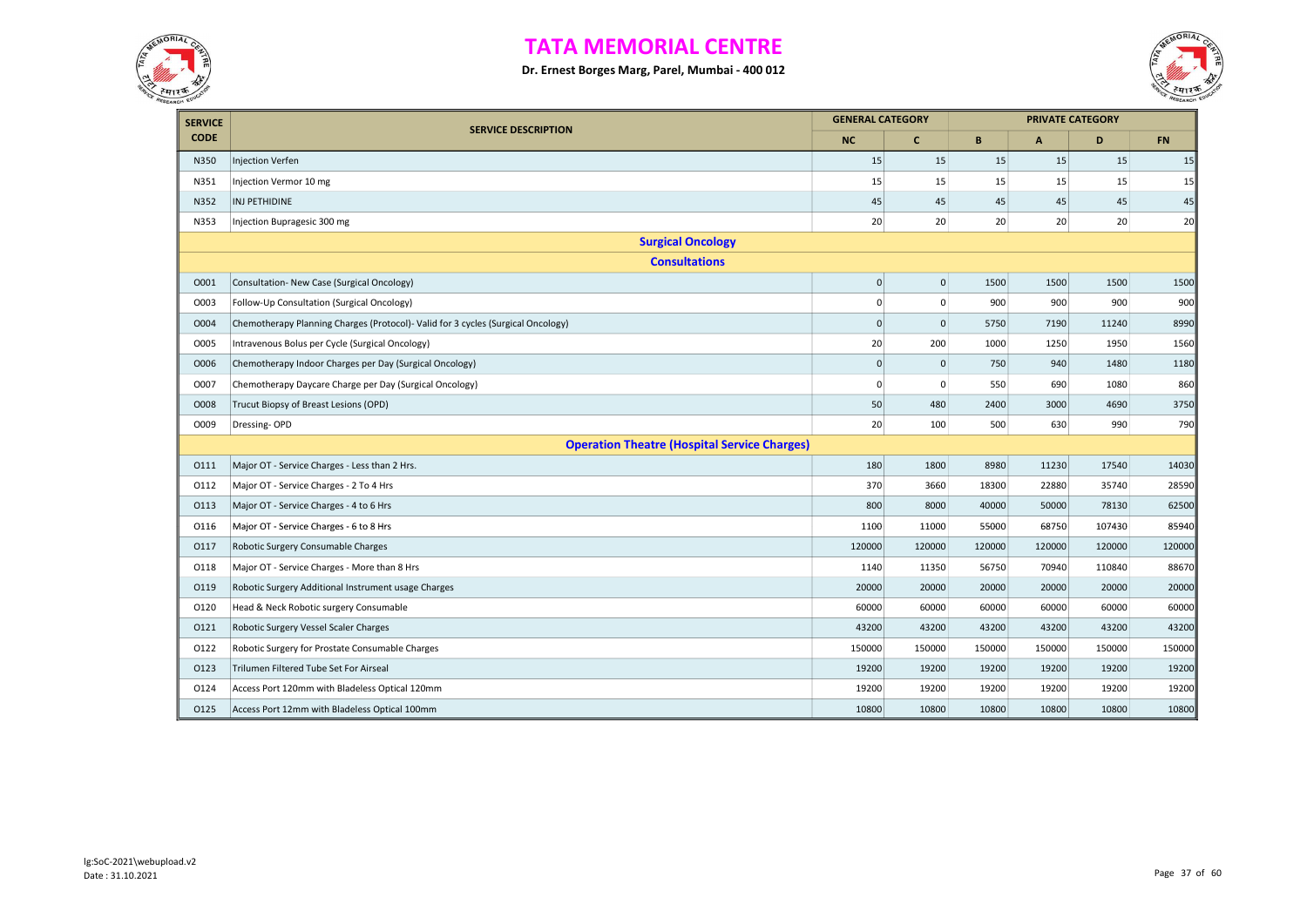



| <b>SERVICE</b> |                                                               | <b>GENERAL CATEGORY</b> |                     |       |              | <b>PRIVATE CATEGORY</b> |           |
|----------------|---------------------------------------------------------------|-------------------------|---------------------|-------|--------------|-------------------------|-----------|
| <b>CODE</b>    | <b>SERVICE DESCRIPTION</b>                                    | NC                      | $\mathbf{C}$        | B     | $\mathbf{A}$ | D                       | <b>FN</b> |
| 0126           | Minor OT Service Charges (Without GA)                         | 50                      | 530                 | 2670  | 3340         | 5230                    | 4180      |
| 0127           | Minor OT Service Charges (with GA)                            | 70                      | 680                 | 3400  | 4250         | 6640                    | 5310      |
| 0128           | Thoracic Robotic Surgery Consumable                           | 60000                   | 60000               | 60000 | 60000        | 60000                   | 60000     |
|                | <b>Surgery Charges</b>                                        |                         |                     |       |              |                         |           |
| 0151           | Minor OT - Surgery Charges                                    | $\pmb{0}$               | $\pmb{0}$           | 1550  | 1940         | 3030                    | 2430      |
| 0161           | Grade I Surgery                                               | $\mathbf 0$             | $\pmb{0}$           | 7740  | 9680         | 15120                   | 12100     |
| 0162           | Grade II Surgery                                              | $\mathbf 0$             | $\mathsf{O}\xspace$ | 20000 | 25000        | 39060                   | 31250     |
| 0163           | Grade III Surgery                                             | $\mathbf 0$             | 0                   | 27000 | 33750        | 52730                   | 42190     |
| 0164           | Grade IV Surgery                                              | $\mathbf 0$             | $\pmb{0}$           | 38710 | 48390        | 75610                   | 60490     |
| 0165           | Grade V Surgery                                               | $\mathbf 0$             | 0                   | 54190 | 67740        | 105850                  | 84680     |
| 0166           | Vascular Surgery Cover (Outsourced)                           | $\mathbf 0$             | $\mathbf 0$         | 50000 | 62500        | 97660                   | 78130     |
| 0167           | Grade VI Surgery                                              | $\mathbf 0$             | $\mathbf 0$         | 69670 | 87090        | 136080                  | 108860    |
| 0168           | Prof. charges for Neuro navigation                            | $\mathbf 0$             | $\mathsf 0$         | 15480 | 19350        | 30230                   | 24190     |
| 0169           | Prof. charges for fluorescence guided Neurosurgical procedure | $\mathbf 0$             | 0                   | 7740  | 9680         | 15120                   | 12100     |
| 0171           | Intra Operative Neuro Monitoring Grad1 I Surgery              | $\mathbf 0$             | $\mathsf 0$         | 770   | 960          | 1500                    | 1200      |
| 0172           | Intra Operative Neuro Monitoring Grad1 II Surgery             | $\mathbf 0$             | 0                   | 2000  | 2500         | 3910                    | 3130      |
| 0173           | Intra Operative Neuro Monitoring Grad1 III Surgery            | $\mathbf 0$             | $\mathbf{0}$        | 2700  | 3380         | 5280                    | 4230      |
| 0174           | Intra Operative Neuro Monitoring Grad1 IV Surgery             | $\mathbf 0$             | 0                   | 3870  | 4840         | 7550                    | 6040      |
| 0175           | Intra Operative Neuro Monitoring Grad1 V Surgery              | $\mathbf 0$             | $\mathsf 0$         | 5420  | 6780         | 10590                   | 8470      |
| 0177           | Intra Operative Neuro Monitoring Grad1 VI Surgery             | $\mathbf 0$             | 0                   | 6970  | 8710         | 13610                   | 10890     |
|                | <b>Dental And Prosthetic Services</b>                         |                         |                     |       |              |                         |           |
| P102           | Cross Consultation (Dental)                                   | $\mathbf 0$             | $\mathsf 0$         | 1200  | 1200         | 1200                    | 1200      |
| P103           | Follow-Up Consultation (Dental)                               | $\mathbf 0$             | 0                   | 900   | 900          | 900                     | 900       |
| P201           | Surgical Maxillary Plate (Temp. Plate)                        | 40                      | 380                 | 1900  | 2380         | 3730                    | 2980      |
| P202           | <b>Interim Maxillary Prosthesis</b>                           | 100                     | 1030                | 5160  | 6450         | 10080                   | 8060      |
| P203           | Permanent Maxillary Prosthesis with Teeth                     | 160                     | 1590                | 7930  | 9910         | 15490                   | 12390     |
| P204           | Palatal Prosthesis                                            | 140                     | 1370                | 6830  | 8540         | 13350                   | 10680     |
| P205           | Palatal Ext. Prosthesis with Teeth                            | 140                     | 1370                | 6830  | 8540         | 13350                   | 10680     |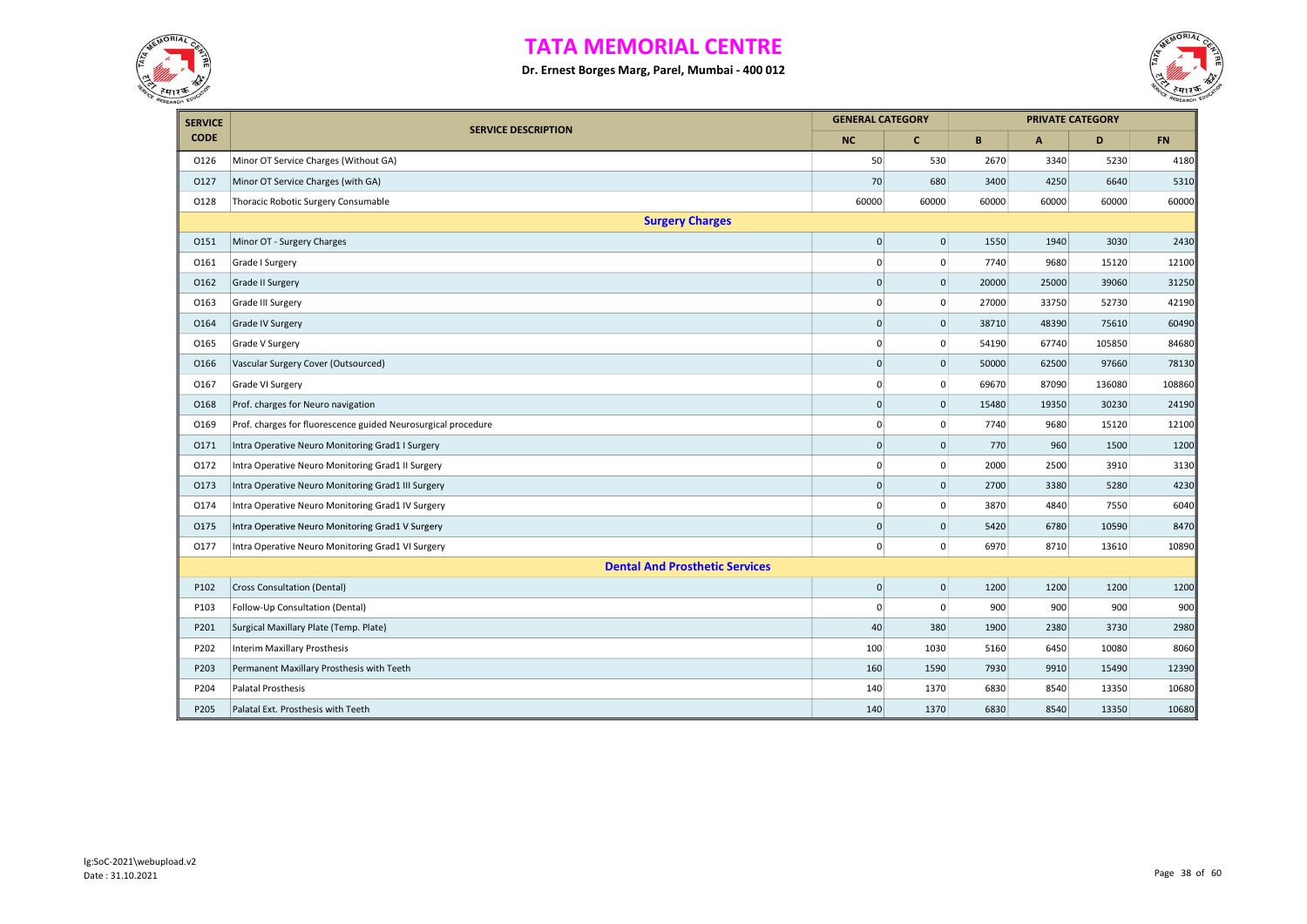



| <b>SERVICE</b> |                                                                     | <b>GENERAL CATEGORY</b> |              |       |              | <b>PRIVATE CATEGORY</b> |           |
|----------------|---------------------------------------------------------------------|-------------------------|--------------|-------|--------------|-------------------------|-----------|
| <b>CODE</b>    | <b>SERVICE DESCRIPTION</b>                                          | <b>NC</b>               | $\mathbf{C}$ | B     | $\mathbf{A}$ | D                       | <b>FN</b> |
| P206           | Guide Plane Prosthesis                                              | 100                     | 1030         | 5160  | 6450         | 10080                   | 8060      |
| P207           | Tongue Prosthesis                                                   | 200                     | 1970         | 9840  | 12300        | 19230                   | 15380     |
| P208           | Partial Denture (1 - 3 Teeth)                                       | 50                      | 480          | 2390  | 2990         | 4680                    | 3740      |
| P209           | Partial Denture (4 - 6 Teeth)                                       | 60                      | 590          | 2940  | 3680         | 5750                    | 4600      |
| P210           | Partial Denture (7 - 10 Teeth)                                      | 80                      | 790          | 3970  | 4960         | 7750                    | 6200      |
| P211           | Upper or Lower Complete Denture                                     | 120                     | 1180         | 5880  | 7350         | 11490                   | 9190      |
| P212           | Upper and Lower Complete Denture                                    | 200                     | 1970         | 9840  | 12300        | 19230                   | 15380     |
| P213           | Interim Maxillary Prosthesis in Molloplast Cap                      | 200                     | 1970         | 9840  | 12300        | 19230                   | 15380     |
| P214           | Permanent Maxillary Prosthesis in Molloplast Cap                    | 240                     | 2350         | 11740 | 14680        | 22940                   | 18350     |
| P216           | <b>Extraction per Tooth</b>                                         | 10                      | 90           | 430   | 540          | 850                     | 680       |
| P217           | Surgical Extraction per Tooth                                       | 20                      | 190          | 940   | 1180         | 1840                    | 1470      |
| P218           | Impaction                                                           | 60                      | 600          | 3000  | 3750         | 5860                    | 4690      |
| P220           | Prophylaxis                                                         | 20                      | 190          | 950   | 1190         | 1860                    | 1490      |
| P222           | Radiation Protection Pros. (Upper/Lower)                            | 100                     | 990          | 4930  | 6160         | 9630                    | 7700      |
| P225           | Repair of Prosthesis                                                | 20                      | 200          | 980   | 1230         | 1930                    | 1540      |
| P226           | Fluoride Gel Application (per Sitting)                              | 10                      | 130          | 640   | 800          | 1250                    | 1000      |
| P227           | <b>Inter Maxillary Wiring</b>                                       | 40                      | 380          | 1900  | 2380         | 3730                    | 2980      |
| P229           | Implant Retained Extra Oral Prosthesis / Consolidated               | 280                     | 2760         | 13800 | 17250        | 26950                   | 21560     |
| P230           | Implant Retained Intra Oral Fixed Dentures / Consolidated Per Tooth | 100                     | 990          | 4930  | 6160         | 9630                    | 7700      |
| P231           | Implant Retained Intra Oral Removable Dentures/ Consolidated        | 280                     | 2760         | 13800 | 17250        | 26950                   | 21560     |
| P232           | Permanent Max. Pros. with Bite Guide Pros.                          | 130                     | 1330         | 6670  | 8340         | 13040                   | 10430     |
| P233           | Permanent Max. Pros. with Teeth & GPP                               | 210                     | 2100         | 10480 | 13100        | 20480                   | 16380     |
| P235           | Occlusal Guard                                                      | 20                      | 190          | 950   | 1190         | 1860                    | 1490      |
| P236           | <b>Composite Filling</b>                                            | 20                      | 150          | 740   | 930          | 1450                    | 1160      |
| P237           | Temporary Filling (ZNOE Cement)                                     | 10                      | 50           | 240   | 300          | 480                     | 380       |
| P238           | Ag Filling / GI Filling                                             | 10                      | 100          | 480   | 600          | 940                     | 750       |
| P242           | Custom made eye conformer                                           | 130                     | 1270         | 6350  | 7940         | 12410                   | 9930      |
| P243           | Implant retained - nose orbit, ear                                  | 250                     | 2540         | 12700 | 15880        | 24810                   | 19850     |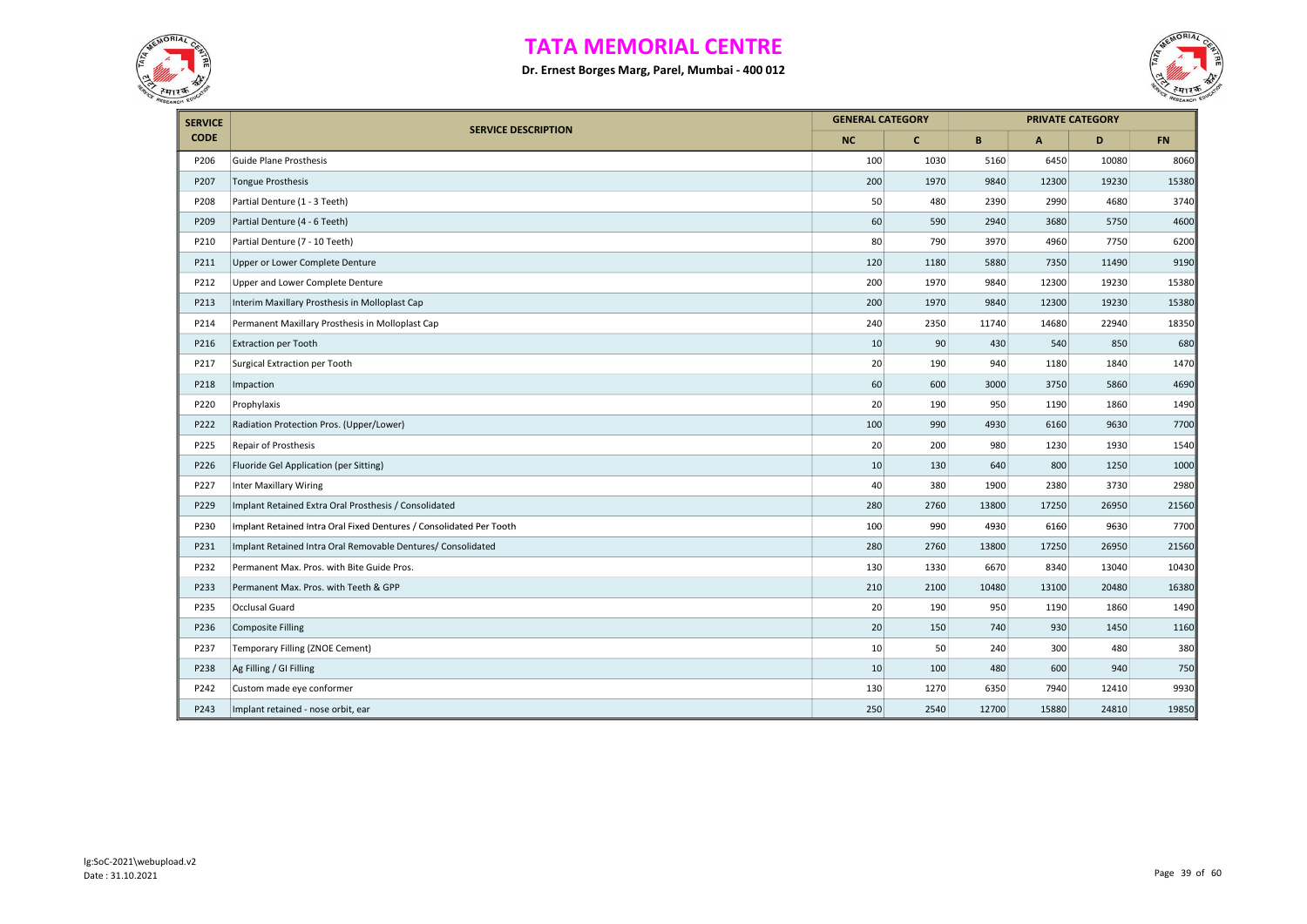



| <b>SERVICE</b> |                                                                                                                                                                                                                                                                                                                                                      | <b>GENERAL CATEGORY</b> |                |       |        | <b>PRIVATE CATEGORY</b> |           |  |  |  |  |
|----------------|------------------------------------------------------------------------------------------------------------------------------------------------------------------------------------------------------------------------------------------------------------------------------------------------------------------------------------------------------|-------------------------|----------------|-------|--------|-------------------------|-----------|--|--|--|--|
| <b>CODE</b>    | <b>SERVICE DESCRIPTION</b>                                                                                                                                                                                                                                                                                                                           | <b>NC</b>               | $\mathbf{C}$   | B     | A      | D                       | <b>FN</b> |  |  |  |  |
| P246           | Eye Prosthesis (Relining)                                                                                                                                                                                                                                                                                                                            | 50                      | 480            | 2390  | 2990   | 4680                    | 3740      |  |  |  |  |
| P247           | Root canal treatment                                                                                                                                                                                                                                                                                                                                 | 60                      | 630            | 3170  | 3960   | 6190                    | 4950      |  |  |  |  |
| P248           | Interim Maxillary Prosthesis with Molloplast Bulb                                                                                                                                                                                                                                                                                                    | 500                     | 4970           | 24840 | 31050  | 48510                   | 38810     |  |  |  |  |
| P249           | Permanent Maxillary Prosthesis with Molloplast Bulb                                                                                                                                                                                                                                                                                                  | 610                     | 6070           | 30360 | 37950  | 59300                   | 47440     |  |  |  |  |
| P251           | <b>CBCT Tooth/Multiple Teeth</b>                                                                                                                                                                                                                                                                                                                     | 30                      | 300            | 600   | 750    | 1175                    | 940       |  |  |  |  |
| P252           | <b>CBCT Single jaw</b>                                                                                                                                                                                                                                                                                                                               | 60                      | 600            | 1200  | 1500   | 2340                    | 1875      |  |  |  |  |
| P253           | CBCT Single Side for both jaws                                                                                                                                                                                                                                                                                                                       | 75                      | 750            | 1500  | 1875   | 2925                    | 2340      |  |  |  |  |
| P254           | CBCT Both jaws/TMJ                                                                                                                                                                                                                                                                                                                                   | 100                     | 1000           | 2000  | 2500   | 3905                    | 3125      |  |  |  |  |
| P255           | <b>CBCT Full face</b>                                                                                                                                                                                                                                                                                                                                | 150                     | 1500           | 3000  | 3750   | 5860                    | 4690      |  |  |  |  |
|                | <b>Radiation Oncology</b>                                                                                                                                                                                                                                                                                                                            |                         |                |       |        |                         |           |  |  |  |  |
|                | <b>Consultations</b>                                                                                                                                                                                                                                                                                                                                 |                         |                |       |        |                         |           |  |  |  |  |
| Q001           | Consultation- New Case (Radiation Oncology)                                                                                                                                                                                                                                                                                                          | $\mathbf 0$             | $\mathbf 0$    | 1500  | 1500   | 1500                    | 1500      |  |  |  |  |
| Q003           | Follow-Up Consultation (Radiation Oncology)                                                                                                                                                                                                                                                                                                          | $\Omega$                | $\Omega$       | 900   | 900    | 900                     | 900       |  |  |  |  |
| Q004           | Chemotherapy Planning Charges (Protocol)- Valid for 3 cycles (Radiation Oncology)                                                                                                                                                                                                                                                                    | $\Omega$                | $\Omega$       | 5750  | 7190   | 11240                   | 8990      |  |  |  |  |
| Q005           | Intravenous Bolus per Cycle (Radiation Oncology)                                                                                                                                                                                                                                                                                                     | 20                      | 200            | 1000  | 1250   | 1950                    | 1560      |  |  |  |  |
| Q006           | Chemotherapy Indoor Charges per Day (Radiation Oncology)                                                                                                                                                                                                                                                                                             | $\mathbf{0}$            | $\mathbf 0$    | 750   | 940    | 1480                    | 1180      |  |  |  |  |
| Q007           | Chemotherapy Daycare Charge per Day (Radiation Oncology)                                                                                                                                                                                                                                                                                             | $\mathbf 0$             | $\overline{0}$ | 550   | 690    | 1080                    | 860       |  |  |  |  |
|                | <b>External RT</b>                                                                                                                                                                                                                                                                                                                                   |                         |                |       |        |                         |           |  |  |  |  |
| Q130           | Level 6- Radiation Therapy (Hospital Charges)<br>(LA 4D/DE or DIBH with 3D CRT/ IMRT/ Rapid Arc with >10 IGRT (CBCT or MVCT or EPID) OR LA IMRT/ Rapid Arc with <5Gy per fraction and<br>>10 IGRT (CBCT or MVCT or EPID) OR Adaptive RT OR CSI OR Multisite treatment outside one FOV or one plan OR SBRT OR SRS OR SRT (per<br>fraction dose >5Gy)) | 2700                    | 27000          | 90000 | 112500 | 175790                  | 140630    |  |  |  |  |
| Q131           | Level 5- Radiation Therapy (Hospital Charges)<br>(LA IMRT/ Rapid Arc with < 5Gy per fraction and <10 IGRT (CBCT or MVCT or EPID) OR Cobalt Radical with LA boost including electron boost<br>OR TSET OR TBI)                                                                                                                                         | 2250                    | 22500          | 75000 | 93750  | 146490                  | 117190    |  |  |  |  |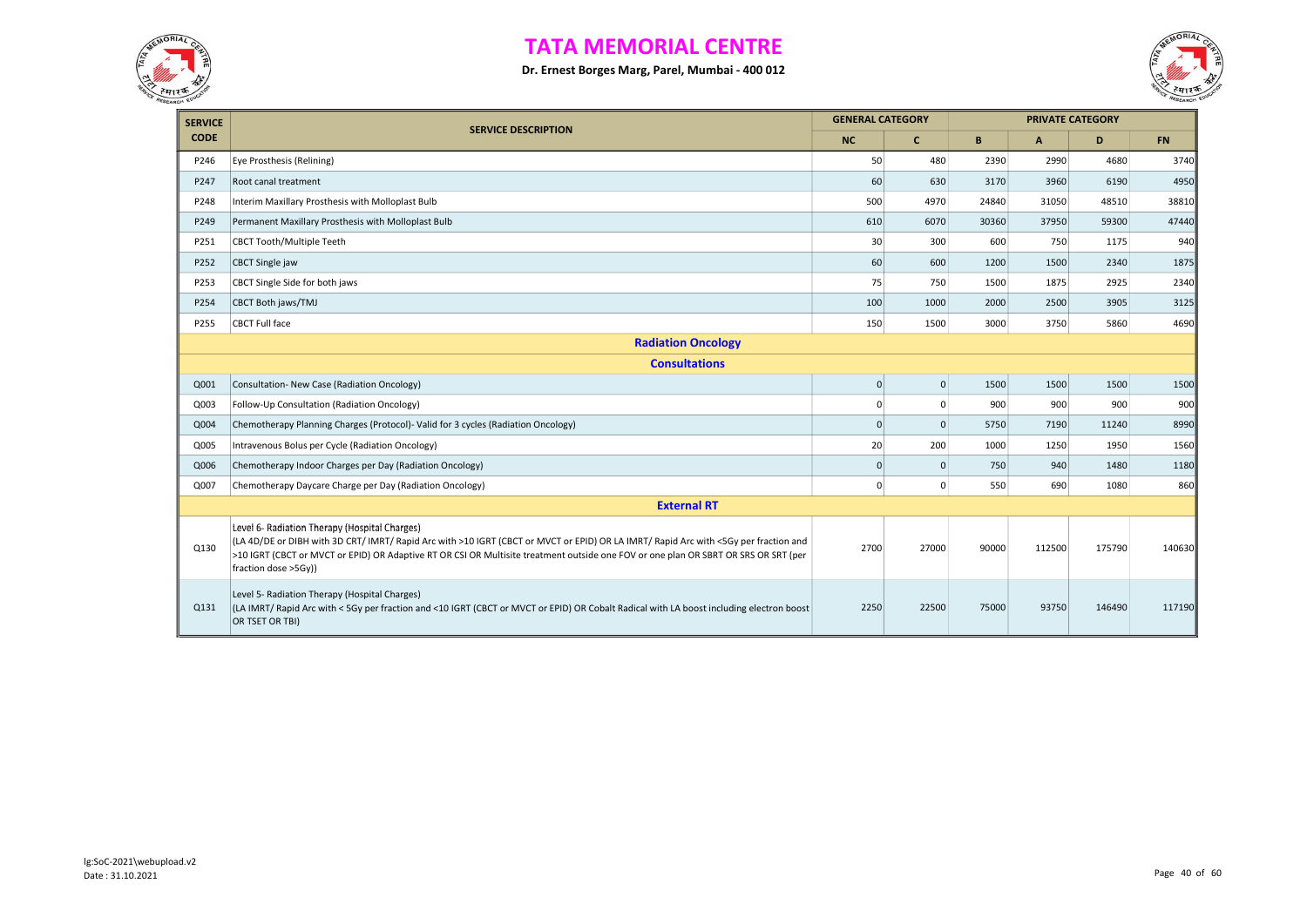



| <b>SERVICE</b> |                                                                                                                                                                                                                                                                                                                                                          | <b>GENERAL CATEGORY</b> |              |       |        | <b>PRIVATE CATEGORY</b> |           |
|----------------|----------------------------------------------------------------------------------------------------------------------------------------------------------------------------------------------------------------------------------------------------------------------------------------------------------------------------------------------------------|-------------------------|--------------|-------|--------|-------------------------|-----------|
| <b>CODE</b>    | <b>SERVICE DESCRIPTION</b>                                                                                                                                                                                                                                                                                                                               | NC.                     | $\mathbf{C}$ | B     | A      | D                       | <b>FN</b> |
| Q132           | Level 4- Raiation therapy (Hospital Charges)<br>(LA 3D with IGRT conventional fractionation of 2-5 Gy OR Weekly hypofractionation >5 Gy with 3D CRT plan in 1-2 fractions. with IGRT)                                                                                                                                                                    | 1500                    | 15000        | 31500 | 39380  | 61540                   | 49230     |
| Q133           | Level 3- Radiation Therapy (Hospital Charges)<br>(LA 3D with conventional fractionation of 2-5 Gy OR Weekly hypofractionation of >5 Gy with 3D CRT plan in 1-2 fractions. No IGRT<br>allowed.)                                                                                                                                                           | 1130                    | 11250        | 25000 | 31250  | 48830                   | 39060     |
| Q134           | Level 2- Radiation Therapy (Hospital Charges)<br>(More than 10 fractions on Cobalt OR Upto 10 fractions on LA clinical (without CT or TPS planning) without IGRT OR Hemibody palliative RT<br>(1-2 fractions weekly))                                                                                                                                    | 420                     | 4200         | 14000 | 17500  | 27350                   | 21880     |
| Q135           | Level 1- Radiation Therapy (Hospital Charges)<br>(1-10 fractions on Cobalt)                                                                                                                                                                                                                                                                              | 230                     | 2250         | 7500  | 9380   | 14660                   | 11730     |
| Q230           | Level 6- Radiation Therapy (Professional Charges)<br>(LA 4D/DE or DIBH with 3D CRT/ IMRT/ Rapid Arc with >10 IGRT (CBCT or MVCT or EPID) OR LA IMRT/ Rapid Arc with <5Gy per fraction and<br>>10 IGRT (CBCT or MVCT or EPID) OR Adaptive RT OR CSI OR Multisite treatment outside one FOV or one plan OR SBRT OR SRS OR SRT (per<br>fraction dose >5Gy)) | $\Omega$                | $\Omega$     | 90000 | 112500 | 175790                  | 140630    |
| Q231           | Level 5- Radiation Therapy (Professional Charges)<br>(LA IMRT/ Rapid Arc with < 5Gy per fraction and <10 IGRT (CBCT or MVCT or EPID) OR Cobalt Radical with LA boost including electron boost<br>OR TSET OR TBI)                                                                                                                                         | $\Omega$                | $\Omega$     | 75000 | 93750  | 146490                  | 117190    |
| Q232           | Level 4- Raiation therapy (Professional Charges)<br>(LA 3D with IGRT conventional fractionation of 2-5 Gy OR Weekly hypofractionation >5 Gy with 3D CRT plan in 1-2 fractions. with IGRT)                                                                                                                                                                | $\Omega$                | $\Omega$     | 31500 | 39380  | 61540                   | 49230     |
| Q233           | Level 3- Radiation Therapy (Professional Charges)<br>(LA 3D with conventional fractionation of 2-5 Gy OR Weekly hypofractionation of >5 Gy with 3D CRT plan in 1-2 fractions. No IGRT<br>allowed.)                                                                                                                                                       | $\mathbf{0}$            | $\Omega$     | 25000 | 31250  | 48830                   | 39060     |
| Q234           | Level 2- Radiation Therapy (Professional Charges)<br>(More than 10 fractions on Cobalt OR Upto 10 fractions on LA clinical (without CT or TPS planning) without IGRT OR Hemibody palliative RT<br>(1-2 fractions weekly))                                                                                                                                | $\Omega$                | $\Omega$     | 14000 | 17500  | 27350                   | 21880     |
| Q235           | Level 1- Radiation Therapy (Professional Charges)<br>(1-10 fractions on Cobalt)                                                                                                                                                                                                                                                                          | $\mathbf{0}$            | $\mathbf{0}$ | 7500  | 9380   | 14660                   | 11730     |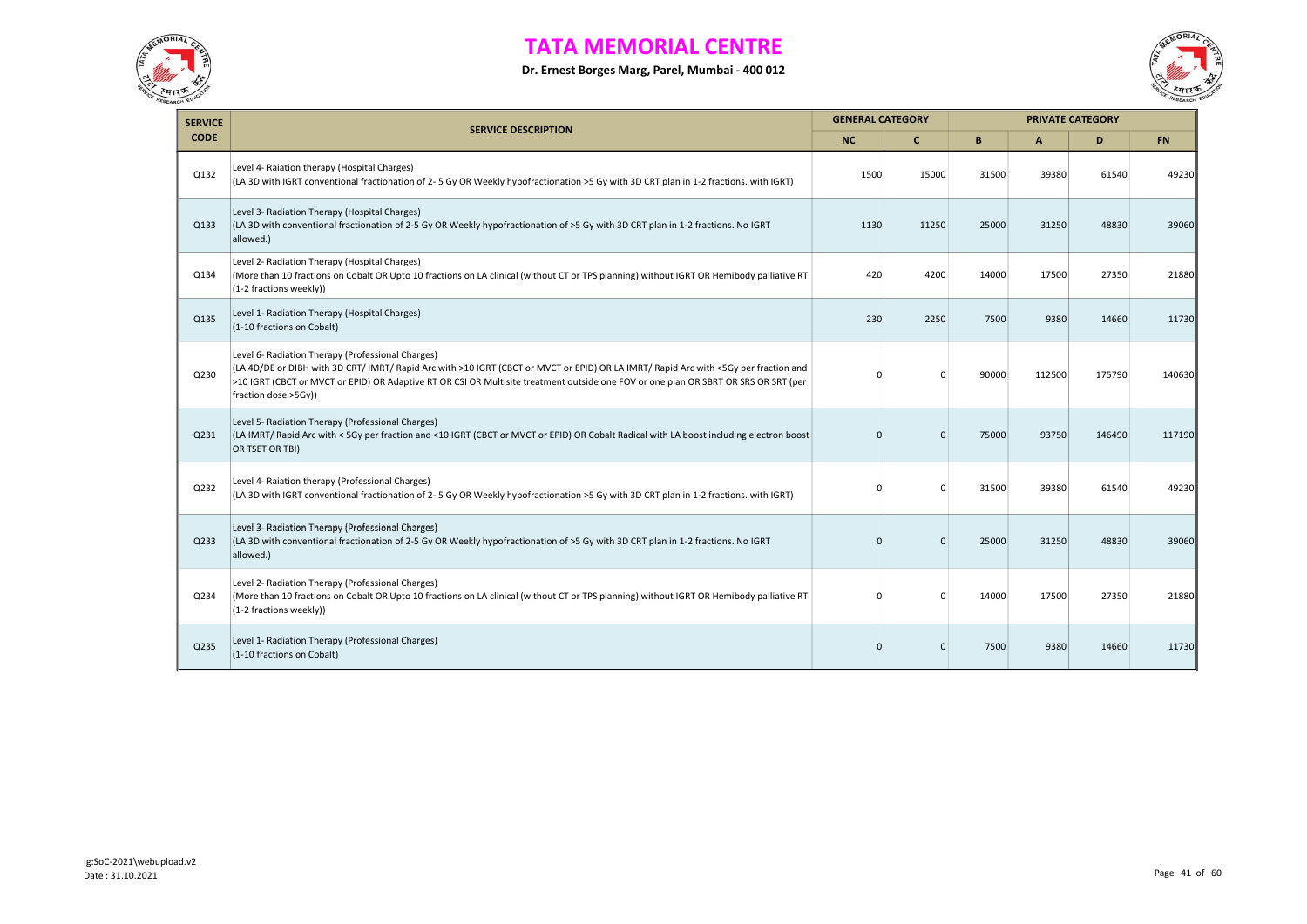



| <b>SERVICE</b>   |                                                                                                                                                                      | <b>GENERAL CATEGORY</b> |                |       |       | <b>PRIVATE CATEGORY</b> |           |
|------------------|----------------------------------------------------------------------------------------------------------------------------------------------------------------------|-------------------------|----------------|-------|-------|-------------------------|-----------|
| <b>CODE</b>      | <b>SERVICE DESCRIPTION</b>                                                                                                                                           | <b>NC</b>               | $\mathbf{C}$   | B     | A     | D                       | <b>FN</b> |
|                  | <b>Brachytherapy</b>                                                                                                                                                 |                         |                |       |       |                         |           |
| Q110             | Delivery Charges, Brachytherapy                                                                                                                                      | 30                      | 300            | 1000  | 1250  | 1950                    | 1560      |
| Q327             | Level 5- Brachytherapy (Hospital Charges)<br>(Complex ICA with interstitial with CT or MR based planning)                                                            | 600                     | 6000           | 20000 | 25000 | 39060                   | 31250     |
| Q328             | Level 4- Brachytherapy (Hospital Charges)<br>(ICA with CT based Planning)                                                                                            | 450                     | 4500           | 15000 | 18750 | 29300                   | 23440     |
| Q329             | Level 3- Brachytherapy (Hospital Charges)<br>(Surface Mould, Radical Interstitial BCT, Intraoperative Template or interstitial brachytherapy catheter insertion)     | 380                     | 3750           | 12500 | 15630 | 24430                   | 19540     |
| Q330             | Level 2- Brachytherapy (Hospital Charges)<br>(Simple ICA with Xray based 2D planning, ILRT, Endobilliary BCT)                                                        | 150                     | 1500           | 5000  | 6250  | 9760                    | 7810      |
| Q331             | Level 1- Brachytherapy (Hospital Charges)<br>(Eye Plaque or SIVA or CVS per insertion or application)                                                                | 110                     | 1050           | 3500  | 4380  | 6850                    | 5480      |
| Q427             | Level 5- Brachytherapy (Professional Charges)<br>(Complex ICA with interstitial with CT or MR based planning)                                                        | $\Omega$                | $\Omega$       | 20000 | 25000 | 39060                   | 31250     |
| Q428             | Level 4- Brachytherapy (Professional Charges)<br>(ICA with CT based Planning)                                                                                        | $\mathbf{0}$            | $\overline{0}$ | 15000 | 18750 | 29300                   | 23440     |
| Q429             | Level 3- Brachytherapy (Professional Charges)<br>(Surface Mould, Radical Interstitial BCT, Intraoperative Template or interstitial brachytherapy catheter insertion) | $\Omega$                | $\overline{0}$ | 12500 | 15630 | 24430                   | 19540     |
| Q430             | Level 2- Brachytherapy (Professional Charges)<br>(Simple ICA with Xray based 2D planning, ILRT, Endobilliary BCT)                                                    | $\mathbf{0}$            | $\Omega$       | 5000  | 6250  | 9760                    | 7810      |
| Q431             | Level 1- Brachytherapy (Professional Charges)<br>(Eye Plaque or SIVA or CVS per insertion or application)                                                            | 0                       | $\Omega$       | 3500  | 4380  | 6850                    | 5480      |
|                  | <b>Stoma Clinic</b>                                                                                                                                                  |                         |                |       |       |                         |           |
|                  | <b>Anciliary Services Stoma Clinc</b>                                                                                                                                |                         |                |       |       |                         |           |
| R <sub>101</sub> | Only Pre-Op. Counseling & Stoma Marking                                                                                                                              | $\pmb{0}$               | $\pmb{0}$      | 560   | 700   | 1090                    | 870       |
| R102             | Pre & Post-Op. Counseling of Stoma Care                                                                                                                              | $\Omega$                | $\mathbf 0$    | 1500  | 1880  | 2940                    | 2350      |
| R104             | <b>Fixing of Drain Pouches</b>                                                                                                                                       | 10                      | 80             | 380   | 480   | 750                     | 600       |
| R <sub>109</sub> | Post Op. Counseling & Single Stoma Care                                                                                                                              | $\Omega$                | $\Omega$       | 1200  | 1500  | 2350                    | 1880      |
| R111             | Wound/Fistula/Incontinence Care (per Sitting)                                                                                                                        | 10                      | 100            | 500   | 630   | 990                     | 790       |
| R112             | Distal Stoma Wash/Irrigation (per Sitting)                                                                                                                           | 10                      | 90             | 470   | 590   | 930                     | 740       |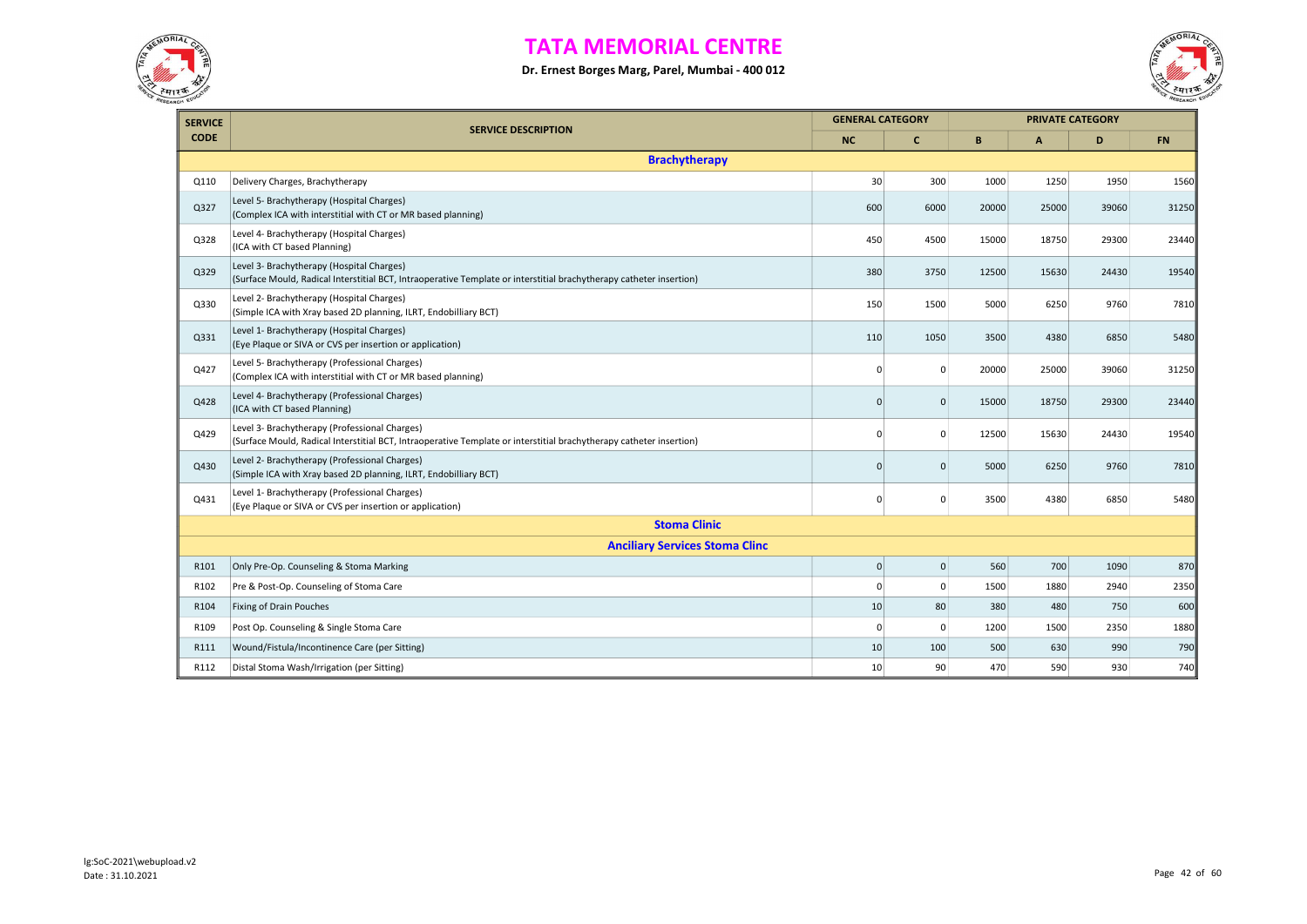



| <b>SERVICE</b> |                                                | <b>GENERAL CATEGORY</b> |              |              |              | <b>PRIVATE CATEGORY</b> |            |
|----------------|------------------------------------------------|-------------------------|--------------|--------------|--------------|-------------------------|------------|
| <b>CODE</b>    | <b>SERVICE DESCRIPTION</b>                     | <b>NC</b>               | $\mathbf{C}$ | $\mathbf{B}$ | $\mathsf{A}$ | D                       | ${\sf FN}$ |
|                | <b>Physiotherapy</b>                           |                         |              |              |              |                         |            |
|                | <b>Anciliary Services Physiotherapy</b>        |                         |              |              |              |                         |            |
| R203           | Physiotherapy General Exercises                | 10                      | 60           | 310          | 390          | 610                     | 490        |
| R205           | <b>Ultrasound Therapy</b>                      | 10                      | 50           | 260          | 330          | 510                     | 410        |
| R208           | <b>Continuous Passive Movement Exercises</b>   | 10                      | 50           | 270          | 340          | 530                     | 420        |
| R209           | Pre-Operative Chest Therapy                    | $10\,$                  | 50           | 240          | 300          | 480                     | 380        |
| R210           | Post-Operative Chest Therapy                   | 10                      | 70           | 340          | 430          | 660                     | 530        |
| R211           | Postural Drainage                              | 10                      | 100          | 480          | 600          | 940                     | 750        |
| R212           | <b>Specialised Exercises</b>                   | 10                      | 80           | 400          | 500          | 780                     | 620        |
| R215           | Post operative Breast class                    | 10                      | 60           | 310          | 390          | 610                     | 490        |
| R216           | Manual Lymphatic Drainage                      | 10                      | 80           | 400          | 500          | 780                     | 620        |
| R217           | Pulmonary Rehabilitation                       | 10                      | 80           | 400          | 500          | 780                     | 620        |
| R220           | Incontenence Management                        | 10                      | 60           | 290          | 360          | 560                     | 450        |
| R221           | Multi-layer Bandaging                          | 10                      | 50           | 270          | 340          | 530                     | 420        |
| R222           | Complete Decongestive Therapy                  | 10                      | 120          | 600          | 750          | 1180                    | 940        |
| R223           | Ambulation                                     | 10                      | 50           | 270          | 340          | 530                     | 420        |
| R224           | Moist Heat                                     | 10                      | 20           | 110          | 140          | 230                     | 180        |
| R225           | Cryotherapy                                    | 10                      | 20           | 110          | 140          | 230                     | 180        |
| R227           | <b>Active-Passive Trainer</b>                  | 10                      | 80           | 400          | 500          | 780                     | 620        |
| R228           | Cross Consultation (Physiotherapy)             | $\mathbf 0$             | $\mathbf 0$  | 320          | 400          | 630                     | 510        |
| R229           | Follow up Consultation (Physiotherapy)         | $\mathbf 0$             | $\mathbf 0$  | 180          | 230          | 360                     | 290        |
| R230           | <b>Electrical Stimulation</b>                  | 10                      | 50           | 260          | 330          | 510                     | 410        |
| R231           | <b>Manual Mobilization</b>                     | 10                      | 100          | 500          | 630          | 990                     | 790        |
|                | <b>Occupational Therapy</b>                    |                         |              |              |              |                         |            |
|                | <b>Anciliary Services Occupational Therapy</b> |                         |              |              |              |                         |            |
| R303           | <b>Facial Splint</b>                           | $10\,$                  | 130          | 260          | 330          | 510                     | 410        |
| R304           | Counselling                                    | $\mathbf 0$             | $\mathbf 0$  | 320          | 400          | 630                     | 500        |
| R305           | Counselling & Exercise                         | $\mathbf 0$             | $\mathbf 0$  | 310          | 390          | 620                     | 490        |
| R306           | Follow-Up Consultation (Occupation Therapy)    | $\mathbf 0$             | $\mathsf 0$  | 300          | 380          | 600                     | 480        |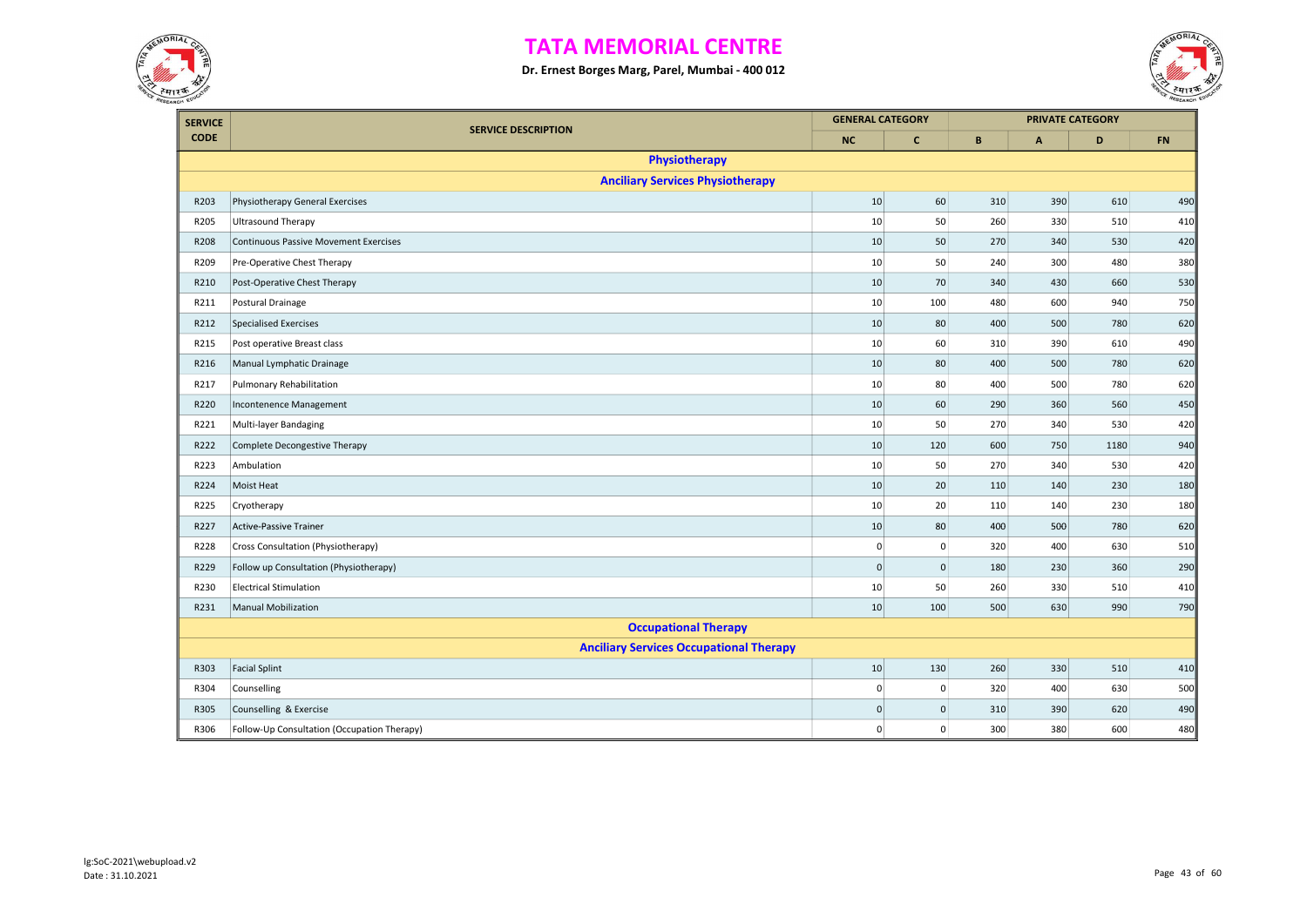



| <b>SERVICE</b> |                                                                 | <b>GENERAL CATEGORY</b> |                |       | <b>PRIVATE CATEGORY</b>   |       |           |
|----------------|-----------------------------------------------------------------|-------------------------|----------------|-------|---------------------------|-------|-----------|
| <b>CODE</b>    | <b>SERVICE DESCRIPTION</b>                                      | <b>NC</b>               | $\mathbf{C}$   | B     | $\boldsymbol{\mathsf{A}}$ | D     | <b>FN</b> |
| R307           | <b>Splinting Accessories</b>                                    | 20                      | 140            | 270   | 340                       | 530   | 420       |
| R308           | Manual Lymphatic Drainage                                       | 10                      | 80             | 400   | 500                       | 780   | 620       |
| R309           | Multi-layer Bandaging                                           | 10                      | 50             | 270   | 340                       | 530   | 420       |
| R310           | Complete Decongestive Therapy                                   | 10                      | 120            | 600   | 750                       | 1180  | 940       |
| R316           | <b>MRM Bras</b>                                                 | 30                      | 250            | 500   | 630                       | 990   | 790       |
| R324           | Lymphedema - Accessories                                        | 20                      | 120            | 240   | 300                       | 470   | 380       |
| R326           | Dermagrip (Double Stretch - C)                                  | 40                      | 390            | 780   | 980                       | 1520  | 1220      |
| R327           | Dermagrip (Double Stretch - D)                                  | 60                      | 610            | 1220  | 1530                      | 2390  | 1910      |
| R328           | Dermagrip (Double Stretch - E)                                  | 70                      | 670            | 1340  | 1680                      | 2630  | 2100      |
| R329           | Dermagrip (Double Stretch - F)                                  | 70                      | 720            | 1430  | 1790                      | 2800  | 2240      |
| R331           | Vaginal Dilatation Procedure                                    | 10                      | 40             | 210   | 260                       | 410   | 330       |
| R332           | Total contact Orfit/Thermoplastic brace making charges (Spinal) | 40                      | 390            | 780   | 980                       | 1520  | 1220      |
| R333           | Thermoplastic splint making charges (Extremities)               | 30                      | 250            | 500   | 630                       | 990   | 790       |
| R334           | Total contact brace (Spinal) 45 x 60 sq cm                      | 330                     | 3360           | 6710  | 8390                      | 13110 | 10490     |
| R335           | Total contact brace (Spinal) 90 x 60 sq cm                      | 860                     | 8630           | 17250 | 21560                     | 33690 | 26950     |
| R345           | Orfit Splints - Major                                           | 205                     | 2055           | 4105  | 5130                      | 8020  | 6415      |
| R346           | Orfit Splints - Minor                                           | 30                      | 320            | 645   | 805                       | 1260  | 1005      |
| R363           | <b>Silicon Mouth Blocks</b>                                     | 10                      | 130            | 260   | 330                       | 510   | 410       |
| R372           | Modification in Orthosis                                        | 10                      | 90             | 180   | 230                       | 350   | 280       |
| R376           | Neurocognitive Assessment and Intervention                      | 10                      | 70             | 340   | 430                       | 660   | 530       |
| R377           | Lymphapress                                                     | 10                      | 100            | 480   | 600                       | 940   | 750       |
| R378           | Prosthesis / Orthosis Fittings & Measurement                    | 10                      | 50             | 270   | 340                       | 530   | 420       |
|                | <b>Consultation</b>                                             |                         |                |       |                           |       |           |
| R350           | Cross Consultation (Occupational Therapy)                       | $\mathbf 0$             | $\overline{0}$ | 500   | 630                       | 990   | 790       |
|                | <b>Anciliary Services Speech Therapy</b>                        |                         |                |       |                           |       |           |
|                | <b>Consultation</b>                                             |                         |                |       |                           |       |           |
| R401           | Cross Consultation (Speech Therapy)                             | $\pmb{0}$               | $\overline{0}$ | 500   | 630                       | 990   | 790       |
| R402           | Follow up Consultation (Speech Therapy))                        | $\pmb{0}$               | $\overline{0}$ | 190   | 240                       | 380   | 300       |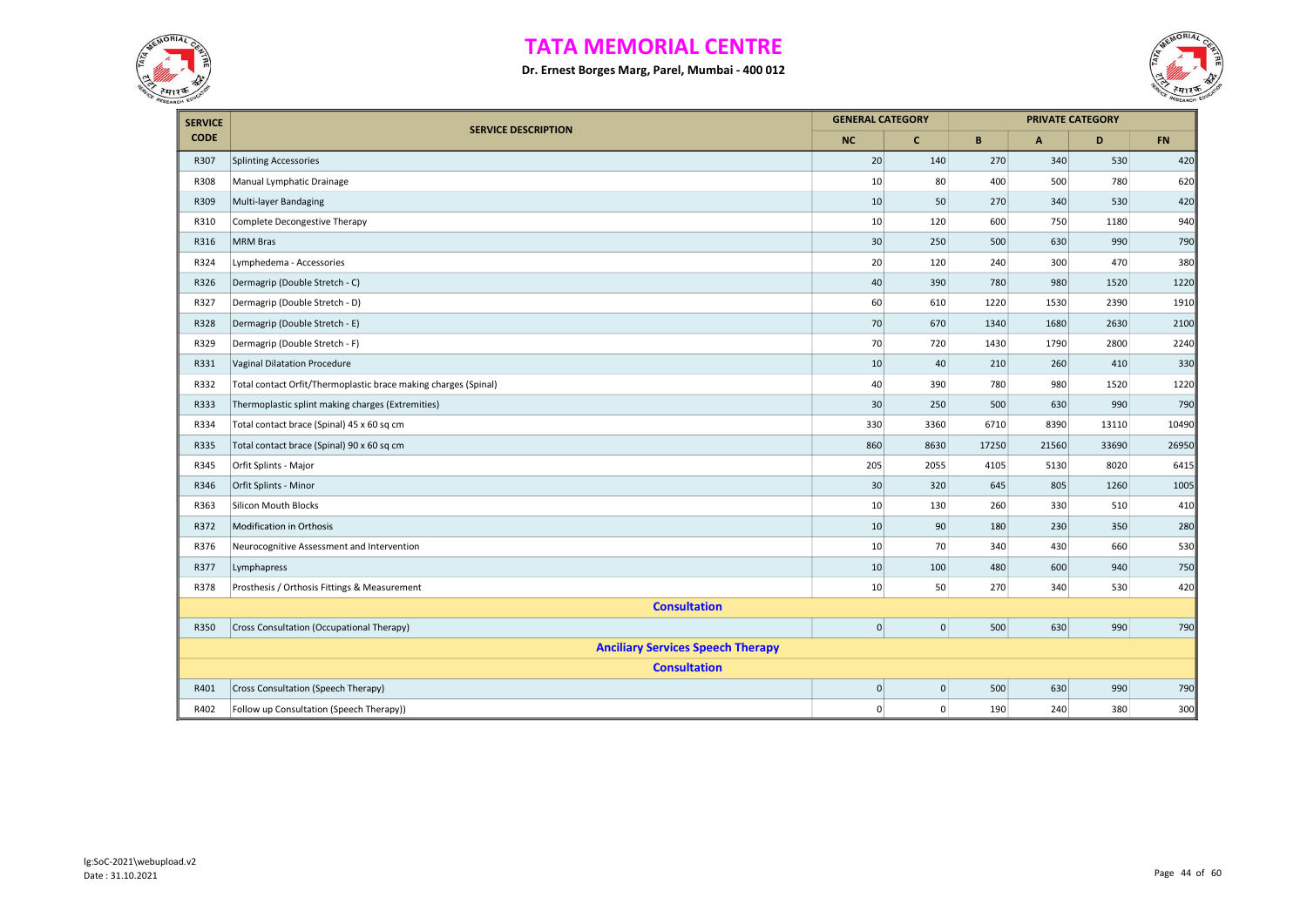



| <b>SERVICE</b> |                                                              | <b>GENERAL CATEGORY</b> |              |             |                | <b>PRIVATE CATEGORY</b> |       |
|----------------|--------------------------------------------------------------|-------------------------|--------------|-------------|----------------|-------------------------|-------|
| <b>CODE</b>    | <b>SERVICE DESCRIPTION</b>                                   | <b>NC</b>               | $\mathbf{C}$ | B           | $\mathsf{A}$   | D                       | FN    |
|                | <b>Tissue Bank</b>                                           |                         |              |             |                |                         |       |
|                | <b>Anciliary Services Tissue Bank</b>                        |                         |              |             |                |                         |       |
| <b>R508</b>    | Skin 6 x 4 cm                                                | 20                      | 120          | 240         | 300            | 480                     | 480   |
| R509           | Skin 10 x 4 cm                                               | 20                      | 200          | 400         | 500            | 800                     | 800   |
| R510           | Skin 10 x 8 cm                                               | 40                      | 410          | 810         | 1010           | 1620                    | 1620  |
| R512           | Cortico-cancellous Bone Block 2 x 2 x 0.5 cm                 | 70                      | 670          | 1340        | 1700           | 2680                    | 2680  |
| R513           | Cortico-cancellous Bone Block 2 x 2 x 1 cm                   | 110                     | 1080         | 2160        | 2700           | 4320                    | 4320  |
| R516           | Rib 8 - 16 cm                                                | 50                      | 470          | 940         | 1170           | 1880                    | 1880  |
| R517           | Femoral Head >= 20gms                                        | 190                     | 1950         | 3890        | 4890           | 7780                    | 7780  |
| R518           | Bone Granules per 0.5cc                                      | 20                      | 200          | 400         | 540            | 800                     | 800   |
| R519           | <b>Processing Fess</b>                                       | $\mathbf 0$             | $\mathbf 0$  | $\mathbf 0$ | $\overline{0}$ | $\mathbf 0$             | 5500  |
| R522           | Struts (Humerus, Femur, Tibia) 5 - 10 cm                     | 320                     | 3240         | 6470        | 8090           | 12940                   | 12940 |
| R523           | Struts (Humerus, Femur, Tibia) > 10 cm                       | 330                     | 3360         | 6710        | 8390           | 13420                   | 13420 |
| R525           | <b>Courier Handling Charges</b>                              | 0                       | 0            | 0           | 0              | $\mathbf 0$             | 1100  |
| R526           | Demineralised Bone Granules per 0.5 cc                       | 40                      | 410          | 810         | 1010           | 1620                    | 1620  |
| R528           | Struts (Fibula, Radius, Ulna) 5 - 10 cm                      | 170                     | 1730         | 3450        | 4310           | 6900                    | 6900  |
| R529           | Struts (Fibula, Radius, Ulna) > 10 cm                        | 220                     | 2160         | 4310        | 5390           | 8620                    | 8620  |
| R530           | Irradiation of Tissue per Load                               | $\mathbf 0$             | 0            | 0           | 0              | $\mathbf 0$             | 550   |
| R531           | Demineralised Cancellous Bone Blocks 2 x 2 x 1 cm            | 160                     | 1510         | 3020        | 3800           | 6040                    | 6040  |
| R532           | Demineralised Cancellous Bone per 10 Strips 2 x 0.5 x 0.5 cm | 230                     | 2350         | 4700        | 5880           | 9400                    | 9400  |
| R533           | Femoral Head (< 10 gm)                                       | 70                      | 650          | 1290        | 1700           | 2580                    | 2580  |
| R534           | Femoral Head (10 - 14 gm)                                    | 110                     | 1080         | 2160        | 2700           | 4320                    | 4320  |
| R535           | Femoral Head (15 - 19 gm)                                    | 160                     | 1510         | 3020        | 3800           | 6040                    | 6040  |
| R536           | Tibial Slices (< 10 gm)                                      | 30                      | 340          | 670         | 850            | 1340                    | 1340  |
| R537           | Tibial Slices (10 - 14 gm)                                   | 70                      | 670          | 1340        | 1700           | 2680                    | 2680  |
| R538           | Tibial Slices (15 - 19 gm)                                   | 115                     | 1150         | 2300        | 2875           | 4490                    | 4600  |
| R539           | Tibial Slices (>= 20 gm)                                     | 180                     | 1750         | 3490        | 4430           | 6980                    | 6980  |
| R540           | Metatarsal                                                   | 50                      | 450          | 900         | 1130           | 1800                    | 1800  |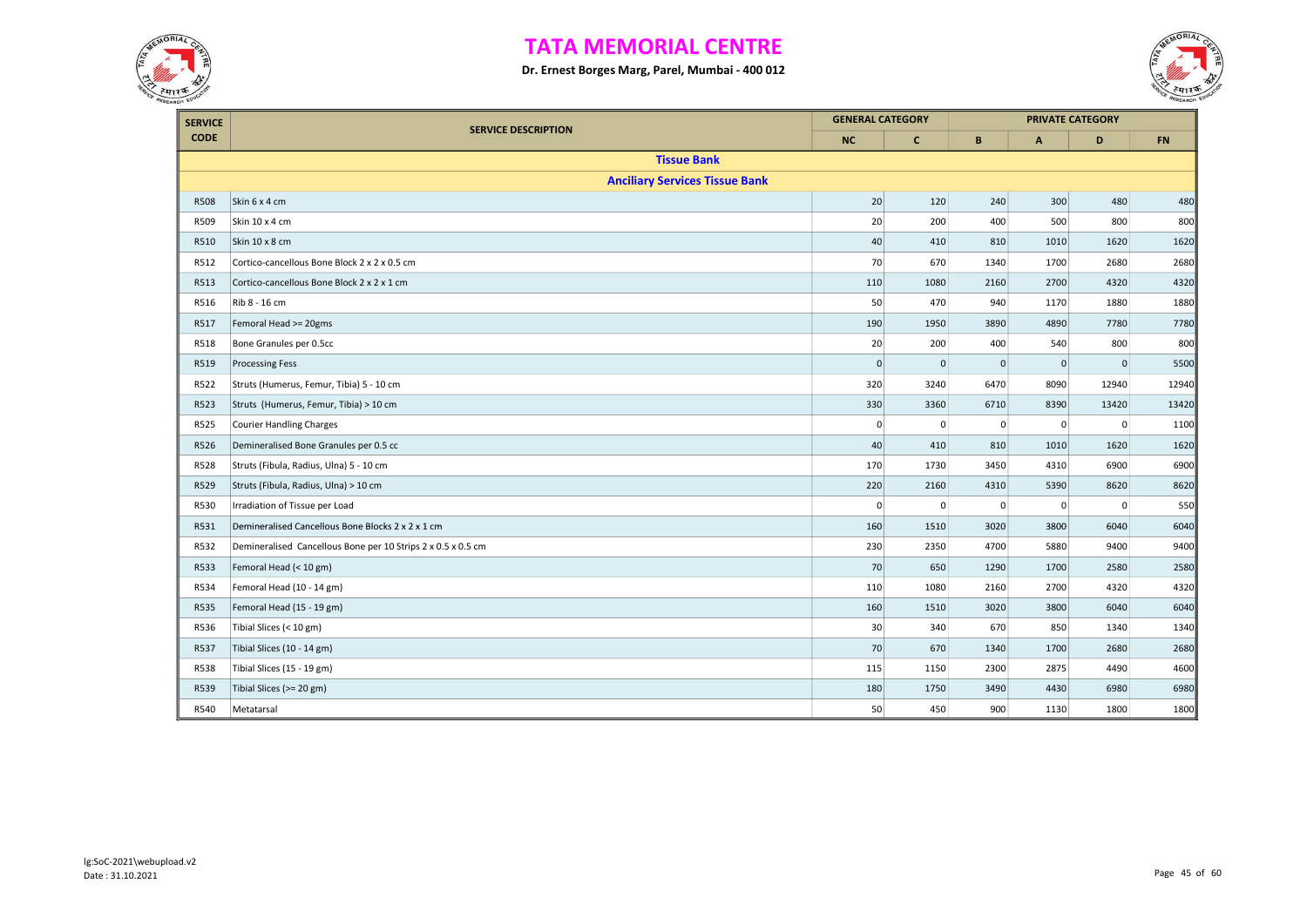



| <b>SERVICE</b> |                                                  | <b>GENERAL CATEGORY</b> |              |              |                | <b>PRIVATE CATEGORY</b> |           |
|----------------|--------------------------------------------------|-------------------------|--------------|--------------|----------------|-------------------------|-----------|
| <b>CODE</b>    | <b>SERVICE DESCRIPTION</b>                       | <b>NC</b>               | $\mathbf{C}$ | $\mathbf{B}$ | $\overline{A}$ | D                       | <b>FN</b> |
| R541           | Calcaneum                                        | 240                     | 2420         | 4830         | 6040           | 9660                    | 9660      |
| R542           | Talus                                            | 120                     | 1180         | 2360         | 2950           | 4720                    | 4720      |
| R543           | Amnion 4-9 sq cm                                 | 10                      | 70           | 140          | 230            | 280                     | 280       |
| R544           | Amnion 10-45 sq cm                               | 10                      | 110          | 210          | 310            | 420                     | 420       |
| R545           | Amnion 46-99 sq cm                               | 20                      | 180          | 360          | 500            | 720                     | 720       |
| R546           | Amnion > 100 sq cm                               | 20                      | 240          | 480          | 600            | 960                     | 960       |
| R547           | Demineralised Cancellous Bone Block 2 x 1 x 1    | 100                     | 1010         | 2010         | 2560           | 4020                    | 4020      |
| R549           | Demineratlised Bone Block 0.5x0.5x0.5            | 40                      | 370          | 740          | 930            | 1480                    | 1480      |
| R550           | Chorion 4-9 sqcm                                 | 10                      | 70           | 140          | 230            | 280                     | 280       |
| R551           | Chorion 10-45 sq cm                              | 10                      | 110          | 210          | 310            | 420                     | 420       |
| R552           | Demineralised Cancellous Bone Block 1x1x1 cm     | 70                      | 670          | 1340         | 1700           | 2680                    | 2680      |
| R553           | Cortico-Cancellous Bone Block 0.5 X 0.5 X 0.5 cm | 20                      | 200          | 400          | 540            | 800                     | 800       |
| R554           | Cortico-Cancellous Bone Block 1 X 1 X 0.5 cm     | 40                      | 410          | 810          | 1010           | 1620                    | 1620      |
| R555           | Cortico-Cancellous Bone Block 1 X 1 X 1 cm       | 70                      | 650          | 1290         | 1700           | 2580                    | 2580      |
| R556           | Tendon 0-15 cm                                   | 70                      | 650          | 1290         | 1610           | 2580                    | 2580      |
| <b>R557</b>    | Tendon 15-30 cm                                  | 110                     | 1080         | 2160         | 2700           | 4320                    | 4320      |
|                | <b>Prosthetics</b>                               |                         |              |              |                |                         |           |
|                | <b>Anciliary Services Prosthetics</b>            |                         |              |              |                |                         |           |
| R611           | <b>Nose Prosthesis</b>                           | 360                     | 3570         | 7140         | 8930           | 13950                   | 11160     |
| R612           | Nose Implant                                     | 360                     | 3570         | 7140         | 8930           | 13950                   | 11160     |
| R613           | Ear Prosthesis                                   | 360                     | 3570         | 7140         | 8930           | 13950                   | 11160     |
| R614           | Ear Implant                                      | 360                     | 3570         | 7140         | 8930           | 13950                   | 11160     |
| R615           | Skull Implant (Small)                            | 360                     | 3570         | 7140         | 8930           | 13950                   | 11160     |
| R616           | Skull Implant (Large)                            | 400                     | 3940         | 7880         | 9850           | 15390                   | 12310     |
| R617           | <b>Orbital Prosthesis</b>                        | 360                     | 3570         | 7140         | 8930           | 13950                   | 11160     |
| R618           | Occular Implant (Conformer)                      | 190                     | 1930         | 3860         | 4820           | 7530                    | 6030      |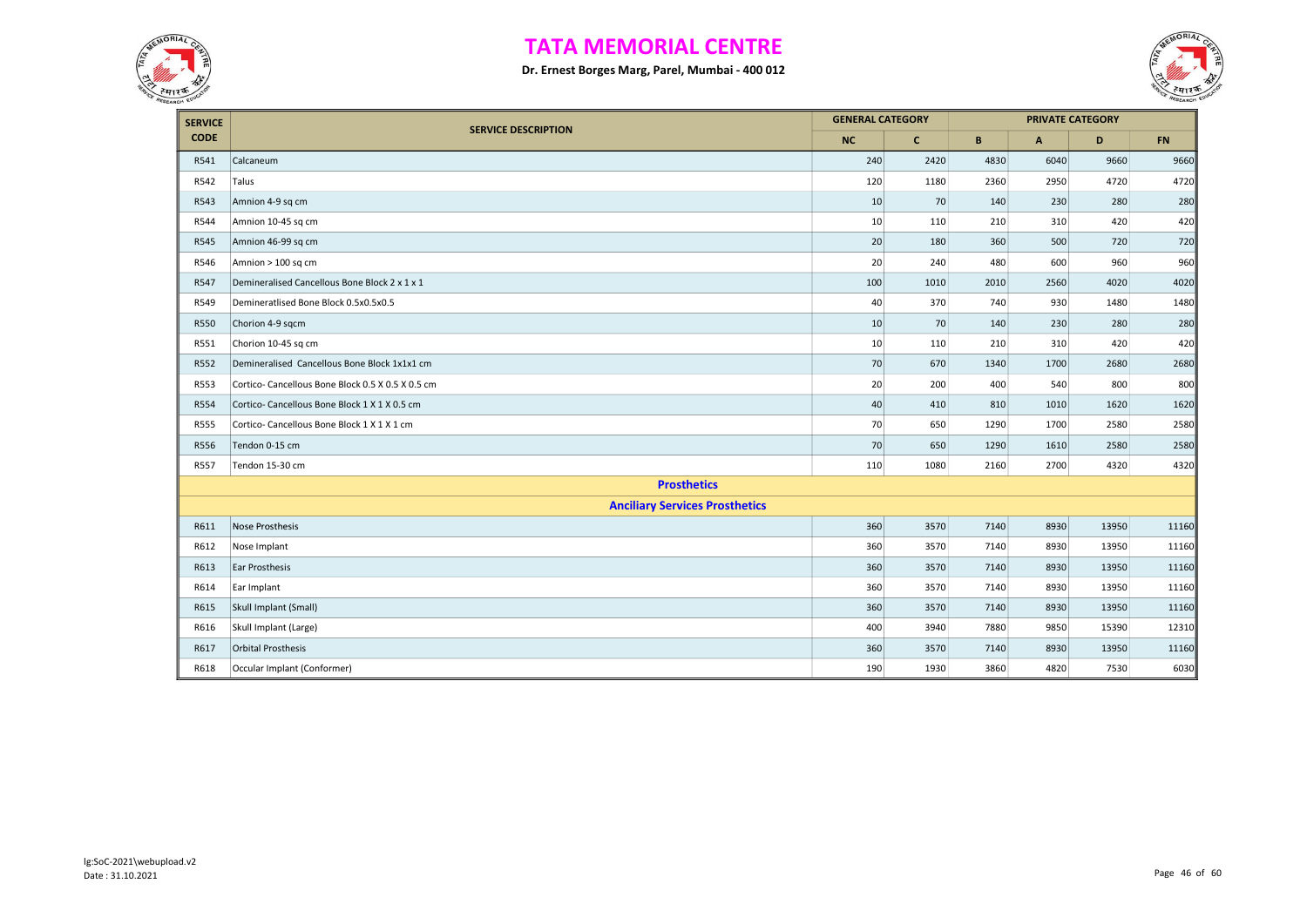



| <b>SERVICE</b> |                                                      | <b>GENERAL CATEGORY</b> |                |       | <b>PRIVATE CATEGORY</b> |       |           |  |
|----------------|------------------------------------------------------|-------------------------|----------------|-------|-------------------------|-------|-----------|--|
| <b>CODE</b>    | <b>SERVICE DESCRIPTION</b>                           | <b>NC</b>               | $\mathbf{C}$   | B     | $\mathsf{A}$            | D     | <b>FN</b> |  |
| R619           | Chin Implant                                         | 360                     | 3570           | 7140  | 8930                    | 13950 | 11160     |  |
| R620           | Mandible Implant                                     | 360                     | 3570           | 7140  | 8930                    | 13950 | 11160     |  |
| R621           | Testicular Implant                                   | 360                     | 3570           | 7140  | 8930                    | 13950 | 11160     |  |
| R622           | Vaginal Mould 3 Sizes (Each)                         | 360                     | 3570           | 7140  | 8930                    | 13950 | 11160     |  |
| R623           | <b>Breast Prosthesis</b>                             | 380                     | 3790           | 7570  | 9460                    | 14780 | 11830     |  |
| R624           | <b>Breast Impressions</b>                            | 90                      | 940            | 1880  | 2350                    | 3680  | 2940      |  |
| R625           | Finger and Toe Prosthesis                            | 340                     | 3370           | 6740  | 8430                    | 13180 | 10540     |  |
| R626           | Finger Joint Implants (10 Size 0 - 3)                | 160                     | 1630           | 3250  | 4070                    | 6360  | 5080      |  |
| R627           | Finger Joint Implants (10 Size 4 - 8)                | 360                     | 3570           | 7140  | 8930                    | 13950 | 11160     |  |
| R628           | Metacarpal Small                                     | 190                     | 1890           | 3780  | 4730                    | 7390  | 5910      |  |
| R629           | Metacarpal Large                                     | 230                     | 2320           | 4630  | 5790                    | 9050  | 7240      |  |
| R630           | Silastic Tendon Rod                                  | 230                     | 2320           | 4630  | 5790                    | 9050  | 7240      |  |
| R631           | Silastic Block                                       | 300                     | 2930           | 5860  | 7330                    | 11460 | 9160      |  |
| R632           | Sternum                                              | 530                     | 5260           | 10520 | 13150                   | 20550 | 16440     |  |
| R633           | Trachea Implant                                      | 300                     | 2930           | 5860  | 7330                    | 11460 | 9160      |  |
| R634           | Face Mask                                            | 90                      | 940            | 1880  | 2350                    | 3680  | 2940      |  |
| R635           | Ear Impression                                       | 90                      | 940            | 1880  | 2350                    | 3680  | 2940      |  |
| R636           | Skull Impression                                     | 90                      | 940            | 1880  | 2350                    | 3680  | 2940      |  |
| R637           | Orbital Impression                                   | 90                      | 940            | 1880  | 2350                    | 3680  | 2940      |  |
| R638           | Finger Impression                                    | 90                      | 940            | 1880  | 2350                    | 3680  | 2940      |  |
| R639           | Conformer Impression                                 | 50                      | 530            | 1050  | 1310                    | 2050  | 1640      |  |
| R640           | Custom-Made Nasal Implant                            | 580                     | 5870           | 11730 | 14660                   | 22910 | 18330     |  |
| R641           | Custom-Made Maxillary Implant                        | 580                     | 5870           | 11730 | 14660                   | 22910 | 18330     |  |
| R642           | Custom-Made Patch Prosthesis (More than 3 cm x 2 cm) | 580                     | 5870           | 11730 | 14660                   | 22910 | 18330     |  |
| R643           | Custom-Made Patch Prosthesis (Up To 3 cm x 2 cm)     | 350                     | 3480           | 6950  | 8690                    | 13580 | 10860     |  |
| R644           | <b>Silastic Ring</b>                                 | 90                      | 930            | 1850  | 2320                    | 3620  | 2900      |  |
|                | <b>Palliative And Home Care</b>                      |                         |                |       |                         |       |           |  |
|                | <b>Consultation</b>                                  |                         |                |       |                         |       |           |  |
| R701           | Cross Consultation (Palliative and Home Care)        | $\pmb{0}$               | $\Omega$       | 1500  | 1500                    | 1500  | 1500      |  |
| R703           | Follow-Up Consultation (Palliative and Home Care)    | $\mathbf 0$             | $\overline{0}$ | 900   | 900                     | 900   | 900       |  |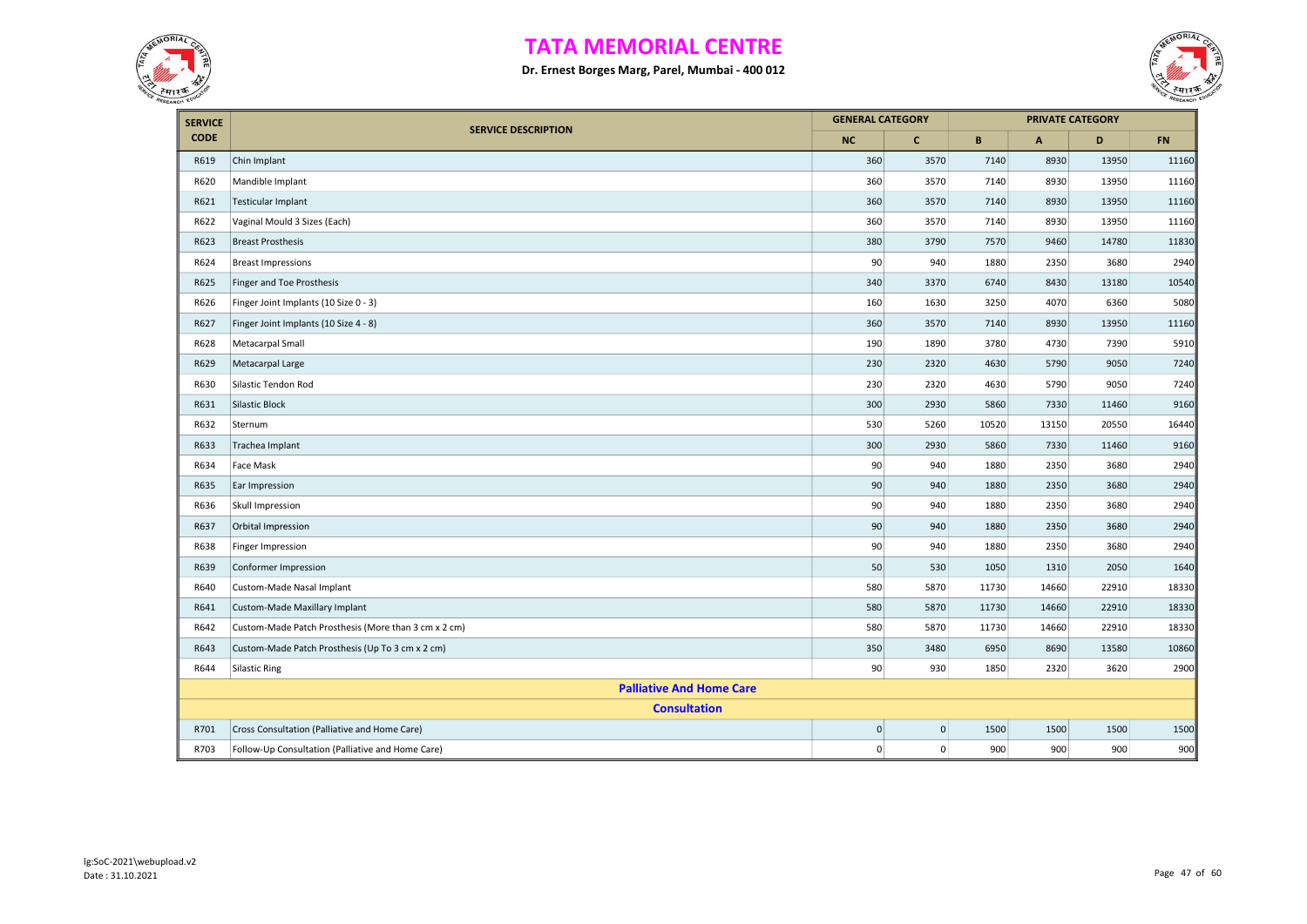



| <b>SERVICE</b> |                                                               | <b>GENERAL CATEGORY</b> |                     |       |       | <b>PRIVATE CATEGORY</b> |           |
|----------------|---------------------------------------------------------------|-------------------------|---------------------|-------|-------|-------------------------|-----------|
| <b>CODE</b>    | <b>SERVICE DESCRIPTION</b>                                    | <b>NC</b>               | $\mathbf{C}$        | B     | A     | D                       | <b>FN</b> |
|                | <b>Preventive Oncology</b>                                    |                         |                     |       |       |                         |           |
| S004           | <b>Routine Cancer Screening</b>                               | 100                     | 900                 | 900   | 900   | 900                     | 900       |
| T002           | <b>Cross Consultation (Medical Genetics)</b>                  | $\Omega$                | $\mathbf 0$         | 800   | 800   | 800                     | 800       |
| T003           | Follow-Up Consultation (Medical Genetics)                     | $\mathbf 0$             | $\mathsf{O}\xspace$ | 900   | 900   | 900                     | 900       |
| T004           | <b>GENETIC COUNSELLING</b>                                    | $\mathbf 0$             | 0                   | 2000  | 2500  | 4000                    | 3130      |
| T005           | PCR + Sanger Sequencing per Amplicon                          | 150                     | 425                 | 850   | 1300  | 1300                    | 1300      |
| T006           | Fluorescent PCR + fragment length analysis per Amplicon       | 100                     | 175                 | 350   | 525   | 525                     | 525       |
| T007           | MLPA per gene                                                 | 750                     | 2000                | 4000  | 5000  | 5000                    | 5000      |
| T008           | Multigene NGS Germline Panel                                  | 6000                    | 12000               | 18000 | 20000 | 20000                   | 20000     |
|                | <b>Transplant Immunology &amp; Immuogenetics Laboratory</b>   |                         |                     |       |       |                         |           |
| T246           | <b>NGS HLA Typing</b>                                         | 10000                   | 10000               | 10000 | 12500 | 19530                   | 15625     |
| T250           | A, B, DR Molecular Typing PCR - SSP                           | 520                     | 5160                | 10315 | 12890 | 20140                   | 16110     |
| T251           | HLA C, DQB Molecular Typing PCR - SSP                         | 370                     | 3690                | 7370  | 9210  | 14390                   | 11510     |
| T252           | Donor Specific Antibodies (DSA)                               | 400                     | 4000                | 8000  | 10000 | 15630                   | 12500     |
| T253           | Panel Reactive Antibodies (PRA) class I                       | 150                     | 1500                | 3000  | 3750  | 5860                    | 4690      |
| T254           | Panel Reactive Antibodies (PRA) class II                      | 150                     | 1500                | 3000  | 3750  | 5860                    | 4690      |
| T255           | Single Antigen Class I                                        | 650                     | 6500                | 13000 | 16250 | 25390                   | 20310     |
| T256           | Single Antigen Class II                                       | 650                     | 6500                | 13000 | 16250 | 25390                   | 20310     |
| T257           | HLA-A, B, DRB1 (Sequence Based Typing - SBT)                  | 500                     | 5000                | 10000 | 12500 | 19540                   | 15630     |
| T258           | HLA-A, B, C, DRB1, DQB1, DPB1 (Sequence Based Typing - SBT)   | 750                     | 7500                | 15000 | 18750 | 29300                   | 23440     |
| T259           | HLA-A, B, DRB1(Sequence Specific Oligonucleotide - SSO)       | 390                     | 3900                | 7800  | 9750  | 15240                   | 12190     |
| T260           | HLA-C, DQB1(Seuence Specific Oligonucleotide - SSO)           | 260                     | 2600                | 5200  | 6500  | 10160                   | 8130      |
| T261           | <b>KIR Typing</b>                                             | 5800                    | 5800                | 5800  | 7250  | 11325                   | 9060      |
| T262           | C3d Single Allele Antibody for HLA Class I (C3dLSA Class I)   | 17500                   | 17500               | 17500 | 21875 | 34200                   | 27345     |
| T263           | C3d Single Allele Antibody for HLA Class II (C3dLSA Class II) | 17500                   | 17500               | 17500 | 21875 | 34200                   | 27345     |
| T264           | <b>PRA Screen</b>                                             | 3000                    | 3000                | 3000  | 3750  | 5680                    | 4690      |
| T265           | HLA Drug Hypersensitivity Typing HLA-A/B/DRB1                 | 4800                    | 4800                | 4800  | 6000  | 9375                    | 7500      |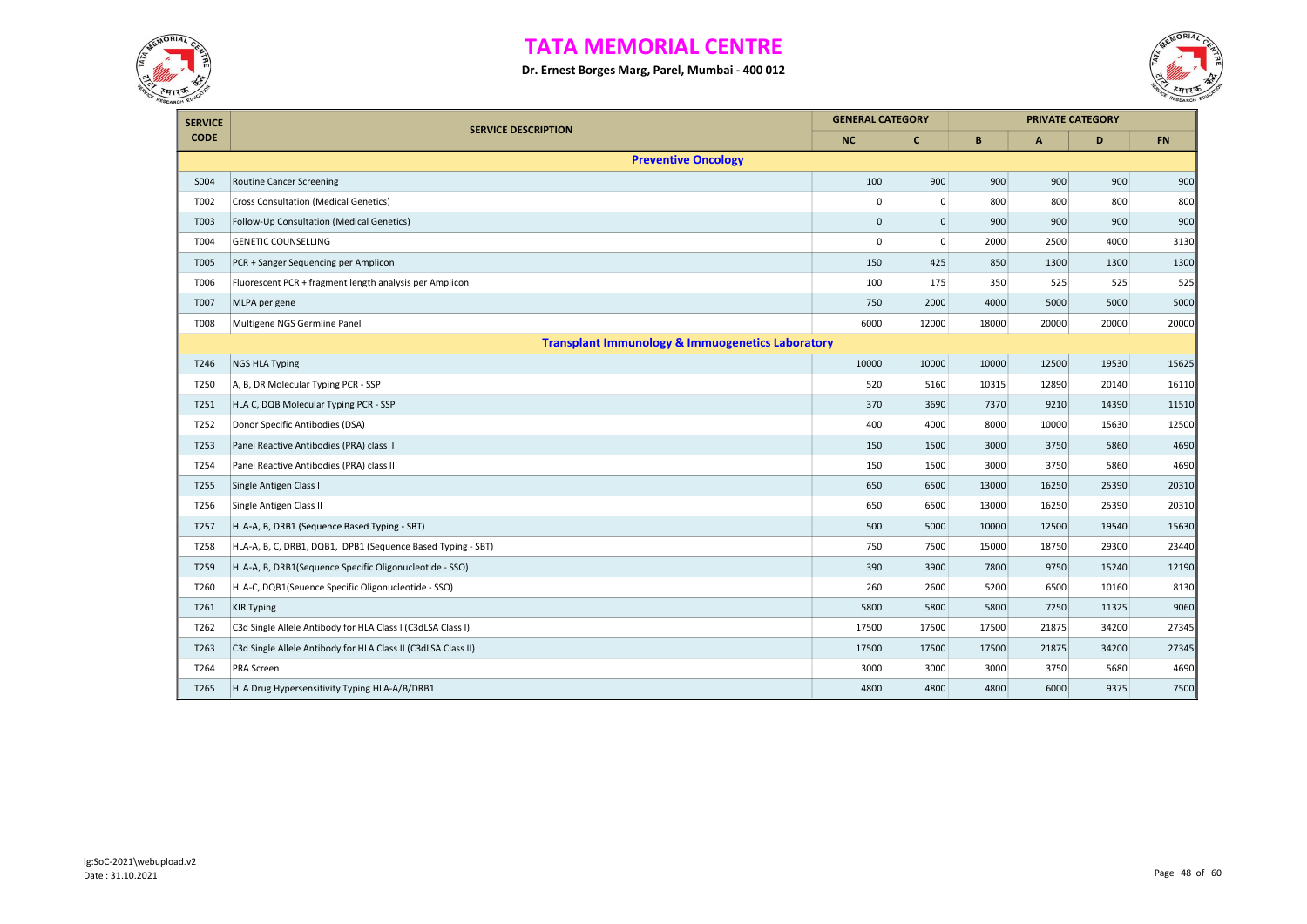



| <b>SERVICE</b> |                                                                                  |           | <b>GENERAL CATEGORY</b> |       |       | <b>PRIVATE CATEGORY</b> |            |  |
|----------------|----------------------------------------------------------------------------------|-----------|-------------------------|-------|-------|-------------------------|------------|--|
| <b>CODE</b>    | <b>SERVICE DESCRIPTION</b>                                                       | <b>NC</b> | $\mathbf{C}$            | B     | A     | D                       | ${\sf FN}$ |  |
| T266           | HLA Drug Hypersensitivity Next Generation Sequencing HLA-A/B/DRB1 HLA-A/B/DRB1/G | 4700      | 4700                    | 4700  | 5875  | 9180                    | 7345       |  |
| T267           | HLA Disease Association Sequence based Typing HLA A/B/DRB1                       | 4800      | 4800                    | 4800  | 6000  | 9375                    | 7500       |  |
| T268           | HLA Disease Association Next Generation Sequencing HLA-A/B/DRB1/G                | 4700      | 4700                    | 4700  | 5875  | 9180                    | 7345       |  |
| T269           | <b>HLA Loss Chimerism</b>                                                        | 12000     | 12000                   | 12000 | 15000 | 23440                   | 18750      |  |
|                | <b>Cancer Cytogenetics</b>                                                       |           |                         |       |       |                         |            |  |
|                | <b>Conventional Karyotyping</b>                                                  |           |                         |       |       |                         |            |  |
| T301           | Ph: t(9;22) karyotyping                                                          | 200       | 1980                    | 3955  | 4940  | 7730                    | 6180       |  |
| T302           | <b>CML Blast Crisis karyotyping</b>                                              | 280       | 2770                    | 5545  | 6930  | 10830                   | 8660       |  |
| T303           | Acute Myeloid Leukemia karyotyping                                               | 280       | 2770                    | 5545  | 6930  | 10830                   | 8660       |  |
| T304           | Lymphoproliferative disorders karyotyping                                        | 280       | 2770                    | 5545  | 6930  | 10830                   | 8660       |  |
| T305           | Myelodysplastic Syndromes karyotypin g                                           | 280       | 2770                    | 5545  | 6930  | 10830                   | 8660       |  |
| T306           | Myeloproliferative Neoplasms karyotyping                                         | 430       | 4260                    | 8510  | 10640 | 16630                   | 13300      |  |
| T307           | Acute Lymphoblastic leukemia karyotyping                                         | 280       | 2770                    | 5545  | 6930  | 10830                   | 8660       |  |
| T308           | Lymphoma karyotyping                                                             | 360       | 3570                    | 7140  | 8930  | 13950                   | 11160      |  |
| T309           | Ploidy analysis                                                                  | 200       | 1980                    | 3955  | 4940  | 7730                    | 6180       |  |
| T310           | Clinical Genetic disorder                                                        | 280       | 2770                    | 5545  | 6930  | 10830                   | 8660       |  |
| T311           | Constitutional karyotyping                                                       | 280       | 2770                    | 5545  | 6930  | 10830                   | 8660       |  |
| T312           | Cell line karyotyping                                                            | 560       | 5550                    | 11100 | 13880 | 21690                   | 17350      |  |
| T313           | Karyotyping in Bone and soft tissue sarcomas                                     | 480       | 4760                    | 9510  | 11890 | 18580                   | 14860      |  |
| T314           | Chromosomal breakage (fragility) studies in Fanconi's Anemia/Aplastic Anemia     | 280       | 2770                    | 5545  | 6930  | 10830                   | 8660       |  |
| T315           | Acute Leukemia karyotyping                                                       | 280       | 2770                    | 5545  | 6930  | 10830                   | 8660       |  |
|                | <b>Fish Tests</b>                                                                |           |                         |       |       |                         |            |  |
| T401           | BCR/ABL Ph: t(9;22)                                                              | 170       | 1740                    | 3485  | 4360  | 6810                    | 5450       |  |
| T402           | BCR/ABL (Ph) duplication, trisomy 8, trisomy 21, TP53 deletion                   | 310       | 3050                    | 6095  | 7620  | 11910                   | 9530       |  |
| T403           | PML-RARA : t(15;17)                                                              | 170       | 1740                    | 3485  | 4360  | 6810                    | 5450       |  |
| T404           | PML-RARA t(15;17), variants                                                      | 260       | 2620                    | 5235  | 6540  | 10230                   | 8180       |  |
| T405           | RUNX1-RUNX1T1 (AML1-ETO): t(8;21)                                                | 170       | 1740                    | 3485  | 4360  | 6810                    | 5450       |  |
| T406           | MLL-MLLT3: t(9;11)                                                               | 170       | 1740                    | 3485  | 4360  | 6810                    | 5450       |  |
| T407           | MLL-MLLT2: t(4;11)                                                               | 170       | 1740                    | 3485  | 4360  | 6810                    | 5450       |  |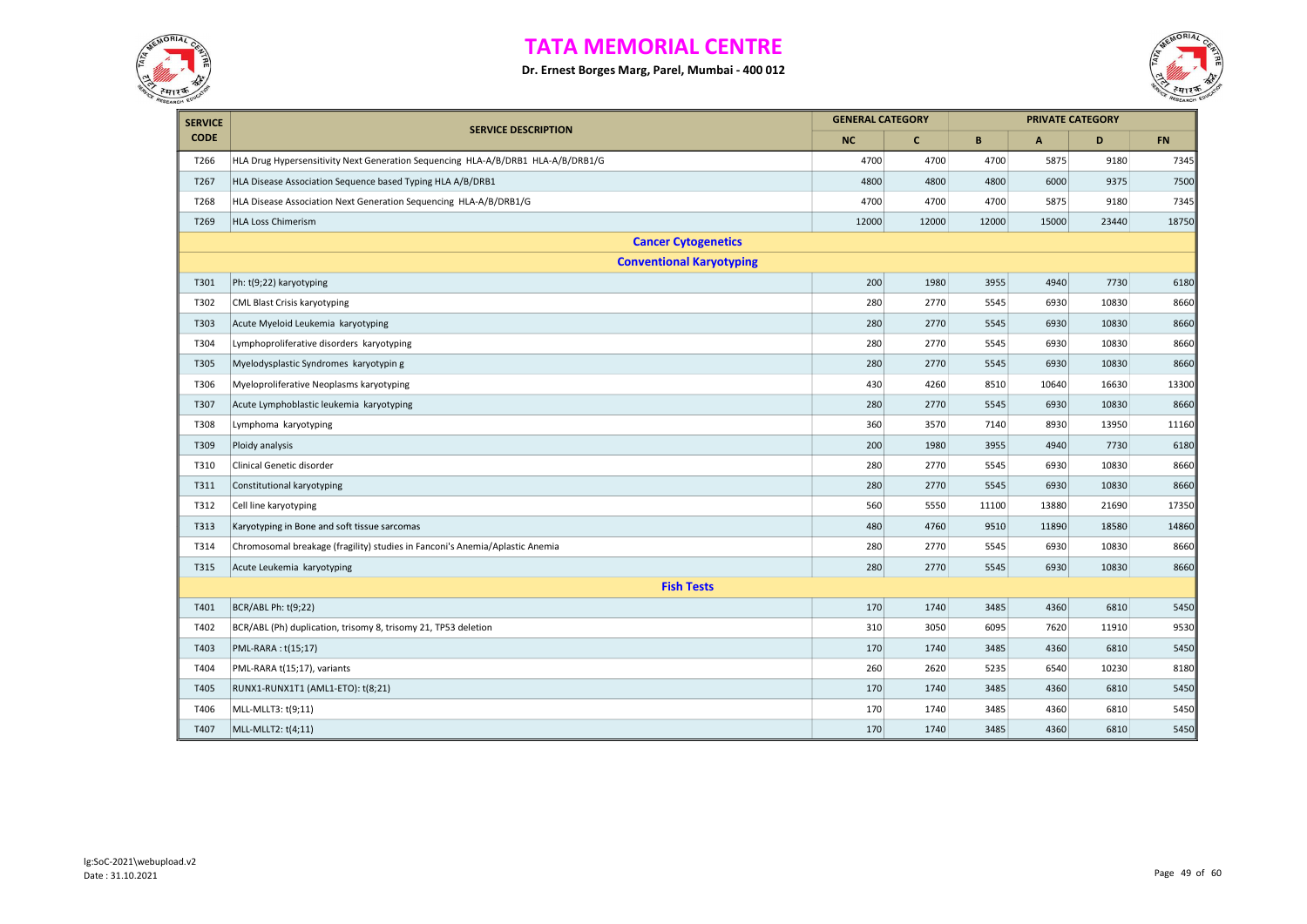



| <b>SERVICE</b> |                                                                  |           | <b>GENERAL CATEGORY</b> |             | <b>PRIVATE CATEGORY</b>   |       |           |
|----------------|------------------------------------------------------------------|-----------|-------------------------|-------------|---------------------------|-------|-----------|
| <b>CODE</b>    | <b>SERVICE DESCRIPTION</b>                                       | <b>NC</b> | $\mathbf{C}$            | $\mathbf B$ | $\boldsymbol{\mathsf{A}}$ | D     | <b>FN</b> |
| T408           | MLL-MLLT4; t(6;11)                                               | 170       | 1740                    | 3485        | 4360                      | 6810  | 5450      |
| T409           | MLL-MLLT1: t(11;19)                                              | 170       | 1740                    | 3485        | 4360                      | 6810  | 5450      |
| T410           | MLL Characterization for B-ALL: t(4;11), t(9;11), t(11;19)       | 310       | 3050                    | 6095        | 7620                      | 11910 | 9530      |
| T411           | MLL Characterization for AML: (4;11), t(6;11), t(9;11), t(11;19) | 394       | 3947                    | 7895        | 9868                      | 15418 | 12335     |
| T412           | ETO-AML1, MLL translocation                                      | 260       | 2620                    | 5235        | 6540                      | 10230 | 8180      |
| T413           | ETO-AML1, PML-RARA                                               | 260       | 2620                    | 5235        | 6540                      | 10230 | 8180      |
| T414           | BCR-ABL, MLL translocation                                       | 260       | 2620                    | 5235        | 6540                      | 10230 | 8180      |
| T415           | MYH11/CBFB: inv(16)(p13q22)/t(16;16)                             | 170       | 1740                    | 3485        | 4360                      | 6810  | 5450      |
| T416           | KMT2A (MLL) rearrangement: 11q23                                 | 170       | 1740                    | 3485        | 4360                      | 6810  | 5450      |
| T417           | Inversion(16)), MLL translocations                               | 260       | 2620                    | 5235        | 6540                      | 10230 | 8180      |
| T418           | MECOM (EVI1) rearrangement: inv(3)(q21.3q26.2)/t(3;3)            | 240       | 2350                    | 4690        | 5860                      | 9160  | 7330      |
| T419           | DEK/NUP214: t(6;9)                                               | 170       | 1740                    | 3485        | 4360                      | 6810  | 5450      |
| T420           | AML Panel 1                                                      | 310       | 3050                    | 6095        | 7620                      | 11910 | 9530      |
| T421           | <b>AML Panel 2</b>                                               | 270       | 2740                    | 5475        | 6840                      | 10690 | 8550      |
| T422           | PDGFRA rearrangement: 4q12                                       | 240       | 2350                    | 4690        | 5860                      | 9160  | 7330      |
| T423           | PDGFRB rearrangement: 5q33                                       | 240       | 2350                    | 4690        | 5860                      | 9160  | 7330      |
| T424           | PDGFRA (4q12), PDGFRB (5q33), FGFR1 (8p11.2) rearrangement       | 310       | 3050                    | 6095        | 7620                      | 11910 | 9530      |
| T425           | Monosomy 5/deletion 5q                                           | 170       | 1740                    | 3485        | 4360                      | 6810  | 5450      |
| T426           | Monosomy 7/deletion 7q                                           | 170       | 1740                    | 3485        | 4360                      | 6810  | 5450      |
| T427           | Trisomy 8                                                        | 120       | 1210                    | 2425        | 3030                      | 4740  | 3790      |
| T428           | PTPRT: Deletion 20q                                              | 240       | 2350                    | 4690        | 5860                      | 9160  | 7330      |
| T429           | TP53/D17Z1: Monosomy 17/deletion 17p13                           | 170       | 1740                    | 3485        | 4360                      | 6810  | 5450      |
| T430           | <b>MDS Panel</b>                                                 | 350       | 3490                    | 6970        | 8710                      | 13610 | 10890     |
| T431           | ETV6-RUNX1:t(12;21)                                              | 170       | 1740                    | 3485        | 4360                      | 6810  | 5450      |
| T432           | PBX1-TCF3: t(1;19)                                               | 170       | 1740                    | 3485        | 4360                      | 6810  | 5450      |
| T433           | E2A rearrangement: 19p13                                         | 170       | 1740                    | 3485        | 4360                      | 6810  | 5450      |
| T434           | Trisomy 21                                                       | 120       | 1210                    | 2425        | 3030                      | 4740  | 3790      |
| T435           | Trisomy 4, 10 & 17                                               | 170       | 1740                    | 3485        | 4360                      | 6810  | 5450      |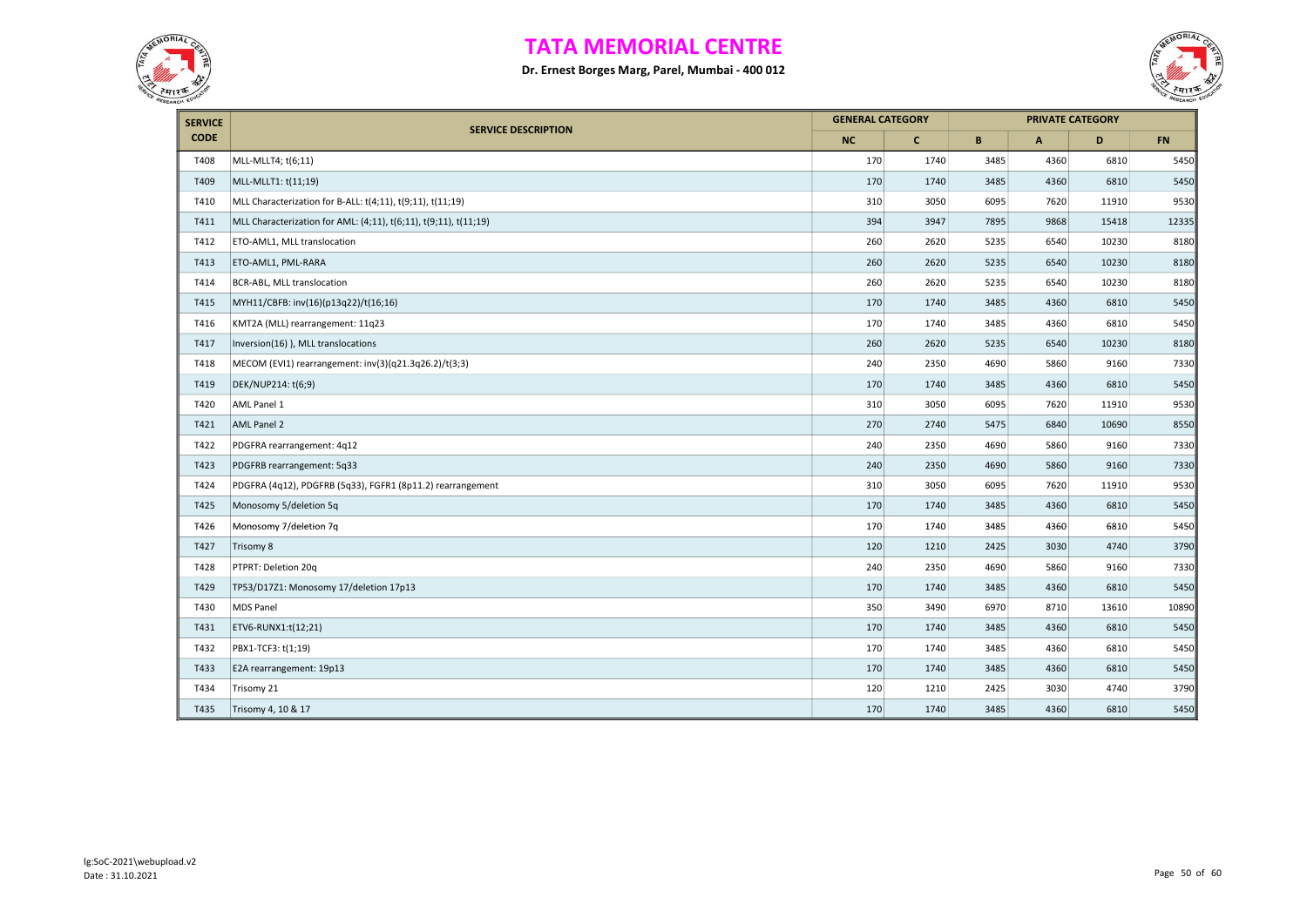



| <b>SERVICE</b> |                                       |     | <b>GENERAL CATEGORY</b> |      | <b>PRIVATE CATEGORY</b> |       |           |
|----------------|---------------------------------------|-----|-------------------------|------|-------------------------|-------|-----------|
| <b>CODE</b>    | <b>SERVICE DESCRIPTION</b>            | NC  | $\mathbf{C}$            | B    | $\mathsf{A}$            | D     | <b>FN</b> |
| T436           | <b>B-ALL Panel 1</b>                  | 270 | 2740                    | 5475 | 6840                    | 10690 | 8550      |
| T437           | <b>B-ALL Panel 2</b>                  | 310 | 3050                    | 6095 | 7620                    | 11910 | 9530      |
| T438           | TCR-A rearrangement: 14q11            | 240 | 2350                    | 4690 | 5860                    | 9160  | 7330      |
| T439           | TCR-B rearrangement: 7q34             | 170 | 1740                    | 3485 | 4360                    | 6810  | 5450      |
| T440           | TLX1 rearrangement: 5q35              | 170 | 1740                    | 3485 | 4360                    | 6810  | 5450      |
| T441           | TLX3 rearrangement: 10q24             | 170 | 1740                    | 3485 | 4360                    | 6810  | 5450      |
| T442           | CDKN2A/D9Z1: Monosomy 9/deletion 9p   | 170 | 1740                    | 3485 | 4360                    | 6810  | 5450      |
| T443           | T-ALL Panel 1                         | 270 | 2740                    | 5475 | 6840                    | 10690 | 8550      |
| T444           | T-ALL Panel 2                         | 310 | 3050                    | 6095 | 7620                    | 11910 | 9530      |
| T445           | Acute Leukemia Panel I (2 markers)    | 270 | 2740                    | 5475 | 6840                    | 10690 | 8550      |
| T446           | Acute Leukemia Panel II (3-4 markers) | 310 | 3050                    | 6095 | 7620                    | 11910 | 9530      |
| T447           | IGH rearrangement: 14q32              | 170 | 1740                    | 3485 | 4360                    | 6810  | 5450      |
| T448           | MYC rearrangement: 8q24               | 170 | 1740                    | 3485 | 4360                    | 6810  | 5450      |
| T449           | i(7q) analysis                        | 170 | 1740                    | 3485 | 4360                    | 6810  | 5450      |
| T450           | CCND1/lgH: t(11;14)                   | 240 | 2350                    | 4690 | 5860                    | 9160  | 7330      |
| T451           | lgH/BCL2 :t(14;18)                    | 240 | 2350                    | 4690 | 5860                    | 9160  | 7330      |
| T452           | BCL6 rearrangement: 3q27              | 170 | 1740                    | 3485 | 4360                    | 6810  | 5450      |
| T453           | BIRC3/MALT1: t(11;18)                 | 170 | 1740                    | 3485 | 4360                    | 6810  | 5450      |
| T454           | MYC/IgH: t(8;14)                      | 170 | 1740                    | 3485 | 4360                    | 6810  | 5450      |
| T455           | IgH/BCL3: t(14;19)                    | 170 | 1740                    | 3485 | 4360                    | 6810  | 5450      |
| T456           | Lymphoma Panel                        | 350 | 3490                    | 6970 | 8710                    | 13610 | 10890     |
| T457           | ALK rearrangement: 2p23               | 240 | 2350                    | 4690 | 5860                    | 9160  | 7330      |
| T458           | CLL Panel 1                           | 310 | 3050                    | 6095 | 7620                    | 11910 | 9530      |
| T459           | CLL Panel 2                           | 270 | 2740                    | 5475 | 6840                    | 10690 | 8550      |
| T460           | DLEU/LAMP: Monosomy 13/deletion 13q   | 170 | 1740                    | 3485 | 4360                    | 6810  | 5450      |
| T461           | MYB/D6Z1: Monosomy 6/deletion 6q      | 170 | 1740                    | 3485 | 4360                    | 6810  | 5450      |
| T462           | Trisomy 12                            | 120 | 1210                    | 2425 | 3030                    | 4740  | 3790      |
| T463           | FGFR3/IgH: t(4;14)                    | 170 | 1740                    | 3485 | 4360                    | 6810  | 5450      |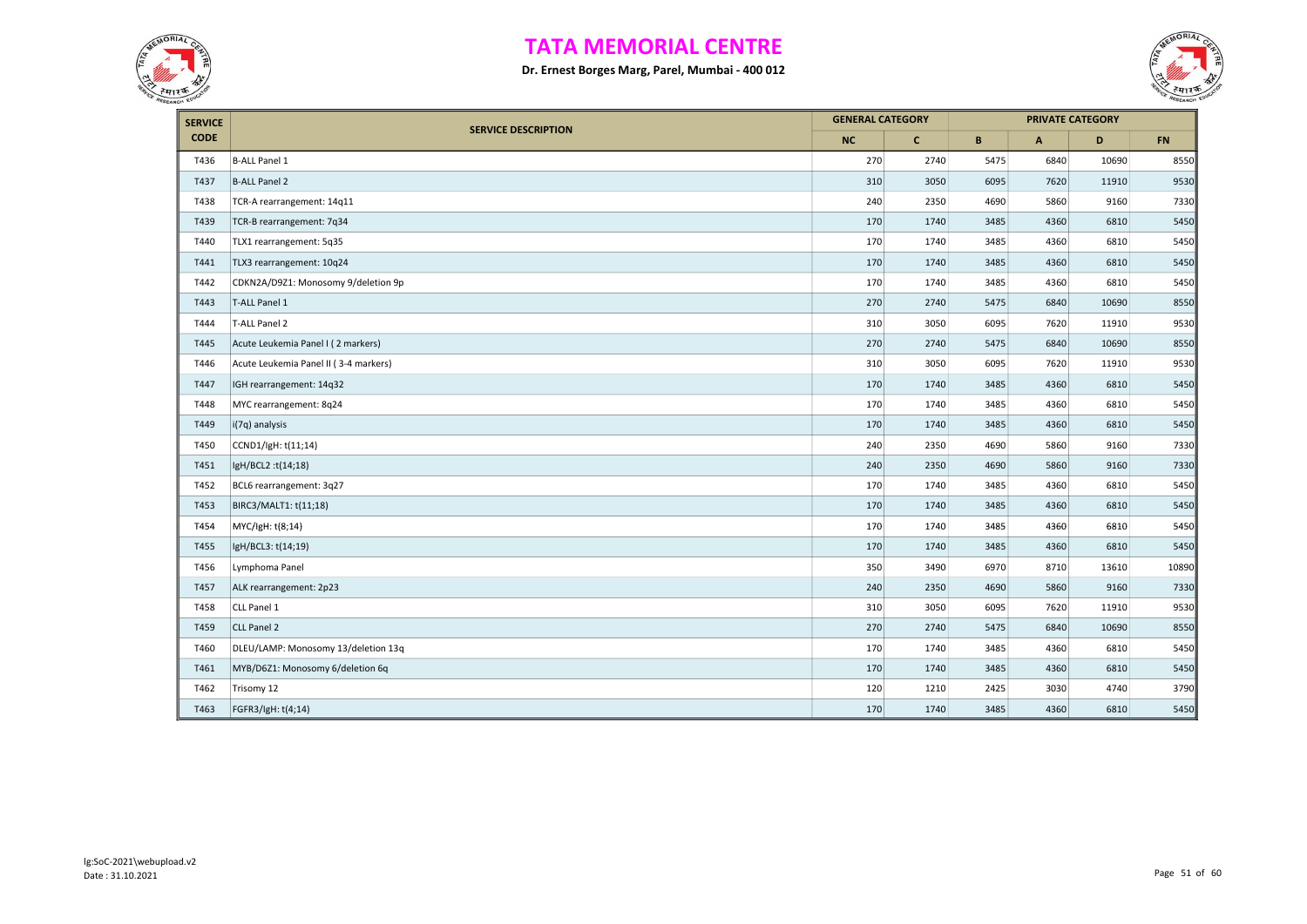



| <b>SERVICE</b> | <b>GENERAL CATEGORY</b>                                                                    |           |              |       | <b>PRIVATE CATEGORY</b> |       |           |
|----------------|--------------------------------------------------------------------------------------------|-----------|--------------|-------|-------------------------|-------|-----------|
| <b>CODE</b>    | <b>SERVICE DESCRIPTION</b>                                                                 | <b>NC</b> | $\mathbf{C}$ | B     | $\mathsf{A}$            | D     | <b>FN</b> |
| T464           | IgH/MAF: t(14;16)                                                                          | 170       | 1740         | 3485  | 4360                    | 6810  | 5450      |
| T465           | MAF-B/IgH: t(14;20)                                                                        | 170       | 1740         | 3485  | 4360                    | 6810  | 5450      |
| T466           | 1p deletion, 1q Amplification                                                              | 170       | 1740         | 3485  | 4360                    | 6810  | 5450      |
| T467           | Hyperdiploidy panel in MM                                                                  | 270       | 2740         | 5475  | 6840                    | 10690 | 8550      |
| T468           | MM Panel 1                                                                                 | 350       | 3490         | 6970  | 8710                    | 13610 | 10890     |
| T469           | MM Panel 2                                                                                 | 310       | 3050         | 6095  | 7620                    | 11910 | 9530      |
| T470           | XX/XY (Chimerism Studies) in Sex mismatch Bone Marrow Transplantation (BMT)                | 120       | 1210         | 2425  | 3030                    | 4740  | 3790      |
| T471           | Miscellaneous Profile I(1 marker)                                                          | 170       | 1740         | 3485  | 4360                    | 6810  | 5450      |
| T472           | Miscellaneous profile II(2 markers)                                                        | 270       | 2740         | 5475  | 6840                    | 10690 | 8550      |
| T473           | Hematolymphoid Malignancy At Diagnosis- Cancer Cytogenetics Testing                        | 860       | 8560         | 17115 | 21390                   | 33430 | 26740     |
| T474           | Hematolymphoid Malignancy Follow-up- Cancer Cytogenetics Testing                           | 750       | 7500         | 15000 | 18750                   | 29300 | 23440     |
| T475           | FISH on FFPE - Block /Slide (2 markers)                                                    | 240       | 2380         | 4760  | 5950                    | 9300  | 7440      |
| T476           | lgH Characterization lgH/CCND1:t(11;14), lgH/BCL2:t(14;18),BCL6(3q27), MYC(8q24) (4markers | 5300      | 5300         | 5300  | 6630                    | 10360 | 8290      |
| T477           | Multiple Myeloma High Risk Markers (4 Markers)                                             | 270       | 2650         | 5300  | 6630                    | 10360 | 8290      |
| T478           | Ph-like ALL Panel (4 Markers)                                                              | 5300      | 5300         | 5300  | 6630                    | 10360 | 8290      |
| T479           | t(1;22) and Trisomy 21 in Acute Megakaryoblastic Leukemia (AML-M7) (2 Markers)             | 240       | 2380         | 4760  | 5950                    | 9300  | 7440      |
| T480           | RARA Variant - PLZF / RARA : t(11;17) (1 marker)                                           | 150       | 1520         | 3030  | 3790                    | 5930  | 4740      |
| T481           | Sample Processing for Cancer Cytogenetics Study                                            | 50        | 500          | 1000  | 1250                    | 1950  | 1560      |
| T482           | Acute Myeloid Leukemia (AML) Panel                                                         | 668       | 6685         | 13370 | 16712                   | 26112 | 20890     |
| T483           | B-cell Acute Lymphoblastic Leukemia (B-ALL) Panel                                          | 580       | 5790         | 11570 | 14460                   | 22600 | 18080     |
| T484           | T-cell Acute Lymphoblastic Leukemia (T-ALL) Panel                                          | 758       | 7585         | 15170 | 18962                   | 29627 | 23702     |
| T485           | Chronic Lymphocytic Leukemia (CLL) Panel                                                   | 580       | 5790         | 11570 | 14460                   | 22600 | 18080     |
| T486           | Multiple Myeloma (MM) Panel                                                                | 14870     | 14870        | 14870 | 18587                   | 29041 | 23233     |
| T487           | Slide / Images for Second Opinion- Cancer Cytogenetics                                     | 50        | 460          | 920   | 1150                    | 1800  | 1440      |
| T488           | FISH for t(11;19)(q23;p13.1)/KMT2A/ELL                                                     | 249       | 2490         | 4980  | 6225                    | 9726  | 7781      |
| T489           | FISH for t(5;11)(q35;p15.5) NUP98/NSD1                                                     | 249       | 2490         | 4980  | 6225                    | 9726  | 7781      |
| T490           | FISH for t(10;11)(p12;q14)/MLLT10(AF10)/PICALM                                             | 249       | 2490         | 4980  | 6225                    | 9726  | 7781      |
| T491           | FISH for 1p33/TAL1 deletion                                                                | 249       | 2490         | 4980  | 6225                    | 9726  | 7781      |
| T492           | FISH for t(6;14)(p21;q32) IGH/CCND3                                                        | 249       | 2490         | 4980  | 6225                    | 9726  | 7781      |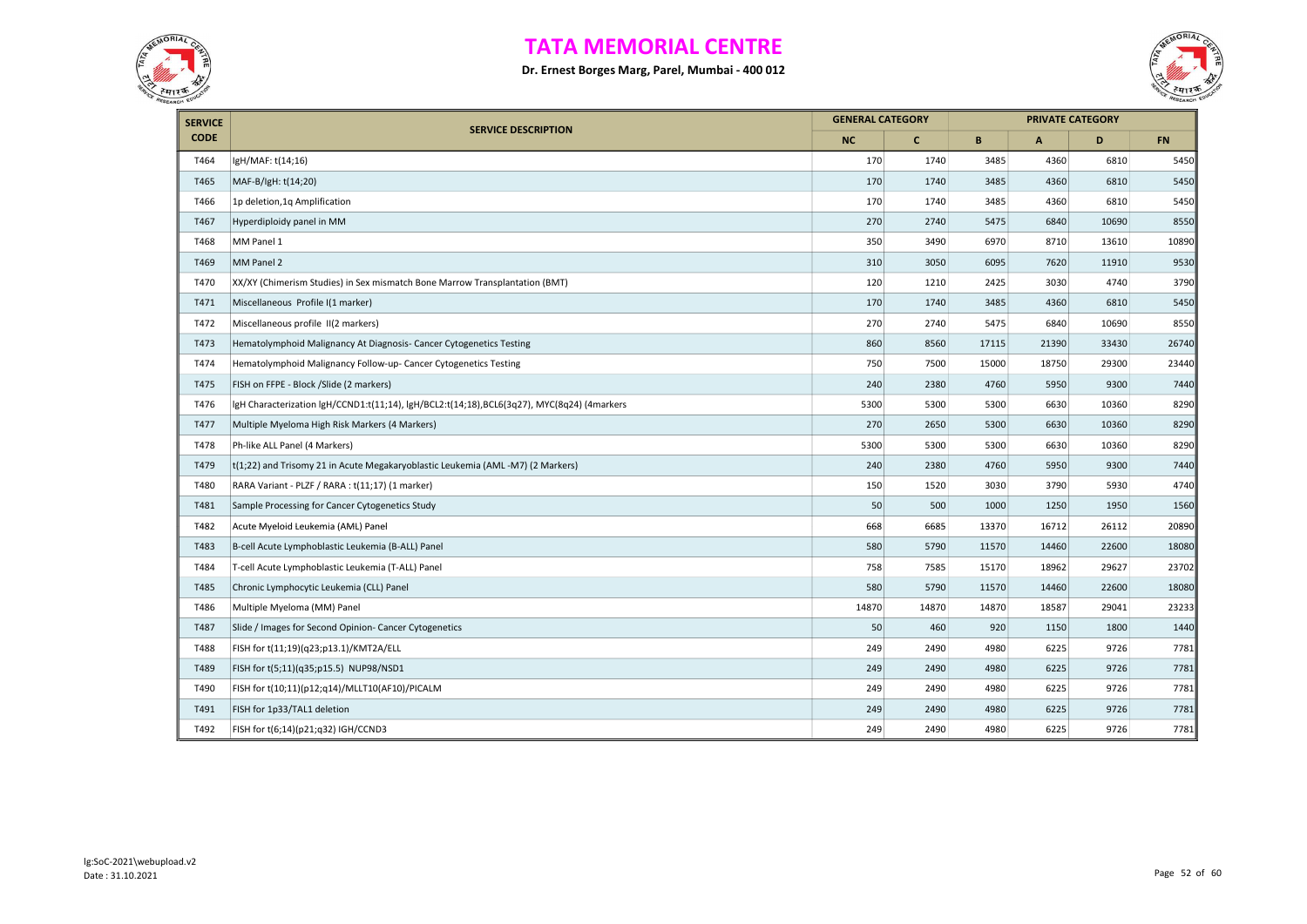



| <b>SERVICE</b> |                                                    | <b>GENERAL CATEGORY</b> |              |      |              | <b>PRIVATE CATEGORY</b> |      |
|----------------|----------------------------------------------------|-------------------------|--------------|------|--------------|-------------------------|------|
| <b>CODE</b>    | <b>SERVICE DESCRIPTION</b>                         | <b>NC</b>               | $\mathbf{C}$ | B    | $\mathsf{A}$ | D                       | FN   |
|                | <b>Fish Tests On Archival Ffpe Sections</b>        |                         |              |      |              |                         |      |
| T501           | t(8;21) on archival BM biopsy/granulocytic sarcoma | 310                     | 3050         | 6095 | 7620         | 11910                   | 9530 |
| T502           | PDGFRA on archival BM biopsy                       | 310                     | 3050         | 6095 | 7620         | 11910                   | 9530 |
| T503           | BCR-ABL on archival BM biopsy                      | 310                     | 3050         | 6095 | 7620         | 11910                   | 9530 |
| T504           | MLL translocation on archival BM biopsy            | 310                     | 3050         | 6095 | 7620         | 11910                   | 9530 |
| T505           | $t(11;14)$ on archival                             | 310                     | 3050         | 6095 | 7620         | 11910                   | 9530 |
| T506           | t(14;18)                                           | 310                     | 3050         | 6095 | 7620         | 11910                   | 9530 |
| T507           | t(3;14)                                            | 310                     | 3050         | 6095 | 7620         | 11910                   | 9530 |
| <b>T508</b>    | t(8;14)                                            | 310                     | 3050         | 6095 | 7620         | 11910                   | 9530 |
| T509           | FISH on Bone marrow Smear( 1 marker)               | 170                     | 1740         | 3485 | 4360         | 6810                    | 5450 |
| T510           | FISH on bone marrow smear( 2 markers)              | 270                     | 2740         | 5475 | 6840         | 10690                   | 8550 |
| T601           | Amikacin                                           | 60                      | 600          | 3000 | 3750         | 5860                    | 4690 |
| T602           | Vancomycin                                         | 60                      | 600          | 3000 | 3750         | 5860                    | 4690 |
| T603           | Meropenem                                          | 60                      | 600          | 3000 | 3750         | 5860                    | 4690 |
| T604           | Posaconazole                                       | 60                      | 600          | 3000 | 3750         | 5860                    | 4690 |
| T605           | Voriconazole                                       | 60                      | 600          | 3000 | 3750         | 5860                    | 4690 |
| T606           | Sunitinib                                          | 150                     | 1500         | 3000 | 3750         | 5860                    | 4690 |
| T607           | Imatinib                                           | 150                     | 1500         | 3000 | 3750         | 5860                    | 4690 |
| <b>T608</b>    | 5 - Fluorouracil                                   | 150                     | 1500         | 3000 | 3750         | 5860                    | 4690 |
| T609           | Mycophenolate mofetil                              | 150                     | 1500         | 3000 | 3750         | 5860                    | 4690 |
| T610           | L-Asparginase                                      | 10                      | 100          | 500  | 630          | 990                     | 790  |
| T611           | Colistin                                           | 60                      | 600          | 3000 | 3750         | 5860                    | 4690 |
| T612           | TDM for Isoniazid                                  | 178                     | 1787         | 3575 | 4468         | 6981                    | 5585 |
| T613           | <b>TDM</b> for Rifampicin                          | 178                     | 1787         | 3575 | 4468         | 6981                    | 5585 |
|                | <b>Hematopathology Laboratory</b>                  |                         |              |      |              |                         |      |
|                | <b>Molecular Diagnostics</b>                       |                         |              |      |              |                         |      |
| U101           | RT-PCR Multiplex, BCR-ABL (P190, P210)             | 320                     | 3180         | 6350 | 7940         | 12410                   | 9930 |
| U102           | RT-PCR Nested, BCR-ABL for Follow-Up               | 320                     | 3180         | 6350 | 7940         | 12410                   | 9930 |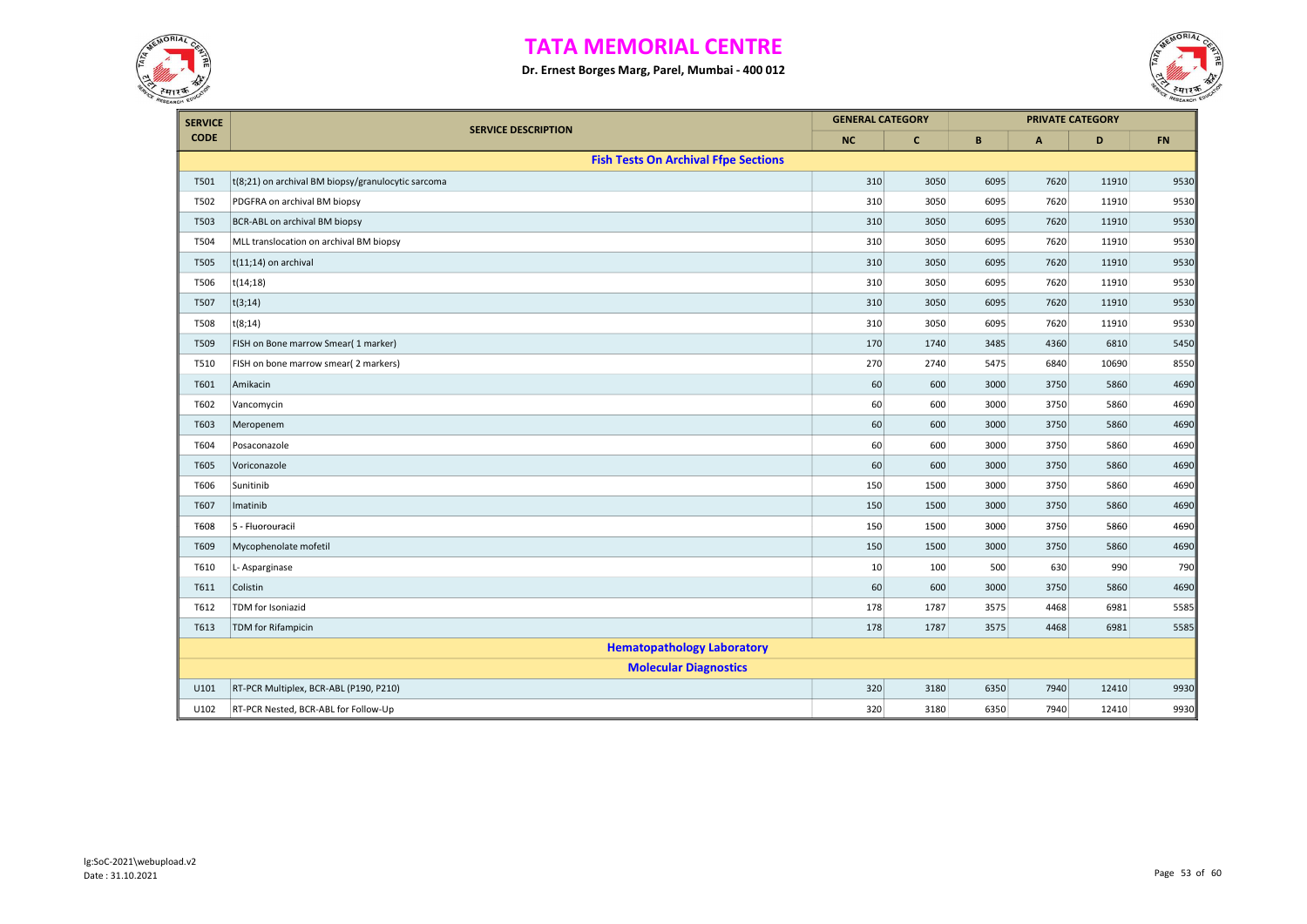



| <b>SERVICE</b> |                                                                                            |      | <b>GENERAL CATEGORY</b> |       |              | <b>PRIVATE CATEGORY</b> |           |
|----------------|--------------------------------------------------------------------------------------------|------|-------------------------|-------|--------------|-------------------------|-----------|
| <b>CODE</b>    | <b>SERVICE DESCRIPTION</b>                                                                 | NC   | $\mathbf{C}$            | B     | $\mathsf{A}$ | D                       | <b>FN</b> |
| U103           | RQ-PCR BCR-ABL (P210)                                                                      | 550  | 5480                    | 10960 | 13700        | 21410                   | 17130     |
| U104           | RT-PCR Multiplex, Acute Leukaemia Panel                                                    | 370  | 3650                    | 7300  | 9130         | 14260                   | 11410     |
| U105           | <b>RQ-PCR PML-RARA</b>                                                                     | 550  | 5480                    | 10960 | 13700        | 21410                   | 17130     |
| U106           | RT-PCR Nested, IGH Chain Gene Rearrangement                                                | 230  | 2310                    | 4610  | 5760         | 9000                    | 7200      |
| U107           | RT-PCR Nested, TCR Gene Rearrangement                                                      | 230  | 2310                    | 4610  | 5760         | 9000                    | 7200      |
| U108           | Acute Lymphoblastic Leukemia Transcript Identification                                     | 150  | 1510                    | 3020  | 3780         | 5910                    | 4730      |
| U109           | Acute Myeloid Leukemia Gene Mutation Detection (FLT3-ITD & Allelic Ratio, FLT3-TKD, NPM1,  | 490  | 4850                    | 9690  | 12110        | 18930                   | 15140     |
| U110           | Acute Myeloid Leukemia FLT3 (ITD & Allelic Ratio + TKD) NPM1 gene mutation                 | 380  | 3810                    | 7620  | 9530         | 14890                   | 11910     |
| U111           | Acute Myeloid Leukemia FLT3 (ITD & TKD) gene mutation & Allelic Ratio                      | 270  | 2700                    | 5390  | 6740         | 10540                   | 8430      |
| U112           | Acute Myeloid Leukemia NPM1 gene mutation                                                  | 230  | 2310                    | 4610  | 5760         | 9000                    | 7200      |
| U113           | Acute Myeloid Leukemia CEBPA gene mutation                                                 | 250  | 2540                    | 5080  | 6350         | 9930                    | 7940      |
| U114           | High Sensitivity JAK2 Mutation Detection (V617F)                                           | 230  | 2310                    | 4610  | 5760         | 9000                    | 7200      |
| U115           | JAK2 Exon 12 Mutation Detection                                                            | 230  | 2310                    | 4610  | 5760         | 9000                    | 7200      |
| U116           | Combined High Sensitivity JAK2 V617F and Exon12 Mutation Detection                         | 340  | 3420                    | 6830  | 8540         | 13350                   | 10680     |
| U117           | Hairy Cell Leukemia Mutation (BRAF V600E) Detection                                        | 180  | 1750                    | 3490  | 4360         | 6810                    | 5450      |
| U118           | Lymphoplasmacytic Leukemia / Waldenstroms Macroglobulinemia Mutation (MYD88 L265P) Detecti | 180  | 1750                    | 3490  | 4360         | 6810                    | 5450      |
| U119           | Chronic Lymphocytic Leukemia IGVH Mutation Detection                                       | 320  | 3180                    | 6350  | 7940         | 12410                   | 9930      |
| U120           | Chronic Lymphoproliferative disorder IGVH Mutation Detection                               | 320  | 3180                    | 6350  | 7940         | 12410                   | 9930      |
| U121           | ABL Kinase Domain Mutation for Chronic Myeloid leukemia (TKI Resistance, Imatinib Resistan | 410  | 4050                    | 8100  | 10130        | 15830                   | 12660     |
| U122           | Acute Myeloid Leukemia Comprehensive Mutation Profile (FLT3, NPM1, CEBPA, TET2, TP53, IDH  | 3020 | 30160                   | 60310 | 75390        | 117800                  | 94240     |
| U123           | Chronic Lymphocytic Leukemia Comprehensive Mutation Profile (IGVH Gene Mutation & Usage, T | 1670 | 16660                   | 33320 | 41650        | 65080                   | 52060     |
| U124           | Acute Leukemia ASXL1 mutation detection                                                    | 270  | 2700                    | 5390  | 6740         | 10540                   | 8430      |
| U125           | Acute Leukemia DNMT3A mutation detection                                                   | 270  | 2700                    | 5390  | 6740         | 10540                   | 8430      |
| U126           | Acute Leukemia TET2 mutation detection                                                     | 1150 | 11510                   | 23020 | 28780        | 44980                   | 35980     |
| U127           | Acute Leukemia IDH1 and IDH2 mutation detection                                            | 270  | 2700                    | 5390  | 6740         | 10540                   | 8430      |
| U128           | Acute Leukemia TP53 mutation detection                                                     | 1150 | 11510                   | 23020 | 28780        | 44980                   | 35980     |
| U129           | Acute Leukemia K RAS and N RAS mutation detection                                          | 270  | 2700                    | 5390  | 6740         | 10540                   | 8430      |
| U130           | Acute Leukemia c-KIT mutation detection                                                    | 270  | 2700                    | 5390  | 6740         | 10540                   | 8430      |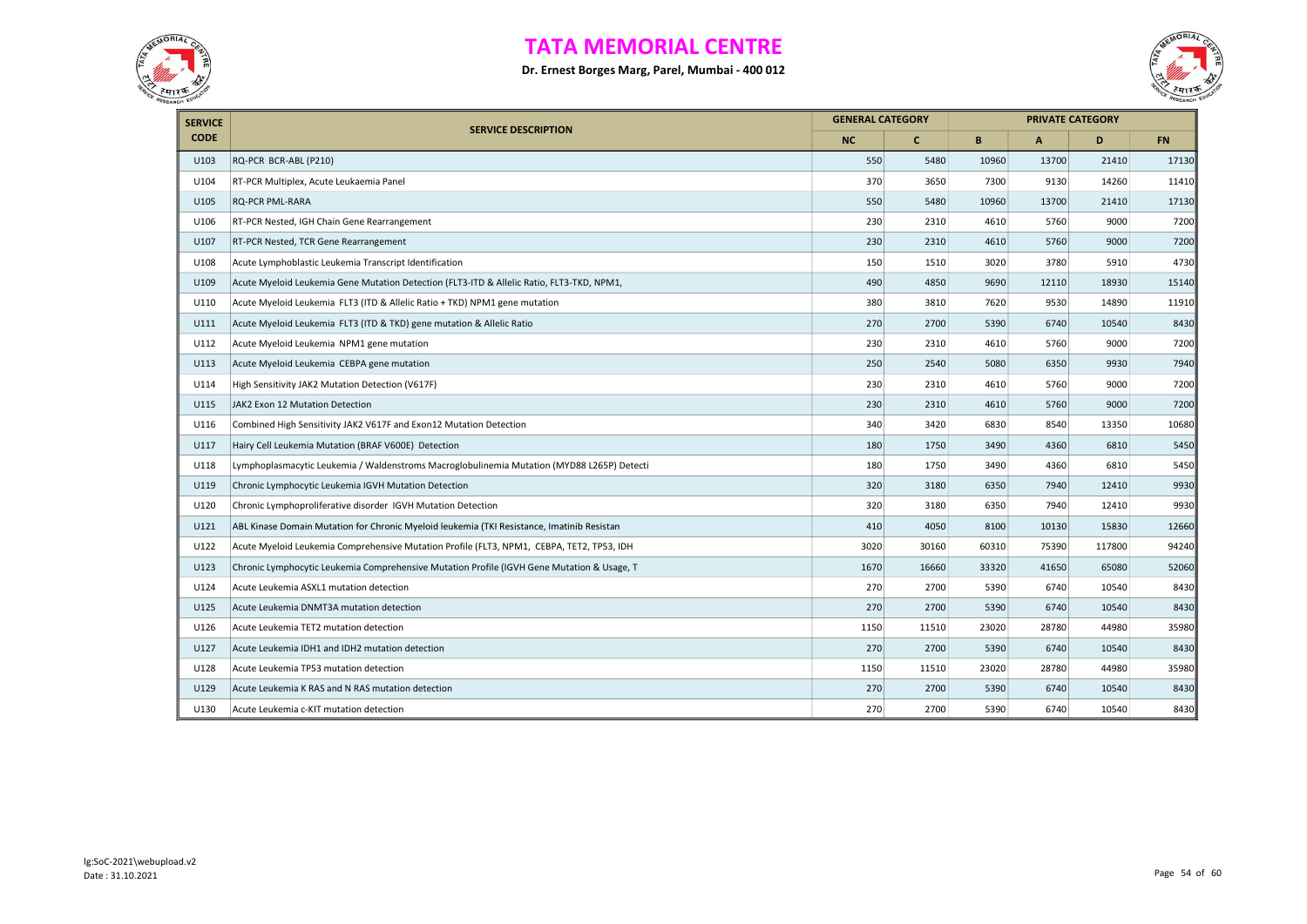



| <b>SERVICE</b> |                                                                                            | <b>GENERAL CATEGORY</b> |              |       |       | <b>PRIVATE CATEGORY</b> |           |  |  |
|----------------|--------------------------------------------------------------------------------------------|-------------------------|--------------|-------|-------|-------------------------|-----------|--|--|
| <b>CODE</b>    | <b>SERVICE DESCRIPTION</b>                                                                 | <b>NC</b>               | $\mathbf{C}$ | B     | A     | D                       | <b>FN</b> |  |  |
| U131           | Acute Leukemia RUNX1 mutation detection                                                    | 270                     | 2700         | 5390  | 6740  | 10540                   | 8430      |  |  |
| U132           | Chronic Lymphoproliferative disorder NOTCH1 mutation                                       | 270                     | 2700         | 5390  | 6740  | 10540                   | 8430      |  |  |
| U133           | Chronic Lymphoproliferative disorder NOTCH2 mutation                                       | 270                     | 2700         | 5390  | 6740  | 10540                   | 8430      |  |  |
| U134           | Chronic Lymphoproliferative disorder TP53 mutation                                         | 1150                    | 11510        | 23020 | 28780 | 44980                   | 35980     |  |  |
| U135           | Chronic Lymphoproliferative disorder SF3B1 mutation                                        | 270                     | 2700         | 5390  | 6740  | 10540                   | 8430      |  |  |
| U136           | ABL Kinase Domain Mutation for Ph Positive Acute Lymphoblastic leukemia (TKI Resistance, I | 410                     | 4050         | 8100  | 10130 | 15830                   | 12660     |  |  |
| U137           | <b>Custom Sequencing Assay</b>                                                             | 550                     | 5520         | 11040 | 13800 | 21560                   | 17250     |  |  |
| U138           | Acute Lymphoblastic Leukemia Mutation Detection                                            | 550                     | 5520         | 11040 | 13800 | 21560                   | 17250     |  |  |
| U139           | <b>Comprehensive Molecular Testing</b>                                                     | 970                     | 9660         | 19320 | 24150 | 37740                   | 30190     |  |  |
| U140           | Next generation sequencing assy for Hematolymphoid malignancies                            | 540                     | 5400         | 10800 | 13500 | 21100                   | 16880     |  |  |
| U141           | Sample collection and archival for molecular testing                                       | 10                      | 120          | 240   | 300   | 480                     | 380       |  |  |
| U142           | Next generation RNA sequensing assay for Chimeric Trancript in Hematolymphod malingnacies  | 17000                   | 17000        | 17000 | 21250 | 33200                   | 26560     |  |  |
| U143           | Comprehensive Next Generation sequencing assay for Hematolymphoid malignancies             | 27000                   | 27000        | 27000 | 33750 | 52740                   | 42190     |  |  |
| U144           | Next Generation sequencing assay for Minimal residual disease(MRD) for NPM mutated AML     | 27000                   | 27000        | 27000 | 33750 | 52740                   | 42190     |  |  |
| U145           | RQ PCR based assay for MRD monitoring of Acute Leukaemia                                   | 9500                    | 9500         | 9500  | 11880 | 18560                   | 14850     |  |  |
| U801           | Chimerism Analysis                                                                         | 80                      | 770          | 1540  | 1930  | 3010                    | 2410      |  |  |
| U802           | <b>STR Panel studies</b>                                                                   | 220                     | 2230         | 4450  | 5560  | 8690                    | 6950      |  |  |
| U803           | Lineage specific Chimerism - B Cell, T Cell and NK Cells                                   | 360                     | 3600         | 7200  | 9000  | 14060                   | 11250     |  |  |
|                | <b>Hematopathology Laboratory</b>                                                          |                         |              |       |       |                         |           |  |  |
| U706           | Erythrocyte Sedimentation Rate (ESR)                                                       | 10                      | 30           | 130   | 160   | 250                     | 200       |  |  |
| U708           | Prothrombin Time (PT)                                                                      | 10                      | 100          | 510   | 640   | 1000                    | 800       |  |  |
| U709           | Coagulation Profile (PT & PTTK)                                                            | 20                      | 170          | 870   | 1090  | 1700                    | 1360      |  |  |
| U710           | Partial Thromboplastin Time with Kaolin (PTTK)                                             | 10                      | 70           | 360   | 450   | 700                     | 560       |  |  |
| U712           | Coagulation Profile with FDP (D-Dimer), Fibrinogen                                         | 20                      | 240          | 1200  | 1500  | 2350                    | 1880      |  |  |
| U713           | Peripheral Blood Smear for Morphology and Malarial Parasites                               | 10                      | 60           | 290   | 360   | 560                     | 450       |  |  |
| U714           | FDP (D-Dimer)                                                                              | 10                      | 80           | 380   | 480   | 750                     | 600       |  |  |
| U715           | Fibrinogen                                                                                 | 10                      | 80           | 380   | 480   | 750                     | 600       |  |  |
| U718           | Cerebrospinal Fluid (CSF) Analysis                                                         | 10                      | 100          | 520   | 650   | 1020                    | 810       |  |  |
| U722           | Haemogram (Hb, TLC, DLC, Platelets)                                                        | 10                      | 60           | 300   | 380   | 600                     | 480       |  |  |
| U724           | Reticulocyte Count                                                                         | 10                      | 20           | 100   | 130   | 200                     | 160       |  |  |
| U725           | <b>Ascitic Fluid Analysis</b>                                                              | 10                      | 100          | 520   | 650   | 1020                    | 810       |  |  |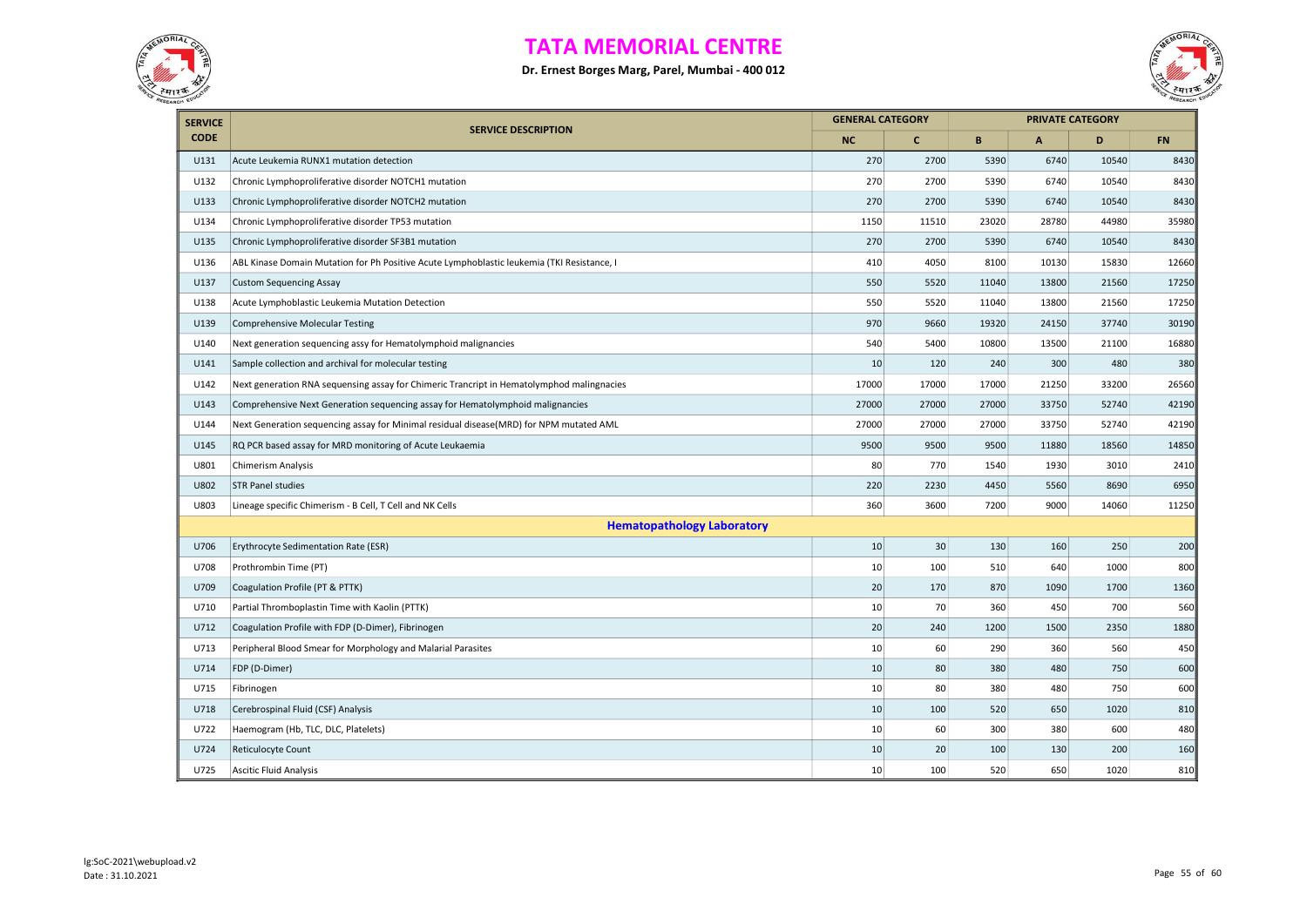



| <b>SERVICE</b> | <b>SERVICE DESCRIPTION</b>                                                |           | <b>GENERAL CATEGORY</b> |       |              | <b>PRIVATE CATEGORY</b> |           |
|----------------|---------------------------------------------------------------------------|-----------|-------------------------|-------|--------------|-------------------------|-----------|
| <b>CODE</b>    |                                                                           | <b>NC</b> | c                       | B     | $\mathbf{A}$ | D                       | <b>FN</b> |
| U726           | Pleural Fluid Analysis                                                    | 10        | 100                     | 520   | 650          | 1020                    | 810       |
| U727           | Pericardial Fluid Analysis                                                | 10        | 100                     | 520   | 650          | 1020                    | 810       |
| U752           | Bone Marrow Aspirate (Morphology + Cytochemistry)                         | 20        | 170                     | 850   | 1060         | 1660                    | 1330      |
| U753           | Surface Marker Complete Panel                                             | 610       | 6080                    | 12165 | 15210        | 23760                   | 19010     |
| U754           | Surface Marker Individual                                                 | 100       | 950                     | 1900  | 2380         | 3730                    | 2980      |
| U755           | V Beta Repertoire Analysis by Flow Cytometry for T-Cell Clonality         | 610       | 6080                    | 12165 | 15210        | 23760                   | 19010     |
| U756           | Extended Immune subset for Post Allogenic Stem Cell Transplant Monitoring | 250       | 2500                    | 5000  | 6250         | 9760                    | 7810      |
|                | <b>Nuclear Molecular Imaging Medicine</b>                                 |           |                         |       |              |                         |           |
|                | <b>Reporting</b>                                                          |           |                         |       |              |                         |           |
| W004           | Outside Reporting of PET / PET-CT                                         | 1700      | 1700                    | 2500  | 3130         | 4890                    | 3910      |
| W005           | Nuclear Medicine CD/Film Upload                                           | 70        | 70                      | 70    | 70           | 70                      | 70        |
|                | <b>Radiopharmaceutical Charges</b>                                        |           |                         |       |              |                         |           |
| W010           | Radiopharmaceutical Charges (FDG) PET-CT                                  | 3500      | 3500                    | 3500  | 3500         | 3500                    | 3500      |
| W011           | Radiopharmaceutical Charges (FDG) Brain PET-CT                            | 2500      | 2500                    | 2500  | 2500         | 2500                    | 2500      |
| W012           | Radiopharmaceutical Charges (Fluoride) PET-CT                             | 2500      | 2500                    | 2500  | 2500         | 2500                    | 2500      |
| W013           | Radiopharmaceutical Charges (FDG) Cardiac Viability                       | 7000      | 7000                    | 7000  | 7000         | 7000                    | 7000      |
| W014           | Radiopharmaceutical Charges for ECD Brain SPECT                           | 1600      | 1600                    | 1600  | 1600         | 1600                    | 1600      |
| W015           | Radiopharmaceutical Charges for GHA Brain SPECT                           | 800       | 800                     | 800   | 800          | 800                     | 800       |
| W016           | Radiopharmaceutical Charges for MAA Lung Scan                             | 2000      | 2000                    | 2000  | 2000         | 2000                    | 2000      |
| W017           | Radiopharmaceutical Charges Myocardial Perfusion Scan                     | 3750      | 3750                    | 3750  | 3750         | 3750                    | 3750      |
| W018           | Radiopharmaceutical Charges EC/MAG3 Renogram                              | 900       | 900                     | 900   | 900          | 900                     | 900       |
| W019           | Radiopharmaceutical Charges for DTPA Renal Study                          | 450       | 450                     | 450   | 450          | 450                     | 450       |
| W020           | Radiopharmaceutical Charges for DMSA Renal Scan                           | 450       | 450                     | 450   | 450          | 450                     | 450       |
| W021           | Radiopharmaceutical Charges for Aerosol Lung Study                        | 1000      | 1000                    | 1000  | 1000         | 1000                    | 1000      |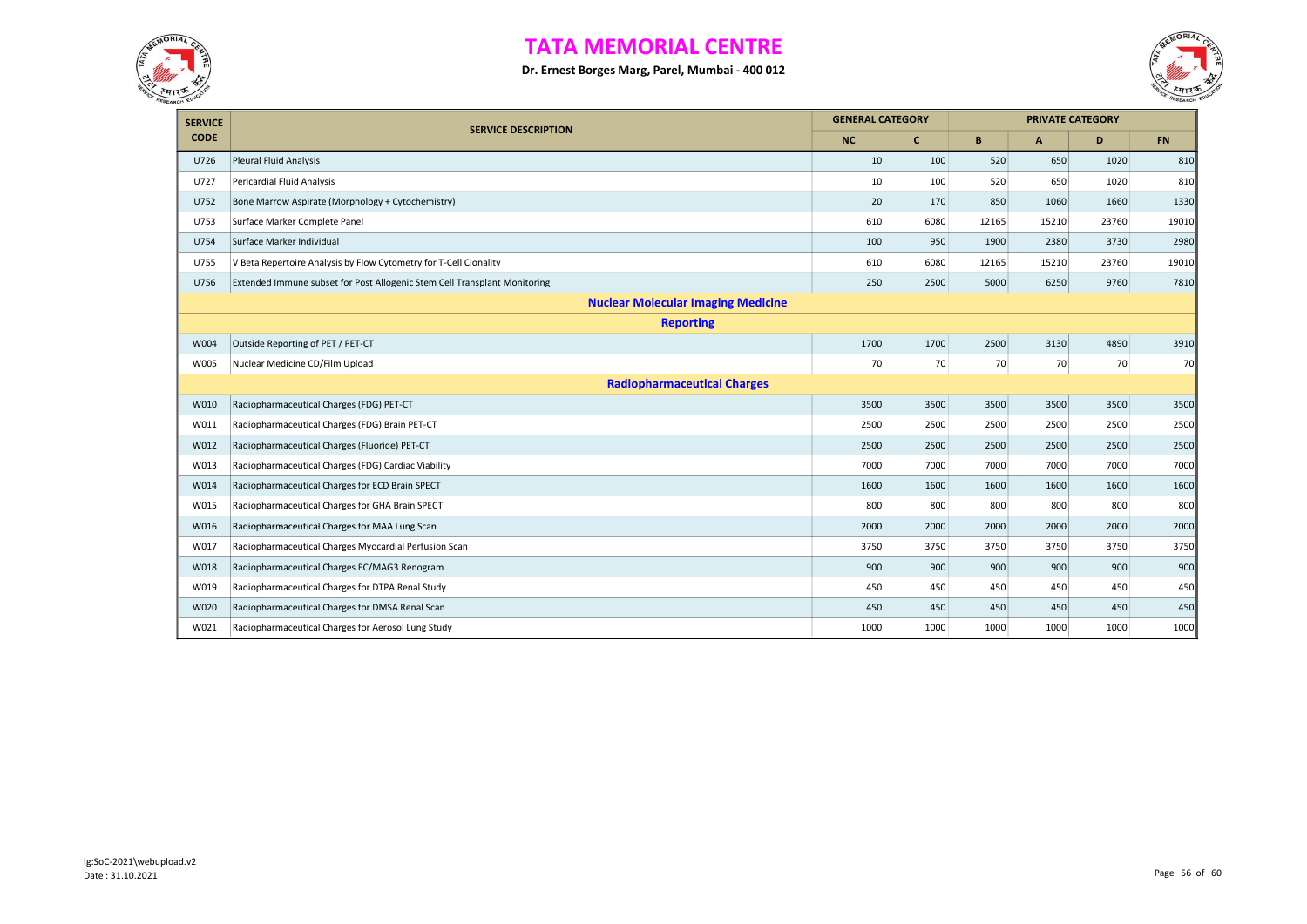



| <b>SERVICE</b> |                                                                        |           | <b>GENERAL CATEGORY</b> |        |        | <b>PRIVATE CATEGORY</b> |           |
|----------------|------------------------------------------------------------------------|-----------|-------------------------|--------|--------|-------------------------|-----------|
| <b>CODE</b>    | <b>SERVICE DESCRIPTION</b>                                             | <b>NC</b> | $\mathbf{C}$            | B      | A      | D                       | <b>FN</b> |
| W022           | Radiopharmaceutical Charges for Tumor Imaging with MIBI                | 2500      | 2500                    | 2500   | 2500   | 2500                    | 2500      |
| W023           | Radiopharmaceutical Charges for Labeled RBC                            | 800       | 800                     | 800    | 800    | 800                     | 800       |
| W024           | Radiopharmaceutical Charges for Sentinel Node Study                    | 2500      | 2500                    | 2500   | 2500   | 2500                    | 2500      |
| W025           | Radiopharmaceutical Charges for Hepatobiliary Scintigraphy             | 800       | 800                     | 800    | 800    | 800                     | 800       |
| W027           | Radiopharmaceutical Charges for Radio Iodine Scan                      | 5000      | 5000                    | 5000   | 5000   | 5000                    | 5000      |
| W028           | Radiopharmaceutical Charges for Pertechnatate Thyroid Scan             | 400       | 400                     | 400    | 400    | 400                     | 400       |
| W029           | Radiopharmaceutical Charges for Bone Scan                              | 1000      | 1000                    | 1000   | 1000   | 1000                    | 1000      |
| W030           | Radiopharmaceutical Charges for Hynic-TOC Scan (Unshared)              | 14000     | 14000                   | 14000  | 14000  | 14000                   | 14000     |
| W031           | Radiopharmaceutical Charges for Hynic-TOC Scan (Shared)                | 7000      | 7000                    | 7000   | 7000   | 7000                    | 7000      |
| W034           | Radiopharmaceutical charges for Sm153 EDTMP Therapy                    | 12700     | 12700                   | 12700  | 12700  | 12700                   | 12700     |
| W036           | Radiopharmaceutical charges for I131 MIBG Scan (Adult)                 | 12250     | 12250                   | 12250  | 12250  | 12250                   | 12250     |
| W037           | Radiopharmaceutical charges for I131 MIGB scan (paed)                  | 7000      | 7000                    | 7000   | 7000   | 7000                    | 7000      |
| W038           | Radiopharmaceutical charges for 18 F-FLT Scan                          | 4500      | 4500                    | 4500   | 4500   | 4500                    | 4500      |
| W039           | Radiopharmaceutical charges for 18 F-FMIZO Scan                        | 4500      | 4500                    | 4500   | 4500   | 4500                    | 4500      |
| W040           | Radiopharmaceutical charges for 90Y Sirspheres                         | 500000    | 500000                  | 500000 | 500000 | 500000                  | 500000    |
| W042           | Radiopharmaceutical Charge for Gallium 68 Peptide                      | 11500     | 11500                   | 11500  | 11500  | 11500                   | 11500     |
| W043           | Radiopharmaceutical Charge Gallium 68 PSMA                             | 7000      | 7000                    | 7000   | 7000   | 7000                    | 7000      |
| W044           | Radiopharmaceutical charge for Large Dose Scan                         | 5000      | 5000                    | 5000   | 5000   | 5000                    | 5000      |
| W045           | Radiopharmaceutical charge for Low Dose Therapy                        | 10000     | 10000                   | 10000  | 10000  | 10000                   | 10000     |
| W046           | Radiopharmaceutical charge for 188 Rhenium Lipoidol for TARE           | 90000     | 90000                   | 90000  | 90000  | 90000                   | 90000     |
| W047           | Radiopharmaceutical charge for 188 Re-HEDP Therapy                     | 10000     | 10000                   | 10000  | 10000  | 10000                   | 10000     |
| W048           | Radiopharmaceutical charges for the Theraspehre                        | 640500    | 640500                  | 640500 | 640500 | 640500                  | 640500    |
| W058           | Radiopharmaceutical Charge - F18 PSMA                                  | 15000     | 15000                   | 15000  | 15000  | 15000                   | 15000     |
| W059           | Radiopharmaceutical Charge - F18 DOPA                                  | 12500     | 12500                   | 12500  | 12500  | 12500                   | 12500     |
| W060           | Radiopharmaceutical Charge - 225 Actinium PSMA 617 (330 qci)           | 500000    | 500000                  | 500000 | 500000 | 500000                  | 500000    |
| W061           | Radiopharmaceutical Charge - Actinium PSMA cocktail Therapy            | 225000    | 225000                  | 225000 | 225000 | 225000                  | 225000    |
| W062           | Radiopharmaceutical Charge - Actinium PSMA cocktail Therapy (Imported) | 330000    | 330000                  | 330000 | 330000 | 330000                  | 330000    |
| W063           | Radiopharmaceutical Charge - 225 Ac-DOTATATE (330 qCi)                 | 500000    | 500000                  | 500000 | 500000 | 500000                  | 500000    |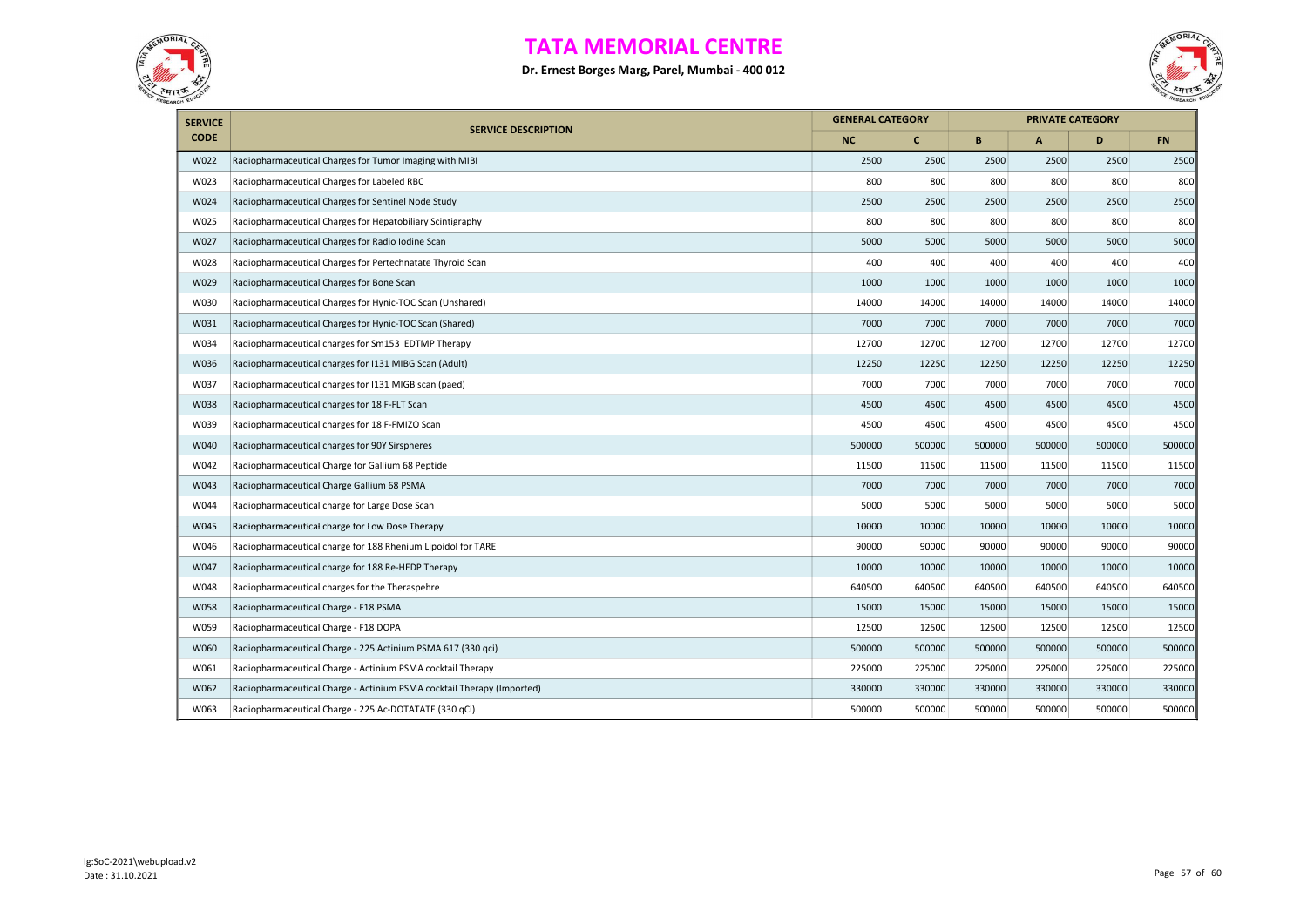



| <b>SERVICE</b> |                                                                           | <b>GENERAL CATEGORY</b> |              |        |              | <b>PRIVATE CATEGORY</b> |           |  |
|----------------|---------------------------------------------------------------------------|-------------------------|--------------|--------|--------------|-------------------------|-----------|--|
| <b>CODE</b>    | <b>SERVICE DESCRIPTION</b>                                                | <b>NC</b>               | $\mathbf{C}$ | B      | $\mathsf{A}$ | D                       | <b>FN</b> |  |
| W067           | Radiopharmaceutical Charge-225 Actinium for Therapy (per micro-curie)     | 1750                    | 1750         | 1750   | 1750         | 1750                    | 1750      |  |
| W068           | Radiopharmaceutical Charge- PSMA Peptide for Therapy                      | 38080                   | 38080        | 38080  | 38080        | 38080                   | 38080     |  |
| W069           | Radiopharmaceutical Charge-DOTATATE Peptide for Therapy                   | 8600                    | 8600         | 8600   | 8600         | 8600                    | 8600      |  |
| W070           | Non-Ionic Contrast and Consumable Charges                                 | 900                     | 900          | 900    | 900          | 900                     | 900       |  |
| W071           | Ionic Oral Contrast and Consumable Charges                                | 180                     | 180          | 180    | 180          | 180                     | 180       |  |
| W072           | Iso-Osmolar Contrast and Consumable Charges                               | 2300                    | 2300         | 2300   | 2300         | 2300                    | 2300      |  |
| W699           | Radiopharmaceutical Charge - 177Lu-DOTA-TATE (100 mci)                    | 43650                   | 43650        | 43650  | 43650        | 43650                   | 43650     |  |
| W700           | Radiopharmaceutical Charge-177 Lu-DOTA-TATE                               | 75000                   | 75000        | 75000  | 75000        | 75000                   | 75000     |  |
| W701           | Radiopharmaceutical Charge for 177 Lu-DOTA-TATE (Imported 177 Lu)         | 250000                  | 250000       | 250000 | 250000       | 250000                  | 250000    |  |
| W702           | Radiopharmaceutical Charge for 177 Lu-PSMA1 using BRIT 177 Lu (n.c.a)     | 75000                   | 75000        | 75000  | 75000        | 75000                   | 75000     |  |
| W703           | Radiopharmaceutical Charge for 177 Lu-PSMA1 using Imported 177 Lu (n.c.a) | 250000                  | 250000       | 250000 | 250000       | 250000                  | 250000    |  |
| W704           | Radiopharmaceutical Charge - 177Lu-PSMA (200 mci)                         | 50400                   | 50400        | 50400  | 50400        | 50400                   | 50400     |  |
|                | <b>PET Scan</b>                                                           |                         |              |        |              |                         |           |  |
| W050           | PET CT Scan Whole Body (Non Contrast)                                     | 430                     | 4310         | 14375  | 17970        | 28080                   | 22460     |  |
| W051           | PET Scan Brain (FDG)                                                      | 50                      | 520          | 1725   | 2160         | 3380                    | 2700      |  |
| W052           | PET CT Scan Whole Body (IV Contrast)                                      | 470                     | 4660         | 15525  | 19410        | 30330                   | 24260     |  |
| W053           | PET-CT (Fluoride)                                                         | 430                     | 4310         | 14375  | 17970        | 28080                   | 22460     |  |
| W054           | <b>FDG Cardiac Viability</b>                                              | 50                      | 520          | 1725   | 2160         | 3380                    | 2700      |  |
| W055           | Coronary Angiography                                                      | 200                     | 1980         | 6610   | 8260         | 12910                   | 10330     |  |
| W056           | Ga 68- DOTA PET/CT Scan                                                   | 430                     | 4310         | 14375  | 17970        | 28080                   | 22460     |  |
| W057           | Ga 68- PSMA PET/CT Scan                                                   | 430                     | 4310         | 14375  | 17970        | 28080                   | 22460     |  |
| W064           | PET-CT for F18 PSMA Whole Body Scan                                       | 430                     | 4310         | 14375  | 17970        | 28080                   | 22460     |  |
| W065           | PET-CT for F18 DOPA Whole Body Scan                                       | 430                     | 4310         | 14375  | 17970        | 28080                   | 22460     |  |
| W066           | Ga 69- PSMA PET/CT Scan                                                   | 430                     | 4310         | 14375  | 17970        | 28080                   | 22460     |  |
|                | <b>CT Scan</b>                                                            |                         |              |        |              |                         |           |  |
| W101           | <b>CT Brain Plain</b>                                                     | 30                      | 270          | 900    | 1130         | 1760                    | 1410      |  |
| W102           | <b>CT PNS</b>                                                             | 60                      | 560          | 1880   | 2350         | 3680                    | 2940      |  |
| W103           | CT Nasopharynx                                                            | 60                      | 560          | 1880   | 2350         | 3680                    | 2940      |  |
| W104           | CT Sella                                                                  | 60                      | 560          | 1880   | 2350         | 3680                    | 2940      |  |
| W105           | <b>CT Temporal Bone</b>                                                   | 60                      | 560          | 1880   | 2350         | 3680                    | 2940      |  |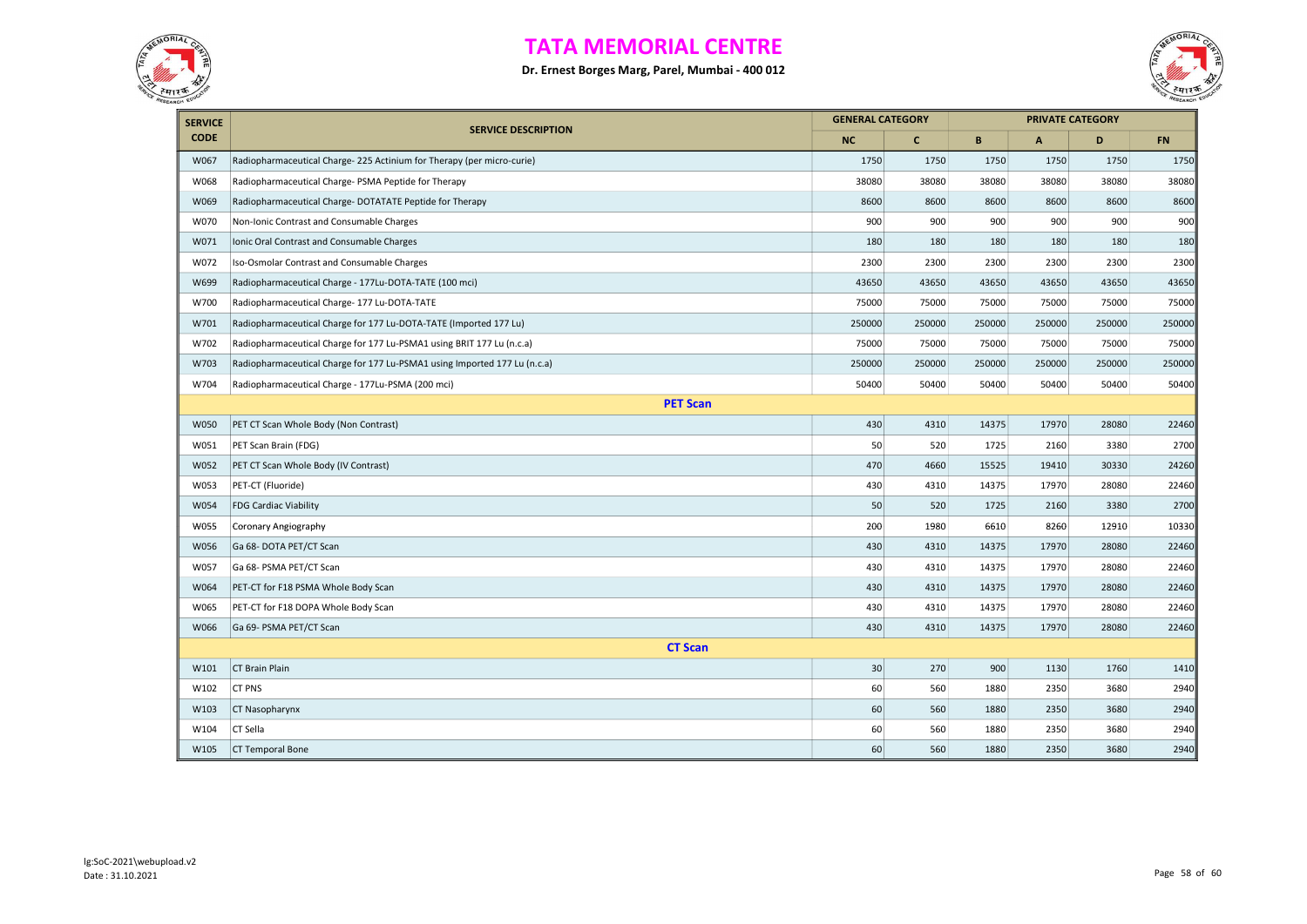



| <b>SERVICE</b> |                                  | <b>GENERAL CATEGORY</b> |              |       |       | <b>PRIVATE CATEGORY</b> |           |
|----------------|----------------------------------|-------------------------|--------------|-------|-------|-------------------------|-----------|
| <b>CODE</b>    | <b>SERVICE DESCRIPTION</b>       | <b>NC</b>               | $\mathbf{C}$ | B     | A     | D                       | <b>FN</b> |
| W106           | CT Orbits                        | 60                      | 560          | 1880  | 2350  | 3680                    | 2940      |
| W107           | <b>HRCT</b>                      | 80                      | 750          | 2500  | 2500  | 2500                    | 2500      |
| W120           | <b>CT Neck</b>                   | 60                      | 560          | 1880  | 2350  | 3680                    | 2940      |
| W130           | CT Head & Neck                   | 250                     | 2480         | 8250  | 10310 | 16110                   | 12890     |
| W140           | CT Neck & Thorax                 | 230                     | 2320         | 7740  | 9680  | 15120                   | 12100     |
| W150           | CT Thorax                        | 60                      | 630          | 2100  | 2630  | 4110                    | 3290      |
| W170           | CT Abdomen                       | 60                      | 630          | 2100  | 2630  | 4110                    | 3290      |
| W180           | CT Thorax & Abdomen              | 270                     | 2700         | 9000  | 11250 | 17580                   | 14060     |
| W190           | CT Pelvic Region                 | 50                      | 540          | 1800  | 2250  | 3510                    | 2810      |
| W200           | CT Abdomen & Pelvis              | 270                     | 2700         | 9000  | 11250 | 17580                   | 14060     |
| W210           | CT Thorax & Abdomen & Pelvis     | 360                     | 3600         | 12000 | 15000 | 23440                   | 18750     |
| W220           | CT Spine                         | 50                      | 540          | 1800  | 2250  | 3510                    | 2810      |
| W230           | CT Upper Limb                    | 50                      | 540          | 1800  | 2250  | 3510                    | 2810      |
| W240           | CT Lower Limb                    | 50                      | 540          | 1800  | 2250  | 3510                    | 2810      |
| W241           | Digital Scanogram                | 10                      | 90           | 300   | 380   | 600                     | 480       |
| W250           | CT Angiogram (Additional Charge) | 20                      | 230          | 750   | 940   | 1480                    | 1180      |
| W260           | CT 3D Reconstruction             | 90                      | 900          | 3000  | 3750  | 5860                    | 4690      |
| W281           | CT Guided Biopsy FNAC            | 90                      | 850          | 2820  | 3530  | 5510                    | 4410      |
| W282           | <b>CT Guided Truecut Biopsy</b>  | 90                      | 850          | 2820  | 3530  | 5510                    | 4410      |
| W291           | CT 'J' Needle Bone Biopsy        | 100                     | 990          | 3300  | 4130  | 6450                    | 5160      |
|                | <b>SPECT - CT Scan</b>           |                         |              |       |       |                         |           |
| W501           | 99M-TC-MDP Bone Scan Planar      | 60                      | 600          | 1990  | 2490  | 3890                    | 3110      |
| W512           | 99M-TC-ECD Brain SPECT           | 80                      | 790          | 2645  | 3310  | 5180                    | 4140      |
| W513           | 99M-TC-Salivary Scan             | 60                      | 600          | 1990  | 2490  | 3890                    | 3110      |
| W514           | 99M-TC-Thyroid Scan              | 60                      | 600          | 1990  | 2490  | 3890                    | 3110      |
| W530           | 99M-TC-Oesophageal Transit Time  | 20                      | 240          | 795   | 990   | 1550                    | 1240      |
| W531           | 99M-TC-SC / Phytate Liver Scan   | 40                      | 400          | 1325  | 1660  | 2600                    | 2080      |
| W532           | 99M-TC-Gastric Emptying Time     | 20                      | 240          | 795   | 990   | 1550                    | 1240      |
| W540           | 99M-TC-MAA Lung Perfusion Scan   | 60                      | 600          | 1990  | 2490  | 3890                    | 3110      |